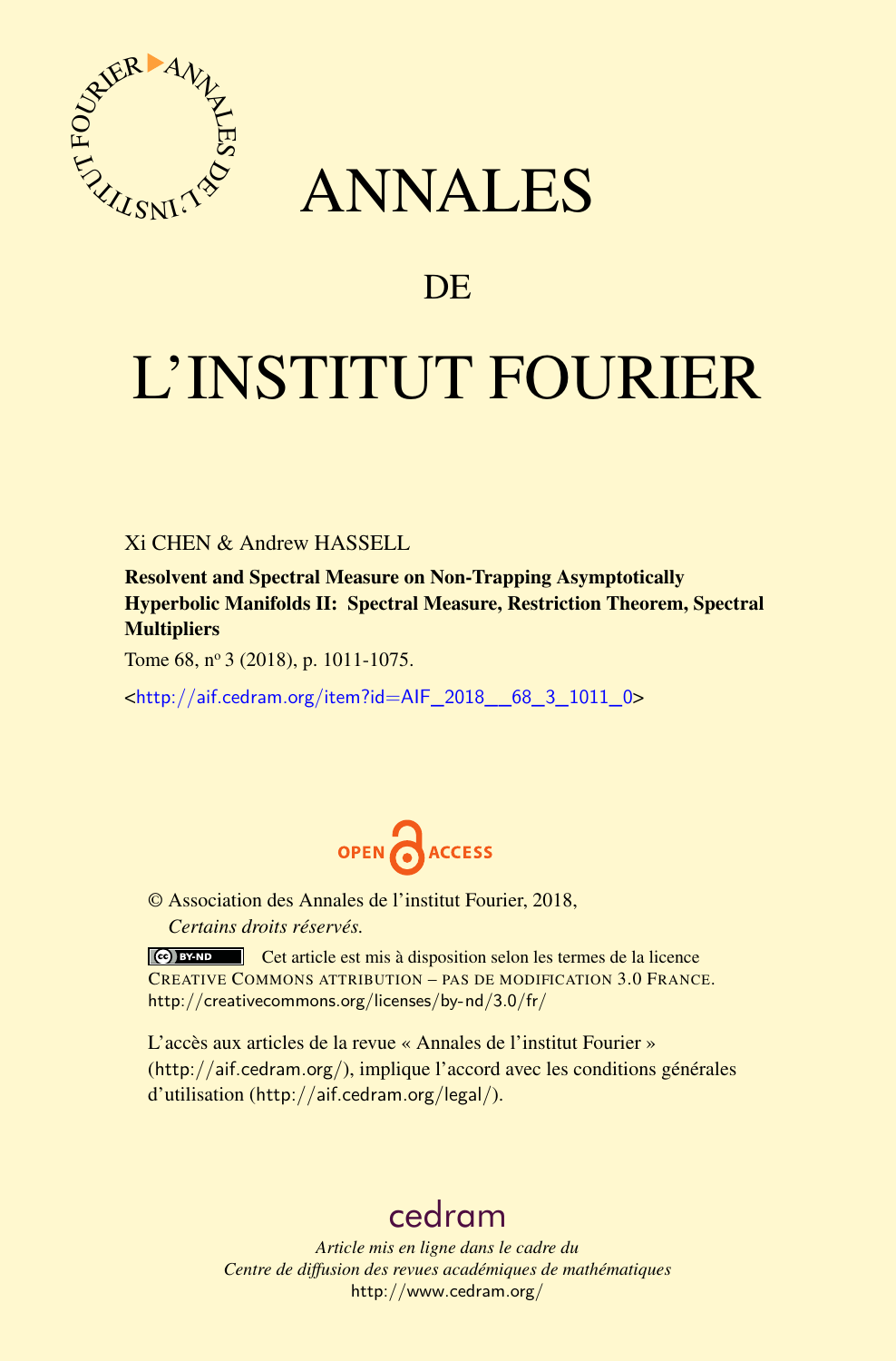## RESOLVENT AND SPECTRAL MEASURE ON NON-TRAPPING ASYMPTOTICALLY HYPERBOLIC MANIFOLDS II: SPECTRAL MEASURE, RESTRICTION THEOREM, SPECTRAL MULTIPLIERS

## **by Xi CHEN & Andrew HASSELL (\*)**

ABSTRACT. — We consider the Laplacian  $\Delta$  on an asymptotically hyperbolic manifold *X*, as defined by Mazzeo and Melrose. We give pointwise bounds on the Schwartz kernel of the spectral measure for the operator  $(\Delta - n^2/4)_+^{1/2}$  on such manifolds, under the assumptions that  $X$  is nontrapping and there is no resonance at the bottom of the spectrum. This uses the construction of the resolvent given by Mazzeo and Melrose, Melrose, Sá Barreto and Vasy, the present authors, and Wang.

We give two applications of the spectral measure estimates. The first, following work due to Guillarmou and Sikora with the second author in the asymptotically conic case, is a restriction theorem, that is, a  $L^p(X) \to L^{p'}(X)$  operator norm bound on the spectral measure. The second is a spectral multiplier result under the additional assumption that  $X$  has negative curvature everywhere, that is, a bound on functions of the Laplacian of the form  $F((\Delta - n^2/4)_+^{1/2})$ , in terms of norms of the function *F*. Compared to the asymptotically conic case, our spectral multiplier result is weaker, but the restriction estimate is stronger.

Résumé. — Nous considérons le Laplacien ∆ sur une variété asymptotiquement hyperbolique *X* au sens de Mazzeo et Melrose. Nous donnons des estimations ponctuelles sur le noyau de Schwartz de la mesure spectrale pour l'opérateur (∆ −  $n^2/4)_+^{1/2}$  sur ces variétés, sous l'hypothèse qu'il n'y ni trajectoires captées dans *X*, ni résonance au bas du spectre. Nous utilisons la construction de la résolvante par Mazzeo et Melrose, Sá Barreto et Vasy, Wang, et nous-mêmes.

Nous donnons deux applications des estimations de la mesure spectrale. La première, qui prolonge l'étude de Guillarmou et Sikora avec le deuxième auteur dans

Keywords: Asymptotically hyperbolic manifolds, spectral measure, restriction theorem, spectral multiplier.

<sup>2010</sup> Mathematics Subject Classification: 58J50, 35P25, 47F05.

<sup>(\*)</sup> The authors would like to thank C. Guillarmou, A. McIntosh and A. Sikora for various helpful discussions during working on this paper. The authors gratefully acknowledge the support of the Australian Research Council through Discovery Grants DP120102019 and DP150102419.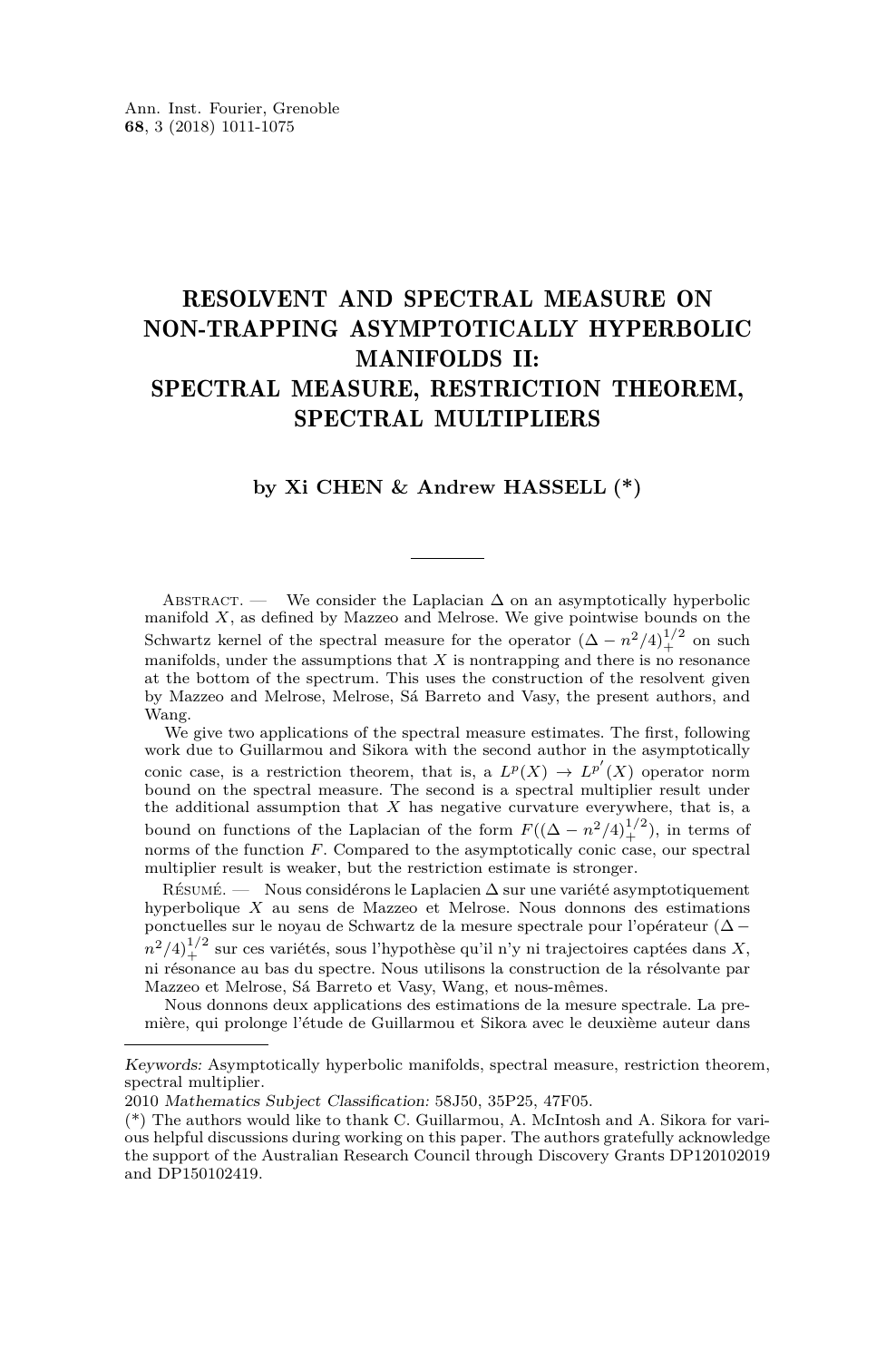le cas asymptotiquement conique, est un théorème de restriction: c'est-à-dire une borne sur la norme d'opérateur  $L^p(X) \to L^{p'}(X)$  de la mesure spectrale. La seconde est un résultat de type multiplicateur spectral sous l'hypothèse additionnelle que *X* est à courbure strictement négative partout. Plus précisément, nous donnons une estimation sur les fonctions du laplacien de la forme  $F((\Delta - n^2/4)_+^{1/2})$ en termes de normes de la fonction *F*. Par rapport au cas asymptotiquement conique, notre résultat de multiplicateur spectral est plus faible, mais l'estimation de restriction est plus forte.

## **1. Introduction**

This paper, following [\[10\]](#page-63-0), is the second in a series of three devoted to the analysis of the resolvent family and spectral measure for the Laplacian on an asymptotically hyperbolic, nontrapping manifold. The third paper, by the first author alone, will establish global-in-time Strichartz estimates on such a manifold.

Let  $(X^{\circ}, g)$  be an asymptotically hyperbolic manifold of dimension  $n+1$ (see Section [1.5](#page-8-0) for the precise definition of "asymptotically hyperbolic"). Let  $\Delta$  be the positive Laplacian on  $(X^{\circ}, g)$ , which is essentially self-adjoint on  $C_c^{\infty}(X^{\circ})$ . It is well known that the spectrum of  $\Delta$  is absolutely continuous on  $[n^2/4,\infty)$  [\[26\]](#page-64-0) with possibly finitely many eigenvalues (of finite multiplicity) in  $(0, n^2/4)$ . We write *P* for the operator

<span id="page-2-0"></span>(1.1) 
$$
P = (\Delta - n^2/4)_+^{1/2},
$$

where the subscript  $+$  indicates positive part. Thus,  $P$  vanishes on the pure point eigenspaces. In this paper, we analyze the spectral measure  $dE_P(\lambda)$  of the operator *P*, under the assumption that  $(X^{\circ}, g)$  is nontrapping (that is, every geodesic reaches infinity both forward and backward) and that there is no resonance at the bottom of the continuous spectrum,  $n^2/4$ . To do this, we express the spectral measure  $dE_P(\lambda)$  in terms of the boundary values of the resolvent  $(\Delta - n^2/4 - (\lambda \pm i0)^2)^{-1}$  just "above" and "below" the spectrum in C. We then use the construction of the resolvent given by Mazzeo and Melrose [\[27\]](#page-64-1) (valid when the spectral parameter lies in a compact set), Melrose, Sá Barreto and Vasy [\[29\]](#page-64-2) (high energy estimates for a perturbation of the hyperbolic metric) and the present authors [\[10\]](#page-63-0) (and, independently, [\[38\]](#page-64-3)) in the general high-energy case to get precise information about the Schwartz kernel of the spectral measure. In particular, following the work of the second author with Guillarmou and Sikora [\[17\]](#page-63-1) in the asymptotically conic setting, this will allow us to obtain precise pointwise bounds on the Schwartz kernel, when (micro)localized near the diagonal in a certain sense.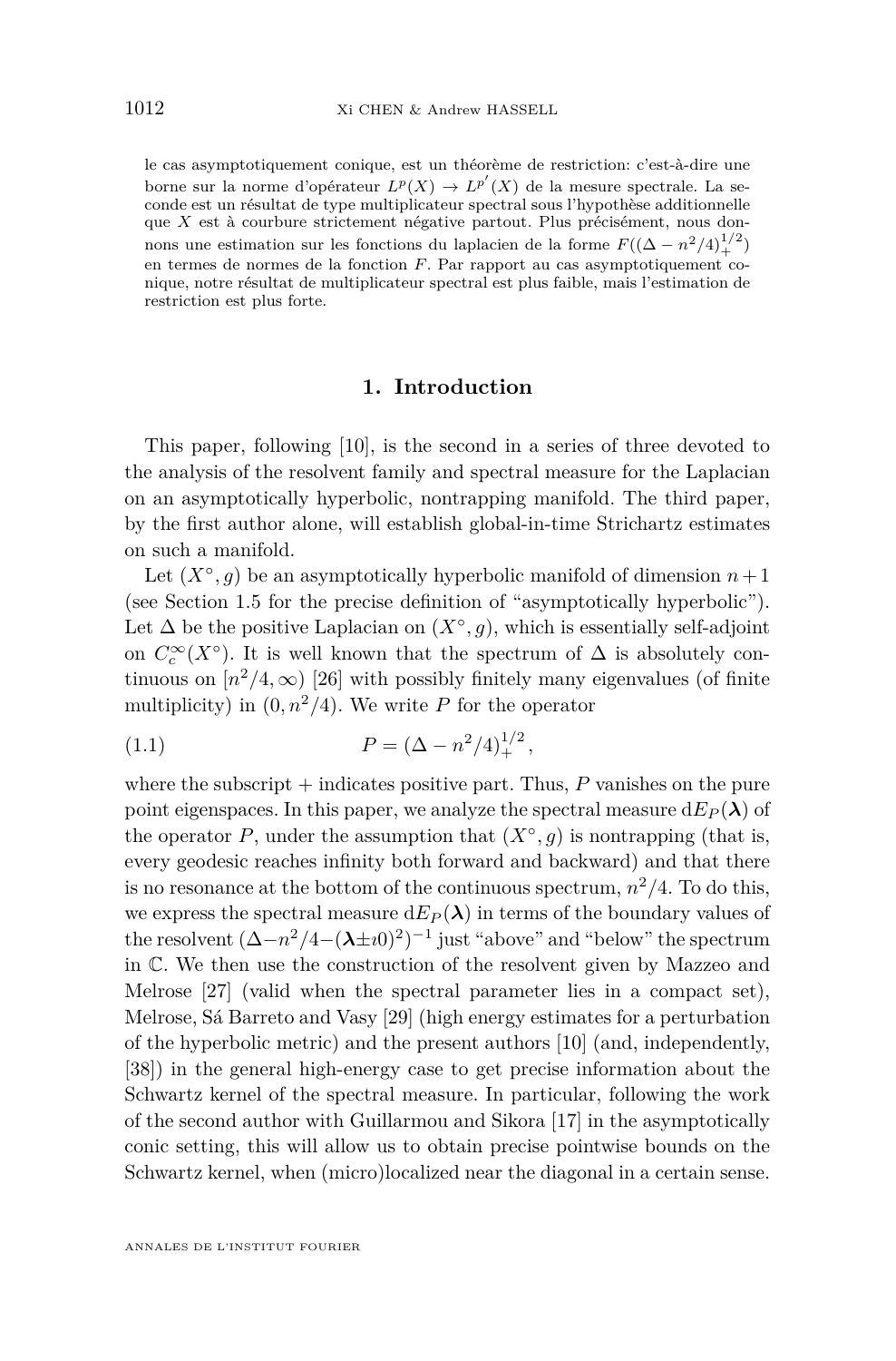We then apply these pointwise kernel bounds to prove operator norm estimates on the spectral measure  $dE_P(\lambda)$ , and on general functions  $F(P)$  of the operator  $P$ , again following the general strategy of  $[17]$ . However, there are key differences in the results we prove here compared to the asymptotically conic case, which can be traced to the exponential, as opposed to polynomial, growth of the volume of large balls in the present setting. In the case of the restriction theorem, that is, an  $L^p \to L^{p'}$  bound on the spectral measure, we prove more: we obtain an estimate for all  $p \in [1, 2)$ , while in the asymptotically conic case, it is well known that such an estimate fails for  $p > 2(d+1)/(d+3)$ , where *d* is the dimension. In the case of the spectral multiplier result, that is, boundedness of  $F(P)$ , where we assume only a finite amount of Sobolev regularity on  $F$ , boundedness on  $L^p(X)$ spaces fails for  $p \neq 2$  due to results of Clerc–Stein [\[11\]](#page-63-2) and Taylor [\[35\]](#page-64-4). Instead, we obtain boundedness on  $L^p(X) + L^2(X)$  for  $p \in [1, 2)$ , provided *X* is negatively curved.

#### **1.1. The spectral measure**

Consider functions of an abstract (unbounded) self-adjoint operator *L* on a Hilbert space *H*. These are defined by the spectral theorem for unbounded self-adjoint operators (for example, see [\[31,](#page-64-5) p. 263]). One standard version of this theorem says that there is a one-to-one correspondence between selfadjoint operators *L* and increasing, right-continuous families of projections  $E(\lambda)$ ,  $\lambda \in \mathbb{R}$ , having the property that the strong limit of  $E(\lambda)$  as  $\lambda \to -\infty$ is the zero operator and as  $\lambda \to +\infty$  is the identity. The correspondence is given by

$$
L=\int_{-\infty}^{\infty}\lambda\,\mathrm{d}E(\lambda);
$$

if  $g(\cdot)$  is a real-valued Borel function on  $\mathbb{R}$ , then

$$
g(L) = \int_{-\infty}^{\infty} g(\lambda) \, \mathrm{d}E(\lambda)
$$

with domain

$$
\left\{\psi:\int_{-\infty}^{\infty}|g(\boldsymbol{\lambda})|^2\,\mathrm{d}\langle\psi,E(\boldsymbol{\lambda})\psi\rangle<\infty\right\}
$$

is self-adjoint. Here the formula means

$$
\langle g(L)\psi,\psi\rangle = \int_{-\infty}^{\infty} g(\boldsymbol{\lambda}) \,d\langle E(\boldsymbol{\lambda})\psi,\psi\rangle,
$$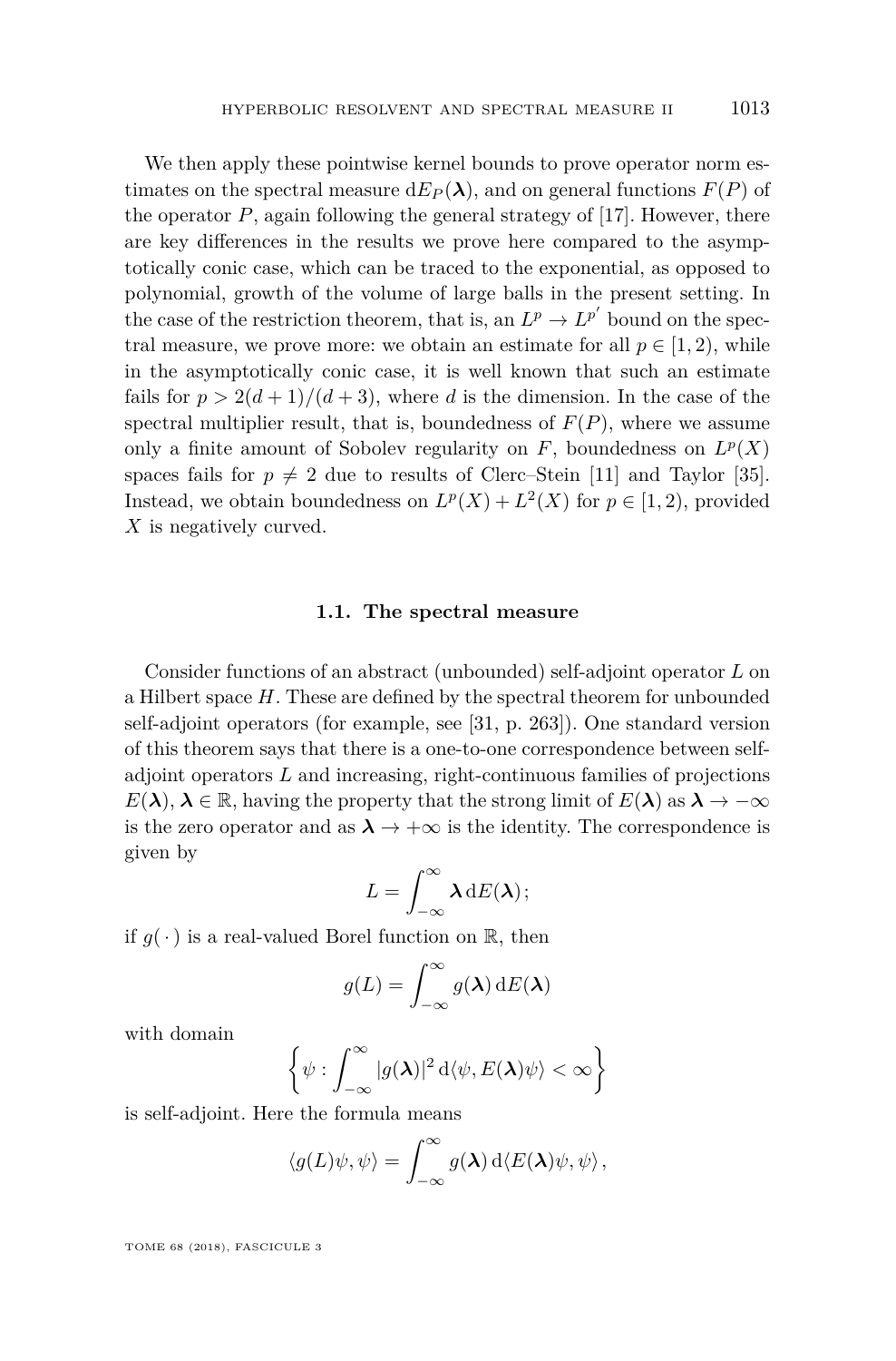which can be interpreted as a Stieltjes integral since  $\langle E(\lambda)\psi, \psi \rangle$  is a nondecreasing function of  $\lambda$ . We call  $dE(\lambda)$  the spectral measure associated with the operator *L*.

In particular we can apply this when  $L = P$  and  $H = L^2(X, g)$ . We then write  $dE_P(\lambda)$  for the spectral measure of *P*. Since *P* is a positive operator, we only need to integrate over  $\lambda \in [0, \infty)$  in this case.

Returning to the abstract operator *L*, the resolvent family  $(L - \lambda)^{-1}$  is a holomorphic family of bounded operators on *H* for Im  $\lambda \neq 0$ . In many cases, including in the present setting, the resolvent family extends continuously to the real axis as a bounded operator in a weaker sense, e.g. between weighted  $L^2$  spaces, and is then differentiable in  $\lambda$  up to the real axis. In that case, we find that  $E(\lambda)$  is differentiable in  $\lambda$  and we have Stone's formula

<span id="page-4-1"></span>
$$
(1.2) \qquad \frac{\mathrm{d}}{\mathrm{d}\lambda}E(\lambda) = \frac{1}{2\pi i}\Big((L - (\lambda + i0))^{-1} - (L - (\lambda - i0))^{-1}\Big).
$$

In this case we write (abusing notation somewhat)  $dE(\lambda)$  for the derivative of  $E(\lambda)$  with respect to  $\lambda$ . Stone's formula gives a mechanism for analyzing the spectral measure, namely we need to analyze the limit of the resolvent  $(L - \lambda)^{-1}$  on the real axis. In the case of *P*, we notice that the spectral measure  $dE_P(\lambda)$  for *P* is  $2\lambda$  times the spectral measure at  $n^2/4 + \lambda^2$  for  $\Delta$ . This gives us the distributional formula

<span id="page-4-0"></span>
$$
(1.3) \, dE_P(\lambda) = \frac{\lambda}{\pi i} \Big( (\Delta - (n^2/4 + \lambda^2 + i0))^{-1} - (\Delta - (n^2/4 + \lambda^2 - i0))^{-1} \Big).
$$

## **1.2. Restriction theorem via spectral measure**

Stein [\[34\]](#page-64-6) and Tomas [\[37\]](#page-64-7) proved estimates for the restriction of the Fourier transform of an  $L^p$  function to the sphere  $\mathbb{S}^{d-1} \subset \mathbb{R}^d$ :

$$
\int_{\mathbb{S}^{d-1}} |\widehat{f}|^2 d\sigma \leq C \|f\|_{L^p(\mathbb{R}^d)}^2, \quad p \in [1, 2(d+1)/(d+3)].
$$

Alternatively, we may formulate the estimate in terms of the restriction operator *R* to the hypersphere,

$$
R(f)(\xi) = \int_{\mathbb{R}^d} e^{-ix\cdot\xi} f(x) \, \mathrm{d}x, \quad |\xi| = 1.
$$

The Stein–Tomas theorem is equivalent to the boundedness of

$$
R: L^p(\mathbb{R}^d) \longrightarrow L^2(\mathbb{S}^{d-1}),
$$

which in turn is equivalent to the boundedness of

$$
R^*R: L^p(\mathbb{R}^d) \longrightarrow L^{p'}(\mathbb{R}^d).
$$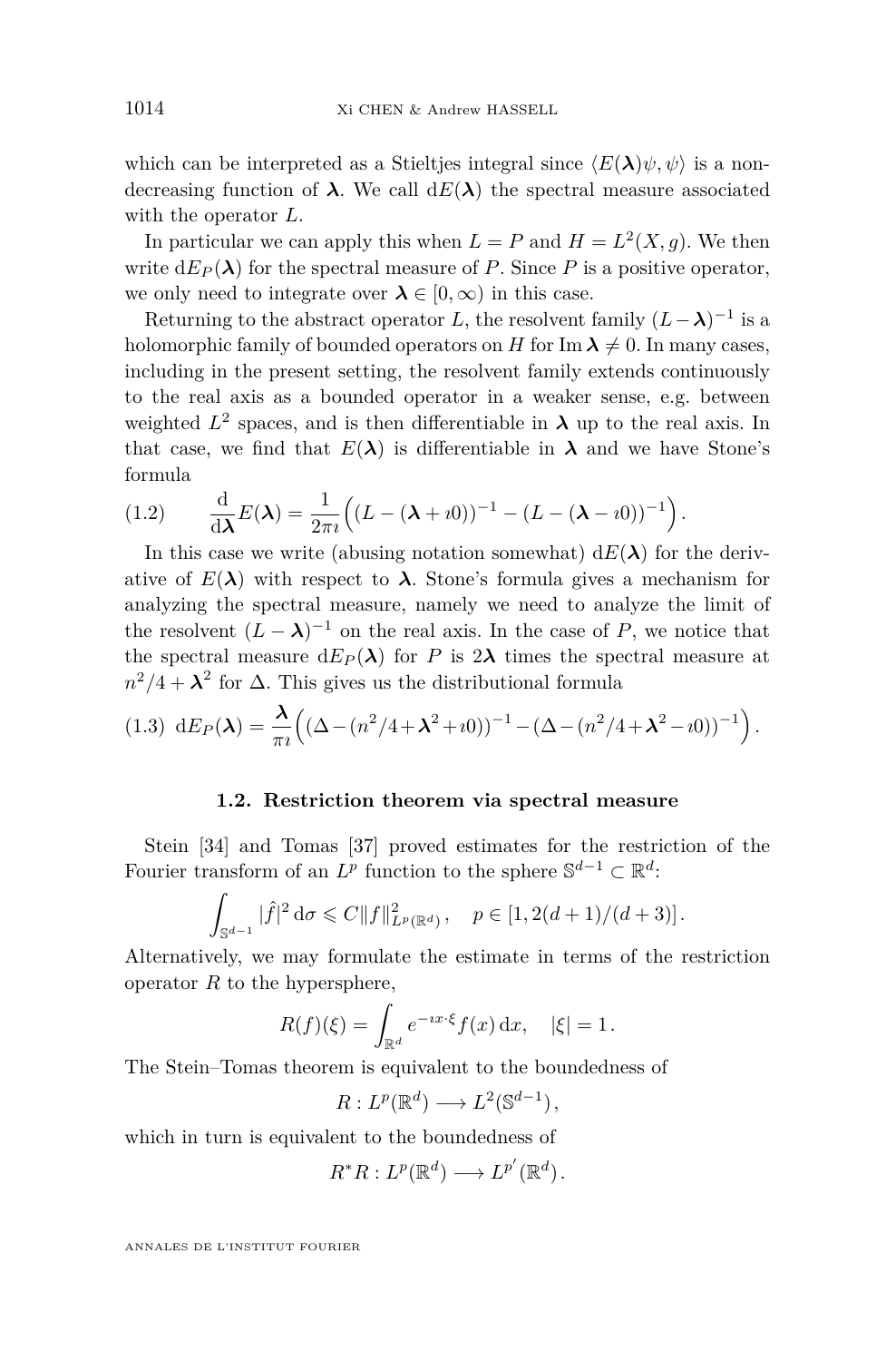The Schwartz kernel of *R*∗*R*,

$$
\int_{|\xi|=1} e^{\imath(x-y)\cdot\xi} \,\mathrm{d}\xi \,,
$$

is  $(2\pi)^d$  times the spectral measure  $dE_{\sqrt{\Delta}}(1)$  for the square root of the flat Laplacian on  $\mathbb{R}^d$ , since the spectral projection  $E_{\sqrt{\Delta}}(\lambda)$  of  $\sqrt{\Delta}$  can be written as  $\mathcal{F}^{-1}(\chi_{B(0,\lambda)})\mathcal{F}$ . Therefore, one may rewrite the restriction theorem as the following estimate:

$$
(1.4) \quad \|dE_{\sqrt{\Delta}}(\lambda)\|_{L^p \to L^{p'}} \ (=\lambda^{d(2/p-1)-1} \|dE_{\sqrt{\Delta}}(1)\|_{L^p \to L^{p'}}) \leq C\lambda^{d(2/p-1)-1},
$$

provided  $p \in [1, 2(d+1)/(d+3)]$ . This naturally leads to the question: for which Riemannian manifolds  $(N, g)$  does the spectral measure for  $\sqrt{\Delta_{N,g}}$ map  $L^p(N, g)$  to  $L^{p'}(N, g)$  for some  $p \in [1, 2)$ , and how does the norm depend in the spectral parameter? We refer to such an estimate as a "restriction estimate" or a "restriction theorem". Such a result is a continuous spectral analogue of the well-known discrete restriction theorem of Sogge [\[32,](#page-64-8) Chapter 5].

## **1.3. Results on asymptotically conic spaces**

As the present paper is inspired by work by the second author with Guillarmou and Sikora [\[17\]](#page-63-1) on asymptotically conic spaces, we review the results of [\[17\]](#page-63-1) here.

Asymptotically conic spaces *M*, of dimension *m*, are modelled on spaces that at infinity look like the "large end of a cone"; that is, have one end diffeomorphic to  $(r_0, \infty) \times Y$ , where *Y* is a closed manifold of dimension  $m-1$ , with a metric of the form

$$
dr2 + r2g0(y, dy) + O\left(\frac{1}{r}\right), \quad r \to \infty,
$$

where  $g_0$  a metric on *Y*. Such spaces are Euclidean-like at infinity, in the sense that the volume of balls of radius  $\rho$  are uniformly bounded above and below by multiples of  $\rho^m$ , and in the sense that the curvature tends to zero, and the local injectivity radius tends to infinity, at infinity. If we add the condition that the manifold be nontrapping, then such spaces are also dynamically similar to Euclidean space (although they may have conjugate points). Consequently, the spectral analysis of such spaces behaves in many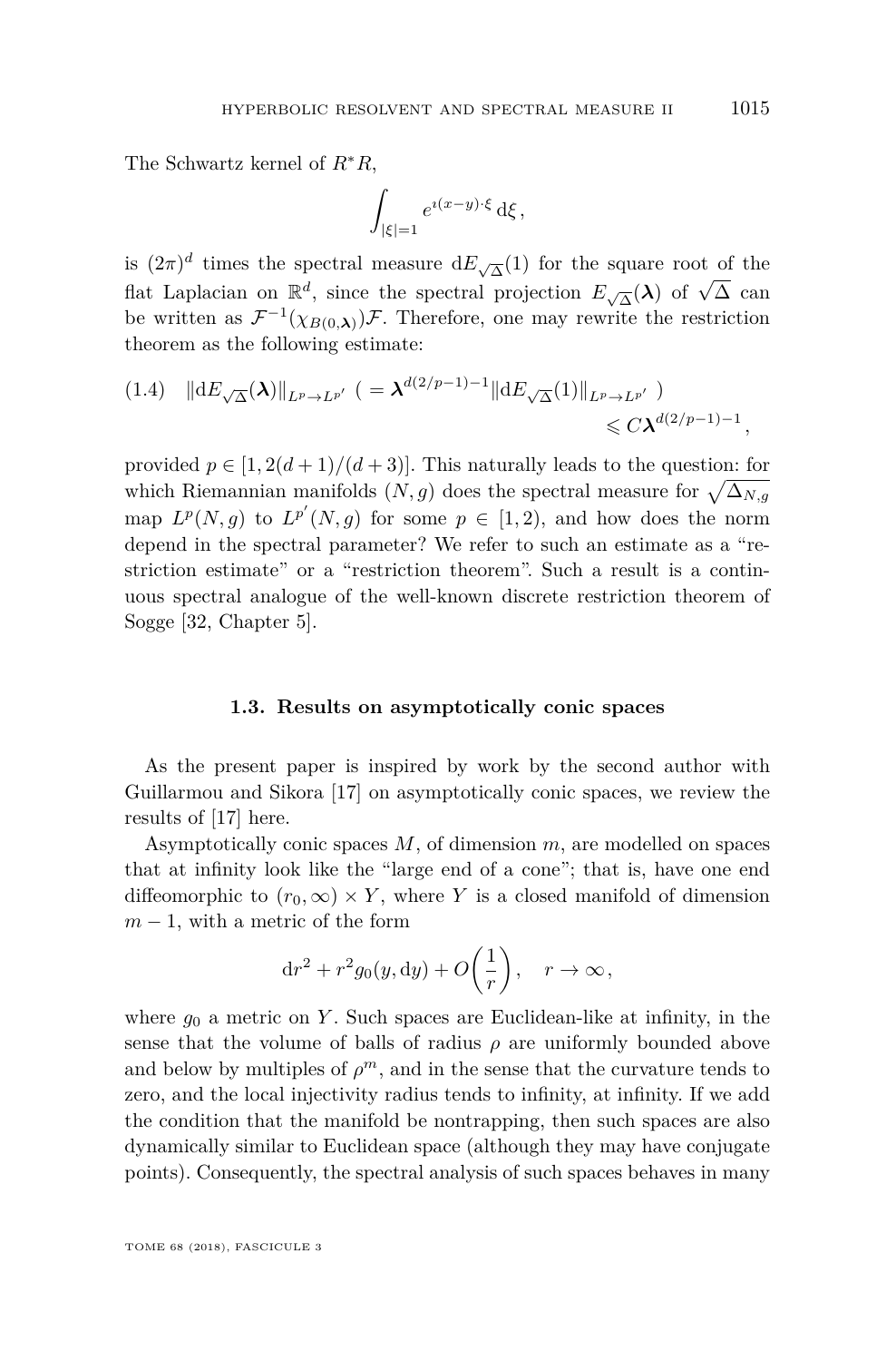ways like Euclidean space. This is illustrated by the results from [\[17\]](#page-63-1). On  $\mathbb{R}^m$ , the spectral measure satisfies pointwise kernel bounds of the form

<span id="page-6-1"></span>
$$
(1.5) \quad \left| \left( \frac{\mathrm{d}}{\mathrm{d}\lambda} \right)^j \mathrm{d}E_{\sqrt{\Delta}}(\lambda)(x,y) \right| \leq C\lambda^{m-1-j} (1+\lambda|x-y|)^{-(m-1)/2+j},
$$

with  $j \in \mathbb{N}$ , and this estimate is essentially optimal, in the sense that neither exponent can be improved. In [\[17\]](#page-63-1) it was shown that, if *M* is an asymptotically conic nontrapping manifold, and  $\Delta$  its Laplacian, then there is a partition of unity Id =  $\sum_{j=0}^{N} Q_i(\lambda)$ , depending on  $\lambda$ , and  $\delta > 0$  such that

<span id="page-6-0"></span>
$$
(1.6) \quad \left| Q_i(\boldsymbol{\sigma}) \left( \left( \frac{\mathrm{d}}{\mathrm{d}\lambda} \right)^j \mathrm{d}E_{\sqrt{\Delta}}(\boldsymbol{\lambda}) \right) Q_i^*(\boldsymbol{\sigma}) (x, y) \right|
$$
  
\$\leqslant C\lambda^{m-1-j} (1 + \lambda d(x, y))^{-(m-1)/2 + j},

with  $j \in \mathbb{N}$ , for  $\sigma \in [(1-\delta)\lambda, (1+\delta)\lambda]$ , where  $d(x, y)$  is the Riemannian distance<sup>(1)</sup>. The  $Q_i(\lambda)$  are semiclassical pseudodifferential operators (with semiclassical parameter  $h = \lambda^{-1}$ ) with small microsupport. Therefore, the operators  $Q_i(\sigma) dE_{\sqrt{\Delta}}(\lambda) Q_i^*(\sigma)$  can be considered to be the kernel of the spectral measure (micro)localized near the diagonal. Moreover, in the case where there are no conjugate points, then the estimate above is valid without the partition of unity.

This estimate [\(1.6\)](#page-6-0) was shown to imply a global restriction estimate, that is, an  $L^p(M) \to L^{p'}(M)$  operator norm bound on  $dE_{\sqrt{\Delta}}(\lambda)$ . In fact, this was proved at an abstract level:

<span id="page-6-3"></span>THEOREM 1.1  $([17, 9]^{(2)})$  $([17, 9]^{(2)})$  $([17, 9]^{(2)})$  $([17, 9]^{(2)})$  $([17, 9]^{(2)})$ . — Let  $(X, d, \mu)$  be a metric measure space, and *L* an abstract positive self-adjoint operator on  $L^2(X, \mu)$ . Suppose that the spectral measure  $dE_{\sqrt{L}}(\lambda)$  has a Schwartz kernel satisfying [\(1.5\)](#page-6-1) (with |*x*−*y*| replaced by *d*(*x, y*)) for *j* = 0, as well as for *j* = *m/*2−1 and *j* = *m/*2 if *m* is even, or  $j = m/2 - 3/2$  and  $j = m/2 + 1/2$  if *m* is odd. Then the operator norm estimate

<span id="page-6-2"></span>
$$
(1.7) \|\|\mathrm{d}E_{\sqrt{L}}(\lambda)\|_{L^p(M)\to L^{p'}(M)} \leq C\lambda^{m(1/p-1/p')-1}, \quad 1 \leq p \leq \frac{2(m+1)}{m+3},
$$

holds for all  $\lambda > 0$ . Moreover, if the kernel estimates above hold for some range of  $\lambda$ , then [\(1.7\)](#page-6-2) holds for  $\lambda$  in the same range.

<sup>&</sup>lt;sup>(1)</sup>This was only claimed for  $\lambda = \sigma$  in [\[17\]](#page-63-1), but in [\[16\]](#page-63-4) it was observed that the same construction gives the more general estimates in [\(1.6\)](#page-6-0).

 $(2)$  This theorem was formulated and partially proved in [\[17\]](#page-63-1). See [\[9\]](#page-63-3) for a complete proof.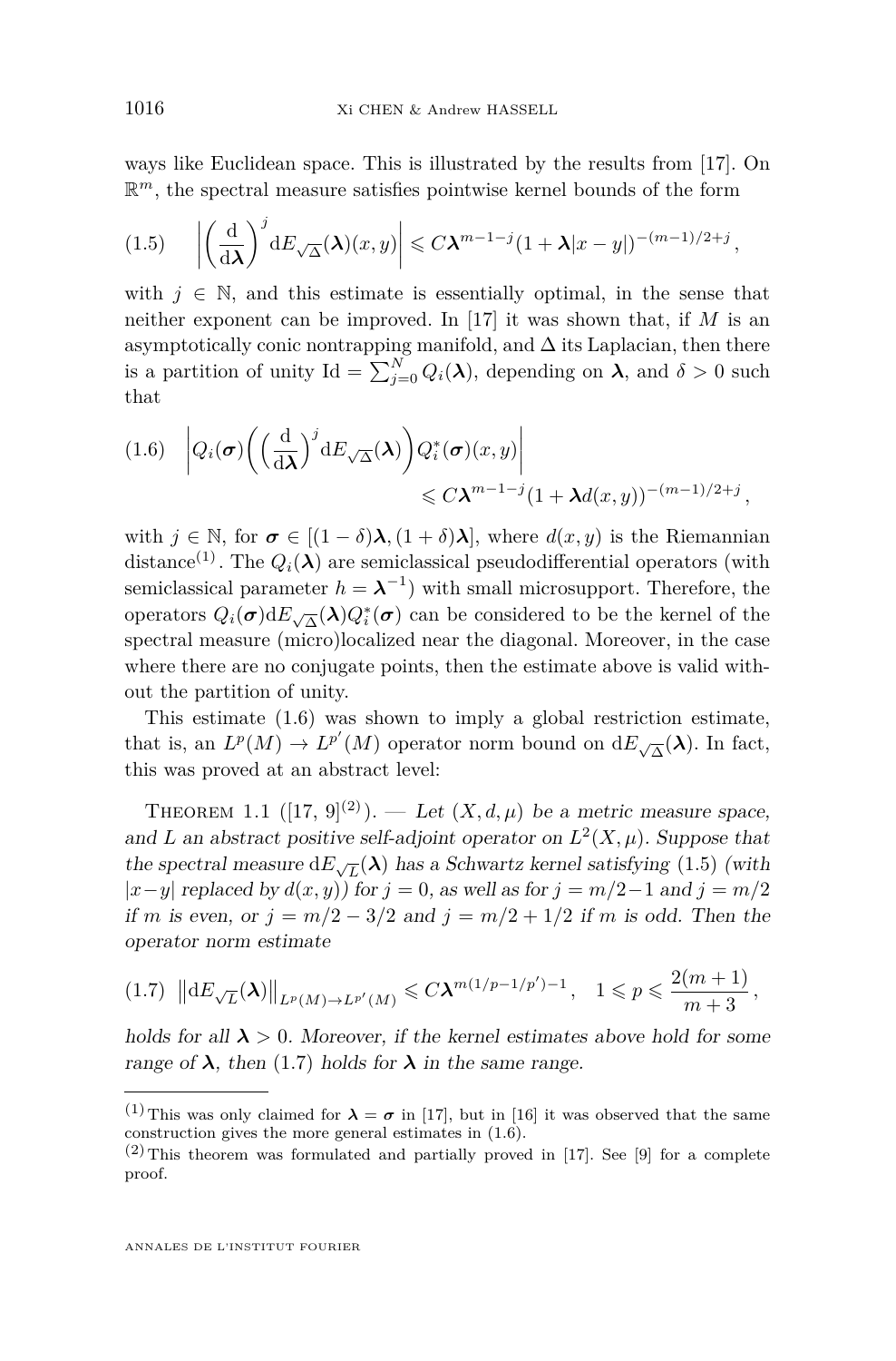Finally, it was shown in [\[17\]](#page-63-1) that, at an abstract level, such a restriction estimate implies spectral multiplier estimates:

<span id="page-7-1"></span>THEOREM 1.2 ([\[17\]](#page-63-1)). — Let  $(X, d, \mu)$  be a metric measure space, such that the volume of each ball of radius  $\rho$  is comparable to  $\rho^m$ . Suppose *L* is a positive self-adjoint operator such that  $\cos t \sqrt{L}$  satisfies finite propagation speed on  $L^2(X)$ , and the restriction theorem

<span id="page-7-0"></span>
$$
\|\mathrm{d}E_{\sqrt{L}}(\lambda)\|_{L^p\to L^{p'}}\leqslant C\lambda^{m(1/p-1/p')-1}
$$

holds uniformly with respect to  $\lambda > 0$  for  $1 \leqslant p \leqslant 2(m+1)/(m+3)$ . Then there is a uniform operator norm bound on spectral multipliers on  $L^p(X)$ of the form

(1.8) 
$$
\sup_{\alpha>0} ||F(\alpha\sqrt{L})||_{L^p\to L^p} \leqslant C||F||_{H^s},
$$

where  $F \in H^s(\mathbb{R})$  is an even function supported in  $[-1, 1]$ , and  $s > m(1/p - 1)$ 1*/*2).

In particular, one concludes [\(1.7\)](#page-6-2) and [\(1.8\)](#page-7-0) when *X* is an asymptotically conic nontrapping manifold of dimension *d*.

## **1.4. Hyperbolic space**

We next consider existing results on hyperbolic space. We return to our convention where the dimension is  $n + 1$ . Using explicit formulae for the Schwartz kernel of functions of the operator  $P = (\Delta - n^2/4)_+^{1/2}$ , we deduce pointwise bounds

$$
(1.9) \quad |\mathrm{d}E_P(\boldsymbol{\lambda})(z, z')|
$$
\n
$$
\leqslant \begin{cases} C\boldsymbol{\lambda}^2, & \text{for } d(z, z') \leqslant 1\\ C\boldsymbol{\lambda}^2 d(z, z')(1 + \boldsymbol{\lambda} d(z, z'))^{-1} e^{-nd(z, z')/2}, & \text{for } d(z, z') \geqslant 1 \end{cases}
$$

for  $\lambda \leq 1$ , and derivative estimates<sup>(3)</sup>

)|

(1.9) |d*E<sup>P</sup>* (*λ*)(*z, z*<sup>0</sup>

$$
(1.10) \quad \left| \left( \frac{\mathrm{d}}{\mathrm{d}\lambda} \right)^j \mathrm{d}E_P(\lambda)(z, z') \right|
$$
  

$$
\leqslant \begin{cases} C\lambda^{n-j} (1 + d(z, z')\lambda)^{-n/2+j}, & \text{for } d(z, z') \leqslant 1 \\ C\lambda^{n/2} d(z, z')^j e^{-nd(z, z')/2}, & \text{for } d(z, z') \geqslant 1, \end{cases}
$$

<sup>&</sup>lt;sup>(3)</sup>We can obtain derivative estimates for  $\lambda \leq 1$  also, but we do not need such estimates in the low energy case.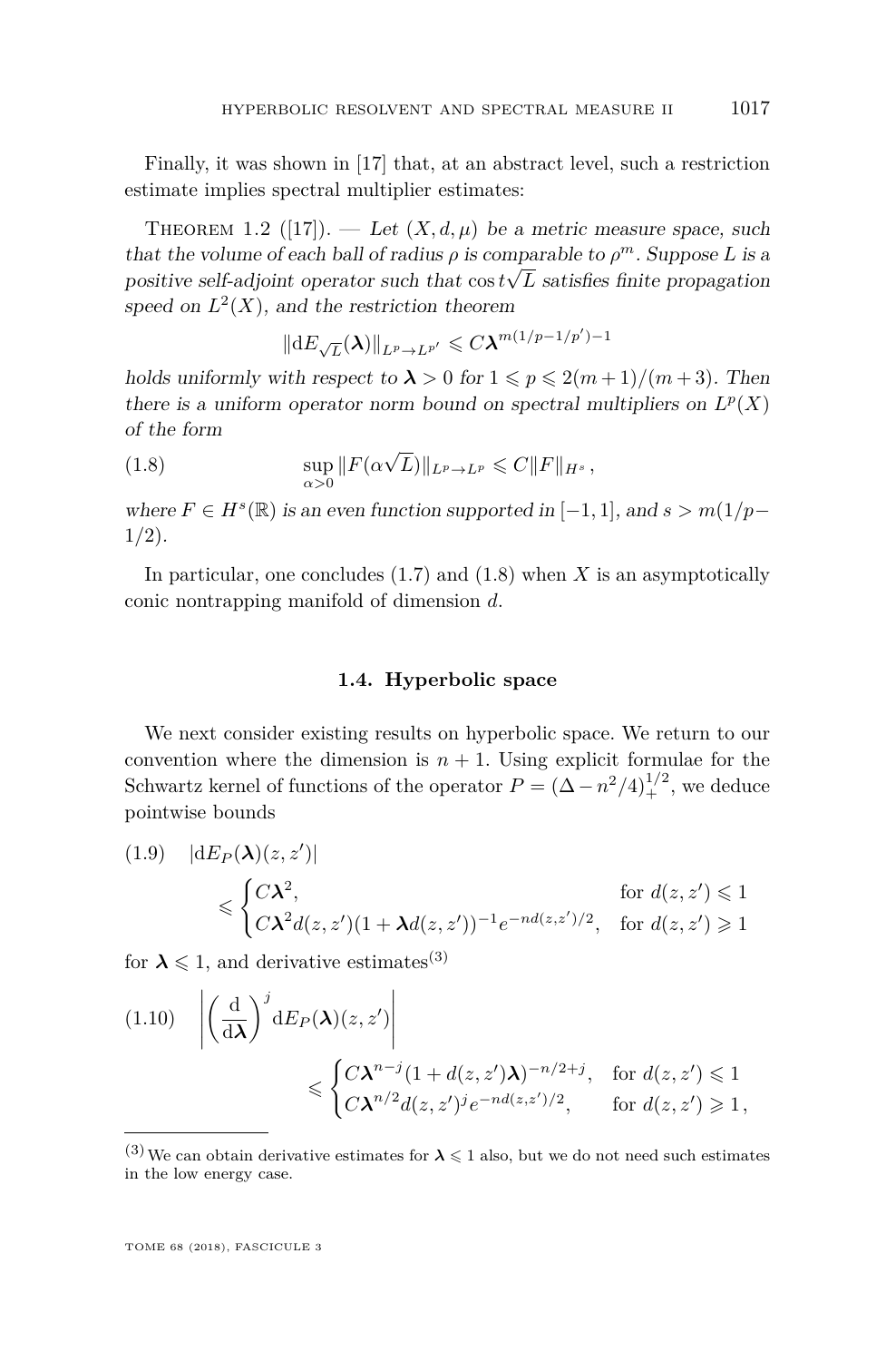when  $\lambda \geq 1$ . Closely related pointwise bounds for the wave kernels  $\cos tP$ and  $P^{-1}$  sin  $tP$ , the heat kernel  $e^{-tP^2}$  and the Schrödinger propagator  $e^{itP^2}$ on hyperbolic space have been exploited in various works; see for example [\[1,](#page-63-5) [5,](#page-63-6) [6,](#page-63-7) [12\]](#page-63-8).

To the authors' knowledge, the recent paper [\[21\]](#page-64-9) by Huang and Sogge is the only previous paper in which restriction estimates for hyperbolic space have been considered. Huang and Sogge proved restriction estimates for *p* in the same range  $[1, 2(d+1)/(d+3)]$  as for Euclidean space, using the exact expression for the hyperbolic resolvent, and complex interpolation, in the manner of Stein's original proof of the Stein–Tomas restriction theorem [\[37\]](#page-64-7) (this argument was presented in an abstract formulation in [\[17\]](#page-63-1)). In fact, on hyperbolic space (and, as we shall show, asymptotically hyperbolic nontrapping spaces), restriction estimates are valid for all  $p \in [1, 2)$ (see Section [2](#page-14-0) for a very simple proof on  $\mathbb{H}^3$ .)

Spectral multiplier estimates on hyperbolic and asymptotically hyperbolic spaces on  $L^p$  spaces (much more general than those considered here) have been well studied. It was pointed out by Clerc and Stein [\[11\]](#page-63-2) for symmetric spaces and Taylor [\[35\]](#page-64-4) for spaces with exponential volume growth and  $C^{\infty}$  bounded geometry that a necessary condition for  $F(P)$  to be bounded is that *F* admit an analytic continuation to a strip in the complex plane. Cheeger, Gromov and Taylor [\[7\]](#page-63-9), and Taylor [\[35\]](#page-64-4) showed that if *M* has  $C^{\infty}$  bounded geometry and injectivity radius bounded from below, then  $F(\sqrt{P})$  maps  $L^p(M)$  into itself for  $1 < p < \infty$ , provided that *F* is holomorphic and even on the strip  $\{z \in \mathbb{C} : |\text{Im}z| < W\}$  for some *W* and satisfies symbol estimates  $|F^{(j)}(z)| \leqslant C_j \langle z \rangle^{k-j}$  on the strip.

By constrast, we want to consider the mapping properties of  $F(P)$  where *F* has only finite Sobolev regularity. This is motivated by typical applications of spectral multipliers in harmonic analysis, such as Riesz means, and in PDE, in which one often wants to restrict to a dyadic frequency interval, that is, to the range of a spectral projector of the form  $1_{[2^j,2^{j+1}]}(P)$ , or a smoothed version of this. Clearly, such a spectral multiplier cannot have an analytic continuation to a strip. On the other hand, the work of Clerc–Stein and Taylor shows that boundedness on  $L^p$ ,  $p \neq 2$ , cannot be expected. This motivates us to search for replacements for  $L^p$  spaces, on which spectral multipliers are bounded.

## **1.5. Asymptotically hyperbolic manifolds**

<span id="page-8-0"></span>The geometric setting in the present paper is that of asymptotically hyperbolic manifolds. An asymptotically hyperbolic manifold  $(X^{\circ}, g)$  is the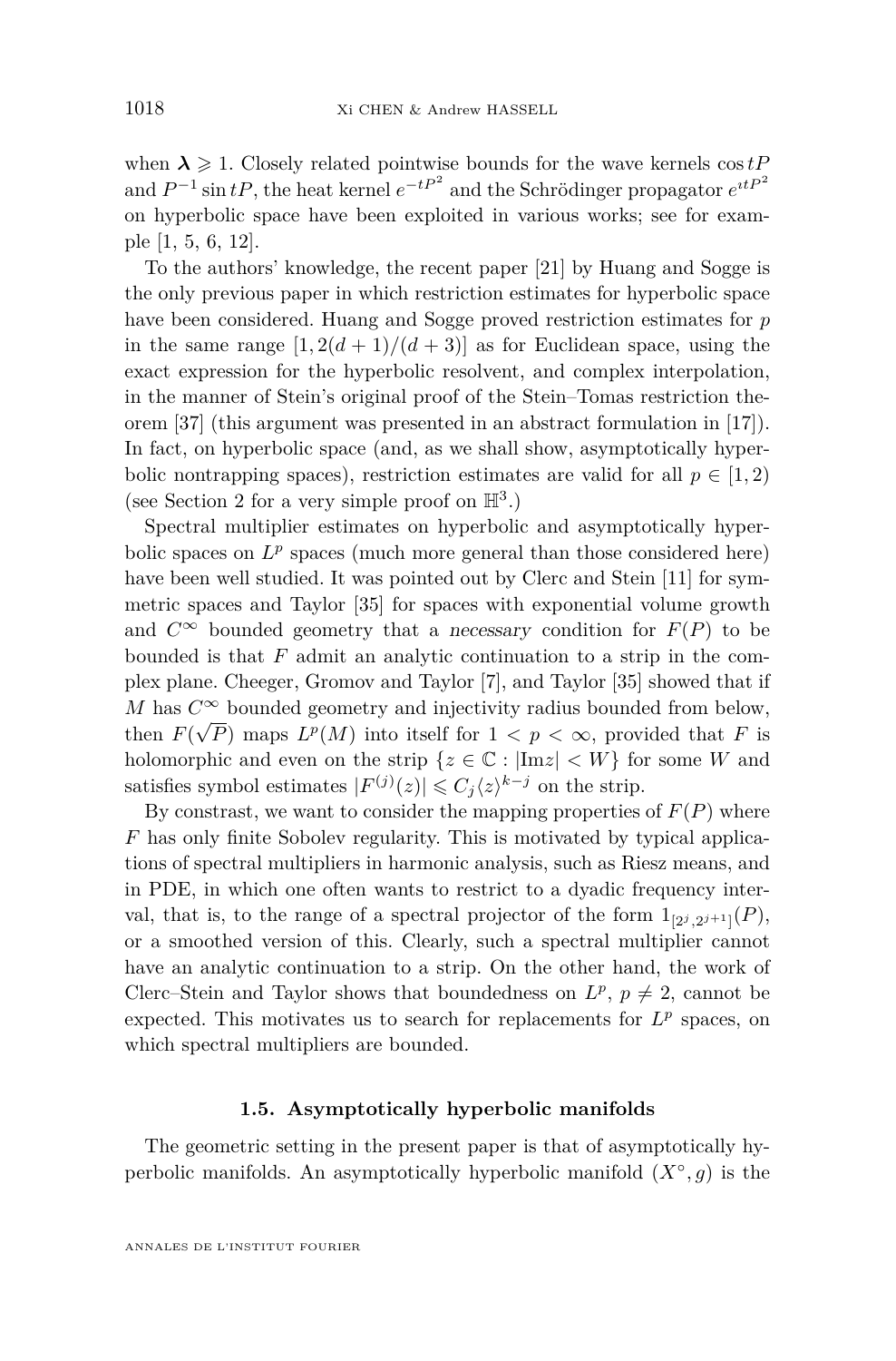interior of a compact manifold *X* with boundary, such that the Riemannian metric  $g$  takes a specific degenerate form near the boundary of  $X$ . Specifically, near each boundary point, there are local coordinates  $(x, y)$ , where  $x$ is a boundary defining function and  $y$  restrict to local coordinates on  $\partial X$ , such that *g* takes the form

<span id="page-9-1"></span>(1.11) 
$$
g = \frac{\mathrm{d}x^2 + g_0(x, y, \mathrm{d}y)}{x^2},
$$

where  $g_0(x, y, dy)$  is a family of metrics on  $\partial X$ , smoothly parametrized by *x*. Under the metric *g*, the interior  $X^\circ$  of *X* is a complete Riemannian manifold.

As is well known,  $n + 1$ -dimensional hyperbolic space takes this form in the Poincaré ball model. Indeed,  $\mathbb{H}^{n+1}$  is given by the interior of the unit ball in  $\mathbb{R}^{n+1}$ , with the metric

<span id="page-9-0"></span>(1.12) 
$$
g = \frac{4dz^2}{(1-|z|^2)^2},
$$

where  $z = (z_1, \ldots, z_{n+1})$  are the standard coordinates on  $\mathbb{R}^{n+1}$ . Other examples include all convex co-compact hyperbolic manifolds, and compactly supported metric perturbations of these.

Such spaces are termed asymptotically hyperbolic spaces as the sectional curvatures tend to  $-1$  at infinity [\[27\]](#page-64-1). Analytically, they have many similarities to hyperbolic spaces. Consider the resolvent  $R(\zeta) := (\Delta - \zeta(n - \zeta))^{-1}$ on  $\mathbb{H}^{n+1}$ , which is well-defined as a bounded operator on  $L^2(\mathbb{H}^{n+1})$  for  $\text{Re }\zeta > n/2$ . Notice that the axis  $\text{Re }\zeta = n/2$  corresponds to the spectrum of  $\Delta$ , and the point  $\zeta = n/2 \pm i\lambda$  corresponds to the point  $|\lambda|$  in the spectrum of  $P = (\Delta - n^2/4)_+^{1/2}$ . On  $\mathbb{H}^{n+1}$ , the resolvent  $R(\zeta)$  extends to a holomorphic function of  $\zeta \in \mathbb{C}$  when *n* is even, and a meromorphic function with poles at  $\{0, -1, -2, \ldots\}$  when *n* is odd.

For asymptotically hyperbolic spaces, it is known from works of Mazzeo– Melrose [\[27\]](#page-64-1) and Guillarmou [\[14\]](#page-63-10) that the resolvent (∆−*ζ*(*n*−*ζ*))<sup>−</sup><sup>1</sup> extends to be a meromorphic function of  $\zeta$  on  $\mathbb{C} \setminus \{(n-1)/2 - k \mid k = 1, 2, 3, \ldots\},\$ and extends to be meromorphic on the whole of  $\mathbb C$  provided that  $q$  is even in  $x$ , that is, a smooth function of  $x^2$ . In addition, it is holomorphic in a neighbourhood of the spectral axis  $\text{Re }\zeta = n/2$  except possibly at the point  $n/2$  itself, corresponding to the bottom of the continuous spectrum, which could be a simple pole [\[4\]](#page-63-11). In the present article, we shall assume that the resolvent is holomorphic at  $\zeta = n/2$  as well. We point out that our estimates will certainly fail in the case of a resonance at the bottom of the spectrum, but weaker estimates will remain valid; see [\[15,](#page-63-12) [23\]](#page-64-10) for an analysis of zero-resonances in the asymptotically Euclidean case.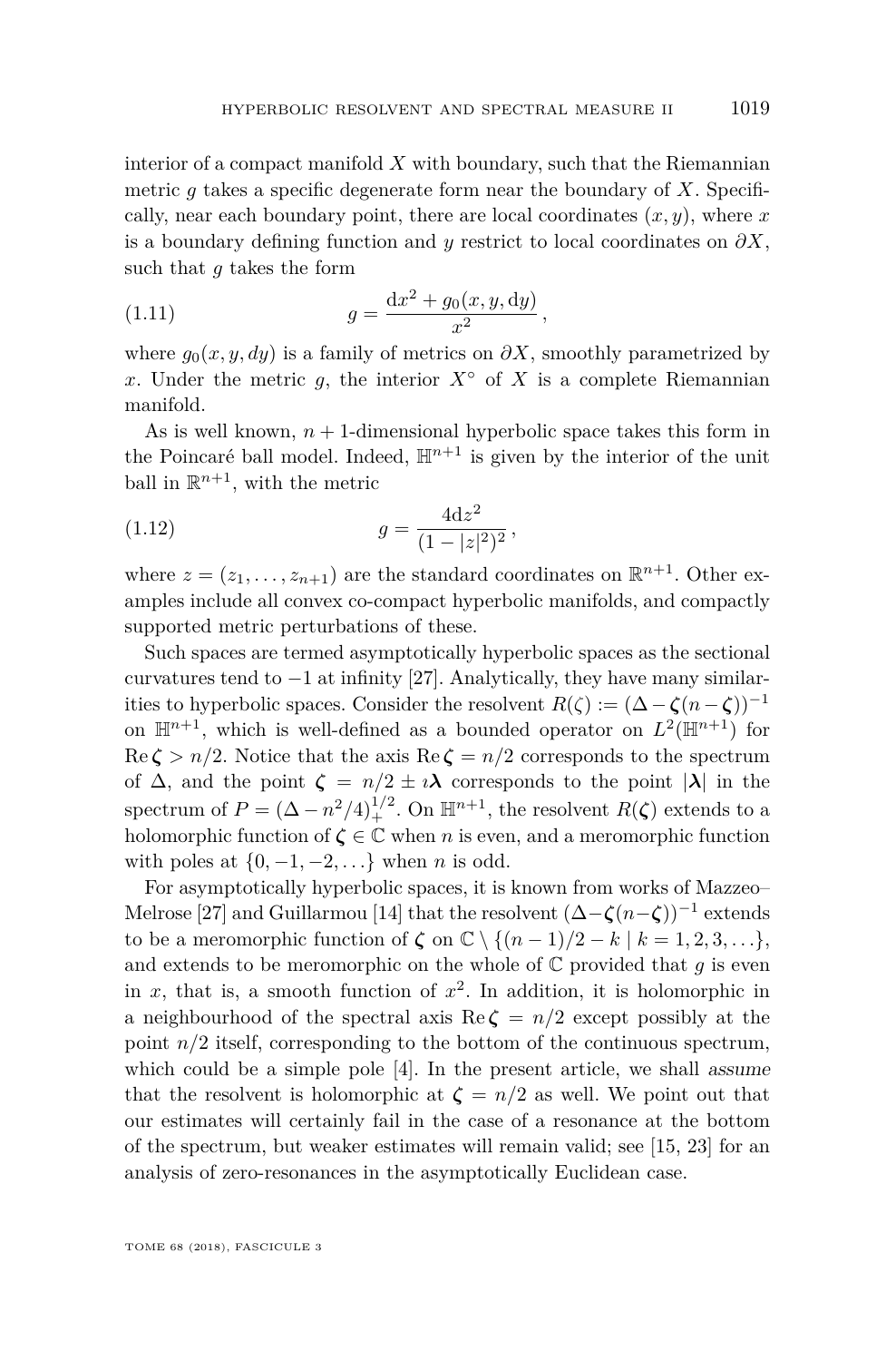## **1.6. Main results**

#### 1.6.1. Pointwise estimates on the spectral measure

<span id="page-10-0"></span>Our first main result, analogous to [\(1.6\)](#page-6-0), is that there is a partition of the identity, Id =  $\sum_{j=0}^{N} Q_i(\lambda)$  on  $L^2(X)$  such that the diagonal terms in the two-sided decomposition of  $dE_P(\lambda)$  satisfy the same type of pointwise bounds as are valid on hyperbolic space. In fact, following [\[19\]](#page-63-13), we prove a slightly stronger result, in which we retain information about the oscillatory nature of the kernel as  $\lambda \to \infty$ .

Before stating the result, we refer to Section [3](#page-18-0) for the definition of the double space  $X_0^2$ , the blow-up of  $X^2$  at the boundary of the diagonal; see Figure [3.1.](#page-19-0) This space has 3 boundary hypersurfaces: the lift to  $X_0^2$  of the left and right boundaries in  $X^2$ , denoted FL and FR, respectively, and the "front face" FF created by blowup. We denote boundary defining functions for these boundary hypersurfaces by  $\rho_L$ ,  $\rho_R$  and  $\rho_F$  respectively.

<span id="page-10-1"></span>THEOREM 1.3. — Let  $(X^{\circ}, g)$  be an asymptotically hyperbolic nontrapping manifold with no resonance at the bottom of the spectrum, and let *P* be given by [\(1.1\)](#page-2-0). Then for low energies,  $\lambda \leq 1$ , the Schwartz kernel of the spectral measure  $dE_P(\lambda)$  takes the form

(1.13) 
$$
dE_P(\lambda)(z, z') = \lambda \Big( (\rho_L \rho_R)^{n/2 + i\lambda} a(\lambda, z, z') - (\rho_L \rho_R)^{n/2 - i\lambda} a(-\lambda, z, z') \Big),
$$

where  $a \in C^{\infty}([-1, 1]_{\lambda} \times X_0^2)$ .

For high energies,  $\lambda \geq 1$ , one can choose a finite pseudodifferential operator partition of the identity operator,

$$
Id = \sum_{k=0}^{N} Q_k(\lambda),
$$

such that the  $Q_j$  are bounded on  $L^p$ , uniformly in  $\lambda$ , for each  $p \in (1, \infty)$ , and such that the microlocalized spectral measure, that is, any of the compositions  $Q_k(\lambda) dE_P(\lambda) Q_k^*(\lambda)$ ,  $0 \leq k \leq N$ , takes the form

<span id="page-10-2"></span>
$$
(1.14) Q_k(\lambda) dE_P(\lambda) Q_k^*(\lambda)(z, z')
$$
  
=  $\lambda^n \Big( \sum_{\pm} e^{\pm i \lambda d(z, z')} b_{\pm}(\lambda, z, z') \Big)$   
+  $(\rho_L \rho_R)^{n/2 + i \lambda} a_{+} + (\rho_L \rho_R)^{n/2 - i \lambda} a_{-}$   
+  $(xx')^{n/2 + i \lambda} \tilde{a}_{+} + (xx')^{n/2 - i \lambda} \tilde{a}_{-}$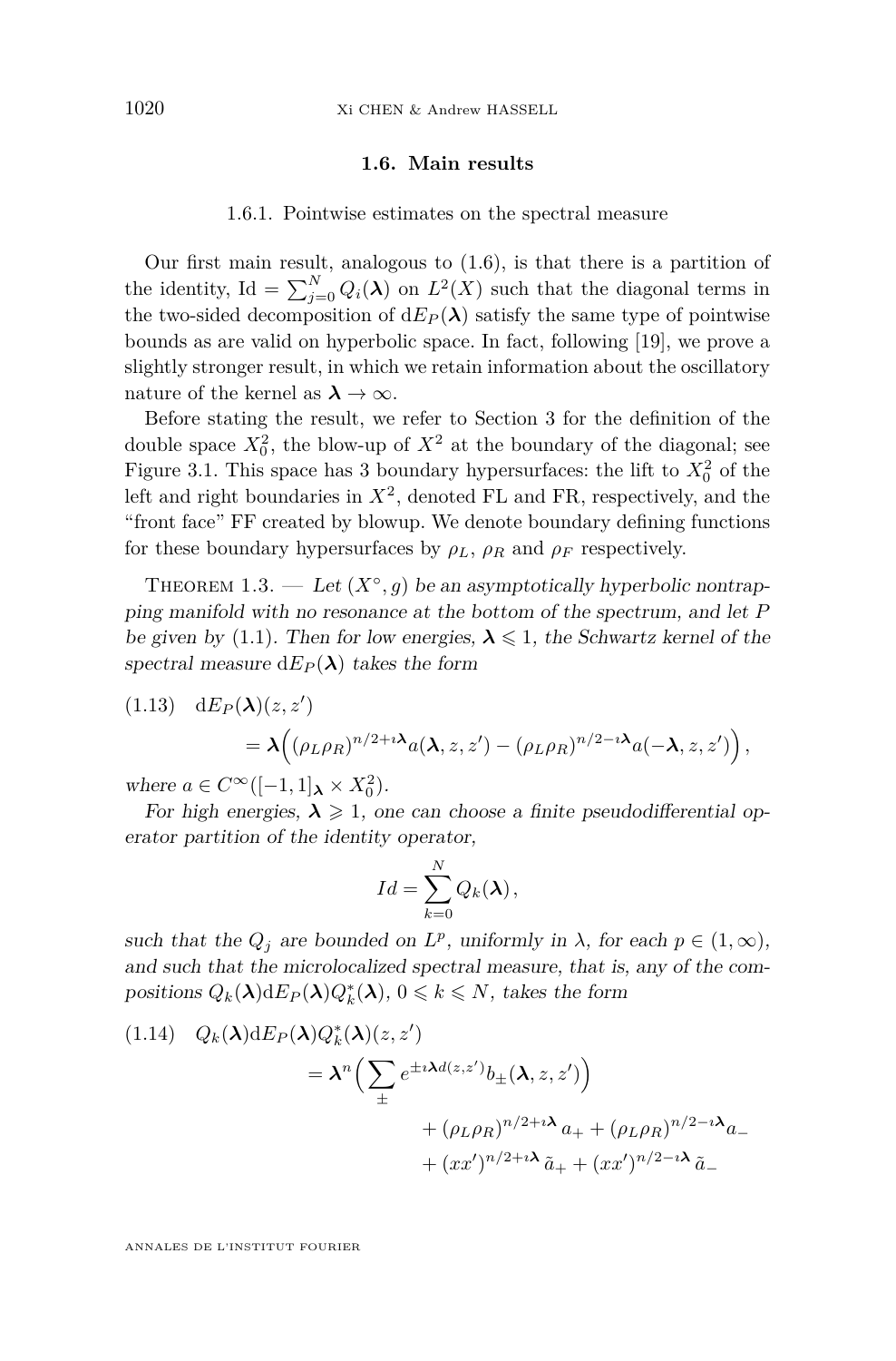where  $a_{\pm}$  is in

$$
\lambda^{-\infty} C^{\infty}([0,1]_{\lambda^{-1}} \times X_0^2)
$$

and  $\tilde{a}_+$  is in

$$
\lambda^{-\infty} C^{\infty}([0,1]_{\lambda^{-1}} \times X^2),
$$

and the functions  $b_{\pm}$  satisfy the following. For small distance,  $d(z, z') \leq 1$ , we have

<span id="page-11-1"></span>(1.15) 
$$
\left|\frac{\mathrm{d}^j}{\mathrm{d}\lambda^j}b_{\pm}(\lambda,z,z')\right| \leqslant C\lambda^{-j}\left(1+\lambda d(z,z')\right)^{-n/2}.
$$

For  $d(z, z') \geq 1$ ,  $b_{\pm}$  is  $\lambda^{-n/2}$  times a smooth function of  $\lambda^{-1}$ , decaying to order *n/*2 at FL and FR:

$$
(1.16) \t b_{\pm}(\lambda, z, z') \in \lambda^{-n/2} (\rho_L \rho_R)^{n/2} C^{\infty}([0,1]_{\lambda^{-1}} \times X_0^2).
$$

Moreover, if  $(X^{\circ}, g)$  is in addition simply connected with nonpositive sectional curvatures, then the estimates above are true for the spectral meaure without microlocalization, i.e. in this case we can take  $\{Q_i(\lambda)\}\)$  to be the trivial partition of unity.

Remark 1.4. — We can split the continuous spectrum of  $P$  at any point  $\lambda \in (0,\infty)$  to differentiate high and low energies.

Using this structure theorem, we prove pointwise bounds on the microlocalized spectral measure:

<span id="page-11-0"></span>THEOREM 1.5. — Let  $(X^{\circ}, g)$  be as above. Then for low energies,  $\lambda \leq 1$ , we have pointwise estimates on the spectral measure of the form

$$
(1.17) \quad |\mathrm{d}E_P(\lambda)(z, z')|
$$
  
\n
$$
\leqslant \begin{cases} C\lambda^2, & \text{for } d(z, z') \leqslant 1 \\ C\lambda^2 d(z, z')(1 + \lambda d(z, z'))^{-1} e^{-nd(z, z')/2}, & \text{for } d(z, z') \geqslant 1. \end{cases}
$$

For high energies,  $\lambda \geq 1$ , one has, for sufficiently small  $\delta > 0$  and  $\sigma \in$  $[(1 - \delta)\lambda, (1 + \delta)\lambda]$ 

$$
(1.18) \quad \left| Q_k(\boldsymbol{\sigma}) \left( \left( \frac{\mathrm{d}}{\mathrm{d}\lambda} \right)^j \mathrm{d} E_P(\lambda) \right) Q_k^*(\boldsymbol{\sigma}) (z, z') \right|
$$
  

$$
\leqslant \begin{cases} C\lambda^{n-j} (1 + d(z, z')\lambda)^{-n/2+j}, & \text{for } d(z, z') \leqslant 1 \\ C\lambda^{n/2} d(z, z')^j e^{-nd(z, z')/2}, & \text{for } d(z, z') \geqslant 1. \end{cases}
$$

As before, if  $(X^{\circ}, g)$  is in addition simply connected with nonpositive sectional curvatures, then the estimates above are true for the spectral meaure without microlocalization, i.e. in this case we can take  ${Q_i(\lambda)}$  to be the trivial partition of unity.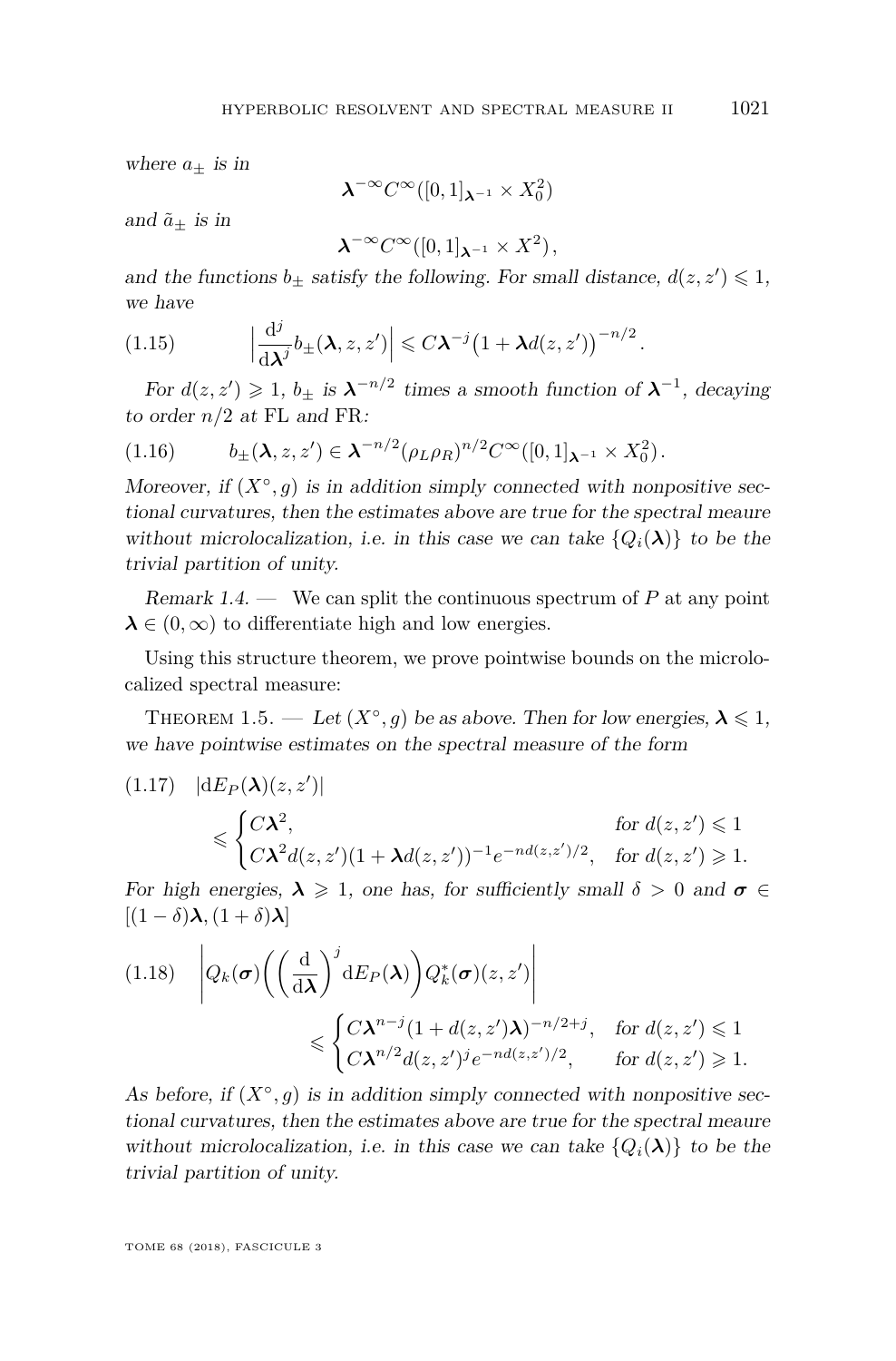## 1.6.2. Restriction theorem

Using Theorem [1.5,](#page-11-0) we prove

<span id="page-12-0"></span>THEOREM 1.6. — Suppose  $(X, g)$  is an  $n + 1$ -dimensional non-trapping asymptotically hyperbolic manifold with no resonance at the bottom of the continuous spectrum. Then for some constant  $C = C(p)$  we have the following estimate for  $\lambda \leq 1$ :

(1.19) 
$$
\|dE_P(\lambda)\|_{L^p \to L^{p'}} \leqslant C\lambda^2, \quad 1 \leqslant p < 2.
$$

<span id="page-12-2"></span>For  $\lambda \geq 1$ , we have the estimate

$$
(1.20) \qquad \|\mathrm{d}E_P(\boldsymbol{\lambda})\|_{L^p\to L^{p'}}\leqslant \begin{cases} C\boldsymbol{\lambda}^{(n+1)(1/p-1/p')-1}, & 1\leqslant p\leqslant \frac{2(n+2)}{n+4},\\ C\boldsymbol{\lambda}^{n(1/p-1/2)}, & \frac{2(n+2)}{n+4}\leqslant p<2. \end{cases}
$$

Remark  $1.7.$  — The range of exponents  $p$  is greater for a hyperbolic space than for a conic (Euclidean) space. Indeed, it includes all  $p < 2$ , while on Euclidean space  $\mathbb{R}^d$ , the well-known Knapp example shows that the restriction estimate cannot hold for  $p > 2(d+1)/(d+3)$ . (The Knapp example does not apply to hyperbolic space as it relies on the dilation symmetry of  $\mathbb{R}^d$ .) For high energies,  $\lambda \geq 1$ , the exponent is the same as on  $\mathbb{R}^d$  for the range  $1 \leqslant p \leqslant 2(d+1)/(d+3)$  but again we get the full range of *p* up to  $p = 2$ . Naturally, the constant *C* blows up as  $p \to 2$ .

This surprising result is closely tied to a non-Euclidean feature of hyperbolic space related to the Kunze–Stein phenomenon [\[25\]](#page-64-11). The Kunze–Stein phenomenon for semisimple Lie groups is that there is a much larger set of exponents *p, q, r* for which one has

$$
L^p * L^q \subset L^r,
$$

compared to Euclidean space. Since  $\mathbb{H}^{n+1}$  can be viewed as

$$
SO(n+1,1)/SO(n+1),
$$

this has consequences for convolution on  $\mathbb{H}^{n+1}$ . Anker and Pierfelice [\[1\]](#page-63-5), [\[2,](#page-63-14) Section 4 showed that convolution with a radial kernel  $\kappa(r)$  satisfies

<span id="page-12-1"></span>
$$
(1.21) \quad ||f * \kappa||_{L^{q}(\mathbb{H}^{n+1})}
$$
  
\$\leq C\_q ||f||\_{L^{q'}(\mathbb{H}^{n+1})}\bigg(\int\_0^\infty (\sinh r)^n (1+r)e^{-nr/2} |\kappa(r)|^{q/2} dr\bigg)^{2/q}\$,

with  $q \ge 2$ . From this we see that if  $\kappa(r)$  is smooth and decays as  $e^{-nr/2}$ , then convolution with  $\kappa$  maps  $L^p$  to  $L^{p'}$  for all  $p \in [1, 2)$ . Additionally, this non-Euclidean feature also affects the range of valid Strichartz estimates on (asymptotically) hyperbolic manifolds (see [\[1,](#page-63-5) [8,](#page-63-15) [22\]](#page-64-12)).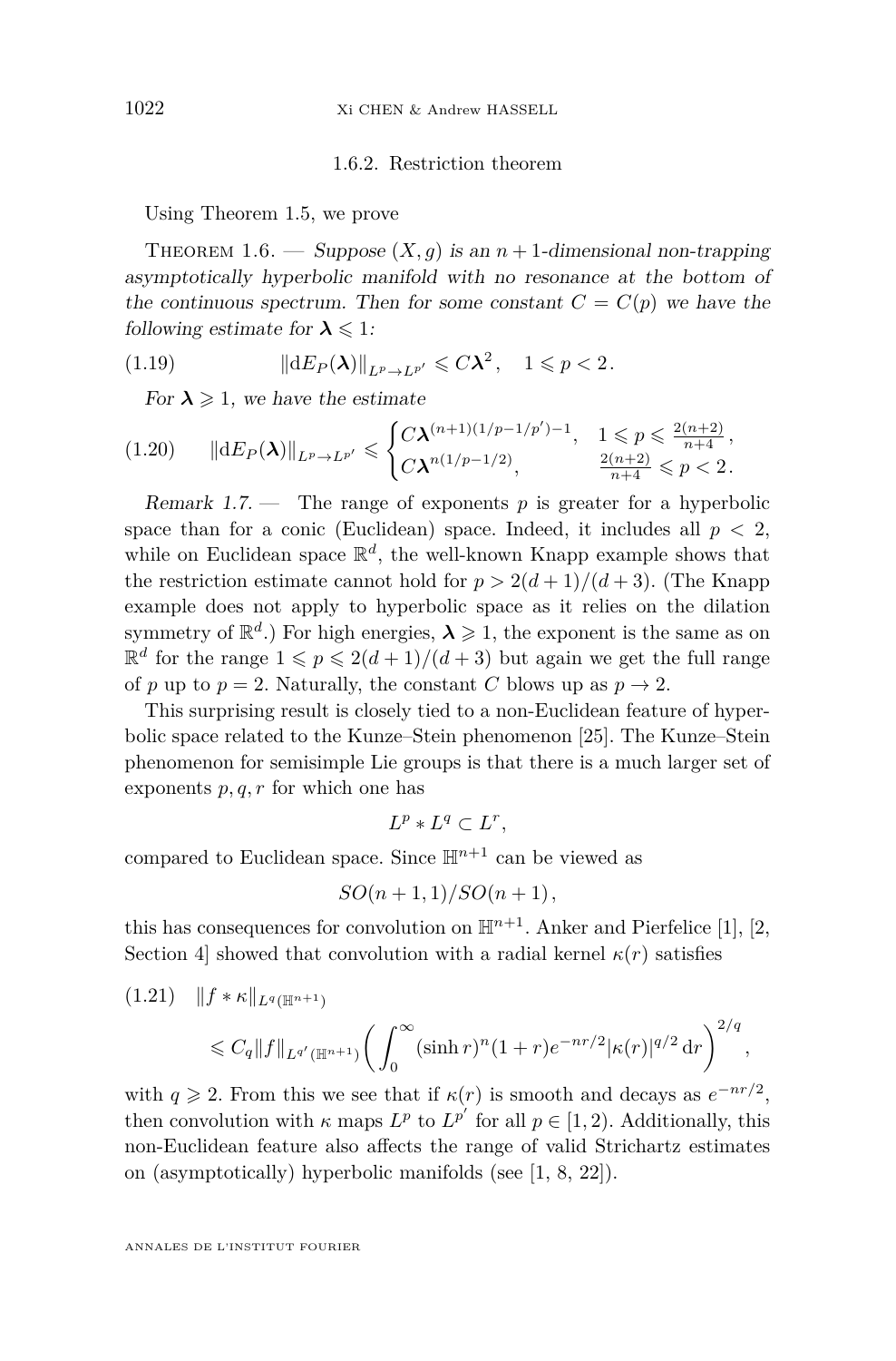## 1.6.3. Spectral multipliers

Our result for spectral multipliers is restricted to the case where the manifold is, in addition, a Cartan–Hadamard manifold, i.e. simply connected with nonpositive sectional curvatures.

<span id="page-13-0"></span>THEOREM 1.8. — Suppose  $(X, g)$  is an  $n + 1$ -dimensional non-trapping asymptotically hyperbolic manifold with no resonance at the bottom of spectrum. Suppose in addition that *X* is simply connected with nonpositive sectional curvatures. Then for any  $F \in H^s(\mathbb{R})$  supported in  $[-1, 1]$  with  $s > (n+1)/2$ , and for all  $p \in [1,2)$ ,  $F(\alpha P)$  is a bounded operator on  $L^p + L^2$  uniformly with respect to parameter *α* for  $0 < \alpha < 1$ , in the sense

$$
\sup_{\alpha\in(0,1]}||F(\alpha P)||_{L^p(X)+L^2(X)\longrightarrow L^p(X)+L^2(X)} < \infty.
$$

This is weaker than Theorem [1.2,](#page-7-1) both because the function space is  $L^p + L^2$  rather than  $L^p$ , but also because we have strengthened the Sobolev condition to  $s > (n + 1)/2$  for all p. From the perspective of harmonic analysis, it would be interesting to find a "better" function space, that is, more closely associated to the Laplacian, to accommodate the boundedness of the spectral multiplier. Modern harmonic analysis (Calderón–Zygmund theory) is generally built on spaces with a doubling measure, which activates some kind of covering lemma and gives a simple structure of cube nets. Though some authors have investigated non-doubling spaces, the advances are mainly restricted to spaces of polynomial growth, which are "semi-doubling". In any case, the harmonic analysis on space of exponential growth is barely explored. One recent work along these lines is due to Bouclet [\[3\]](#page-63-16), where it is shown that semiclassical spectral multipliers are bounded on appropriate weighted  $L^p$  spaces in a setting with exponential volume growth. The authors plan to pursue this question in future publications.

## **1.7. Strichartz estimates on asymptotically hyperbolic manifolds**

In the third paper in this series, [\[8\]](#page-63-15), the first author will prove globalin-time Strichartz type estimates without loss on non-trapping asymptotically hyperbolic manifolds. Namely, for solutions of the inhomogeneous Schrödinger equation,

$$
\begin{cases}\ni \frac{\partial}{\partial t} u + \Delta u = F(t, z) \\
u(0, z) = f(z)\n\end{cases}
$$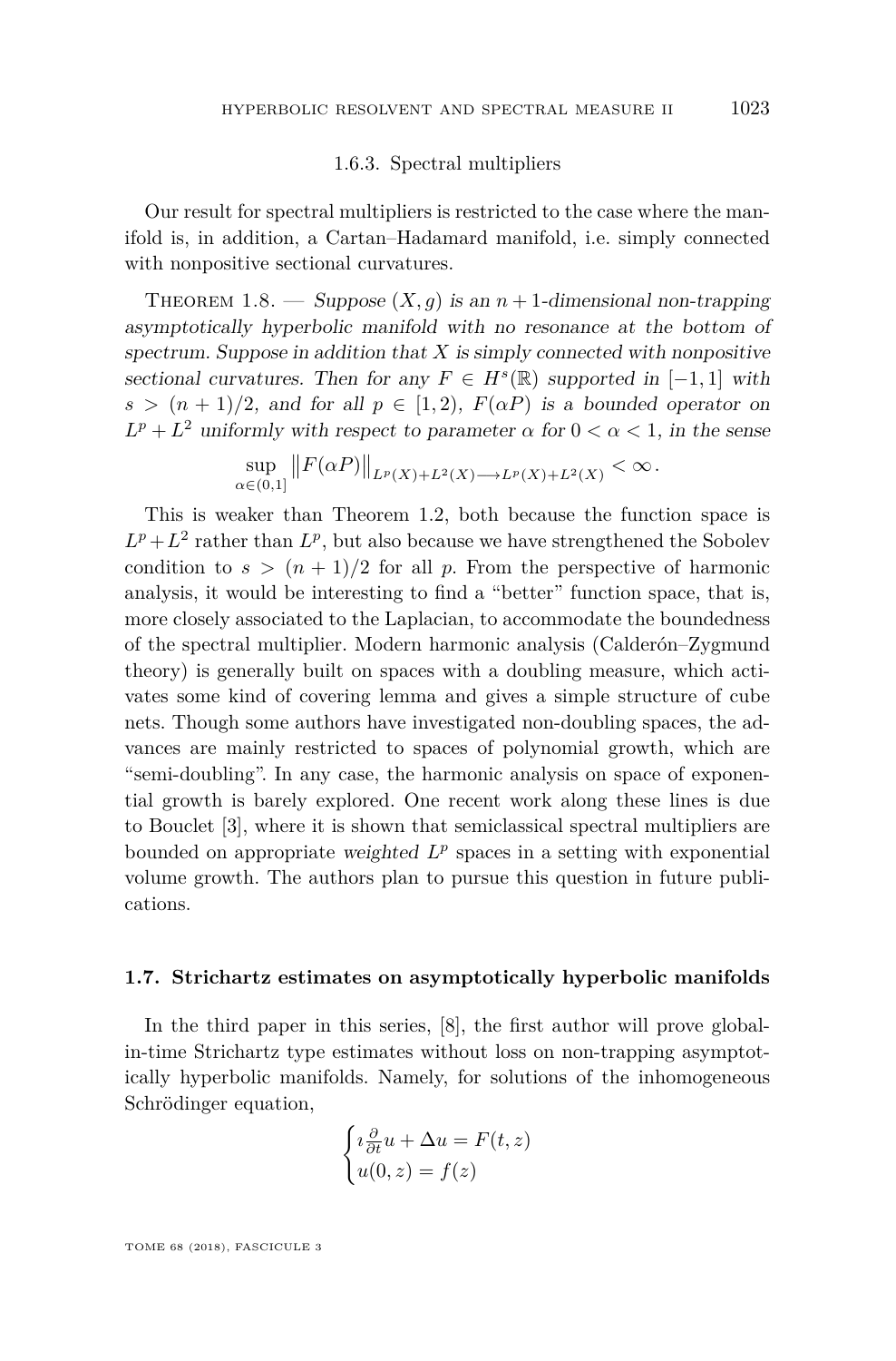with *f* and *F* orthogonal to eigenfunctions of  $\Delta$  on an *n* + 1-dimensional asymptotically hyperbolic manifold *X*, one has the estimate

$$
||u||_{L^p(\mathbb{R},L^q(X))} \leqslant C||f||_{L^2(X)} + ||F||_{L^{\tilde{p}'}(\mathbb{R},L^{\tilde{q}'}(X))}
$$

provided the pairs  $(q, r)$  and  $(\tilde{q}, \tilde{r})$  are hyperbolic Schrödinger admissible pairs of exponents.

## **1.8. Outline of the paper**

The paper is organized as follows. In Section [2,](#page-14-0) we show how the main results in Section [1.6](#page-10-0) follow in the simple case of hyperbolic 3-space  $\mathbb{H}^3$ . In Section [3,](#page-18-0) we review the geometry and analysis of asymptotically hyperbolic manifolds, recalling the main results of [\[27\]](#page-64-1) and [\[10\]](#page-63-0). In Section [4](#page-27-0) we prove the restriction estimate, Theorem [1.6,](#page-12-0) for low energy, which exploits, in some sense, the Kunze–Stein phenomenon on  $\mathbb{H}^{n+1}$ .

In Section [5,](#page-29-0) in preparation for the high-energy estimates, we show how the microlocal support of the spectral measure may be localized by preand post-composition by pseudodifferential operators. In Section [6](#page-35-0) we prove Theorem [1.3.](#page-10-1) This uses, in a crucial way, the semiclassical Lagrangian structure of the high-energy spectral measure proved in [\[10\]](#page-63-0) and [\[38\]](#page-64-3). Next we establish a factorization of spectral measure in Section [7.](#page-46-0) It is used in Section [8](#page-48-0) for the proof of Theorem [1.6](#page-12-0) at high energies. Finally, in Section [9,](#page-54-0) we prove the spectral multiplier result, Theorem [1.8.](#page-13-0)

## **2. The model space** H<sup>3</sup>

<span id="page-14-0"></span>In this section we illustrate the results of Theorems [1.5,](#page-11-0) [1.6](#page-12-0) and [1.8](#page-13-0) in the simple case of hyperbolic space. We focus on the case of  $\mathbb{H}^3$ , in which the formulae are particularly simple.

Hyperbolic space can be defined in terms of the half space model

$$
\mathbb{H}^{n+1} = \{(x, y) \in \mathbb{R} \times \mathbb{R}^n \mid x > 0\},\
$$

equipped with the metric

$$
\frac{\mathrm{d}x^2 + \mathrm{d}y^2}{x^2},
$$

or in terms of the Poincaré disc model, as in [\(1.12\)](#page-9-0). For odd dimensions, that is, when  $n = 2k$  is even, the Schwartz kernel of  $g(P)$  is given by the explicit formula

(2.1) 
$$
\frac{1}{\sqrt{2\pi}} \left( -\frac{1}{2\pi} \frac{1}{\sinh(r)} \frac{\partial}{\partial r} \right)^k \hat{g}(r),
$$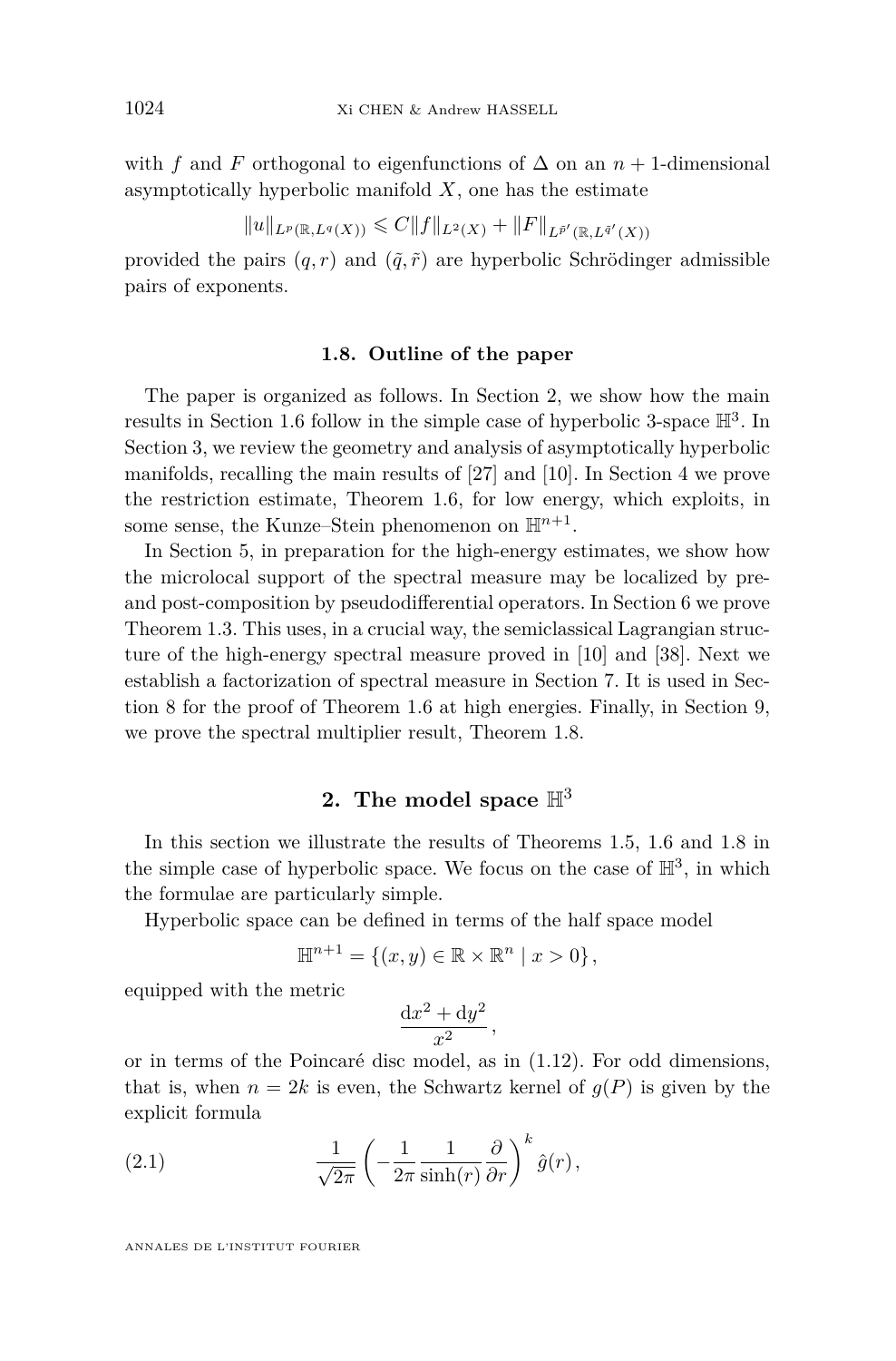where  $P = (\Delta - n^2/4)^{1/2}$  as before, and *r* is geodesic distance on  $\mathbb{H}^{n+1}$ . See [\[36,](#page-64-13) p. 105] for proof.

## **2.1. Kernel bounds for the spectral measure**

In particular,  $(\Delta - n^2/4 - \lambda^2)^{-1} = (P^2 - \lambda^2)^{-1}$  for Im  $\lambda > 0$  is

<span id="page-15-1"></span>(2.2) 
$$
-\frac{1}{2i\lambda} \left( -\frac{1}{2\pi} \frac{1}{\sinh(r)} \frac{\partial}{\partial r} \right)^k e^{i\lambda r}, \quad \text{Im } \lambda > 0, -\frac{1}{2i\lambda} \left( -\frac{1}{2\pi} \frac{1}{\sinh(r)} \frac{\partial}{\partial r} \right)^k e^{-i\lambda r}, \quad \text{Im } \lambda < 0.
$$

Setting now  $k = 1$ , and applying Stone's formula  $(1.3)$ , we find that on  $\mathbb{H}^3$ ,

(2.3) 
$$
dE_P(\lambda) = \frac{\lambda}{2\pi} \frac{\sin(\lambda r)}{\sinh r}.
$$

## <span id="page-15-0"></span>**2.2. Restriction estimate**

Next, we deduce Theorem [1.6](#page-12-0) for  $\mathbb{H}^3$ . The estimate for low energy follows immediately from [\(2.3\)](#page-15-0) and [\(1.21\)](#page-12-1). The estimate for high energy and  $p \in$ [1*,* 4*/*3] can be deduced from Theorem [1.1:](#page-6-3)

PROPOSITION 2.1. —  $dE_P(\lambda)$  maps  $L^p(\mathbb{H}^3)$  to  $L^{p'}(\mathbb{H}^3)$  with a bound  $C\lambda^{3(1/p-1/p')-1}$  for all  $\lambda > 0$ , provided  $1 \leqslant p \leqslant 4/3$ .

Proof. — We assert the kernel estimates of Theorem [1.1](#page-6-3) hold for this spectral measure, that is,

$$
\left|\mathrm{d} E_P(\boldsymbol{\lambda})\right| \leqslant C \frac{\boldsymbol{\lambda}^2}{1+\boldsymbol{\lambda} d(z,z')} \quad \text{and} \quad \left|\left(\frac{\mathrm{d}}{\mathrm{d}\boldsymbol{\lambda}}\right)^2 \mathrm{d} E_P(\boldsymbol{\lambda})\right| \leqslant C\big(1+\boldsymbol{\lambda} d(z,z')\big)\,.
$$

In fact, one may see

$$
\left|\mathrm{d} E_P(\boldsymbol{\lambda})\right| = \left|\frac{\boldsymbol{\lambda}\sin\left(\boldsymbol{\lambda}d(z,z')\right)}{\sinh\left(d(z,z')\right)}\right| \leqslant C\frac{\boldsymbol{\lambda}}{d(z,z')}\leqslant C\frac{\boldsymbol{\lambda}^2}{1+\boldsymbol{\lambda}d(z,z')},
$$

when  $\lambda d(z, z') > 1$ ;

$$
\left|\mathrm{d}E_P(\boldsymbol{\lambda})\right| = \left|\frac{\boldsymbol{\lambda}\sin\left(\boldsymbol{\lambda}d(z,z')\right)}{\sinh\left(d(z,z')\right)}\right| \leqslant C\lambda^2 \leqslant C\frac{\lambda^2}{1+\lambda d(z,z')},
$$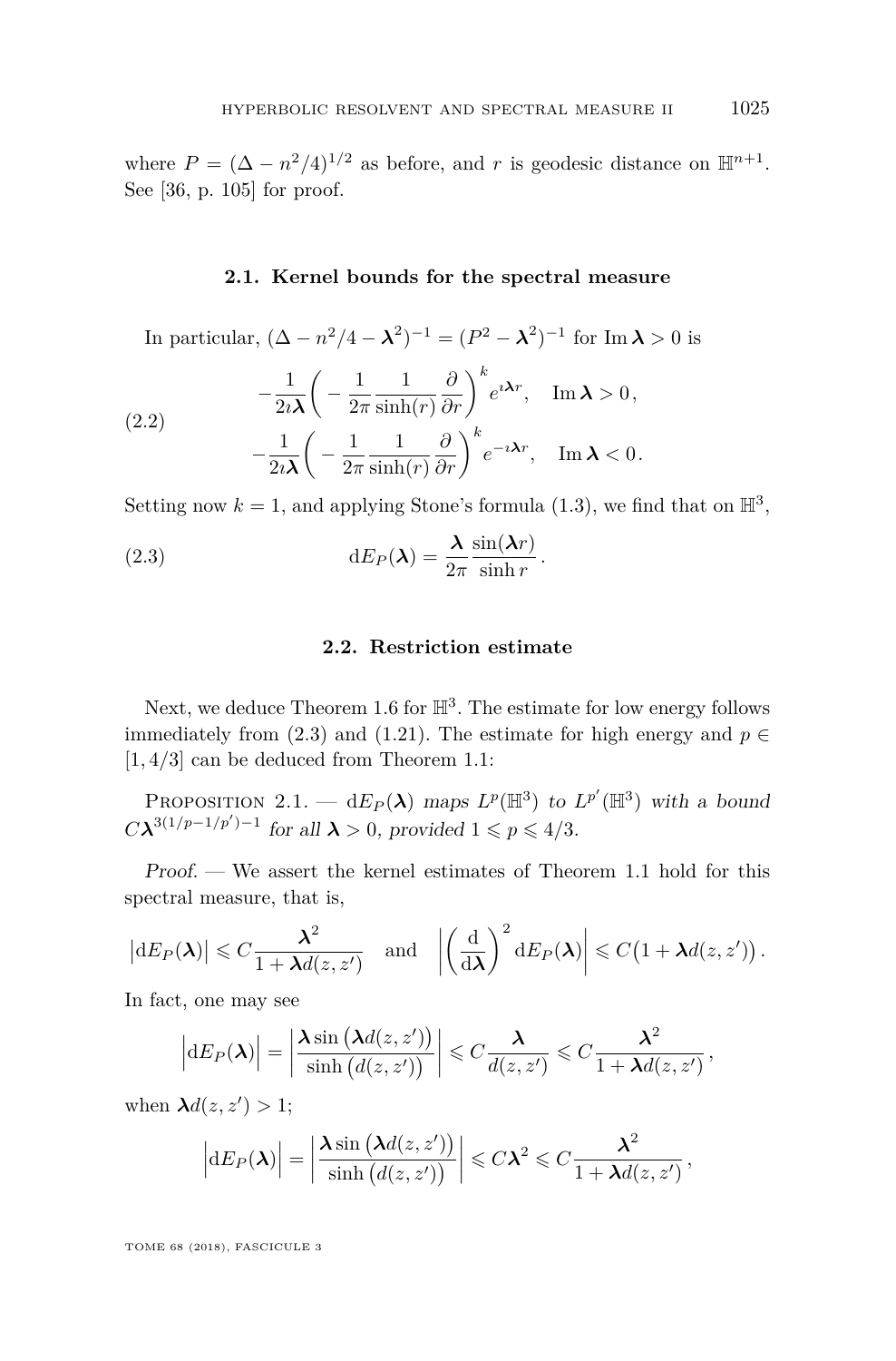when  $\lambda d(z, z') < 1$ . On the other hand, it is clear that

$$
\left| \left( \frac{\mathrm{d}}{\mathrm{d}\lambda} \right)^2 \mathrm{d} E_P(\lambda) \right| = \left| \frac{2d(z, z') \cos \left( \lambda d(z, z') \right)}{\sinh \left( d(z, z') \right)} - \frac{\lambda d(z, z')^2 \sin \left( \lambda d(z, z') \right)}{\sinh \left( d(z, z') \right)} \right|
$$
  
\$\leq C \left( 1 + \lambda d(z, z') \right).

Then applying Theorem [1.1](#page-6-3) proves the proposition.  $\Box$ 

In the range  $p \in [4/3, 2)$  and for high energy, we again use complex interpolation, but rather than applying Theorem [1.1](#page-6-3) as a black box, we need to modify the proof slightly. We observe that the spectral measure on  $\mathbb{H}^3$  satisfies

(2.4) 
$$
\left| \left( \frac{\mathrm{d}}{\mathrm{d}\lambda} \right)^j \mathrm{d} E_P(\lambda) \right| \leq \lambda \quad \text{for all } j \geq 1.
$$

We substitute this estimate in place of the kernel bounds of Theorem [1.1,](#page-6-3) and run the proof of [\[17,](#page-63-1) Section 3]. As in that proof, we consider the analytic family of operators  $\chi^a_+(\lambda - P)$ . The proof works just the same;<sup>(4)</sup> in place of equation (3-7) of [\[17,](#page-63-1) Section 3] and the previous equation, we obtain

(2.5) 
$$
\|\chi_+^{is}(\lambda - P)\|_{L^2 \to L^2} \leq Ce^{\pi|s|/2}
$$

on the line  $\text{Re } a = 0$ , and

(2.6) 
$$
\|x_+^{-b+is}(\lambda - P)\|_{L^1 \to L^\infty} \leq C(1+|s|)e^{\pi|s|/2}\lambda
$$

on the line Re  $a = -b$ , for any  $b > 1$ . Let  $p \in (4/3, 2)$ , and choose  $b =$  $p/(2 - p)$ . Using the fact that the spectral measure is  $\chi_+^{-1}(\lambda - P)$ , and applying complex interpolation, we find that

$$
||dE_P(\lambda)||_{L^p \to L^{p'}} \leqslant C \lambda^{(2-p)/p}.
$$

#### **2.3. Spectral multiplier estimate**

The hyperbolic space  $\mathbb{H}^3$  is a non-doubling space but rather has exponential volume growth, i.e. the volume of a ball with radius  $r$  satisfies  $|B(r)| \sim (\sinh r)^2$ . The lack of doubling means that we cannot apply Theorem [1.2](#page-7-1) directly. Nevertheless, we can decompose the kernel of a spectral multiplier  $F(P)$  into two parts, using a cutoff function  $\chi_{d(z,z')\leq 1}$ , say, the characteristic function of  $\{(z, z') \in \mathbb{H}^3 \times \mathbb{H}^3 \mid d(z, z') \leq 1\}$ . We write the

 $\ ^{(4)}$  We refer the reader to Section [8](#page-48-0) for more details.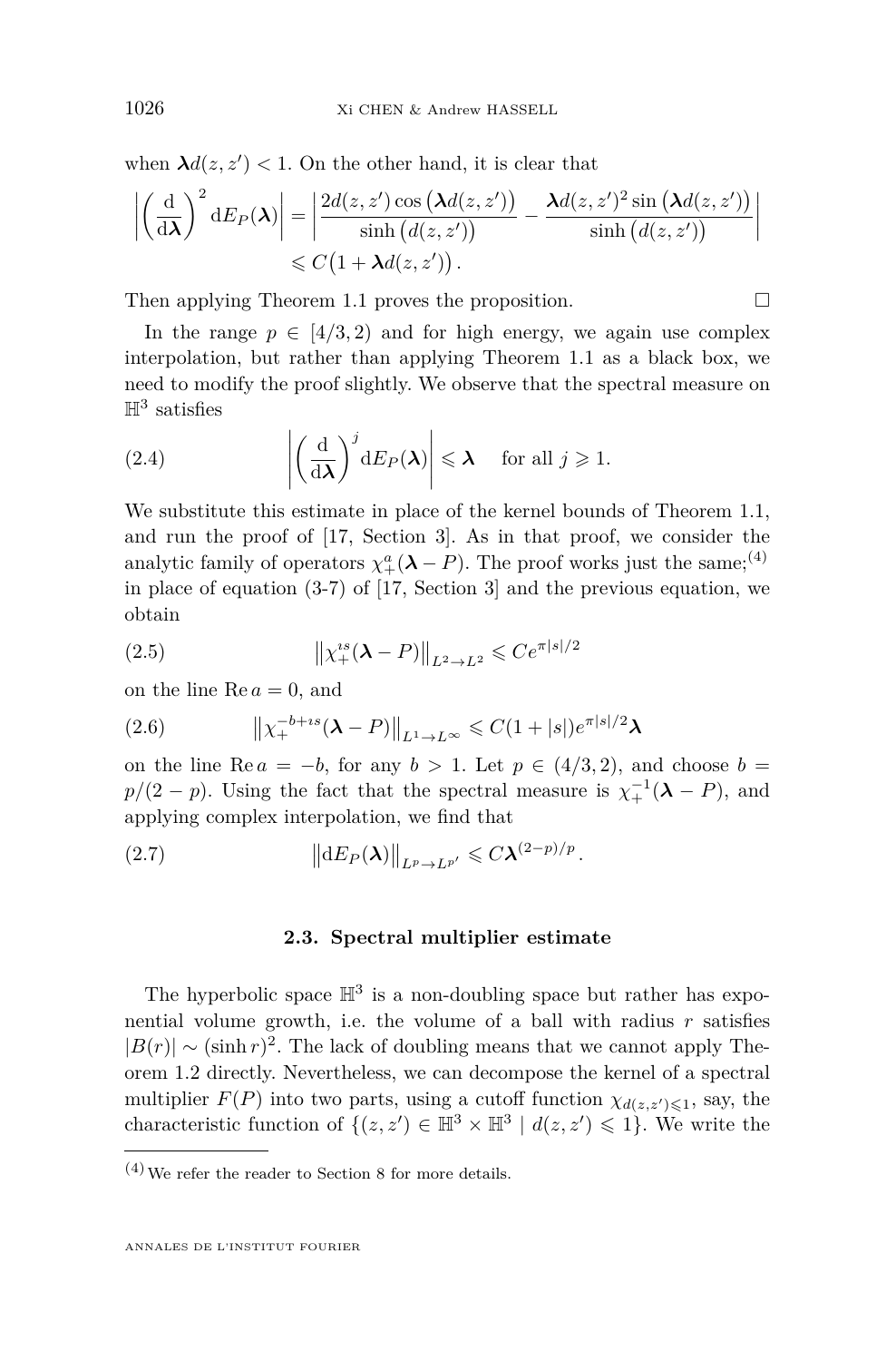operator whose kernel is the kernel of  $F(P)$  multiplied by  $\chi_{d(z,z')\leq 1}$  by  $F(P)\chi_{d(z,z')\leq 1}$ .

Then the proof of Theorem [1.2](#page-7-1) applies to  $F(P)\chi_{d(z,z')\leq 1}$ , since all that is required for this proof to work is that doubling is valid for all balls of radius  $\leq 1$ , which is certainly true. We obtain

<span id="page-17-0"></span>LEMMA 2.2. — For every even function  $F \in H^s(\mathbb{R})$  supported in [−1, 1] with  $s > 3(1/p - 1/2)$ ,  $F(\alpha P)\chi_{d(z, z') \leq 1}$  maps  $L^p(\mathbb{H}^3)$  to itself with a uniform bound

$$
\sup_{\alpha>0} ||F(\alpha P)\chi_{d(z,z')\leq 1}||_{L^p(\mathbb{H}^3)\to L^p(\mathbb{H}^3)} \leq C||F||_{H^s},
$$

provided  $1 \leq p \leq 4/3$ , where  $\chi_{d(z,z')\leq 1}$  is the characteristic function of the set  $\{(z, z') : d(z, z') \leq 1\}.$ 

In particular, if  $s > 3/2$ , then this is valid for  $p = 1$ , and thus by interpolation and duality for all  $p \in [1, \infty]$ .

For the other part, supported where  $d(z, z') \geq 1$ , we show boundedness from  $L^p(\mathbb{H}^3) \to L^2(\mathbb{H}^3)$ . By interpolation, it is enough to treat the case  $p = 1$ , since boundedness  $L^2 \to L^2$  follows immediately from the boundedness of *F*.

The  $L^1 \to L^2$  operator norm of an integral operator  $K(z_1, z_2)$  is bounded by

$$
\sup_{z_2}\bigg(\int \big|K(z_1,z_2)\big|^2\,\mathrm{d}\mu_1\bigg)^{1/2}.
$$

We express the kernel of  $F(P)\chi_{d(z,z')>1}$  using [\(2.2\)](#page-15-1). So we need to estimate

$$
\int_{\mathbb{S}^2 \times [1,\infty)} \left| \frac{1}{(2\pi)^{3/2}} \frac{1}{\sinh(r)} \frac{\partial}{\partial r} \hat{F}(r) \right|^2 \sinh^2(r) \, dr \, d\omega \leq C \int_1^\infty \left| \frac{\partial}{\partial r} \hat{F}(r) \right|^2 dr.
$$

Write  $F_\alpha(\lambda) = F(\alpha \lambda)$ . For any  $\alpha > 0$ , we get the estimate for  $F_\alpha$ :

$$
\int_{\mathbb{S}^2 \times [1,\infty)} \left| \frac{\partial}{\partial r} \hat{F}_{\alpha}(r) \right|^2 \mathrm{d}r \mathrm{d}\omega = C \int_1^{\infty} \left| \frac{\partial}{\partial r} \frac{\hat{F}(r/\alpha)}{\alpha} \right|^2 \mathrm{d}r
$$
  

$$
\leq C \frac{1}{\alpha^3} \int_{1/\alpha}^{\infty} \left| \frac{\partial}{\partial r} \hat{F}(r) \right|^2 \mathrm{d}r
$$
  

$$
\leq C \int_{1/\alpha}^{\infty} r^3 \left| \frac{\partial}{\partial r} \hat{F}(r) \right|^2 \mathrm{d}r
$$
  

$$
\leq C \left\| \lambda F(\lambda) \right\|_{H^{3/2}}^2 \leq C \left\| F \right\|_{H^{3/2}}^2
$$

using the compact support of *F*. Combining this estimate with Lemma [2.2,](#page-17-0) we have proved Theorem [1.8](#page-13-0) in the case of  $\mathbb{H}^3$ .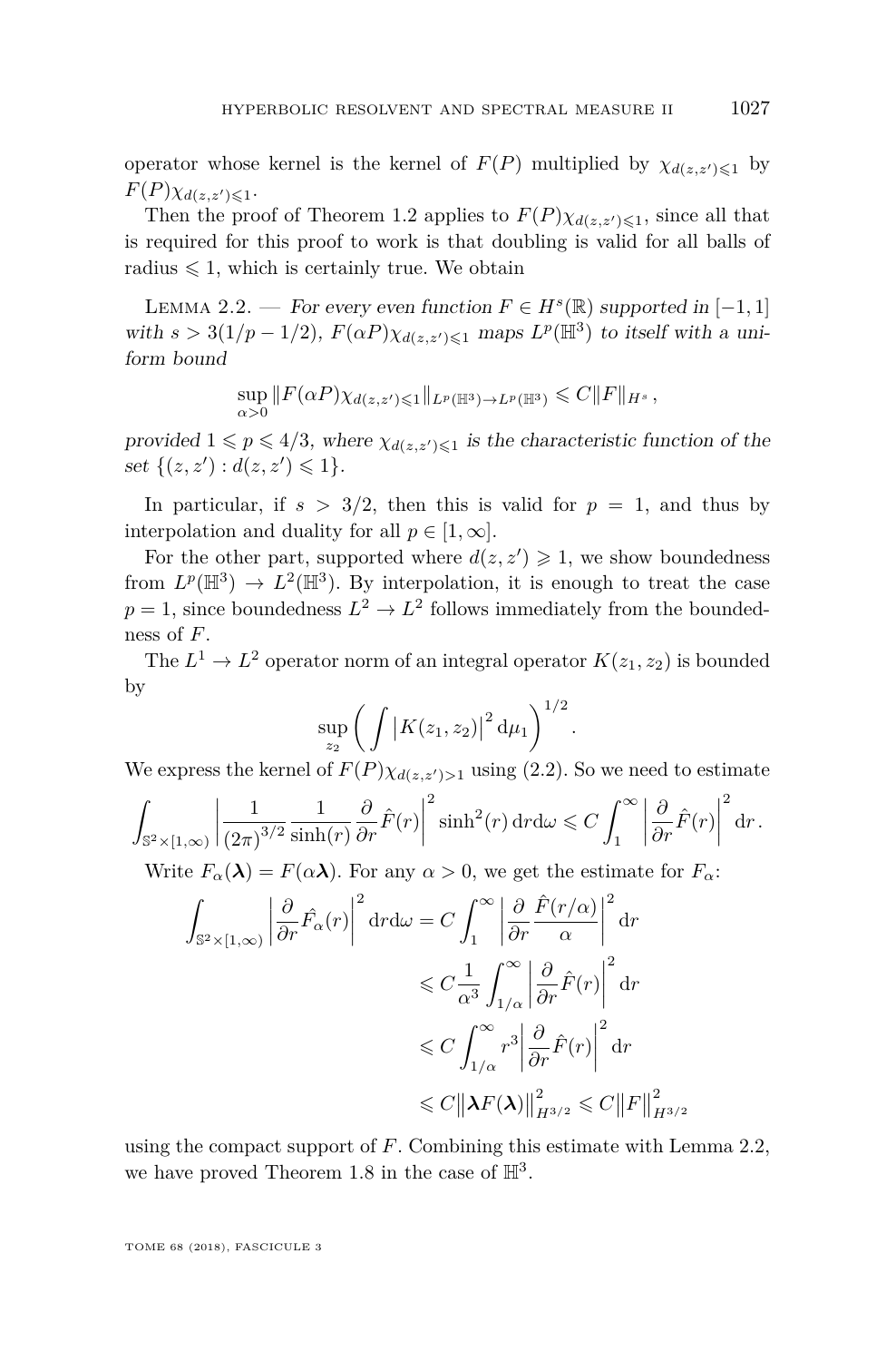## <span id="page-18-0"></span>**3. The geometry and analysis of asymptotically hyperbolic manifolds**

## **3.1.** 0**-structure**

Suppose  $(X^{\circ}, g)$  is an  $(n+1)$ -dimensional asymptotically hyperbolic manifold. Let  $X$  be the compactification. We write  $x$  for a boundary defining function, and use local coordinates  $(x, y_1, \ldots, y_n)$  near a boundary point of *X*, where  $y = (y_1, \ldots, y_n)$  restrict to coordinates on  $\partial X$ , or  $z = (z_1, \ldots, z_{n+1})$  in the interior of X.

Consider the space of smooth vector fields on the compactification, *X*, that are of uniformly finite length. Due to the factor  $x^{-2}$  in the metric, such vector fields take the form  $xV$ , where  $V$  is a smooth vector field on *X*. Such vector fields are called 0-vector fields, spanned over  $C^{\infty}(X)$  near the boundary by the vector fields  $x\partial_x$  and  $x\partial_{y_i}$ ,  $1 \leqslant i \leqslant n$ . As observed by Mazzeo–Melrose, they are the space of sections of a vector bundle, known as the 0-tangent bundle,  ${}^{0}TX$ .

The dual bundle, known as the 0-cotangent bundle and denoted  ${}^{0}T^{*}X$ , is spanned by local sections  $dx/x$  and  $dy_i/x$  near the boundary. It follows that, near the boundary of *X*, we can write points  $q \in {}^{0}T^{*}X$  in the form

(3.1) 
$$
q = \lambda \frac{\mathrm{d}x}{x} + \sum_{j=1}^{n} \mu_j \frac{\mathrm{d}y_j}{x};
$$

this defines linear coordinates  $(\lambda, \mu)$  on each fibre of  ${}^{0}T^{*}X$  (near the boundary), depending on the coordinate system (*x, y*).

The Laplacian  $\Delta$  on *X* is built out of an elliptic combination of 0-vector fields. In fact, in local coordinates  $(x, y)$  near the boundary of X, with g taking the form [\(1.11\)](#page-9-1), it takes the form

$$
(xD_x)^2 + inxD_x + (xD_{y_i})h^{ij}(xD_{y_j})
$$
 modulo  $x$  <sup>0</sup>Diff<sup>1</sup>(X),

where we use  ${}^{0}$ Diff<sup>k</sup> $(X)$  to denote differential operators of order k generated over  $C^{\infty}(X)$  by 0-vector fields.

#### **3.2. The** 0**-double space**

We would like to understand the nature of the Schwartz kernel of the resolvent  $(\Delta - \zeta(n-\zeta))^{-1}$ , on  $X^{\circ} \times X^{\circ}$ . Following Mazzeo–Melrose, we use a compactification of the double space  $X^{\circ} \times X^{\circ}$  that reflects the geometry of  $(X^{\circ}, g)$ , particularly near the diagonal. This is important as we want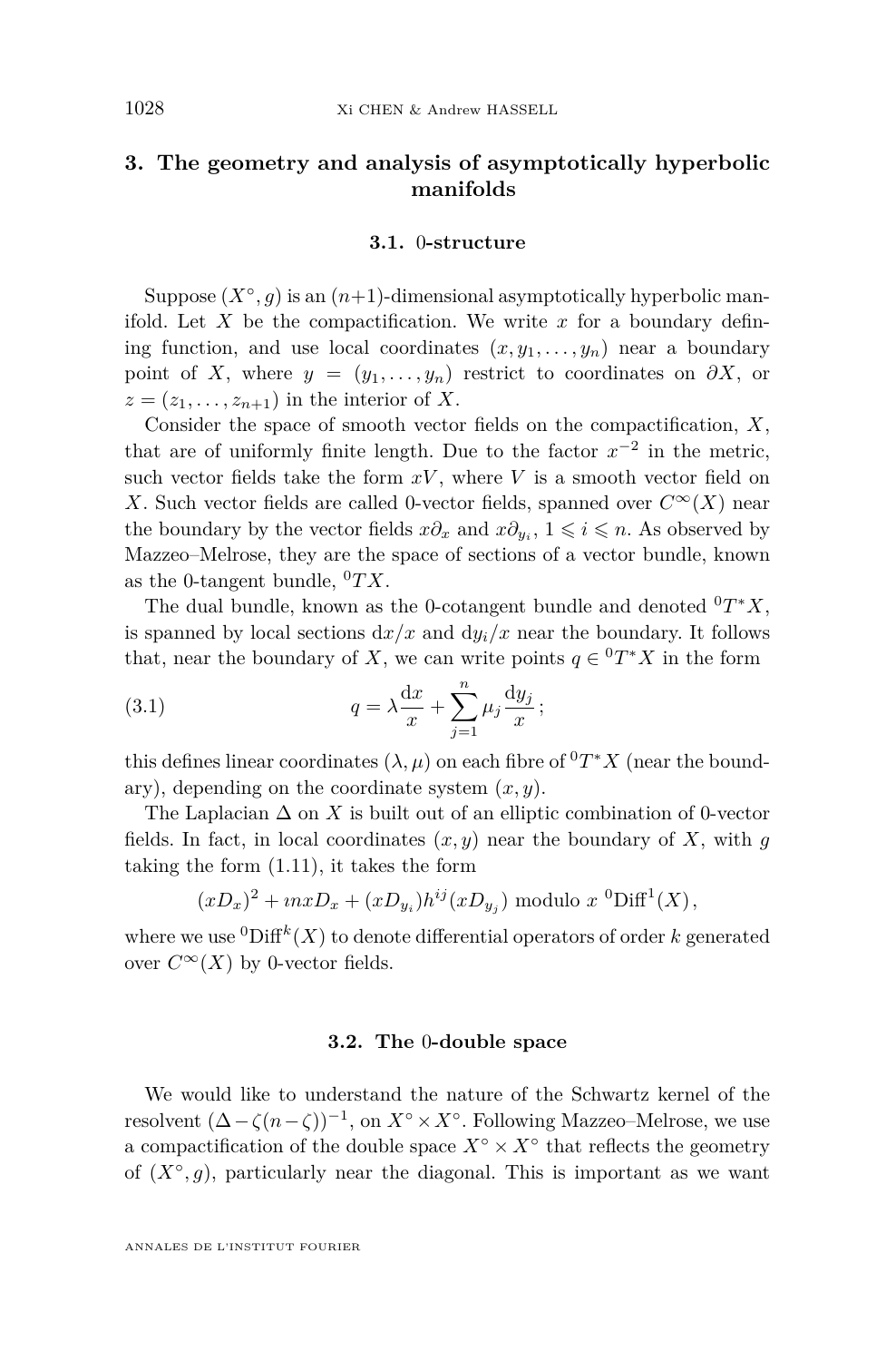

<span id="page-19-0"></span>Figure 3.1. The 0-blown-up double space  $X \times_0 X$ 

to view the resolvent as some sort of pseudodifferential operator, which means that we need a precise notion of what it means for a distribution to be conormal to the diagonal, uniformly out to infinity.

Compactifying  $X^{\circ}$  to  $X$ , we can initially view the resolvent kernel on  $X<sup>2</sup>$ . However, on this space, the diagonal is not a p-submanifold where it meets the boundary. That is, near the boundary of the diagonal in  $X^2$ , there are no local coordinates of the form  $(x, x', w)$  where *x*, resp. *x*<sup>*'*</sup> is a boundary defining function for the left, resp. right, copy of *X* and *w* are the remaining coordinates, such that the diagonal is given by the vanishing of a subset of these coordinates. To give a workable definition of conormality to a submanifold, we require it to be a p-submanifold. To remedy this, we blow up (in the real sense) the boundary of the diagonal. This creates a manifold with corners, denoted  $X_0^2$ , the "0-double space", with three boundary hypersurfaces: the two original ones, FL "left face" and FR "right face", corresponding to  $\{x = 0\}$  and  $\{x' = 0\}$  in  $X^2$ , and the new face FF, the "front face", created by blowup (see Figure [3.1\)](#page-19-0). We denote a generic boundary defining function for FL, FR or FF by  $\rho_{FL}$ ,  $\rho_{FR}$  and  $\rho_{FF}$ , respectively.

As in [\[10\]](#page-63-0), we write down coordinate systems in various regions of  $X_0^2$ , in terms of coordinates  $(x, y) = (x, y_1, \ldots, y_n)$  near the boundary of *X*, or  $z = (z_1, \ldots, z_{n+1})$  in the interior of *X*. The unprimed coordinates always indicate those lifted from the left factor of *X*, while primed coordinates indicate those lifted from the right factor. We label these different regions as follows:

• Region 1: In the interior of  $X_0^2$ . Here we use coordinates

 $(z, z') = (z_1, \ldots, z_{n+1}, z'_1, \ldots, z'_{n+1}).$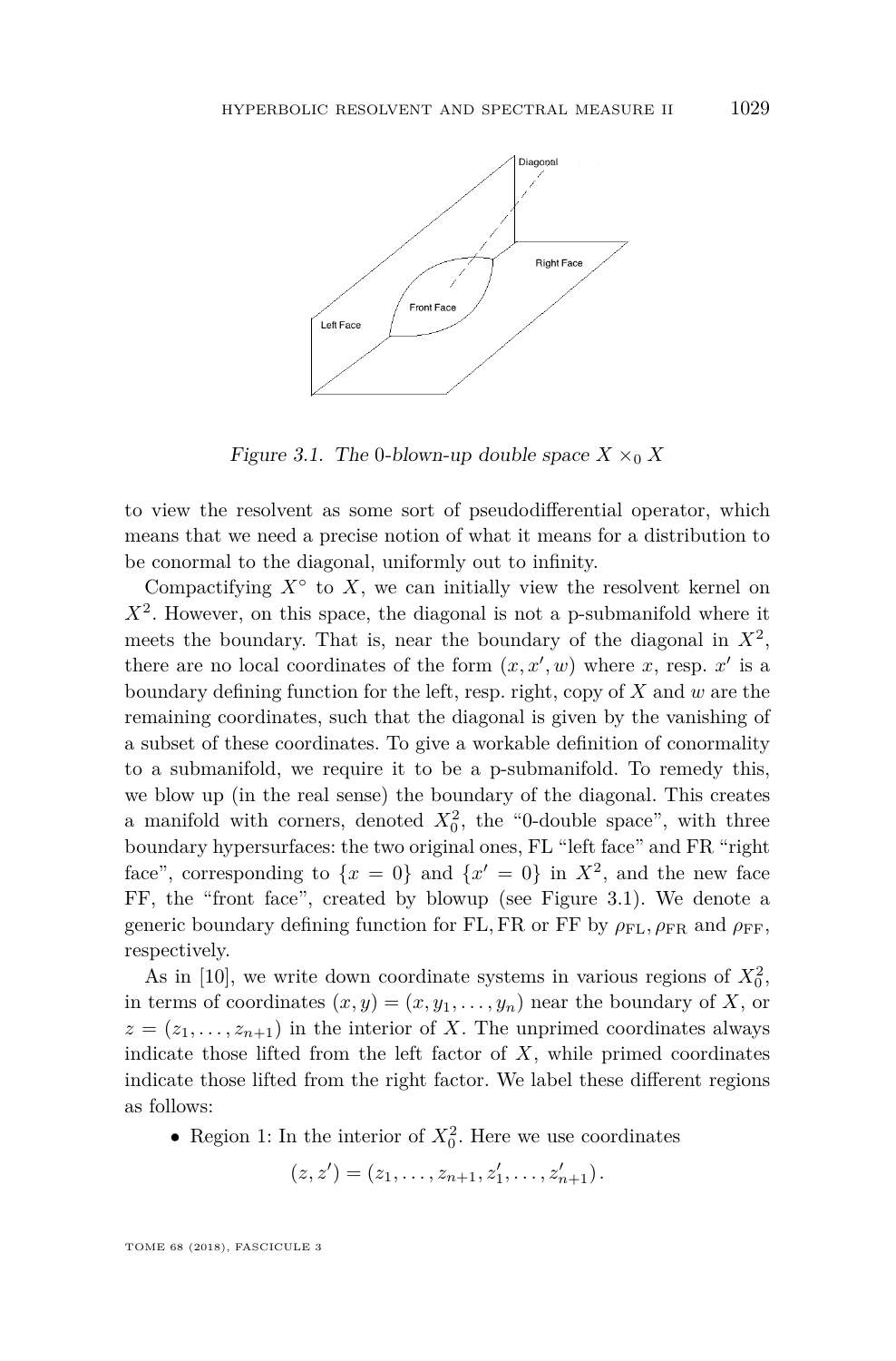- Region 2a: Near FL and away from FF and FR. In this region, we use  $(x, y, z')$ .
- Region 2b: Near FR and away from FF and FL. Symmetrically, we use  $(z, x', y')$ .
- Region 3: Near FL ∩ FR and away from FF. Here we use  $(x, y, x', y')$ .
- Region 4a: Near FF and away from FR. This is near the blowup. In this region we can use  $s = x/x'$  for a boundary defining function for FF. We use coordinate system

$$
s=\frac{x}{x'},\ x',\ y,\ Y=\frac{y'-y}{x'}.
$$

• Region 4b: Near FF and away from FL. Symmetrically, we use

$$
s' = \frac{x'}{x}, \ x, \ y', \ Y' = \frac{y - y'}{x}
$$

• Region 5: Near the triple corner FL ∩ FF ∩ FR. In this case, a boundary defining function for FF is  $|y'-y|$ . By rotating the *y* coordinates, we can assume that  $|y'_1 - y_1| \geq c|y' - y|$  in a neighbourhood of any given point in the triple corner. Assuming this, we use coordinates

*.*

$$
s_1 = \frac{x}{y_1' - y_1}, \ s_2 = \frac{x'}{y_1' - y_1}, \ t = y_1' - y_1, \ Z_j = \frac{y_j' - y_j}{y_1' - y_1} \ (j > 1).
$$

On  $X_0^2$ , the lift of the diagonal, denoted diag<sub>0</sub>, meets the boundary in the interior of the front face FF. It has several good geometric properties:

- diag<sub>0</sub>  $\subset X_0^2$  is a p-submanifold disjoint from FL and FR;
- the 0-vector fields *x∂x*, *x∂y<sup>i</sup>* lift from the left and right factors of *X* to be vector fields on  $X_0^2$  that are non-tangential to diag<sub>0</sub>, uniformly down to the boundary of  $\text{diag}_0$ . Moreover, these vector fields span the normal bundle of  $diag_0$ , again uniformly down to the boundary.
- The distance function  $d(z, z')$  is smooth in a deleted neighbourhood of  $diag_0$ , and its square is a quadratic defining function for the lifted diagonal, i.e. it is smooth and vanishes to precisely second order at  $\text{diag}_0.$

## **3.3. Resolvent kernel**

Taking advantage of the first and second geometric properties listed above, Mazzeo and Melrose "microlocalized" the space of 0-differential operators to a calculus of 0-pseudodifferential operators on *X*. The set of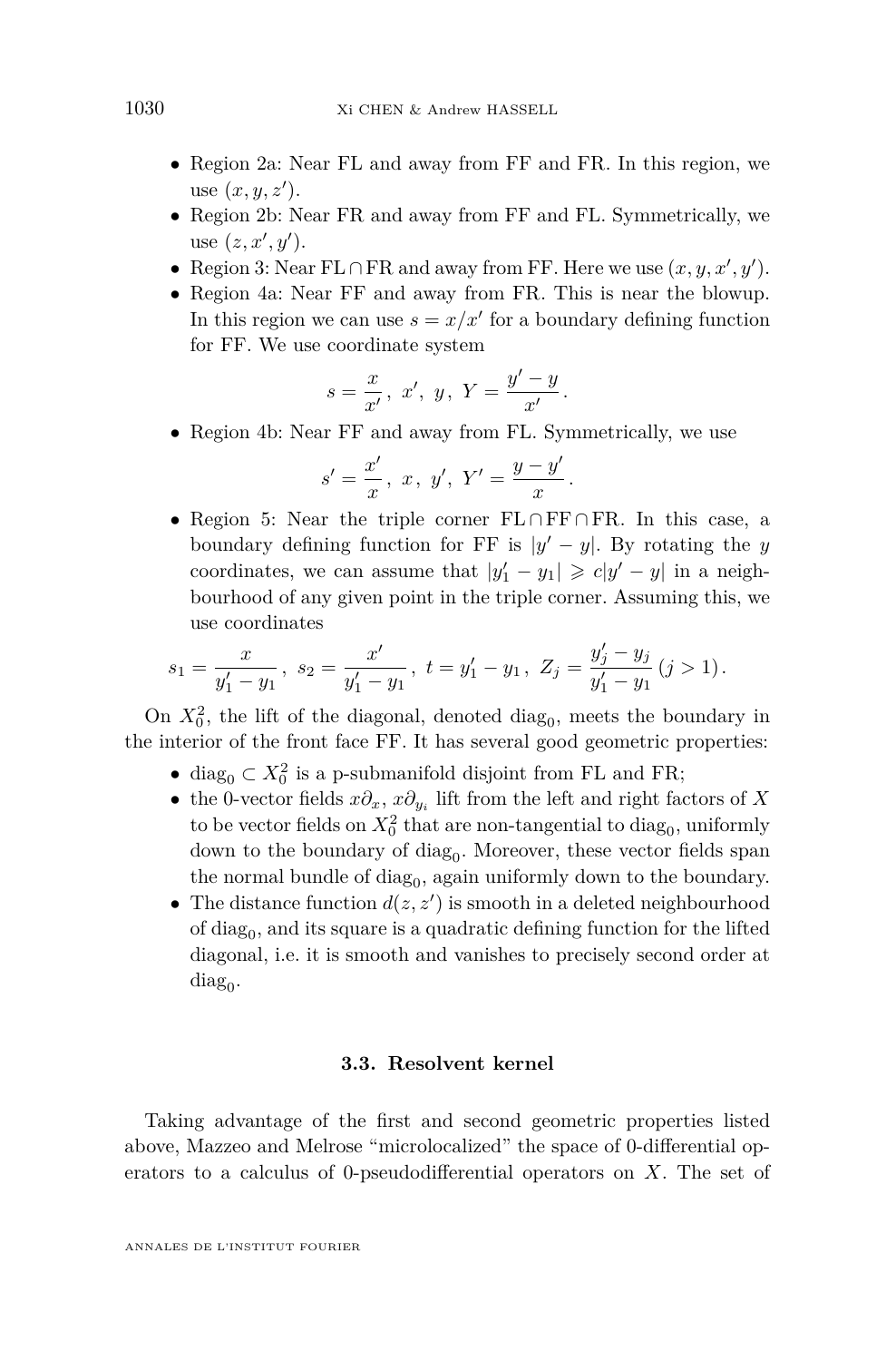pseudodifferential operators of order  $m$  on  $X$ , denoted  $\Psi_0^m(X)$ , is, by definition, the set of operators on half-densities, whose Schwartz kernels are conormal of order  $m$  to diag<sub>0</sub>, and vanish to infinite order at FL and FR.

Mazzeo and Melrose [\[27\]](#page-64-1) showed that the resolvent

<span id="page-21-0"></span>
$$
R(\lambda) = \left(\Delta - n^2/4 - \lambda^2\right)^{-1}, \quad \text{Im}\,\lambda < 0,
$$

takes the form

(3.2) 
$$
R(\lambda) \in \Psi_0^{-2}(X) + \rho_L^{n/2 + i\lambda} \rho_R^{n/2 + i\lambda} C^{\infty}(X \times_0 X).
$$

For low energy, this description is precise enough to deduce kernel estimates for the spectral measure, restriction estimates, and spectral multiplier theorems. However, as  $\lambda \to \infty$ , we need a uniform description of the resolvent, and in particular we need to understand its oscillatory nature. For this, we use the description by Melrose–Sá Barreto–Vasy [\[29\]](#page-64-2) [\[38\]](#page-64-3) and the present authors [\[10\]](#page-63-0) (in the first paper of this series) of the highenergy resolvent as a semiclassical Lagrangian distribution. This is associated to the bicharacteristic relation on  $X^{\circ} \times X^{\circ}$ , that is, the submanifold of  $T^*X^{\circ} \times T^*X^{\circ}$  given by

$$
BR = \left\{ (z, \zeta; z', -\zeta') \middle| \begin{aligned} |\zeta|_g &= |\zeta'|_g = 1, \\ (z, \zeta) \text{ and } (z', \zeta') \text{ lie on the same bicharacteristic} \end{aligned} \right\},
$$

which is a smooth Lagrangian submanifold provided that *X* is nontrapping. By "bicharacteristic" we mean here the integral curves of the symbol of  $\Delta$ on the set where  $\sigma(\Delta) = 1$ . In this case these are precisely geodesics, viewed as living in the cotangent bundle.

The bicharacteristic relation splits into the forward and backward bicharacteristic relations,  $BR_+$  and  $BR_-$ , which<sup>(5)</sup> consist of those points

$$
(z,\zeta;z',-\zeta')\in \mathrm{BR}
$$

for which  $(z, \zeta)$  is on the forward/backward half of the bicharacteristic relative to  $(z', \zeta')$ . These two halves meet at BR ∩*N*<sup>\*</sup> diag, where *N*<sup>\*</sup> diag denotes the conormal bundle of the diagonal,

$$
N^* \operatorname{diag} = \{ (z, \zeta, z', -\zeta) \}.
$$

We wish to understand the way in which BR compactifies when viewed as living over the double space  $X_0^2$ . We consider the bundle  $\Phi T^* X_0^2$ , obtained by pulling back the bundle  $({}^0T^*X)^2$  to  $X_0^2$  by the blowdown map  $\beta: X_0^2 \to$ *X*<sup>2</sup>. We denote the bundle projection maps by  $\Phi \pi : \Phi T^* X_0^2 \to X_0^2$ . Then,

 $(5)$  The forward bicharacteristic relation BR<sub>+</sub> was denoted FBR in [\[10\]](#page-63-0).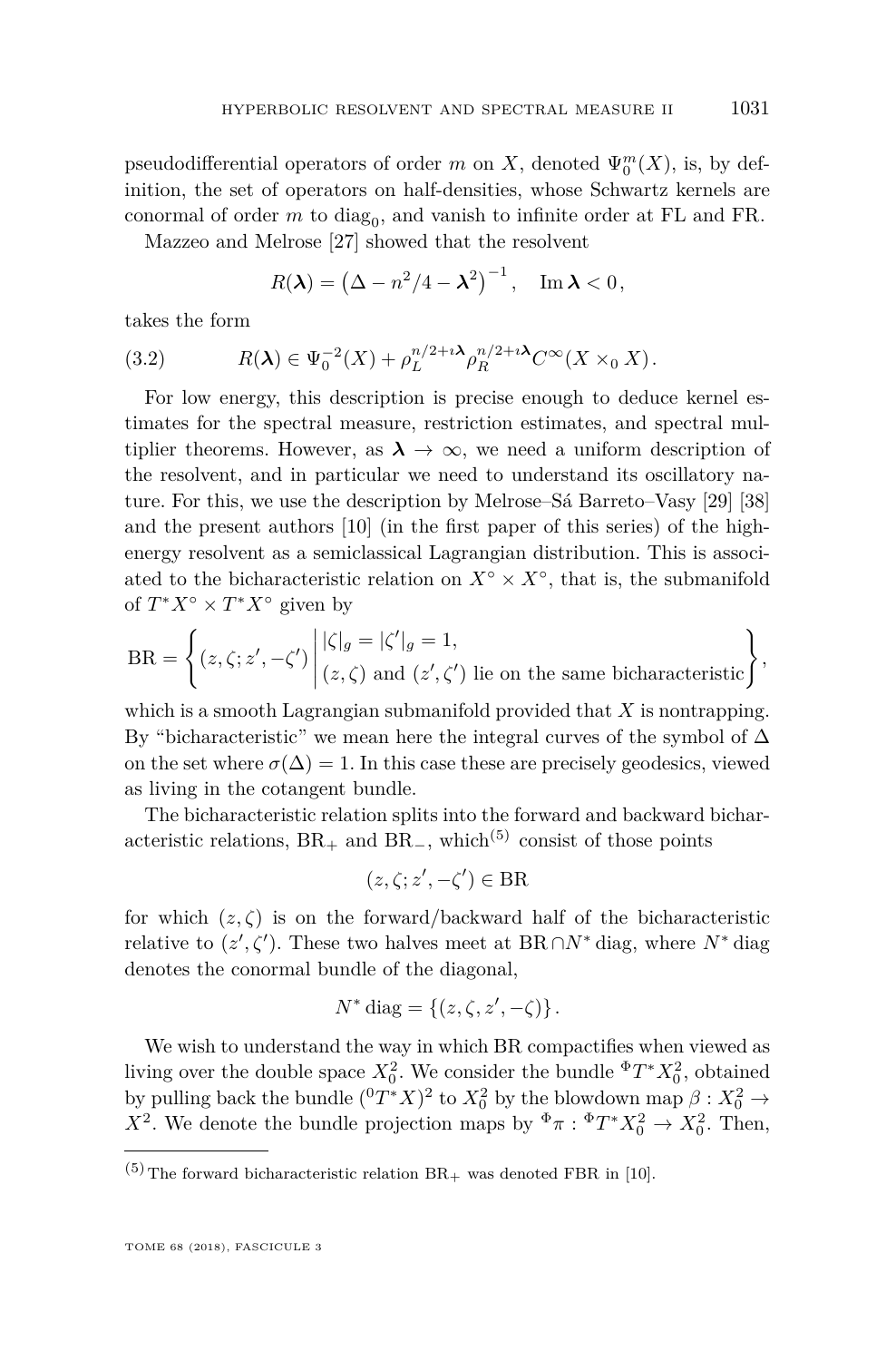as explained in [\[10,](#page-63-0) Section 3], it is convenient to "shift" BR by the map *T*<sup>±</sup> defined by

<span id="page-22-0"></span>(3.3) 
$$
T_{\pm}(q) = q \mp d(\log \rho_L) \mp d(\log \rho_R), \quad q \in {}^{\Phi}T^*X_0^2,
$$

for some choice of boundary defining functions  $\rho_L$  for FL and  $\rho_R$  for FR; that is, we consider  $T^{-1}_{-}(\text{BR}_{-}) \cup T^{-1}_{+}(\text{BR}_{+})$ . It is convenient here to assume that  $\rho_L$  and  $\rho_R$  are both constant near diag<sub>0</sub>, so that these two shifted Lagrangians join smoothly at  $N^*$  diag<sub>0</sub>.

In [\[10\]](#page-63-0) we showed<sup>(6)</sup>

<span id="page-22-1"></span>PROPOSITION  $3.1.$  — The bicharacteristic relation BR can be expressed as the union of two relatively open subsets  $BR^{nd} \cup BR^*$ , having the following properties.

- BR*nd* contains a neighbourhood of the intersection BR ∩*N*<sup>∗</sup> diag in BR, that is, the points  $(z, \zeta, z, -\zeta) \in BR$ .
- Let  $\Lambda^{nd}$  denote the lift of  $BR^{nd}$  to  $\Phi T^* X_0^2$ , together with its limit points lying over FF, FL and FR. Let  $\Lambda^{nd}_{\pm} = \Lambda^{nd} \cap BR_{\pm}$  denote the two halves of this submanifold, meeting at  $N^*$  diag<sub>0</sub>. Then  $\Lambda^{nd}_{\pm}$  are manifolds with codimension three corners, with the property that the interior of  $\Lambda^{nd}_+$  is the graph of the differential of the distance function on some deleted neighbourhood *V* of  $(\text{diag}_0 \cup \text{FF}) \subset X_0^2$ , and the interior of  $\Lambda^{nd}_{-}$  is the graph of minus the differential of the distance function on *V*. Thus the projection  $\Phi_{\pi} : \Lambda^{nd} \to X_0^2$  has full rank restricted to  $\Lambda^{nd}$ , except at  $\Lambda^{nd} \cap N^*$  diag<sub>0</sub> =  $\Lambda^{nd}_{+} \cap \Lambda^{nd}_{-}$ , where the rank of the projection  $\Phi \pi : \Lambda^{nd} \to X_0^2$  drops by *n*. The boundary hypersurfaces of  $\Lambda^{nd}$  are  $\partial_{FF}\Lambda^{nd}$ , lying over FF,  $\partial_{FL}\Lambda^{nd}$ , lying over FL and *∂*FRΛ *nd*, lying over FR.
- The image  $\tilde{\Lambda}^{nd}$  of  $\Lambda^{nd}$  under the shift [\(3.3\)](#page-22-0) is a smooth Lagrangian submanifold of  $T^*X_0^2$  (NB: the standard cotangent bundle, not <sup>Φ</sup>*T* <sup>∗</sup>*X*<sup>2</sup> 0 ) with codimension three corners. The projection

$$
\pi:T^*X^2_0\to X^2_0
$$

restricts to a map  $\tilde{\Lambda}^{nd} \to X_0^2$  with full rank, except at  $\tilde{\Lambda}^{nd} \cap$  $N^*$  diag<sub>0</sub> =  $\tilde{\Lambda}^{nd}_+ \cap \tilde{\Lambda}^{nd}_-$ , where the rank of the projection  $\Phi \pi : \tilde{\Lambda}^{nd} \to$  $X_0^2$  drops by *n*.

• Let  $\widetilde{BR^*}$  denote the image of  $BR^*$  under the shift [\(3.3\)](#page-22-0), and let  $\widetilde{\Lambda}^*$ denote the closure of  $\widetilde{BR}^*$  in  $T^*X^2$ . Then  $\tilde{\Lambda}^*$  is a smooth Lagrangian

 $(6)$  This was shown for the forward bicharacteristic relation in [\[10\]](#page-63-0), but the statements in Proposition [3.1](#page-22-1) follow immediately.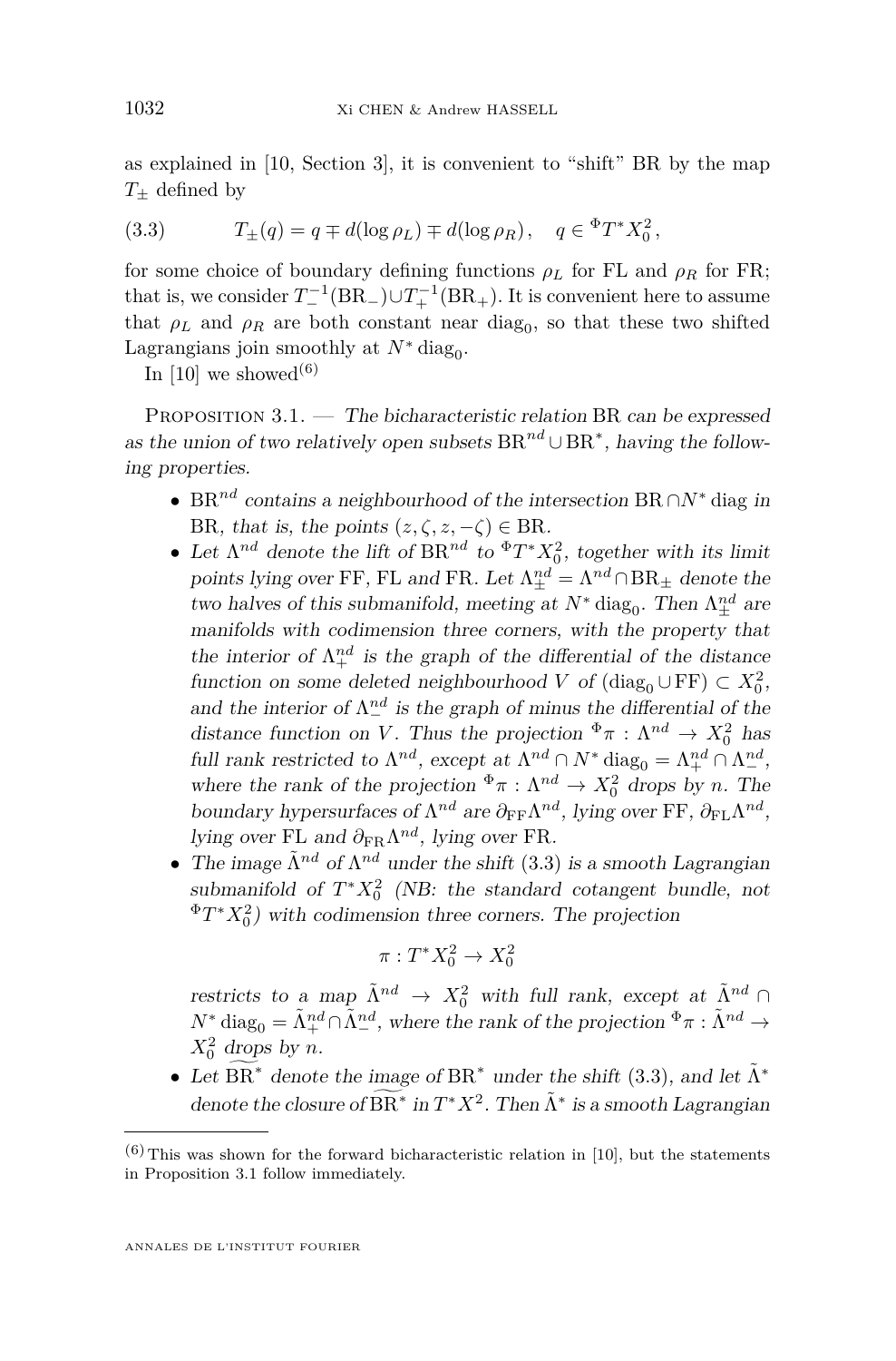submanifold of  $T^*X^2$  (NB: the standard cotangent bundle, not the 0-cotangent bundle) with codimension two corners.

In terms of these Lagrangian submanifolds we determined the semiclassical nature of the resolvent kernel in [\[10,](#page-63-0) Theorem 38]. In view of Stone's formula, [\(1.2\)](#page-4-1), this has immediate consequences for the spectral measure. We first define (semiclassical) Lagrangian distributions associated to Λ *nd* and  $\Lambda^*$ , respectively, following [\[10\]](#page-63-0). These are given in terms of Lagrangian distributions associated to  $\tilde{\Lambda}^{nd}$  and  $\tilde{\Lambda}^*$ :

<span id="page-23-3"></span>DEFINITION 3.2. — We define the space  $I^k(X_0^2, \Lambda^{nd}; {}^0\Omega^{1/2})$  as follows: we have  $u \in I^k(X_0^2, \Lambda^{nd}; {}^0\Omega^{1/2})$  if and only if  $u = u_0 + u_- + u_+$ , where

- *u*<sub>0</sub> is in  $\rho_F^{-(n+1)/2}$  $\int_F^{-(n+1)/2} I^k(X_0^2, \tilde{\Lambda}^{nd}; \Omega^{1/2})$  and microsupported close to  $N^*$  diag<sub>0</sub>, where "close" means that the shift operation  $T$  is the identity on the microsupport of  $u_0$  (due to our assumption that  $\rho_L = \rho_R = 1$  in a neighbourhood of  $\partial \text{diag}_0$ );
- $u_{\pm}$  are in  $\rho_F^{-(n+1)/2}$  $F_F^{-(n+1)/2}(\rho_L \rho_R)^{-(n+1)/2 \mp i/h} I^k(X_0^2, \tilde{\Lambda}_{\pm}^{nd}; \Omega^{1/2}),$  and are microsupported away from  $N^*$  diag<sub>0</sub>.

We also define  $I^k(X^2, \Lambda^*; {}^0\Omega^{1/2})$  as follows: we say  $u \in I^k(X^2, \Lambda^*; {}^0\Omega^{1/2})$ if and only if  $u = u_+ + u_-,$  where  $u_{\pm} \in (xx')^{-(n+1)/2 \mp i/h} I^k(X^2, \tilde{\Lambda}_{\pm}^*; \Omega^{1/2}).$ Here  $\tilde{\Lambda}_{\pm}^{*}$  are the connected components of  $\tilde{\Lambda}^{*}$ , arising from points in  $BR_{\pm}$ .

In terms of these spaces, we have

<span id="page-23-2"></span>THEOREM 3.3. — Let  $(X^{\circ}, g)$  be an asymptotically hyperbolic nontrapping manifold, with no resonance at the bottom of the continuous spectrum. Then the spectral measure  $dE_P(\lambda)$  with  $\lambda = 1/h$  can be expressed as a sum of the following terms:

<span id="page-23-0"></span>(1) A semiclassical Lagrangian distribution in

$$
(\rho_L \rho_R)^{n/2} I^{-1/2}(X_0^2, \Lambda^{nd}; {}^0\Omega^{1/2});
$$

<span id="page-23-1"></span>(2) a semiclassical Lagrangian distribution in

$$
(xx')^{n/2}I^{-1/2}(X^2,\Lambda^*; {}^0\Omega^{1/2});
$$

<span id="page-23-4"></span>(3) an element of

$$
(\rho_L \rho_R)^{n/2 - i/h} h^{\infty} C^{\infty}(X_0^2 \times [0, h_0]; {}^0\Omega^{1/2})
$$
  
+ 
$$
(\rho_L \rho_R)^{n/2 + i/h} h^{\infty} C^{\infty}(X_0^2 \times [0, h_0]; {}^0\Omega^{1/2}),
$$

which can be regarded as an element of type [\(1\)](#page-23-0) of order  $-\infty$ ;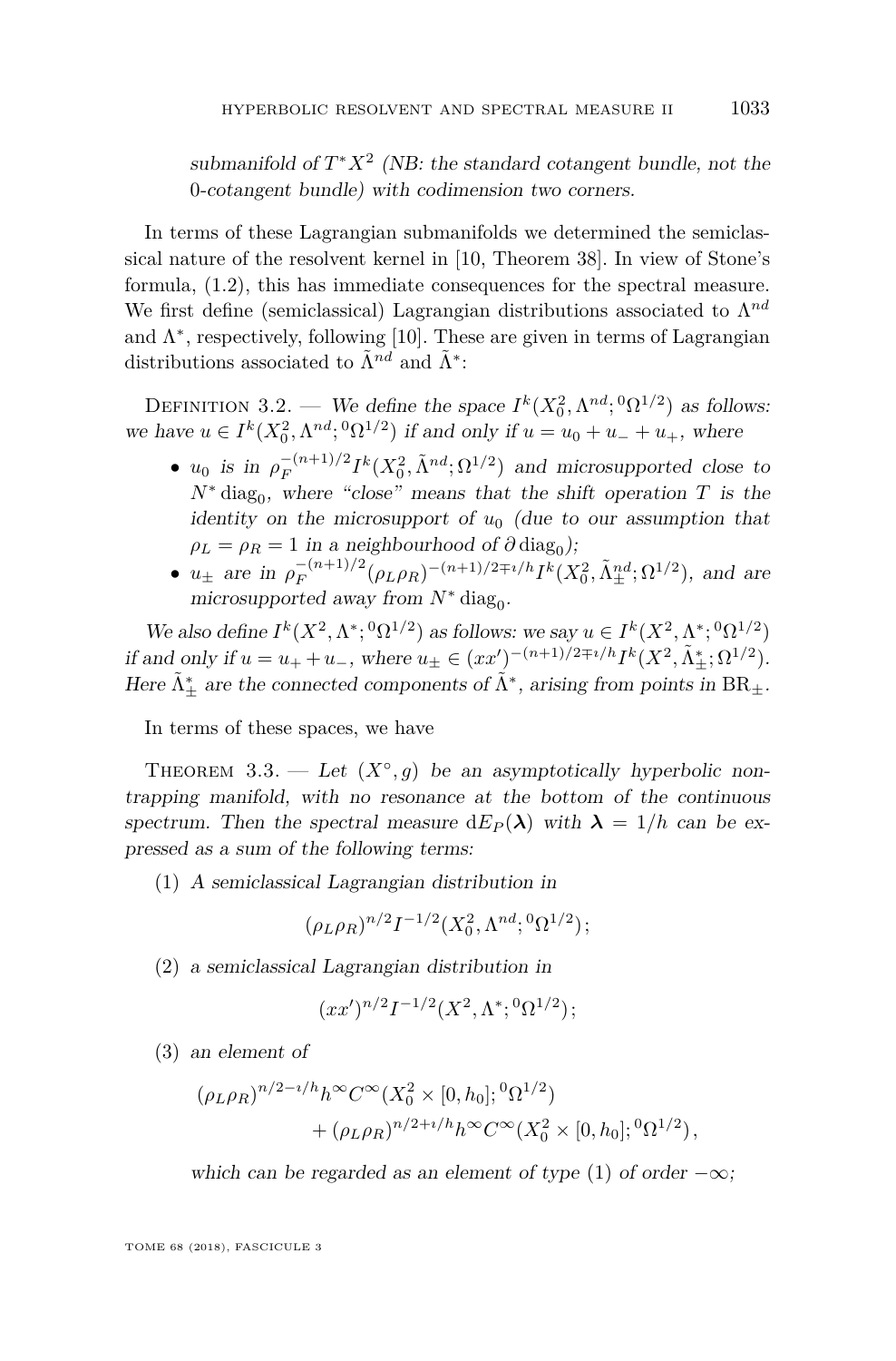<span id="page-24-0"></span>(4) an element of

$$
(xx')^{n/2-i/h}h^{\infty}C^{\infty}(X^2 \times [0,h_0]; {}^0\Omega^{1/2})
$$
  
+ 
$$
(xx')^{n/2+i/h}h^{\infty}C^{\infty}(X^2 \times [0,h_0]; {}^0\Omega^{1/2}),
$$

which can be regarded as an element of type [\(2\)](#page-23-1) of order  $-\infty$ .

Proof. — We first remark that the change in order from +1*/*2 for the resolvent in [\[10,](#page-63-0) Theorem 38] to  $-1/2$  for the spectral measure is simply due to the fact that the semiclassical resolvent in  $[10]$  is  $h^{-2}$  times the resolvent in [\(1.3\)](#page-4-0), together with the factor of  $\lambda = h^{-1}$  in (1.3).

In [\[10,](#page-63-0) Theorem 38] it was shown that the resolvent kernel has a similar, but slightly more complicated structure: in place of the first term above, it consists of a semiclassical pseudodifferential operator, together with a semiclassical intersecting Lagrangian distribution associated to  $N^*$  diag<sub>0</sub> together with the forward/backward half of the bicharacteristic relation (for the outgoing/incoming resolvent). We claim that when the incoming resolvent is subtracted from the outgoing, the pseudodifferential part cancels, and what is left is a Lagrangian distribution associated to the full bicharacteristic relation. This follows since the spectral measure satisfies an elliptic equation

$$
(h2 \Delta - h2 n2/4 - 1) dEP(\lambda) = 0, \quad h = \lambda-1.
$$

Therefore, the spectral measure can have no semiclassical wavefront set outside the zero set of the symbol of  $h^2\Delta - 1$ . This excludes all of  $N^*$  diag<sub>0</sub> except for that part contained in BR. In addition, propagation of Lagrangian regularity<sup>(7)</sup> shows that the spectral measure is a Lagrangian distribution across  $N^*$  diag<sub>0</sub> (given that we already know that it is Lagrangian on both sides of  $N^*$  diag<sub>0</sub> corresponding to forward and backward flowout, and given that the Hamilton vector field of the symbol does not vanish at  $BR \cap N^*$  diag<sub>0</sub>). This concludes the proof.

## **3.4.** The distance function on  $X_0^2$

The distance function on  $X_0^2$  satisfies

<sup>(7)</sup> Propagation of Lagrangian regularity is the statement that, if *P* is an operator of real principal type,  $Pu = O(h^{\infty})$ , and *u* is a Lagrangian distribution microlocally in some region  $V$  of phase space, then  $u$  is also Lagrangian along the bicharacteristics passing through *V* . It follows from the parametrix construction for Lagrangian solutions of operators of real principal type, and the propagation of singularities theorem.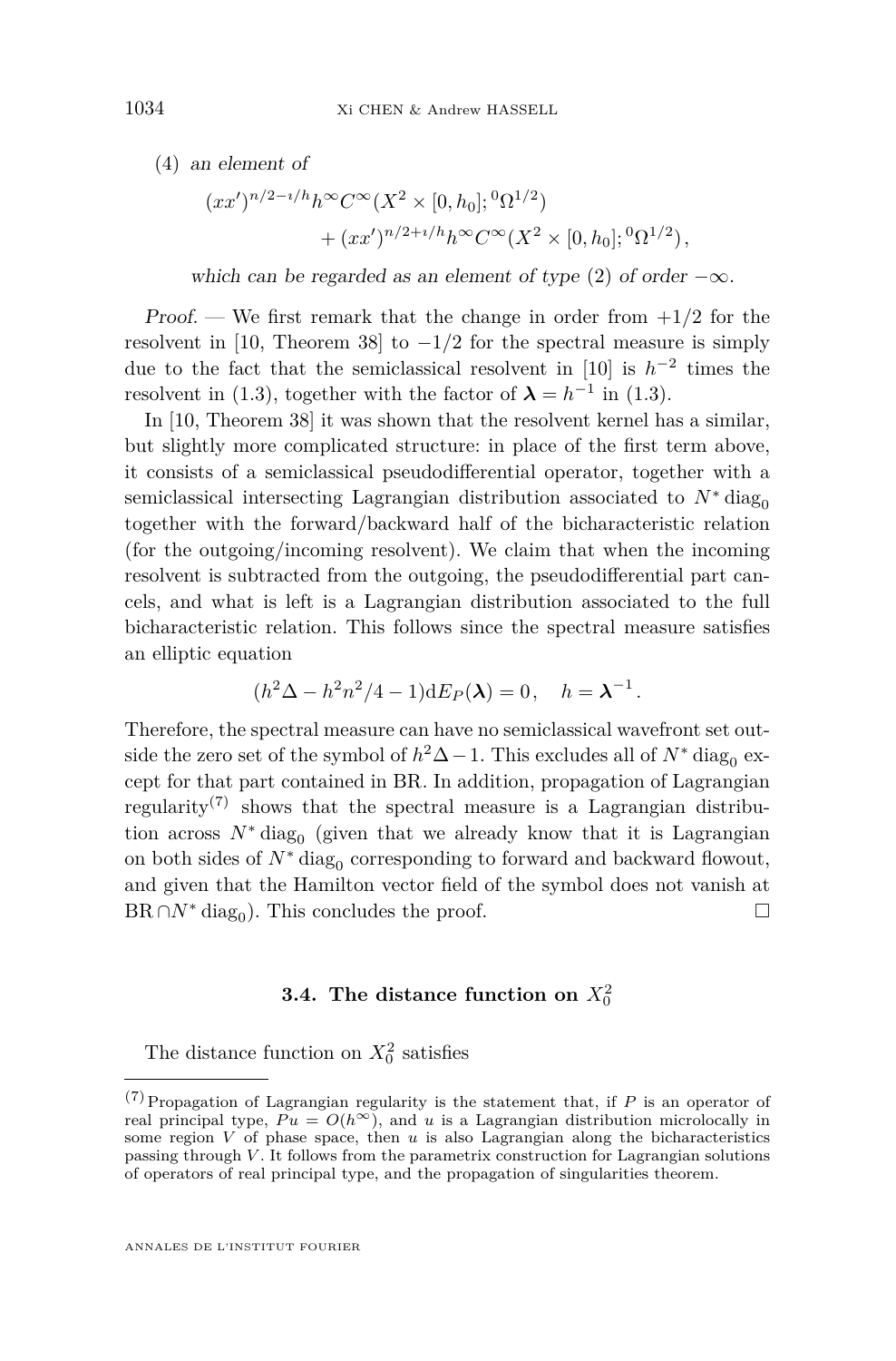<span id="page-25-0"></span>PROPOSITION 3.4. — On  $X_0^2$ , the Riemannian distance function  $d(z, z')$ is given by

$$
d(z, z') = -\log(\rho_L \rho_R) + b(z, z'),
$$

where  $b(z, z')$  is uniformly bounded on  $X_0^2$ .

Remark 3.5. — The result in the case that  $(X^{\circ}, g)$  is a small perturbation of  $(\mathbb{H}^{n+1}, g_{hyp})$  was shown by Melrose, Sá Barreto and Vasy [\[29,](#page-64-2) Section 2].

Proof. — Consider two points  $p, p' \in X^{\circ}$ . When  $(p, p')$  are in a sufficiently small neighbourhood *U* of the front face FF, say  $p = (x, y)$ ,  $p' = (x', y')$  with  $x, x' < \epsilon$  and  $d(y, y') < 4\epsilon$  (taken with respect to the metric  $h(0)$  at the boundary), then the distance function parametrizes the Lagrangian  $\Lambda^{nd}$ , and it follows from [\[10,](#page-63-0) Proposition 20] that this takes the form  $-\log(\rho_L \rho_R) + C^{\infty}(X_0^2)$  in a neighbourhood of FF.

Define  $K \subset X^{\circ}$  to be the compact set  $\{x \geq \epsilon\}$ . Let M be the diameter of *K*, that is, the maximum distance between two points of *K*.

Now suppose that  $(p, p') \notin U$ . In the complement of U, we can take  $\rho_L = x$  and  $\rho_R = x'$ .

If both  $p$  and  $p'$  lie in  $K$ , then the distance between  $p$  and  $p'$  is at most *M*, hence  $|d(p, p') + \log(\rho_L \rho_R)| \leq M + 2 \max_K |\log x| = O(1)$ .

If one point, say  $p$ , lies in  $K$  and  $p'$  is not in  $K$ , then a lower bound on  $d(p, p')$  is the distance from  $p'$  to the boundary of  $K$ , which is exactly  $\log \epsilon - \log x = -\log(\rho_L \rho_R) + O(1)$ . On the other hand, an upper bound is the length of the path from  $p'$  to the closest point  $p''$  on  $\partial K$ , plus the distance from  $p''$  to  $p$ . This is at most  $\log \epsilon - \log x + M = -\log(\rho_L \rho_R) + O(1)$ .

If neither point lies in *K*, then write  $p = (x, y)$  and  $p' = (x', y')$ . Due to the definition of U, we must have  $d(y, y') \geq 4\epsilon$ . We claim that any geodesic between  $p$  and  $p'$  must enter  $K$ . It follows from this claim that a lower bound on the distance between *p* and  $p'$  is the distance from *p* to  $\partial K$ plus the distance between  $p'$  to  $\partial K$ , which is  $-\log x - \log x' + 2 \log \epsilon$ , that is,  $-\log(\rho_L \rho_R) + O(1)$ . Also, an upper bound on the distance is clearly  $-\log x - \log x' + 2\log \epsilon + M$  which is also  $-\log(\rho_L \rho_R) + O(1)$ . Thus, to complete the proof, it remains to establish the claim above.

Consider any geodesic that lies wholly within the region  $x \leq \epsilon$ . Parametrize the geodesic with arc length, such that the value of *x* is maximal at  $t = 0$ , say, equal to  $x_{max} \leq \epsilon$ . We recall the geodesic equations for  $(x, y, \lambda, \mu)$  where these are the 0-cotangent variables as described in [\[10,](#page-63-0)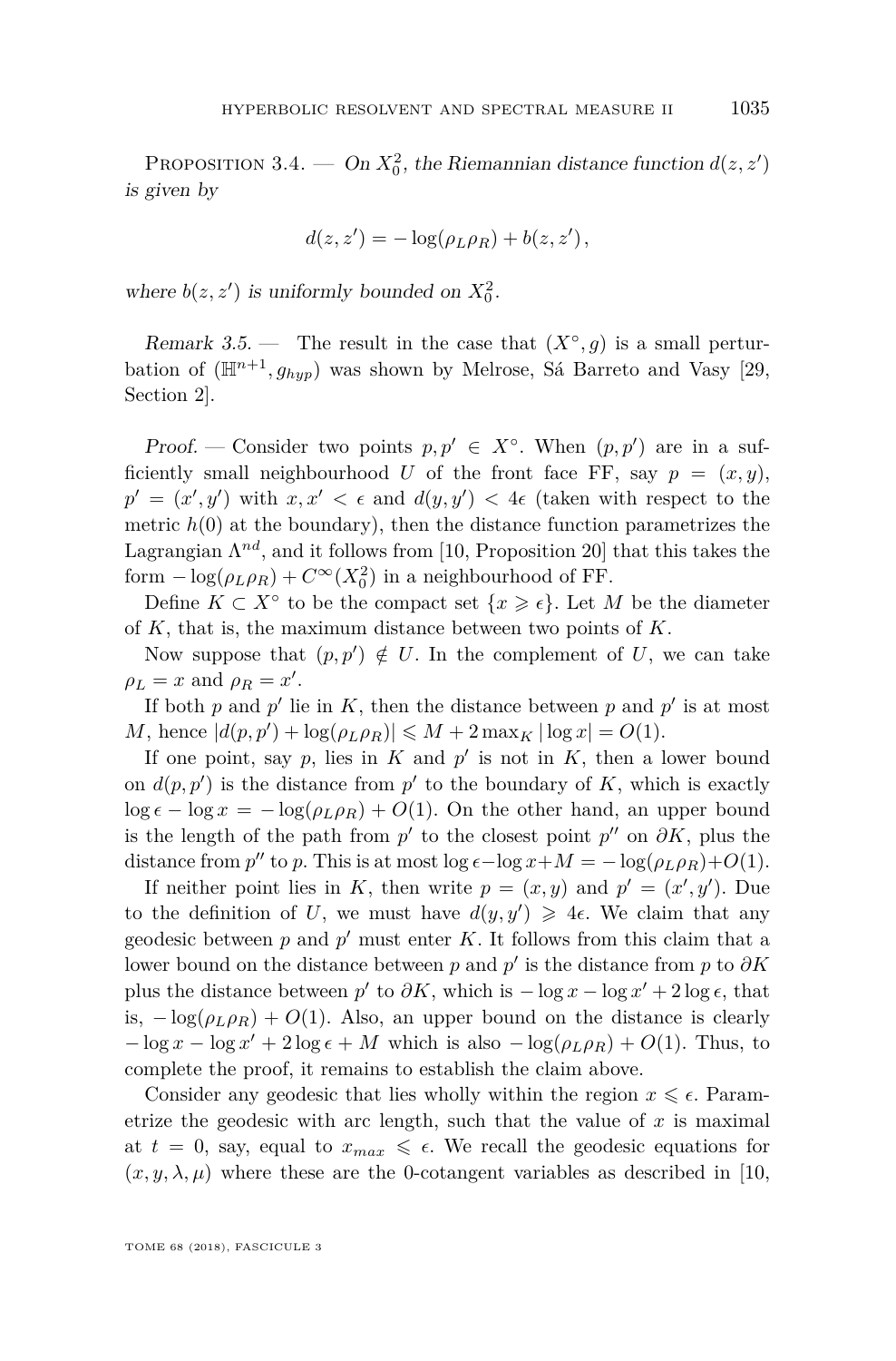Section 2]:

(3.4)  

$$
\begin{cases}\n\dot{x} = x\lambda \\
\dot{y}_i = xh^{ij}\mu_j \\
\dot{\lambda} = -\left(h^{ij} + \frac{1}{2}x\partial_x h^{ij}\right)\mu_i\mu_j \\
\dot{\mu}_i = \left(\lambda\mu_i - \frac{1}{2}(x\partial_{y_i}h^{jk})\mu_j\mu_k\right).\n\end{cases}
$$

We also recall that  $\lambda^2 + |\mu|^2 = 1$  along the geodesic, where

<span id="page-26-1"></span> $|\mu|^2 = h^{ij}(x, y)\mu_i\mu_j$ .

We see that

<span id="page-26-0"></span>
$$
\dot{\lambda} = -|\mu|^2 (1 + O(x)) = -(1 - \lambda^2)(1 + O(x)).
$$

Thus, we have

(3.5) 
$$
\dot{\lambda} \leqslant -\alpha(1-\lambda^2), \quad \lambda(0) = 0.
$$

for some  $\alpha \sim 1 + O(\epsilon)$  slightly less than 1, which can be taken as close as desired to 1 by choosing  $\epsilon$  sufficiently small. The initial condition  $\lambda(0) = 0$ arises as  $\dot{x} = 0$  at  $t = 0$ .

We can integrate the differential inequality  $(3.5)$  to obtain

$$
\frac{1}{2}\int \left(\frac{1}{1+\lambda}+\frac{1}{1-\lambda}\right) d\lambda \leqslant -\alpha \int dt,
$$

which yields

$$
\lambda(t) \leqslant -\frac{1-e^{-2\alpha t}}{1+e^{-2\alpha t}}.
$$

Plugging this into the equation for *x*, we find that

$$
\dot{x} \leqslant -x\frac{1-e^{-2\alpha t}}{1+e^{-2\alpha t}}\,.
$$

Integrating this, we find that

$$
\log x \leqslant -\int \frac{1 - e^{-2\alpha t}}{1 + e^{2\alpha t}} e^{2\alpha t} dt,
$$

and with the help of the substitution  $v = e^{2\alpha t}$ , we obtain

$$
x \leq x_{max} \left( \frac{2e^{\alpha t}}{1 + e^{2\alpha t}} \right)^{1/\alpha}.
$$

Finally we turn to the equation for *y*. We have

$$
|\dot{y}| = x|\mu| = x\sqrt{1-\lambda^2} \leq x_{max} \left(\frac{2e^{\alpha t}}{1+e^{2\alpha t}}\right)^{1+1/\alpha}.
$$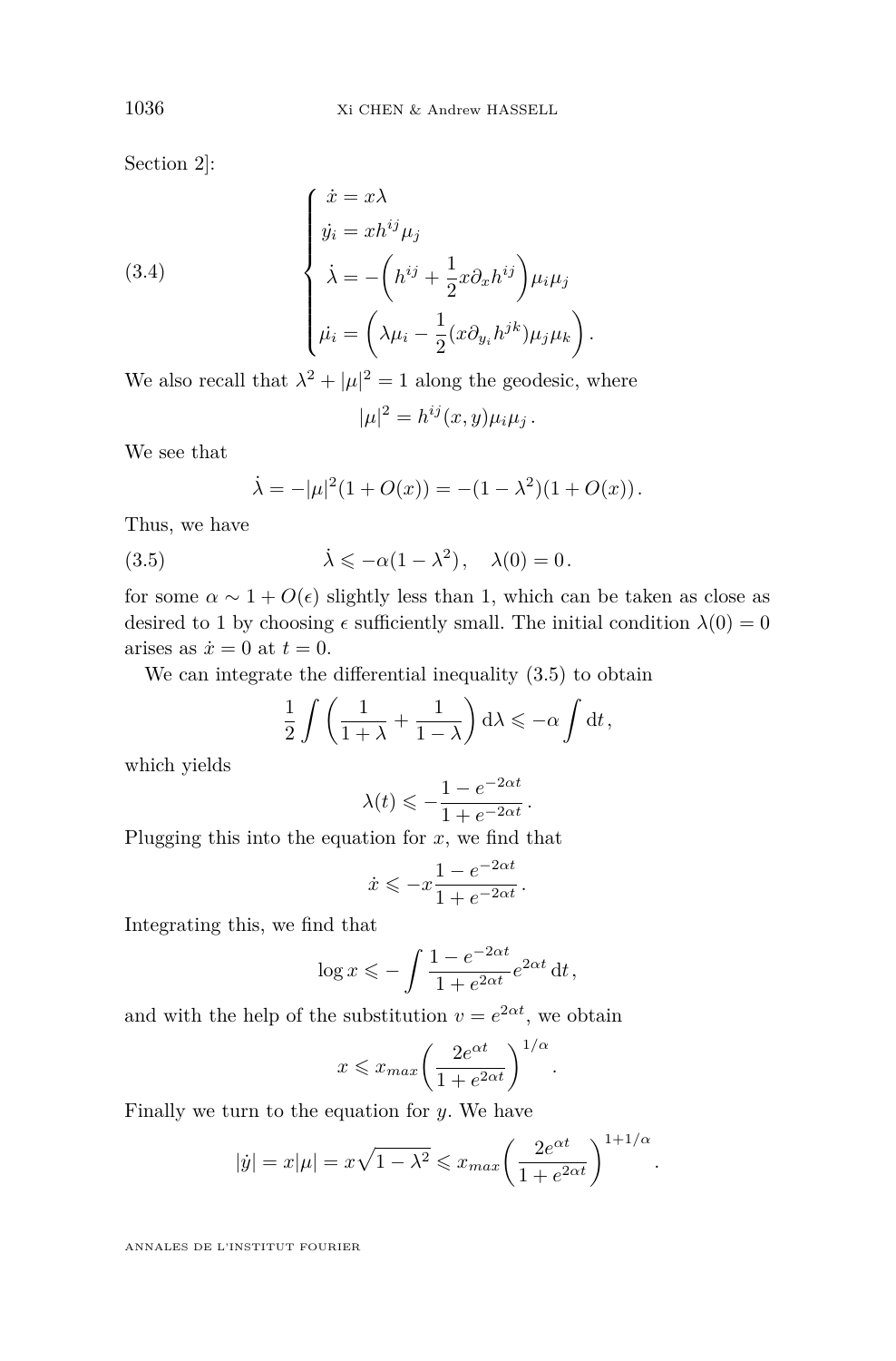Integrating the RHS from 0 to  $\infty$  at the value  $\alpha = 1$  gives  $x_{max}$ . We get the same result for negative time, so that means that, along this geodesic, the maximum distance that  $y$  can travel, with respect to the  $h(0)$  metric, is

$$
2x_{max} \int_0^\infty \left(\frac{2e^{\alpha t}}{1+e^{2\alpha t}}\right)^{1+1/\alpha} \mathrm{d}t.
$$

This is equal to  $2x_{max}$  when  $\alpha = 1$ , and depends continuously on  $\alpha$ , hence is close to  $2x_{max}$  for  $\alpha$  close to 1, that is, when  $\epsilon$  is sufficiently small<sup>(8)</sup>. It follows that if  $d(y, y') \geq 4\epsilon$ , the geodesic between p and p' must enter the region  $\{x \geq \epsilon\}$  (provided  $\epsilon$  is sufficiently small). This completes the proof of the proposition.

## <span id="page-27-0"></span>**4. Low energy behaviour of the spectral measure**

Pointwise bounds on the spectral measure, and restriction estimates, are readily deduced from the regularity statement [\(3.2\)](#page-21-0) for the low energy resolvent.

### **4.1. Pointwise bounds on the spectral measure**

The regularity statement [\(3.2\)](#page-21-0) for the resolvent, together with Stones's formula [\(1.3\)](#page-4-0), implies that the Schwartz kernel of the low energy spectral measure  $dE_P(\lambda)$  takes the form

(4.1) 
$$
\lambda\Big((\rho_L\rho_R)^{n/2+i\lambda}a(\lambda)-(\rho_L\rho_R)^{n/2-i\lambda}a(-\lambda)\Big),
$$

where  $a(\lambda)$  is a  $C^{\infty}$  function on  $X_0^2$  depending holomorphically on  $\lambda$  for small  $\lambda$ . Here we use our assumption that the resolvent is holomorphic in a neighbourhood of  $n^2/4$ , the bottom of the essential spectrum; on the other hand, the nontrapping assumption is irrelevant here.

We write the RHS as

$$
(4.2) \quad \lambda \Big( (\rho_L \rho_R)^{n/2 + i\lambda} - (\rho_L \rho_R)^{n/2 - i\lambda} \Big) a(0)
$$
  
+ 
$$
\lambda \Big( (\rho_L \rho_R)^{n/2 + i\lambda} \big( a(\lambda) - a(0) \big) - (\rho_L \rho_R)^{n/2 - i\lambda} \big( a(-\lambda) - a(0) \big) \Big),
$$

 $(8)$  As a check, we note that for the hyperbolic metric on the upper half space, where the geodesics are great circles on planes perpendicular to the boundary and centred on the boundary, the maximum distance is indeed 2*xmax*.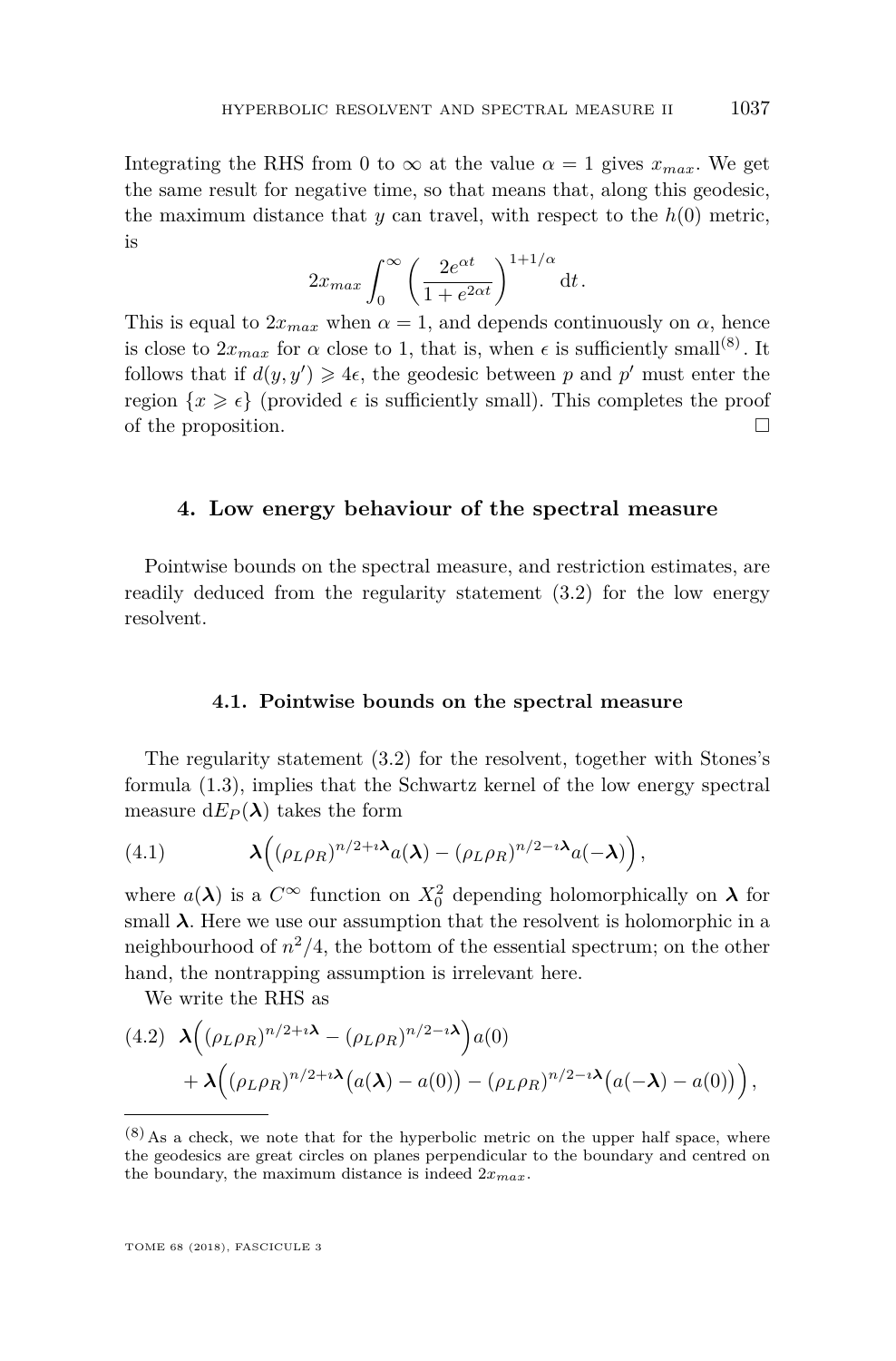which implies that the kernel is bounded pointwise by

$$
C\boldsymbol{\lambda}(\rho_L\rho_R)^{n/2}\big|\sin(\boldsymbol{\lambda}\log(\rho_L\rho_R))\big|+C'\boldsymbol{\lambda}^2(\rho_L\rho_R)^{n/2}.
$$

Using Proposition [3.4](#page-25-0) we may write  $|\log(\rho_L \rho_R)| = d(z, z') + O(1)$ . Then estimating the sine factor by  $|\sin s| \leqslant |s|(1+|s|)^{-1}$ , we obtain the low energy  $(\lambda \leq 1)$  estimate in Theorem [1.5.](#page-11-0)

## **4.2. Restriction estimate**

We have just seen that the spectral measure for low energy,  $\lambda \leq 1$ , is bounded pointwise by  $\lambda^2$  times  $-\log(\rho_L \rho_R)(\rho_L \rho_R)^{n/2}$ . Thus, to prove the low energy restriction estimate, it suffices to show that an integral operator, say  $A(z, z')$ , with kernel bounded pointwise by  $-\log(\rho_L \rho_R)(\rho_L \rho_R)^{n/2}$  maps *L*<sup>*p*</sup></sup>(*X*) for all  $p \in [1, 2)$ .

To do this, we break up the kernel  $A(z, z')$  into pieces. Let *U* be a neighbourhood of the front face FF in  $X_0^2$ . We consider  $A(z, z')1_U$  and  $A(z, z')1_{X_0^2 \setminus U}$  separately.

First consider  $A(z, z') 1_{X_0^2 \setminus U}$ . In this region, we may take  $\rho_L = x$  and  $\rho_R = x'$ . This part of the kernel is therefore bounded by

$$
C(-\log x)x^{n/2}(-\log x')x'^{n/2}
$$
.

Thus, it is easy to check that  $A(z, z')1_{X_0^2 \setminus U}$  is in  $L^{p'}(X \times X)$ , for any  $p' > 2$ . It therefore maps  $L^p(X)$  to  $L^{p'}(X)$  for all  $p \in [1, 2)$ .

Now consider the remainder of the kernel,  $A(z, z')1_U$ . We may further decompose the set *U* into subsets  $U_i$ , where on each  $U_i$ , we have  $x \leq \epsilon, x' \leq \epsilon$ and  $d(y, y_i)$ ,  $d(y', y_i) \leq \epsilon$  for some  $y_i \in \partial X$  (where the distance is measured with respect to the metric  $h(0)$  on  $\partial X$ ). Choose local coordinates  $(x, y)$  on *X*, centred at  $(0, y_i) \in \partial X$ , covering the set  $V_i = \{x \leq \epsilon, d(y, y_i) \leq \epsilon\}$ , and use these local coordinates to define a map  $\phi_i$  from  $V_i$  to a neighbourhood  $V_i'$  of  $(0,0)$  in hyperbolic space  $\mathbb{H}^{n+1}$  using the upper half-space model (such that the map is the identity in the given coordinates).

The map  $\phi_i$  induces a diffeomorphism  $\Phi_i$  from  $U_i \subset X_0^2$  to a subset of  $(B^{n+1})_0^2$ , the double space for  $\mathbb{H}^{n+1}$ , covering the set  $x \leq \epsilon$ ,  $x' \leq \epsilon$ ,  $|y|, |y'| \leq \epsilon$  in this space. Clearly, this map identifies  $\rho_L$  and  $\rho_R$  on  $U_i$  with corresponding boundary defining functions for the left face and right face on  $(B^{n+1})_0^2$ . We now consider the kernel

<span id="page-28-0"></span>
$$
\phi_i \circ A1_{U_i} \circ \phi_i^{-1}
$$

as an integral operator on  $(B^{n+1})_0^2$ . This kernel is bounded by  $(1+r)e^{-nr/2}$ , where *r* is the geodesic distance on  $\mathbb{H}^{n+1}$ , since  $(1+r)$  is comparable to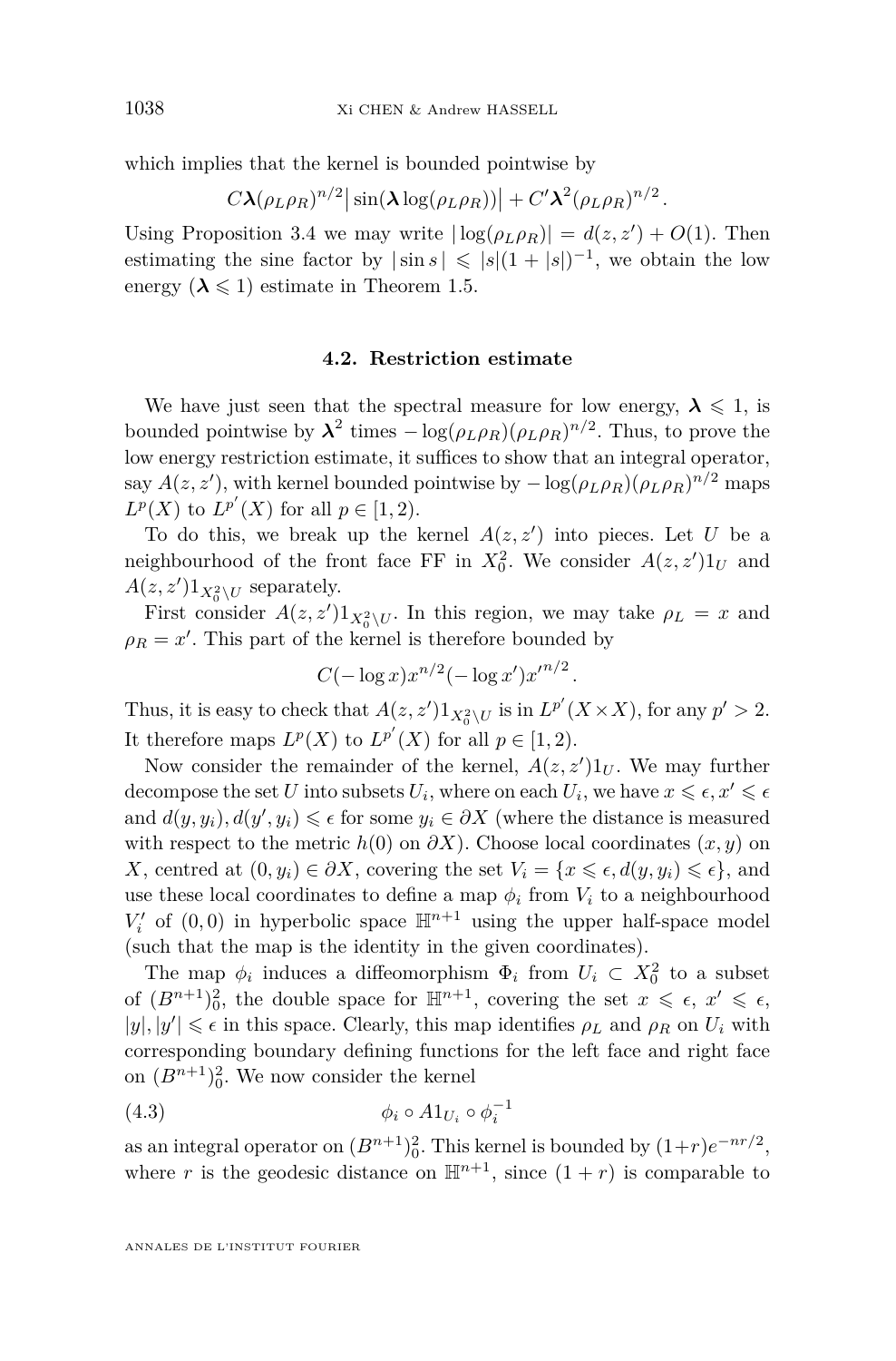$-\log(\rho_L \rho_R)$  on  $(B^{n+1})_0^2$ . Therefore, using [\(1.21\)](#page-12-1), [\(4.3\)](#page-28-0) is bounded from  $L^p(\mathbb{H}^{n+1})$  to  $L^{p'}(\mathbb{H}^{n+1})$  for every  $p \in [1, 2)$ . It is clear that  $\phi_i$  are bounded, invertible maps from  $L^p(V_i)$  to  $L^p(V'_i)$ . This shows that the kernel  $A1_{U_i}$  is bounded from  $L^p(V_i)$  to  $L^{p'}(V_i)$  for all  $p \in [1, 2)$ . This completes the proof of Theorem [1.6](#page-12-0) in the case of low energy,  $\lambda \leq 1$ .

## **5. Pseudodifferential operator microlocalization**

<span id="page-29-0"></span>According to Theorem [3.3,](#page-23-2) the spectral measure is a Lagrangian distribution associated to the Lagrangian submanifold  $\Lambda^{nd}$  (on <sup> $\Phi T^* X_0^2$ </sup>) and to the Lagrangian submanifold  $\Lambda^*$  (on  ${}^0T^*X^2$ ). We next define the notion of microlocal support, which is a closed subset of  ${}^{\Phi}T^*X_0^2$  giving the essential support "in phase space", for such distributions. It is a special case of the notion of semiclassical wavefront set, defined for example in [\[39,](#page-64-14) Section 8.4].

DEFINITION 5.1. — Let  $u \in I^k(X_0^2, \Lambda^{nd}; {}^0\Omega^{1/2})$ . We decompose  $u =$  $u_0 + u_+ + u_-$  as in Definition [3.2.](#page-23-3) We define the semiclassical wavefront set, or microlocal support,  $WF_h(u)$ , of *u* by

<span id="page-29-1"></span>
$$
(5.1) \quad \text{WF}_h(u_0) \cup T_+\left(\text{WF}_h((\rho_L \rho_R)^{i/h} u_+)\right) \cup T_-\left(\text{WF}_h((\rho_L \rho_R)^{-i/h} u_-)\right).
$$

Similarly, for  $u = u_+ + u_- \in I^k(X^2, \Lambda^*, {}^0\Omega^{1/2})$  as in Definition [3.2,](#page-23-3) we define

<span id="page-29-3"></span>(5.2) 
$$
\operatorname{WF}_h(u) = T_+\left(\operatorname{WF}_h\left((xx')^{i/h}u_+\right)\right) \cup T_-\left(\operatorname{WF}_h\left((xx')^{-i/h}u_-\right)\right).
$$

Here  $T_{\pm}$  are the shift operators defined in [\(3.3\)](#page-22-0).

Remark  $5.2$  — We note that in  $(5.1)$ ,

$$
(\rho_L \rho_R)^{\pm i/h} u_\pm \in I^k(X_0^2, \tilde{\Lambda}^{nd}; \Omega^{1/2}),
$$

so these wavefront sets are defined in the usual way [\[39,](#page-64-14) Section 8.4]. They may also be defined directly via an oscillatory integral representation for  $(\rho_L \rho_R)^{\pm i/h} u_{\pm}$ , that is, an expression of the form

<span id="page-29-2"></span>(5.3) 
$$
h^{-m-(n+1)/2-k/2} \int e^{i\phi(Z,v)/h} a(Z,v,h) dv + O(h^{\infty}),
$$

where  $v \in \mathbb{R}^k$ , with *a* smooth, and we use *Z* for local coordinates on  $X_0^2$ , as described explicitly in Regions 1–5 in Section [3.](#page-18-0) This requires that  $\phi$ locally parametrizes  $\tilde{\Lambda}^{nd}$  (nondegenerately), i.e. the map *ι* from  $C_{\phi}$ ,

$$
C_{\phi} = \{(Z, v) \mid d_v \phi(Z, v) = 0\}
$$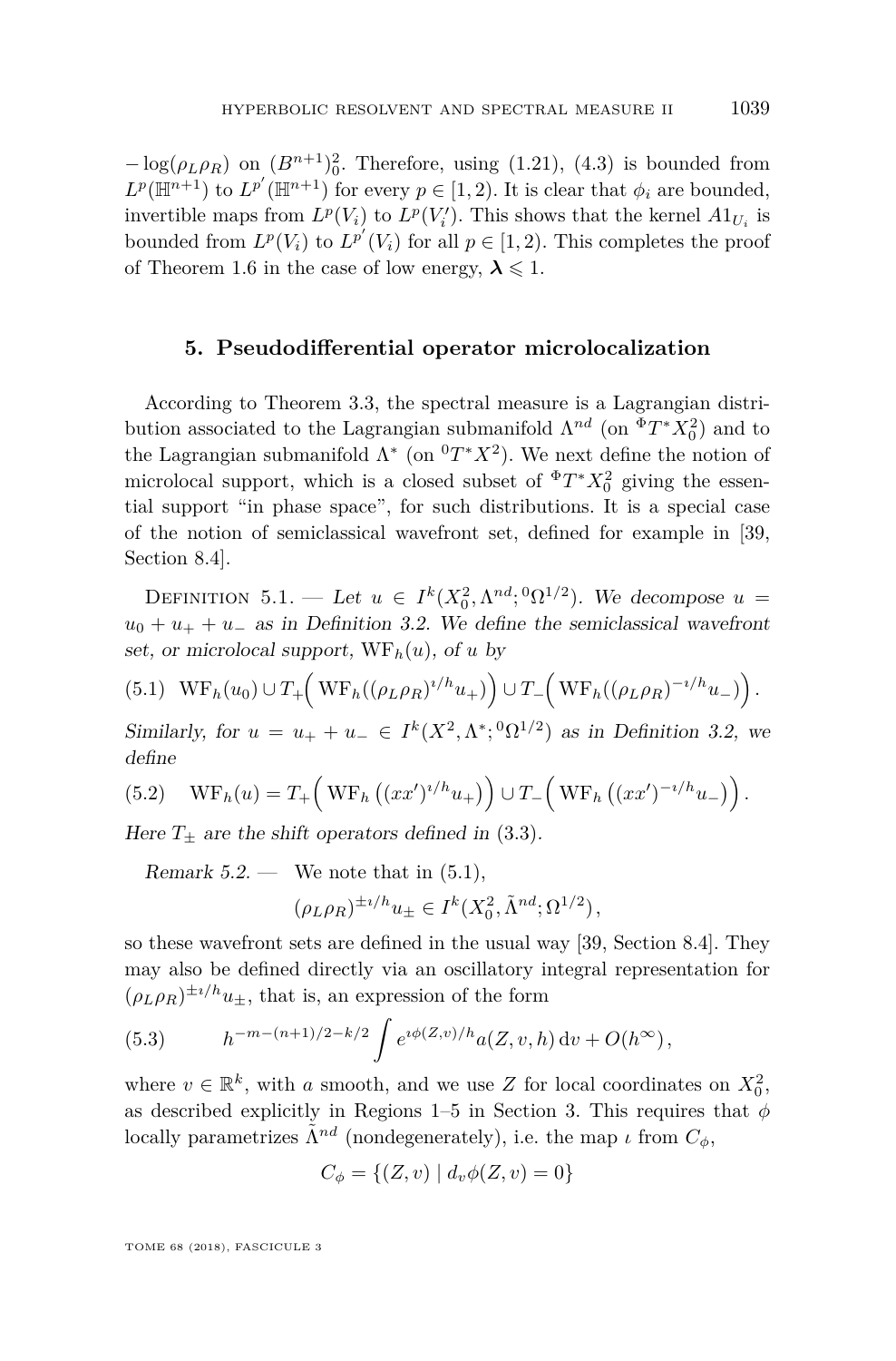to  $\tilde{\Lambda}^{nd}$ , given by

$$
C_{\phi} \ni (Z, v) \mapsto \iota(Z, v) := (Z, d_Z \phi(Z, v)) \in \tilde{\Lambda}^{nd},
$$

is a local diffeomorphism. The wavefront set [\(5.3\)](#page-29-2) is then given by

$$
\left\{ q \in \tilde{\Lambda}^{nd} \middle| \begin{aligned} &a(Z, v, h) \text{ is not } O(h^{\infty}) \text{ in a neighbourhood of} \\ & (Z, v, 0), \text{ where } \iota(Z, v) = q \end{aligned} \right\}.
$$

This wavefront set is a closed subset of  $\tilde{\Lambda}^{nd}$ ; hence,  $WF_h(u)$  in [\(5.1\)](#page-29-1) is a closed subset of  $\Lambda^{nd}$ . A similar remark can be made for  $(5.2)$ .

We also remark that, strictly speaking, we should use a different notation such as  $\rm{^0WF}_h(u)$  in [\(5.1\)](#page-29-1), [\(5.2\)](#page-29-3), to indicate that the wavefront set lies in a different bundle, e.g. in  ${}^{\Phi}T^*X_0^2$  instead of  $T^*X_0^2$  in [\(5.1\)](#page-29-1). However, to avoid cumbersome notation, we use the simpler  $WF_h(u)$ .

We recall that the Schwartz kernel of a semiclassical 0-pseudodifferential operator of order  $(0, k)$  (the first index is the semiclassical order, the second the differential order) takes the form

<span id="page-30-2"></span>(5.4) 
$$
h^{-(n+1)} \int e^{i(z-z')\cdot\zeta/h} a(z,\zeta,h) d\zeta
$$

(where *a* is a symbol of order *k* in *ζ*, uniformly in *h*) near the diagonal and away from the boundary of  $X_0^2$ , and

<span id="page-30-3"></span>(5.5) 
$$
A = h^{-(n+1)} \int_{\mathbb{R}^{n+1}} e^{i \left( (x-x')\lambda + (y-y') \cdot \mu \right) / (hx')} a(x, y, \lambda, \mu, h) d\lambda d\mu
$$

(where *a* is a symbol of order *k* in  $(\lambda, \mu)$ , uniformly in *h*) near the boundary of the diagonal in  $X_0^2$ ; away from the diagonal, the kernel is smooth and  $O(h^{\infty} \rho_L^{\infty} \rho_R^{\infty}).$ 

We wish to show that by composing with pseudodifferential operators acting on *X*, we can localize the microlocal support of  $u \in I^m(\Lambda)$ . More precisely, we shall establish

<span id="page-30-4"></span>PROPOSITION 5.3.

(1) Suppose that  $U \in I^m(\Lambda^{nd})$  and  $A \in {}^0\Psi^{0,0}(X)$ . Then  $AU \in I^m(\Lambda^{nd})$ and we have

(5.6) 
$$
WF_h(AU) \subset \pi_L^{-1}(WF_h(A)) \cap WF_h(U),
$$

$$
WF_h(UA) \subset \pi_R^{-1}(WF_h(A)) \cap WF_h(U).
$$

<span id="page-30-1"></span><span id="page-30-0"></span>Here  $\pi_L$ ,  $\pi_R$  is the left, resp. right projection from  ${}^{\Phi}T^*X_0^2 \to {}^0T^*X$ , that is, the composite map

(5.7) 
$$
{}^{\Phi}T^*X_0^2 \to \left({}^0T^*X\right)^2 \to {}^0T^*X
$$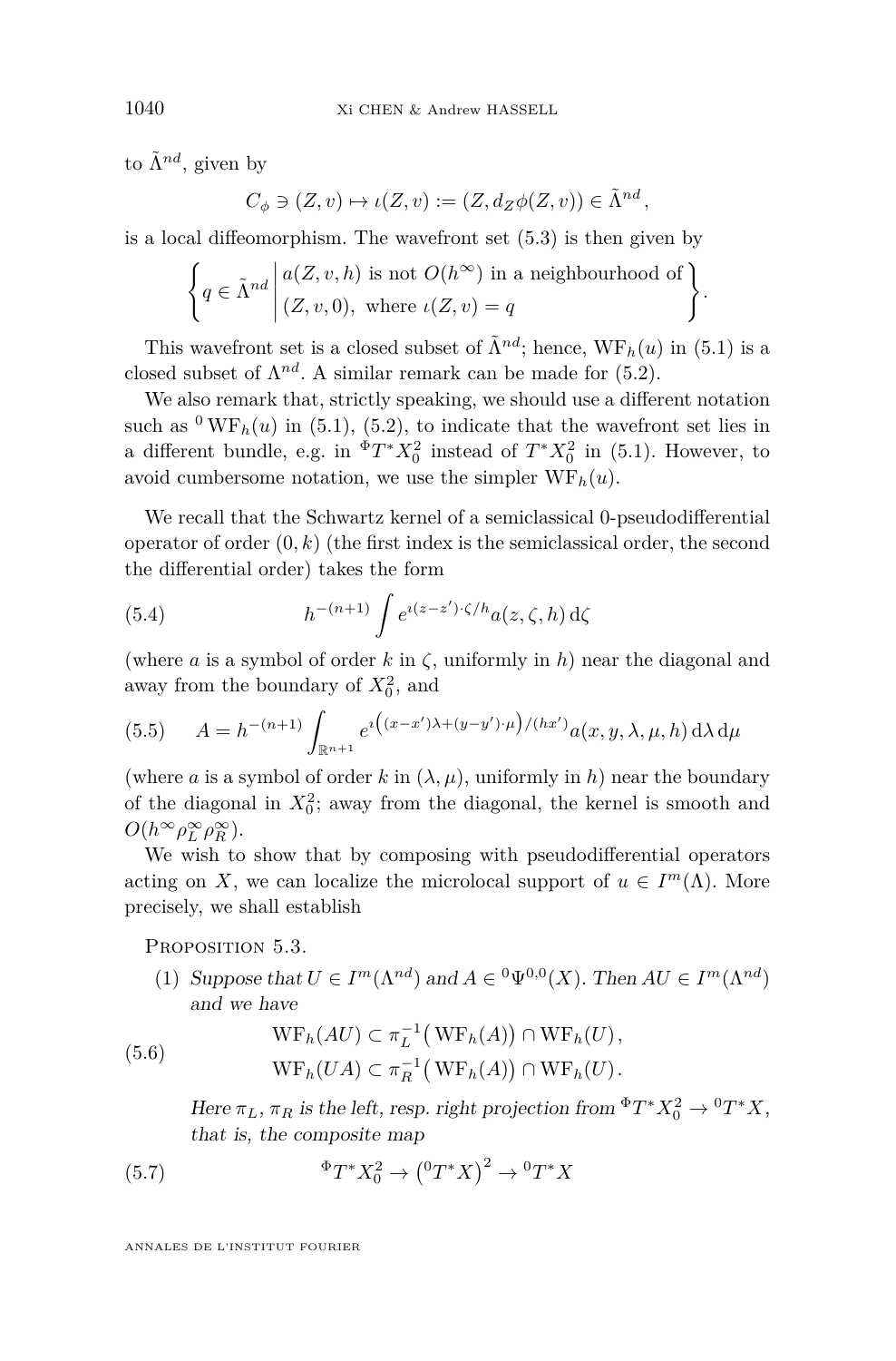where the first map is induced by the blow-down map  $\beta: X_0^2 \to X^2$ , and the second is the left, resp. right projection.

(2) Similarly, suppose that  $U^* \in I^m(\Lambda^*)$  and  $A \in {}^0\Psi^{0,0}(X)$ . Then  $AU^* \in I^m(\Lambda^*)$  and we have

(5.8) 
$$
WF_h(AU^*) \subset \pi_L^{-1}(WF_h(A)) \cap WF_h(U^*),
$$

$$
WF_h(U^*A) \subset \pi_R^{-1}(WF_h(A)) \cap WF_h(U^*).
$$

<span id="page-31-0"></span>In this case,  $\pi_L$ ,  $\pi_R$  denote the left, resp. right projection from  $({}^0T^*X)^2 \rightarrow {}^0T^*X$ , that is, the second arrow in [\(5.7\)](#page-30-0).

Proof. — The proofs of  $(5.6)$  and  $(5.8)$  are very similar, but  $(5.6)$  is more complicated due to the blowup. Because of this, we only prove [\(5.6\)](#page-30-1).

The second statement in [\(5.6\)](#page-30-1) follows from the first by switching the left and right variables. So we only prove the first. To do this, we write down local parametrizations of *U*, and check the statement [\(5.6\)](#page-30-1) on each. We use local coordinates valid in Regions 1–5 as described in Section [3.](#page-18-0)

Region  $1.$  — In this region, *U* has a local representation

$$
U = h^{-m-k/2-(n+1)/2} \int_{\mathbb{R}^k} e^{i\phi(z,z',v)/h} b(z,z',v,h) dv,
$$

and *A* has a representation [\(5.4\)](#page-30-2). The composition is given by an oscillatory integral

$$
h^{-m-k/2-3(n+1)/2} \int e^{\imath((z-z'')\cdot\zeta+\phi(z'',z',v))/h} a(z,\zeta,h) b(z'',z',v,h) \,dv \,d\zeta \,dz''.
$$

We perform stationary phase in the variables  $(z'', \zeta)$ . We note that the Hessian in these variables is non-degenerate, as the matrix of second derivatives takes the form

$$
\begin{pmatrix} * & \mathrm{Id} \\ \mathrm{Id} & 0 \end{pmatrix}
$$

which has nonzero determinant, irrespective of the top left entry. The stationary phase expansion then shows that this expression can be simplified to

$$
h^{-m-k/2-(n+1)/2} \int e^{i\phi(z,z',v)/h} c(z,z',v,h) dv + O(h^{\infty}),
$$

where *c* has an expansion

$$
c(z, z', v, h) = \sum_{j=0}^{\infty} h^j Q_j (a(z, \zeta, h) b(z'', z', v, h)) \Big|_{z'' = z, \zeta = -d_z \phi(z, z', v)}
$$

where  $Q_j$  is a differential operator in the  $(z'', \zeta)$  variables of degree 2*j*. This shows that  $AU \in I^m(\Lambda)$  and has microlocal support contained in  $WF_h(U)$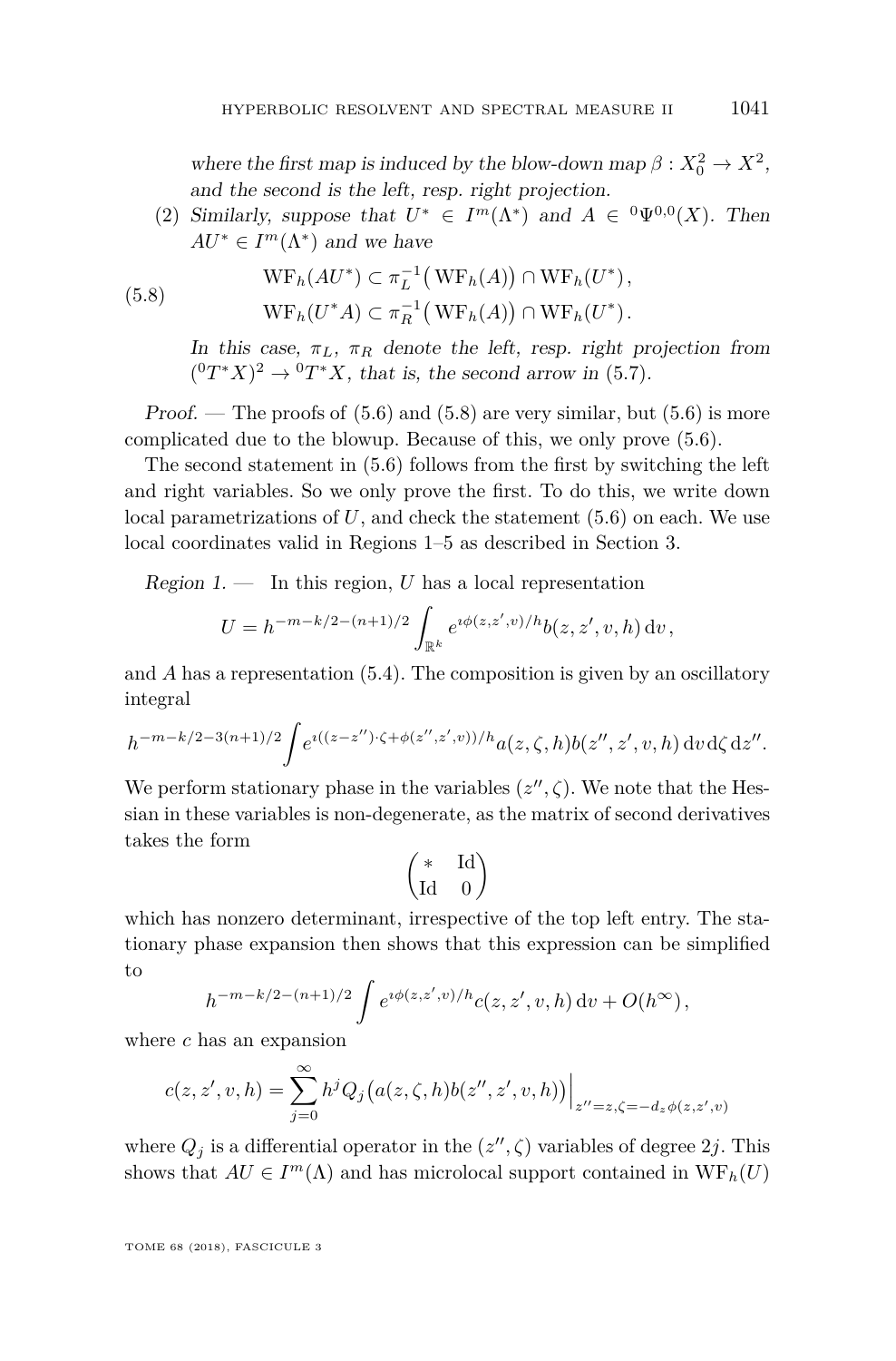(since the amplitude *c* is  $O(h^{\infty})$  wherever  $b = O(h^{\infty})$ ). The microlocal support is also contained in the set

$$
\{(z, z', v, h) \mid (z, d_z \phi(z, z', v)) \in \text{WF}_h(A) \},
$$

which is to say that the microlocal support is contained in  $WF_h(U) \cap$  $\pi_L^{-1} \operatorname{WF}_h(A)$ .

Region  $2a$ . — In this region, *U* has a local representation

$$
U = h^{-m-k/2-(n+1)/2} \int e^{i(\phi(x,y,z',v) \pm \log x)/h} b(x,y,z',v,h) dv,
$$

and *A* has a representation [\(5.5\)](#page-30-3). The composition is given by an oscillatory integral

$$
h^{-m-k/2-3(n+1)/2} \int e^{i \left( (x-x'')\lambda/x + (y-y'') \cdot \mu/x + \phi(x'', y'', z', v) \pm \log x'' \right) / h} \times a(x, y, \lambda, \mu, h) b(x'', y'', z', v, h) dv \frac{dx'' dy''}{x''^{n+1}} d\lambda d\mu.
$$

We change to coordinates  $s'' = x''/x$  and  $Y'' = (y - y'')/x$ . In these coordinates we have

$$
h^{-m-k/2-3(n+1)/2} \int e^{i \left( (1-s'')\lambda + Y'' \cdot \mu + \phi(xs'', y - xY'', z', v) \pm \log(xs'') \right) / h}
$$
  
×  $a(xy, \lambda, \mu, h) b(xs'', y - xY'', z', v, h) dv \frac{ds'' dY''}{s''^{n+1}} d\lambda d\mu.$ 

We then perform stationary phase in the variables  $(s, \lambda, Y, \mu)$ . There is a stationary point at

<span id="page-32-0"></span>(5.9) 
$$
s'' = 1
$$
,  $Y'' = 0$ ,  $\lambda = x d_x \phi \pm 1$ ,  $\mu = x d_y \phi$ .

We check that the Hessian in these variables is non-degenerate at this critical point. The matrix of second derivatives takes the form

$$
\begin{pmatrix}\n* & \text{Id} & O(x) & 0 \\
\text{Id} & 0 & 0 & 0 \\
O(x) & 0 & * & \text{Id} \\
0 & 0 & \text{Id} & 0\n\end{pmatrix}
$$

which has nonzero determinant when *x* is small, irrespective of the starred entries. The stationary phase expansion then shows that this expression can be simplified to

$$
h^{-m-k/2-(n+1)/2} \int e^{i(\phi(x,y,z',v) \pm \log x)/h} c(x,y,z',v,h) dv + O(h^{\infty}),
$$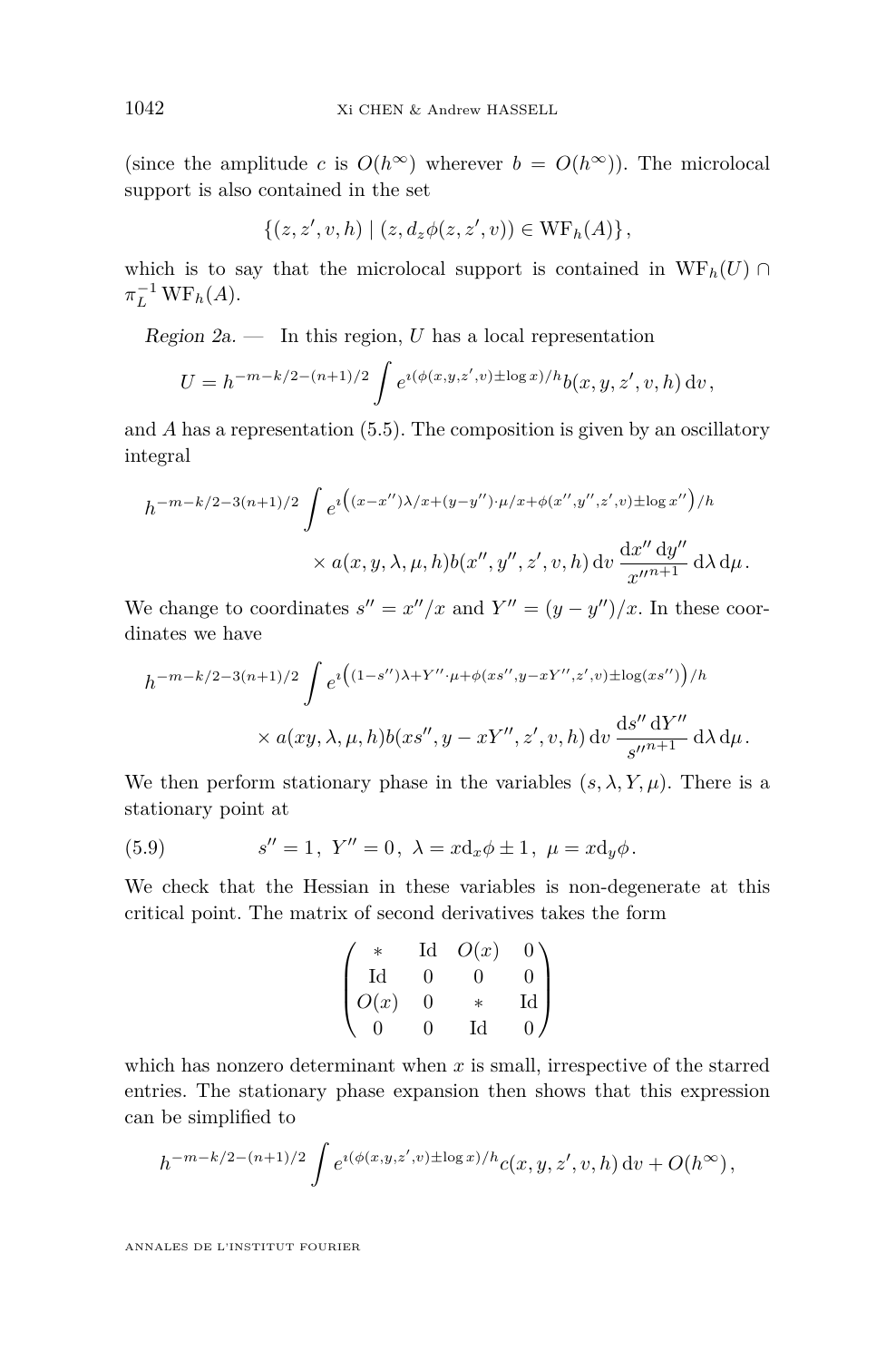where  $c(x, y, z', v, h)$  has an expansion

$$
\sum_{j=0}^{\infty} h^j Q_j (a(x, y, \lambda, \mu, h) b(x's'', y-xY'', z', v, h)) \Big|_{x''=x, y''=y, \lambda=x d_x \phi \pm 1, \mu=x d_y \phi}
$$

where  $Q_j$  is a differential operator in  $(s'', \lambda, Y'', \mu)$  of degree  $2j$ . This shows that  $AU \in I^m(\Lambda)$ , and has microlocal support contained in  $WF_h(U)$  (since  $c = O(h^{\infty})$  wherever  $b = O(h^{\infty})$ . The microlocal support is also contained in

$$
\left\{(x,y,z',v,h)\,\Big|\,(x,y,\pm 1+xd_x\phi(x,y,z',v),xd_y\phi(x,y,z',v))\in \mathrm{WF}_h(A)\right\},\
$$

which (comparing with  $(5.9)$ ) shows that the microlocal support of *AU* is also contained in  $\pi_L^{-1} \text{WF}_h(A)$ .

Region  $2b$ . — In this region, the calculation is similar to Region 1, so we omit the details.

Region  $3.$  — In this region, the calculation is similar to Region 2a, so again we omit the details.

 $Region\ 4a.$  — Here we use the coordinates

$$
s = \frac{x}{x'}
$$
, x', y, Y =  $\frac{y'-y}{x'}$ .

In this region, *U* has a local representation

$$
U = h^* \int e^{i(\phi(s,x',y,Y,v) \pm \log s)/h} b(s,x',y,Y,v,h) dv,
$$

and *A* has a representation [\(5.5\)](#page-30-3). The composition is given by an oscillatory integral

$$
h^{-m-k/2-3(n+1)/2}
$$
  
\$\times \int e^{i((x-x'')\lambda/x+(y-y'')\cdot\mu/x+\phi(x''/x',x',y',(y'-y'')/x',v)\pm \log(x''/x')}/h\$  
\$\times a(x,y,\lambda,\mu,h)b(x''/x',x',y'',(y'-y'')/x',v,h) \, dv\$ \$\frac{dx''}{x''^{n+1}}d\lambda d\mu\$.\$

We introduce coordinates  $Y'' = (y - y'')/x$ ,  $s'' = x''/x$ . The integral becomes

$$
h^{-m-k/2-3(n+1)/2} \int e^{i \left( (1-s'')\lambda + Y'' \cdot \mu + \phi(s''s, x', y'', sY'' + Y, v) \pm \log(s''s) \right) / h}
$$
  
×  $a(x, y, \lambda, \mu, h) b(s''s, x', y'', sY'' + Y, v, h) dv \frac{ds'' dY''}{s''^{n+1}} d\lambda d\mu.$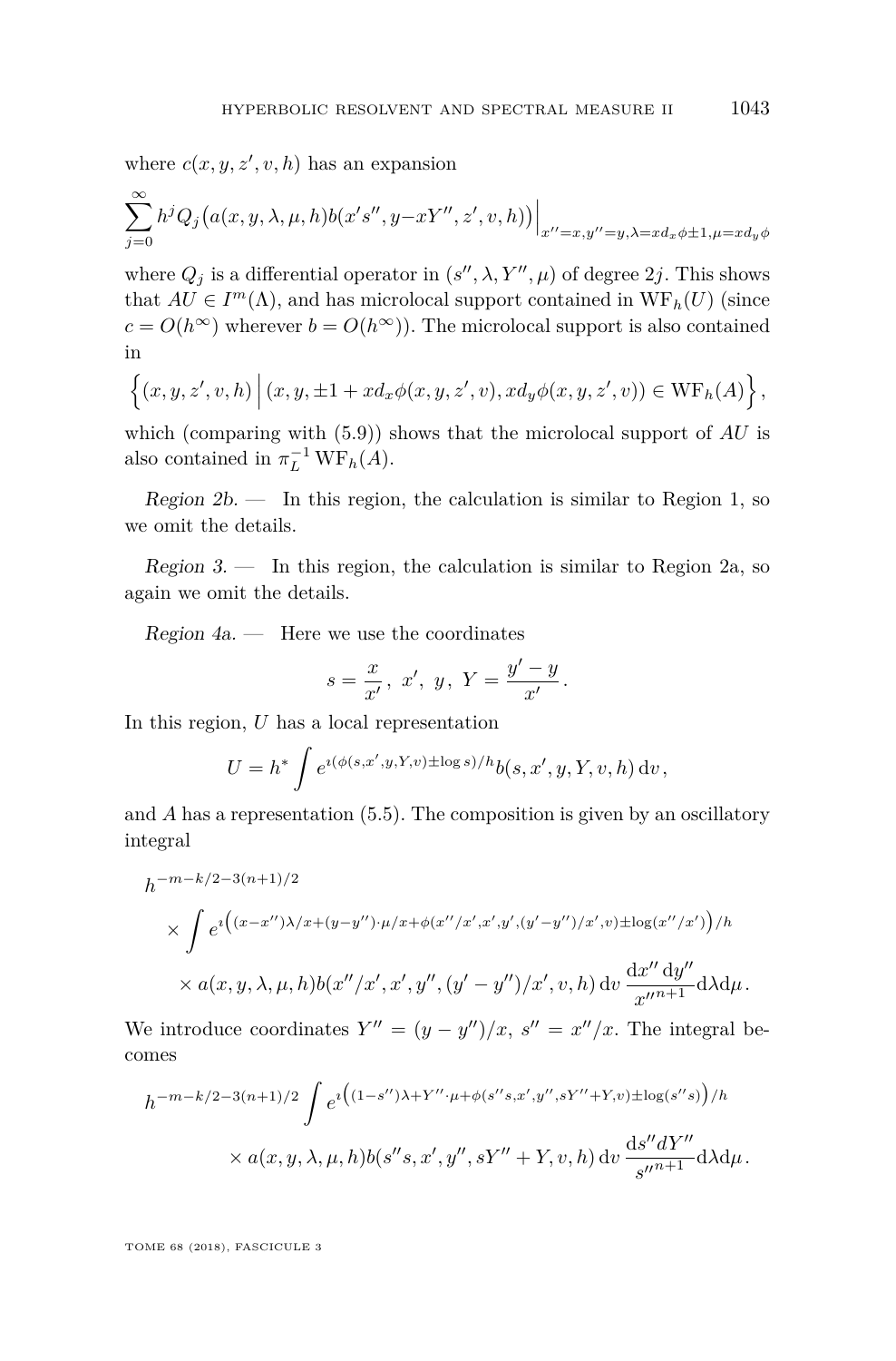We perform stationary phase in the variables  $(s'', Y'', \lambda, \mu)$ . It is straightforward to check that the Hessian in these variables is nondegenerate at the stationary point

<span id="page-34-0"></span>(5.10) 
$$
s'' = 1
$$
,  $Y'' = 0$ ,  $\lambda = s d_s \phi \pm 1$ ,  $\mu = x d_y \phi - d_Y \phi$ .

We then get a stationary phase expansion, as in the previous regions, leading to the conclusion that *AU* has an expression

$$
U = h^{-m-k/2-(n+1)/2} \int e^{i(\phi(s,x',y,Y,v) \pm \log s)/h} c(s,x',y,Y,v,h) \, dv + O(h^{\infty}),
$$

such that *c* is given in terms of *a* and *b* by a stationary phase expansion as in Regions 1 or 2a above. Thus, *AU* is a Lagrangian distribution in *I*<sup>m</sup>( $\Lambda$ ), and *c* is  $O(h^{\infty})$  wherever  $b = O(h^{\infty})$ , and is supported where  $(x, y, \lambda, \mu) \in \text{WF}_h(A)$ . It follows (using [\(5.10\)](#page-34-0)) that  $\text{WF}_h(AU)$  is contained in  $WF_h(U) \cap \pi_L^{-1}(WF_h(A)).$ 

Region  $4b$ . — This is given by a rather similar calculation to Region  $4a$ , which we omit.

 $Region 5.$  — Here we use the coordinates

$$
s_1=\frac{x}{y'_1-y_1},\,\,s_2=\frac{x'}{y'_1-y_1},\,\,t=y'_1-y_1,\,\,y',Z_j=\frac{y'_j-y_j}{y'_1-y_1},\quad j\geqslant 2\,.
$$

In this region, *U* has a local representation

$$
U = h^{-m-k/2-(n+1)/2} \int e^{i(\phi(s_1,s_2,t,y',Z,v) \pm \log(s_1s_2))/h} b(s,x',y,Y,v,h) \, dv.
$$

Writing  $s'' = x/x''$  and  $Y'' = (y - y'')/x$  as before, the composition is given by an oscillatory integral

$$
\begin{split} h^{-m-\frac{k}{2}-\frac{3(n+1)}{2}} &\int \exp\left\{\frac{\imath}{h}\bigg((1-s'')\lambda+Y''\cdot\mu \right.\\&\left. +\phi\bigg(\frac{s_1s''t}{t-xY_1''},\frac{s_2t}{t-xY_1''},t-xY_1'',y',\frac{tZ_j+xY_j''}{t-xY_1''},v\bigg)\pm\log\frac{s_1s_2s''t^2}{(t-xY_1'')^2}\bigg)\right\}\\&\times\, a(x,y,\lambda,\mu,h)b\bigg(\frac{s_1s''t}{t-xY_1''},\frac{s_2t}{t-xY_1''},t-xY_1'',y',\frac{tZ_j+xY_j''}{t-xY_1''},v,h\bigg)\\&\text{d} v\,\frac{\mathrm{d}s''\,\mathrm{d}Y''}{s''^{n+1}}\mathrm{d}\lambda\mathrm{d}\mu. \end{split}
$$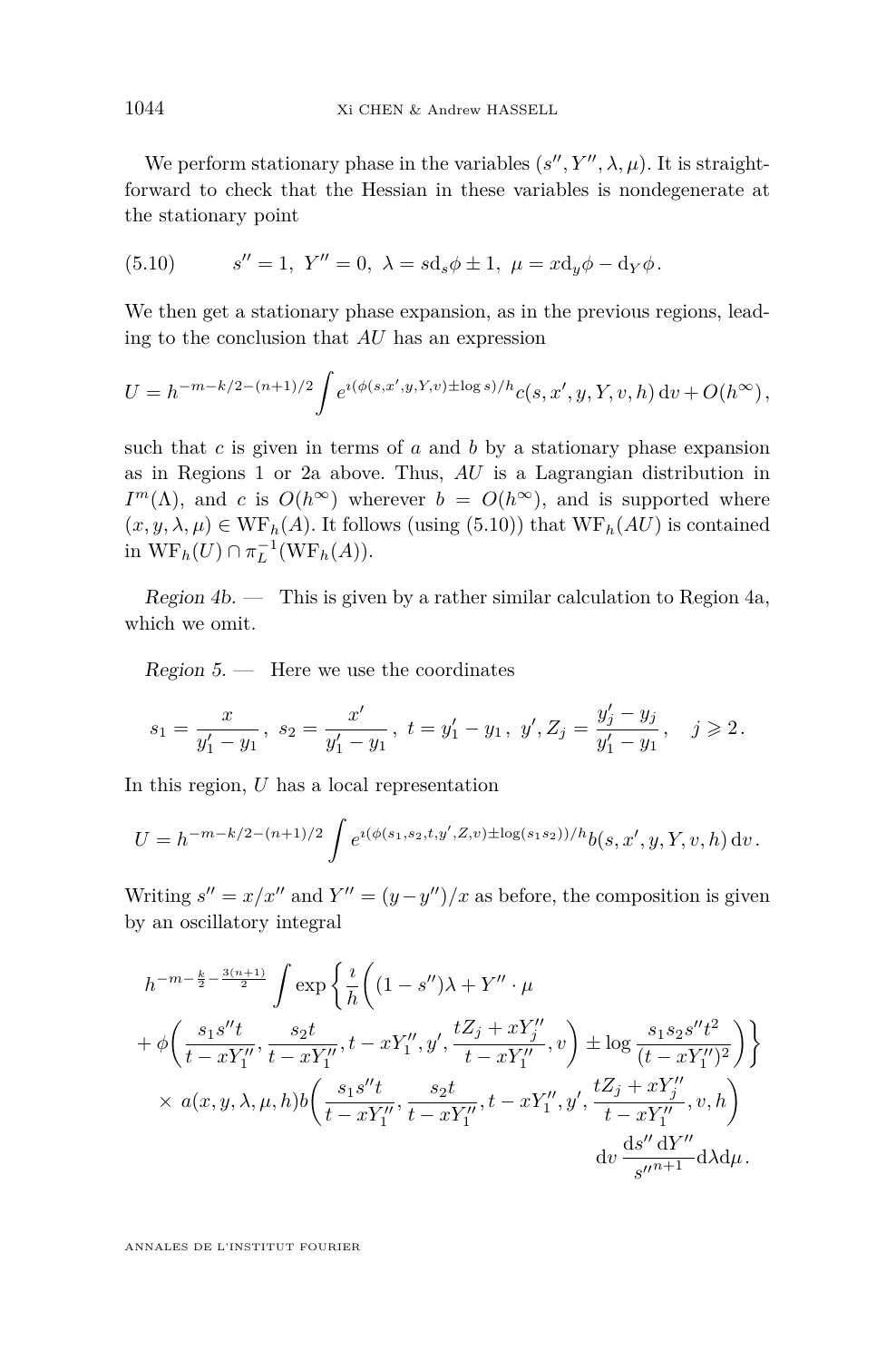We perform stationary phase in the variables  $(s'', Y'', \lambda, \mu)$ . There is a critical point at

(5.11) 
$$
s'' = 1, Y'' = 0, \lambda = s_1 d_{s_1} \phi,
$$

$$
\mu = s_1 \left( s_{s_1} \phi + s_2 d_{s_2} \phi + Z \cdot d_Z \phi - t d_t \phi - s_1 d_{Z_1} \phi \right),
$$

$$
\mu_j = -s_1 d_{Z_j} \phi, j \ge 2.
$$

It is straightforward to check that the Hessian in these variables is nondegenerate. We then get a stationary phase expansion, as in the previous regions, leading to the conclusion that *AU* has an expression

$$
U = h^{-m-k/2-(n+1)/2} \int e^{i(\phi(s_1,s_2,t,y',Z,v) \pm \log(s_1s_2))/h}
$$
  

$$
c(s_1,s_2,t,y',Z,v,h) dv + O(h^{\infty}),
$$

such that *c* is given in terms of *a* and *b* by a stationary phase expansion. Thus,  $AU \in I^m(\Lambda)$ , and using the same reasoning as above, its microlocal support is contained in  $WF_h(U) \cap \pi_L^{-1} WF_h(A)$ .

## **6. The spectral measure at high energy**

<span id="page-35-0"></span>In this section, we prove Theorem [1.3](#page-10-1) for high energies,  $\lambda \geq 1$ , which immediately implies also Theorem [1.5.](#page-11-0) Our first task is to choose an appropriate partition of the identity operator. This is done in exactly the same way as was done in [\[17\]](#page-63-1) in the asymptotically conic case.

Before getting into the details we explain the advantage of using a partition of the identity. It is to microlocalize the spectral measure (taking advantage of the microlocal support estimate, Proposition [5.3\)](#page-30-4) so that only the Lagrangian  $\Lambda^{nd}$  is relevant, while the other part,  $\Lambda^*$ , disappears. This is important in our pointwise estimate, as the Lagrangian Λ *nd* locally projects diffeomorphically to the base manifold except at where it meets  $N^*$  diag<sub>0</sub>, i.e. the projection  $\Phi \pi$ , restricted to  $\Lambda^{nd}$  has maximal rank except at the intersection with  $N^*$  diag<sub>0</sub>, which leads to the most favourable  $L^{\infty}$  estimates. (The drop in rank at the diagonal leads to the different form of the estimates for small  $d(z, z')$  in Theorem [1.5.](#page-11-0)) By contrast, we cannot control the rank of the projection from  $\Lambda^*$  to the base (except by making additional geometric assumptions, such as nonpositive curvature of *X*◦ , which we do in Sections [8](#page-48-0) and [9\)](#page-54-0).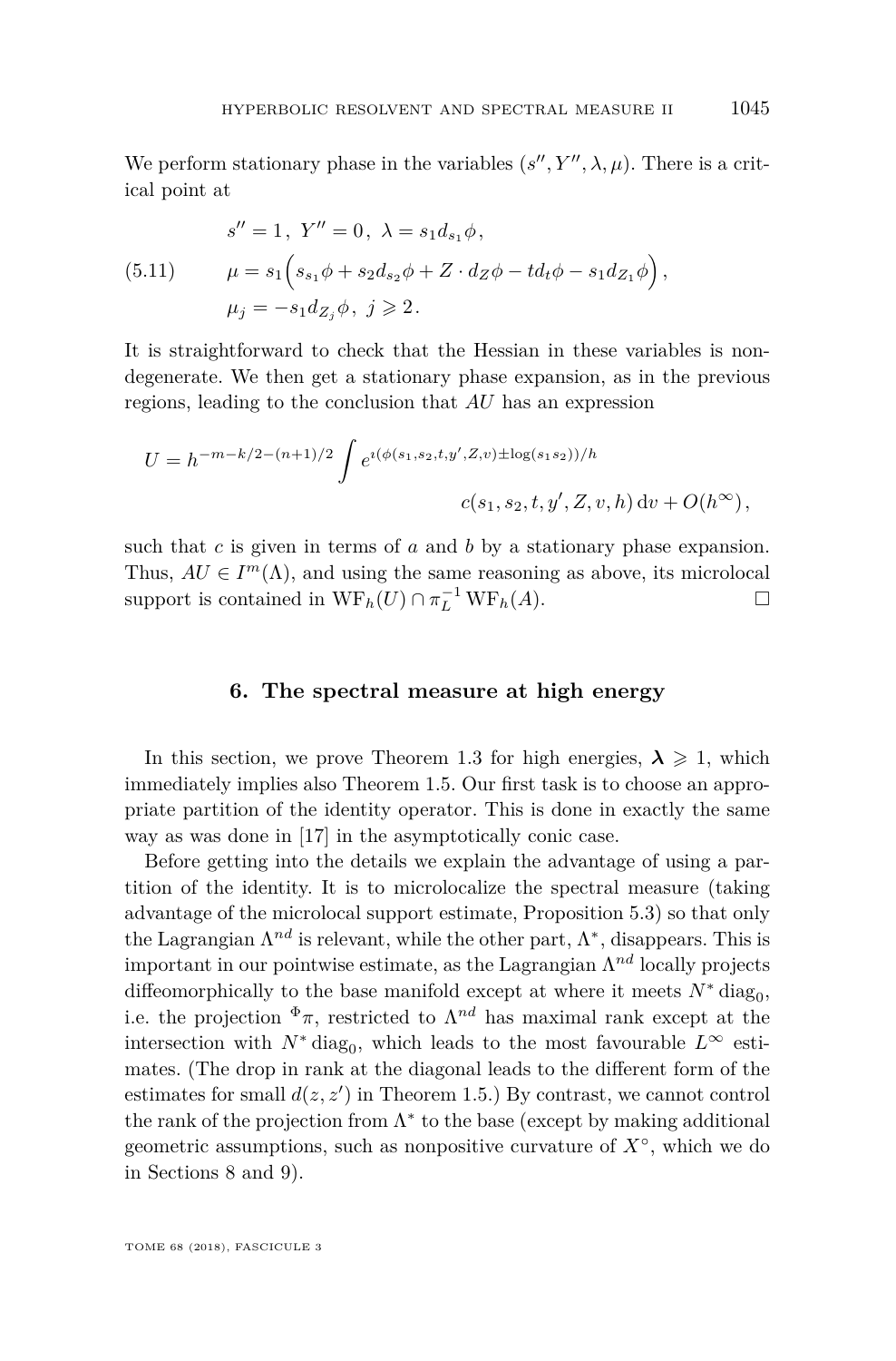#### **6.1. Partition of the identity**

Our operators  $Q_i(\lambda)$  will be semiclassical 0-pseudodifferential operators of order (0*,* 0), where the first index denotes the semiclassical order and the second, the differential order, and the semiclassical parameter is  $h = \lambda^{-1}$ . In fact, all but  $Q_0(\lambda)$  will have differential order  $-\infty$ .

First of all, we will choose  $Q_0$  of order  $(0,0)$  microlocally supported away from the characteristic variety of  $h^2\Delta - 1$ , say in the region  $\{\sigma(h^2\Delta) \in$  $[0,3/4] \cup [5/4,\infty)$ , and microlocally equal to the identity in a smaller region, say  $\{\sigma(h^2\Delta) \in [0, 1/2] \cup [3/2, \infty)\}\$ . In light of the disjointness of semiclassical wavefront sets, the term  $Q_0(\lambda) dE_P(\lambda) Q_0(\lambda)$  has empty microlocal support, and is therefore  $O(h^{\infty})$ . Taking into account the behaviour at the boundary, we find that

(6.1) 
$$
Q_0(\lambda) dE_P(\lambda) Q_0(\lambda) \in h^{\infty} (\rho_L \rho_R)^{n/2 - i/h} C^{\infty}(X_0^2 \times [0, h_0])
$$
  
  $+ h^{\infty} (\rho_L \rho_R)^{n/2 + i/h} C^{\infty}(X_0^2 \times [0, h_0]).$ 

This clearly satisfies Theorem [1.3.](#page-10-1)

We next choose a cutoff function  $\chi(x)$ , equal to 1 for  $x \leq \epsilon$  and 0 for  $x \geq 2\epsilon$ . We decompose the remainder Id  $-Q_0(\lambda)$  into  $(\text{Id}-Q_0(\lambda))\chi(x)$ and  $(\text{Id} - Q_0(\lambda))(1 - \chi(x))$ , and further decompose these two pieces in the following way.

We divide the interval  $[-3/2, 3/2]$  into a union of intervals  $B_i$  with overlapping interiors, and with diameter  $\leq \beta$ . We then decompose  $(\text{Id}-Q_0(\lambda))\chi(x)$  into operators

$$
Q_i(\boldsymbol{\lambda}),\ldots,Q_{N_1}(\boldsymbol{\lambda})
$$

such that each operator  $Q_i(\lambda)$  has wavefront set contained in  $\{\lambda(\lambda^2 + \lambda)\}$  $h^{ij}\mu_i\mu_j)^{-1/2} \subset B_i$ .

Next, we decompose  $(\text{Id} - Q_0(\lambda))(1 - \chi(x))$ . The idea is still to decompose this operator into pieces, so that on each piece the microlocal support is small. Let  $d(\cdot, \cdot)$  be the Sasaki distance on  $T^*X^\circ$ . We break up  $(\text{Id}-Q_0(\lambda))(1-\chi(x))$  into a finite number of operators

$$
Q_{N_1+1}(\boldsymbol{\lambda}),\ldots,Q_{N_1+N_2}(\boldsymbol{\lambda})\,,
$$

each of which is such that the microlocal support has diameter  $\leq \eta$  with respect to the Sasaki distance on *T* <sup>∗</sup>*X*◦ . This is possible since the microlocal support of  $(\text{Id} - Q_0(\lambda))(1 - \chi(x))$  is compact in  $T^*X^\circ$ . We choose  $\eta < \iota/4$ , where *ι* is the injectivity radius of  $(X^{\circ}, g)$ .

We now prove a key property about the microlocal support of

$$
Q_i(\boldsymbol{\sigma})dE_P(\boldsymbol{\lambda})Q_i(\boldsymbol{\sigma})^*,
$$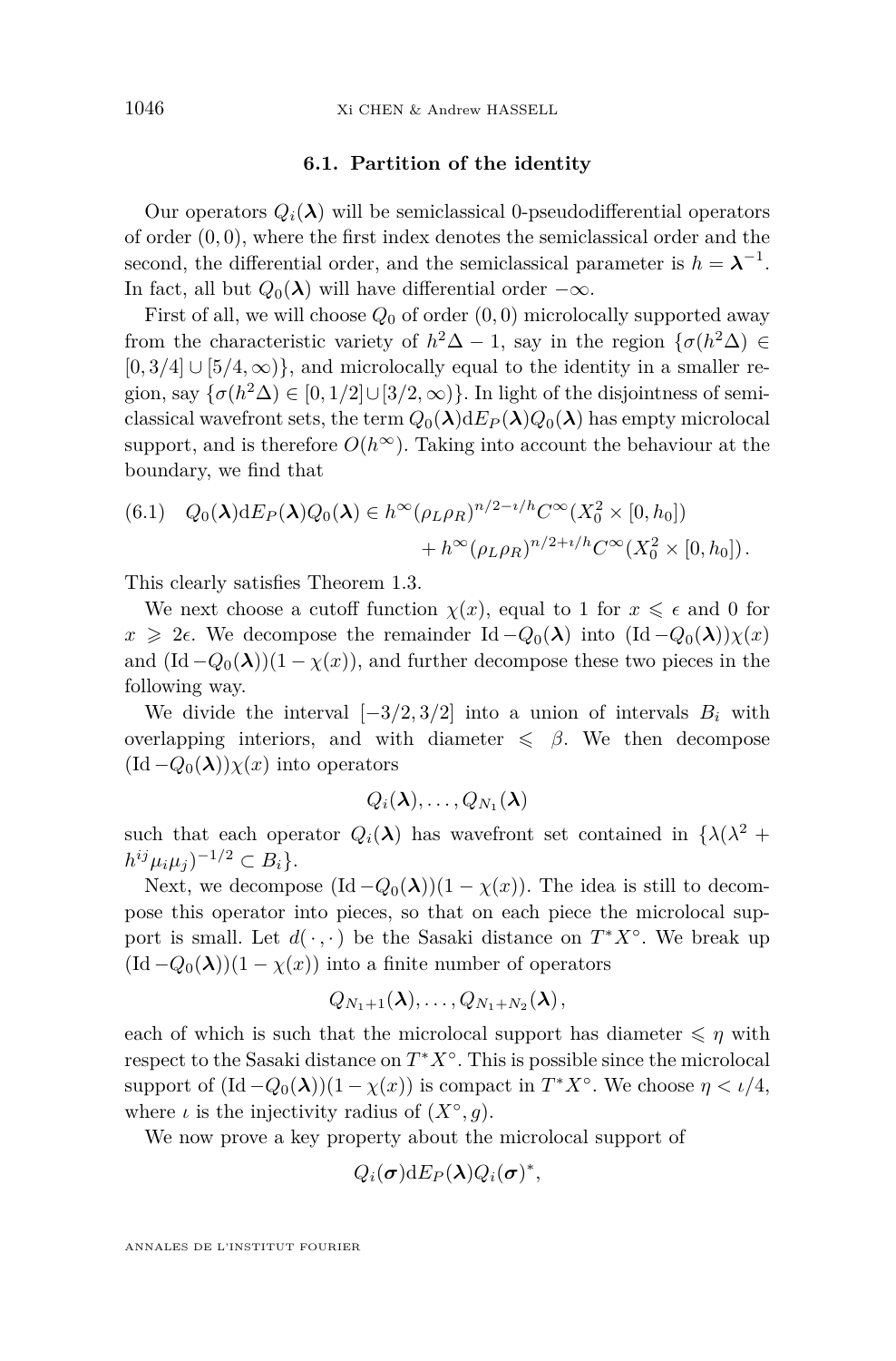when  $\epsilon$ ,  $\beta$  and  $\eta$  are sufficiently small.

<span id="page-37-0"></span>PROPOSITION 6.1. — Suppose that  $\epsilon$ ,  $\beta$  and  $\eta$  are sufficiently small. Then, provided that  $\sigma$  and  $\lambda$  satisfy  $\sigma \in [(1-\delta)\lambda, (1+\delta)\lambda]$  for sufficiently small  $\delta$ , the microlocal support of  $Q_i(\sigma) dE_P(\lambda) Q_i(\sigma)^*$ ,  $i \geq 0$ , is a subset of Λ *nd* .

Remark 6.2. — In the composition  $Q_i(\sigma) dE_P(\lambda) Q_i(\sigma)^*$ , we view all operators as semiclassical operators with parameter  $h = \lambda^{-1}$ . To do this for  $Q_i(\sigma)$ , we need to scale the fibre variables in the symbol by a factor of *λ*/*σ*. This is of little consequence as  $\lambda/\sigma$  is close to 1 by assumption.

Proof. — Recall that  $\Lambda^{nd}$  consists of a neighbourhood  $U_1$  of  $\partial_{FF}\Lambda$  in  $\Lambda$ , together with a neighbourhood  $U_2$  of  $\Lambda \cap N^*$  diag<sub>0</sub> in  $\Lambda$ .

First suppose that  $i = 0$ . By Proposition [5.3,](#page-30-4) the microlocal support of  $Q_0(\sigma) dE_P(\lambda) Q_0(\sigma)^*$  is empty for sufficiently small  $\delta$ , so the conclusion of Proposition [6.1](#page-37-0) trivially holds.

Next suppose that  $1 \leq i \leq N_1$ . We claim that if  $\epsilon$ ,  $\beta$  and  $\delta$  are sufficiently small, then the microsupport of  $Q_i(\sigma) dE_P(\lambda) Q_i(\sigma)^*$  is contained in  $U_1$ .

Let  $U_1' = U_1 \setminus \partial_{FF} \Lambda$ , i.e. a deleted neighbourhood of  $\partial_{FF} \Lambda$ . Since the microlocal support is always a closed set it suffices to show that

$$
\operatorname{WF}_h(Q_i(\boldsymbol{\sigma})\mathrm{d}E_P(\boldsymbol{\lambda})Q_i(\boldsymbol{\sigma})^*)\setminus\{\rho_F=0\}\text{ is contained in }U'_1.
$$

By Proposition [5.3,](#page-30-4) this wavefront set is contained in

$$
\left\{ (z,\zeta;z',-\zeta') \middle| \begin{aligned} (z,\zeta) \text{ and } (z',\zeta') \text{ lie on the same geodesic,} \\ |\zeta|_g = |\zeta'|_g = 1, & (z,\frac{\lambda}{\sigma}\zeta), (z',\frac{\lambda}{\sigma}\zeta') \in \mathrm{WF}_h(Q_i(\sigma)) \end{aligned} \right\}.
$$

We prove the claim by contradiction. Suppose that the claim were false. Choose sequences  $\beta_k$ ,  $\delta_k$  and  $\epsilon_k$  tending to zero as  $k \to \infty$ , and for each  $k$ , a partition of the identity  $Q_i^{(k)}$  satisfying the conditions above relative to  $\beta_k$ ,  $\delta_k$  and  $\epsilon_k$ . Then, if the claim is false for all  $Q_i^{(k)}$ , there are sequences of pairs of points  $(x_k, y_k, \lambda_k, \mu_k)$ ,  $(x'_k, y'_k, \lambda'_k, \mu'_k)$  in  $WF_h(Q_i^{(k)})$ , lying on the same geodesic  $\gamma_k$ , with  $x_k, x'_k \leq \epsilon_k$ ,  $|\lambda_k - \lambda'_k| \leq \beta_k (1 - \delta_k)^{-1}$ , but the corresponding point  $(x_k, y_k, \lambda_k, \mu_k; x'_k, y'_k, -\lambda'_k, -\mu'_k)$  not in  $U'_1$ . By compactness we can take a convergent subsequence, with  $x_k \to 0$ ,  $x'_k \to 0$ ,  $y_k \to y_0$ ,  $y'_k \to y'_0$ ,  $\lambda_k, \lambda'_k \to \lambda_0, \mu_k \to \mu_0, \mu'_k \to \mu'_0$ . Consider the limiting behaviour of the geodesic  $\gamma_k$  connecting  $(x_k, y_k, \lambda_k, \mu_k)$  and  $(x'_k, y'_k, -\lambda'_k, -\mu'_k)$ . If  $\lambda_0 \neq \pm 1$ then  $\gamma_k$  converges to a boundary bicharacteristic, that is, an integral curve of [\(3.4\)](#page-26-1) contained in  $\{x=0\}$ , and therefore takes the form

$$
x(\tau) = 0
$$
,  $y(\tau) = y^*$ ,  $\lambda(\tau) = \cos \tau$ ,  $\mu(\tau) = \sin \tau \mu^*$ , where  $\frac{d\tau}{dt} = \sin \tau$ .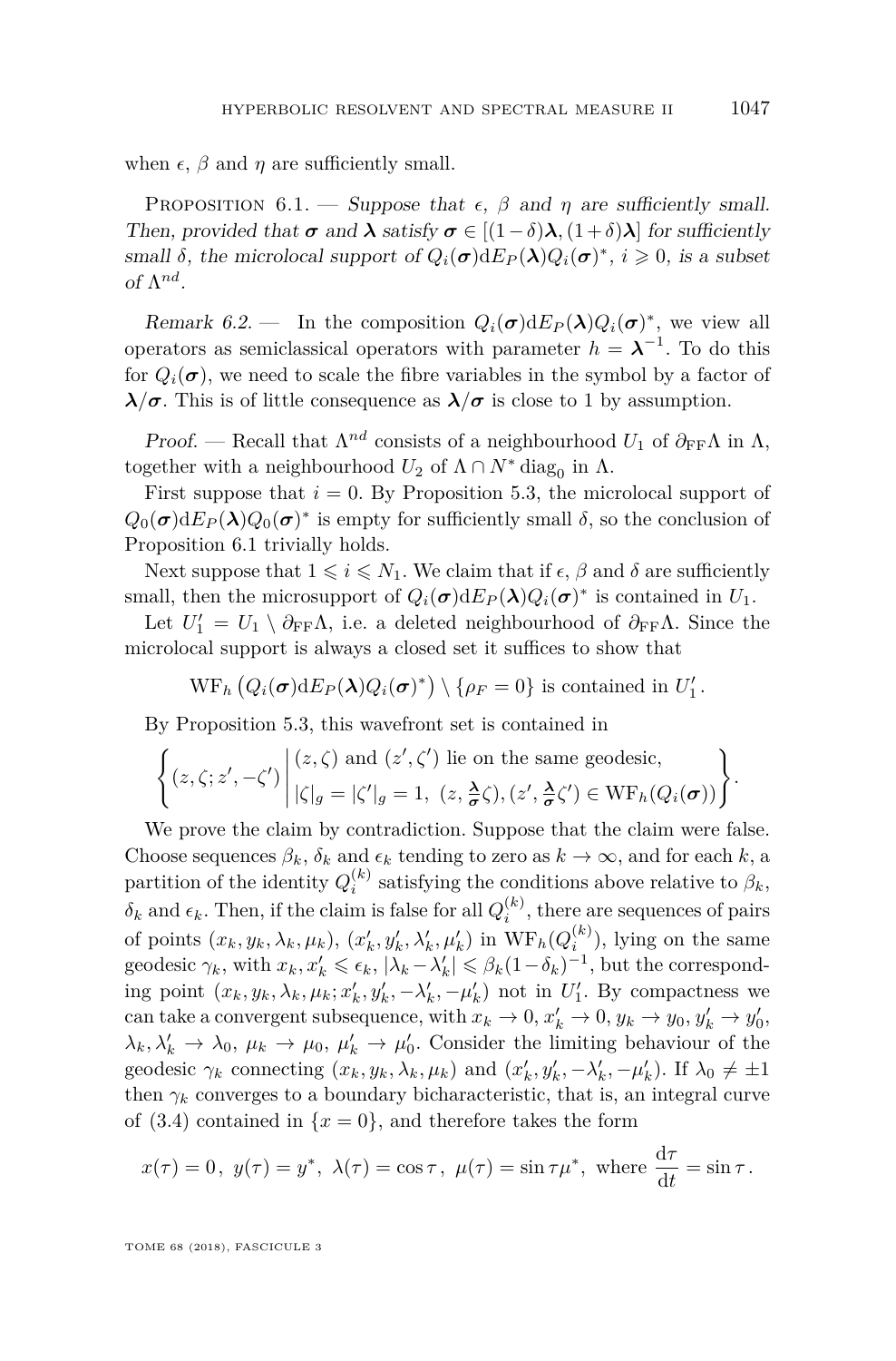(It is straightforward to check that this satisfies the geodesic equations [\(3.4\)](#page-26-1) in the parameter *t*.) Therefore,  $(y_0, \lambda_0, \mu_0) = (y^*, \cos \tau, \sin \tau \mu^*)$  and  $(y'_0, \lambda'_0, \mu'_0) = (y^*, \cos \tau', \sin \tau' \mu^*)$  for some  $\tau$  and  $\tau'$ . Since  $|\lambda_k - \lambda'_k| \to 0$ , we have  $\tau = \tau'$ , and it then follows that  $\mu_0 = \mu'_0$ . This shows that the limiting point lies on  $\partial_{\text{FF}}\Lambda$ , in fact over the fibre  $F_{y^*}$  of FF lying over  $y^*$ (over which point on this fibre depends on the limiting values of  $x/x'$  and  $(y'-y)/x'$ ). Hence the sequence converging to it eventually lies in  $U'_1$ , which is our desired contradiction.

If  $\lambda_0 = \pm 1$  then the limiting geodesic could be an interior bicharacteristic. In this case we must have  $\lambda_0, \lambda'_0 \in {\pm 1}$ , i.e the points  $(x_0, y_0, \lambda_0, \mu_0)$ and  $(x'_0, y'_0, -\lambda'_0, \mu'_0)$  are both an endpoint of this bicharacteristic. However the condition that the difference  $|\lambda - \lambda'| \to 0$  along the sequence means that either both  $\lambda_0, \lambda'_0$  are +1 or both are -1. Thus, the limiting points  $(x_0, y_0, \lambda_0, \mu_0)$  and  $(x'_0, y'_0, -\lambda'_0, \mu'_0)$  are again equal in this case, with  $x_0 =$  $x'_0 = 0, \mu_0 = \mu'_0 = 0$ , which shows that the limiting point lies on  $\partial_{FF}\Lambda$ , hence the sequence converging to it eventually lies in  $U_1'$ , again producing a contradiction.

We next claim that if  $N_1 + 1 \leq i \leq N_1 + N_2$ , then for *η* sufficiently small, the wavefront set of  $Q_i(\sigma) dE_P(\lambda) Q_i(\sigma)^*$  is contained in  $U_2$ . The argument is similar. Choose a sequence  $\eta_k$  tending to zero as  $k \to \infty$ , and for each  $k$ , a partition of the identity  $Q_i^{(k)}$  satisfying the conditions above relative to  $\eta_k$ . Then, if the claim is false for all  $Q_i^{(k)}$ , then we could find a sequence  $(z_k, \zeta_k), (z'_k, \zeta'_k)$  on the same geodesic, with  $(z_k, \zeta_k), (z'_k, \zeta'_k) \in$  $WF_h(Q_i)$ , with each  $(z_k, \zeta_k; z'_k, -\zeta'_k)$  not in  $U_2$ . Using compactness we can extract a convergent subsequence from the  $(z_k, \zeta_k)$ , converging to  $(z_0, \zeta_0)$ . Since  $\eta_k \to 0$  the sequence  $(z'_k, \zeta'_k)$  also converges to  $(z_0, \zeta_0)$ . But the point  $(z_0, \zeta_0, z_0, -\zeta_0)$  is in  $N^*$  diag<sub>0</sub>, and  $U_2$  is a neighbourhood of  $N^*$  diag<sub>0</sub> in  $\Lambda$ , so this gives us the contradiction.

We now assume that  $\epsilon, \delta, \eta$  have been chosen small enough that the conclusion of Proposition [6.1](#page-37-0) is valid.

## **6.2. Pointwise estimates for microlocalized spectral measure near the diagonal**

In this section we show that an element *U* of  $I^{-1/2}(X_0^2, \Lambda^{nd}; {}^0\Omega^{1/2})$  sat-isfies [\(1.14\)](#page-10-2) and [\(1.15\)](#page-11-1) in the region  $d(z, z') \leq 1$ .

We divide this into the case where we work away from the boundary of  $\text{diag}_0$ , and near a point on the boundary of the diagonal. The first case, localizing away from the boundary of the diagonal, has been treated in [\[19,](#page-63-13)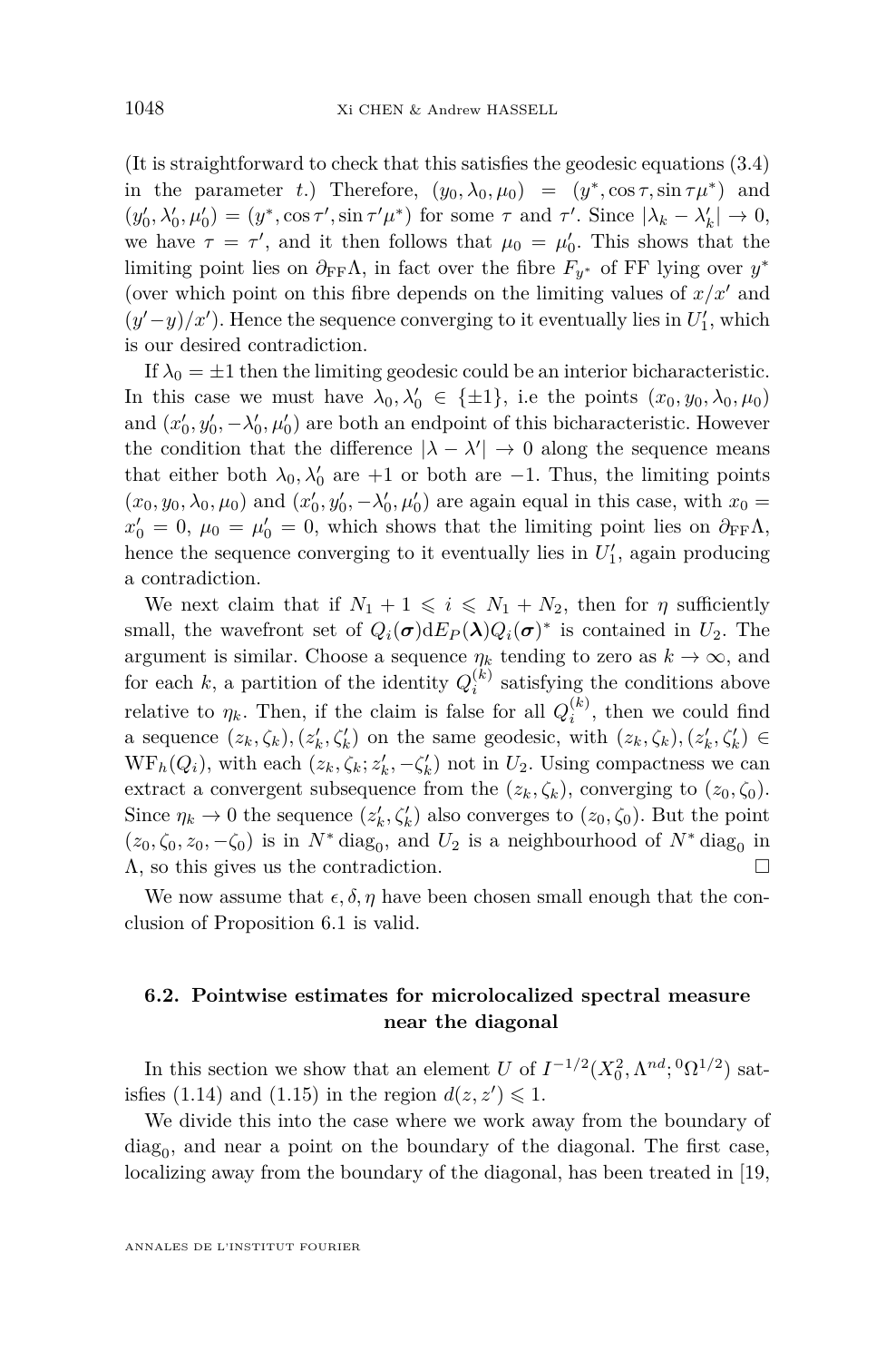Proposition 1.3] (this was done in the context of asymptotically conic manifolds, but away from the boundary, one "cannot tell" whether one is on an asymptotically conic or asymptotically hyperbolic manifold, so the argument applies directly).<sup>(9)</sup>

Thus, it remains to deal with the case where  $dE_P(\lambda)$  is microlocalized to a neighbourhood of a point  $q \in \partial_{FF} N^*$  diag<sub>0</sub> ∩  $\Lambda^{nd}$ . In this case, any parametrization of the Lagrangian Λ *nd* must have at least *n* integrated variables, since the rank of the projection from  $\Lambda^{nd}$  to the base  $X_0^2$  drops by *n* at  $N^*$  diag<sub>0</sub>.

The following result is essentially taken from [\[19\]](#page-63-13).

<span id="page-39-5"></span>PROPOSITION 6.3. — Let *q* be a point in  $\partial_{FF} N^*$  diag<sub>0</sub> ∩ $\Lambda^{nd}_{\pm}$ , and let  $U \in I^{-1/2}(X_0^2, \Lambda^{nd}; {}^0\Omega^{1/2})$ . Then microlocally near *q*, *U* can be represented as an oscillatory integral of the form

<span id="page-39-2"></span>(6.2) 
$$
h^{-n} \int_{\mathbb{R}^n} e^{i\Psi(x',y,r,w,v)/h} a(x',y,r,w,v,h) dv,
$$

where the coordinates  $(r, w)$ ,  $w = (w_1, \ldots, w_n)$  define the boundary, that is, diag<sub>0</sub> =  $\{r = 0, w = 0\}$  and the differentials dr and dw<sub>*i*</sub> are linearly independent. Here also,  $v = (v_1, \ldots, v_n) \in \mathbb{R}^n$ , and *a* is smooth and compactly supported in all variables. Moreover, we may assume that  $\Psi$  has the properties

<span id="page-39-6"></span><span id="page-39-3"></span><span id="page-39-0"></span>(6.3) 
$$
\begin{cases} (a) \ d_{v_j} \Psi = w_j + O(r), \\ (b) \ \Psi = \sum_{j=1}^n v_j \partial_{v_j} \Psi + O(r), \\ (c) \ d_{v_j v_k}^2 \Psi = r A_{jk}, \text{ where } A \text{ is a smooth, nondegenerate matrix} \\ (d) \ d_v \Psi = 0 \implies \Psi = \pm d(z, z'). \end{cases}
$$

<span id="page-39-4"></span><span id="page-39-1"></span>Proof. — In this region,  $(x', y, s = x/x', Y = (y' - y)/x')$  furnish local coordinates on  $X_0^2$ . In these coordinates, the diagonal is defined by  $s = 1, Y = 0$ . We will write  $(r, w)$  for a suitable rotation of the coordinates  $(s-1, Y)$ . Let  $(\xi', \eta, \rho, \kappa)$  be the dual coordinates to  $(x', y, r, w)$ . We claim that, for some rotation  $(r, w)$  of the  $(s - 1, Y)$  coordinates, we have  $d\rho|_{N^* \text{ diag}_0 \cap \Lambda^{nd}} = 0$  at *q*. This follows from the fact that  $N^* \text{ diag}_0 \cap \Lambda^{nd}$ projects to diag<sub>0</sub> with *n*-dimensional fibres (in fact  $N^*$  diag<sub>0</sub> ∩ $\Lambda^{nd}$  is an  $S<sup>n</sup>$ -bundle over diag<sub>0</sub>), so the *n* + 1 differentials  $d\rho, d\kappa_1, \ldots, d\kappa_n$  span an *n*-dimensional space in  $T_q(N^* \text{ diag}_0 \cap \Lambda^{nd})$  for each  $q \in N^* \text{ diag}_0 \cap \Lambda^{nd}$ .

Secondly, we claim  $dr|_{\Lambda^{nd}} \neq 0$  at *q*. To see this, we observe that there must be a vector  $V \in T_q \Lambda^{nd}$  tangent to  $\Lambda^{nd}$  but not tangent to  $N^*$  diag<sub>0</sub>.

<sup>&</sup>lt;sup>(9)</sup>Notice that the dimension was denoted *n* in [\[19\]](#page-63-13), instead of  $n + 1$ , as here, when comparing [\[19,](#page-63-13) (1.13)] with [\(1.14\)](#page-10-2).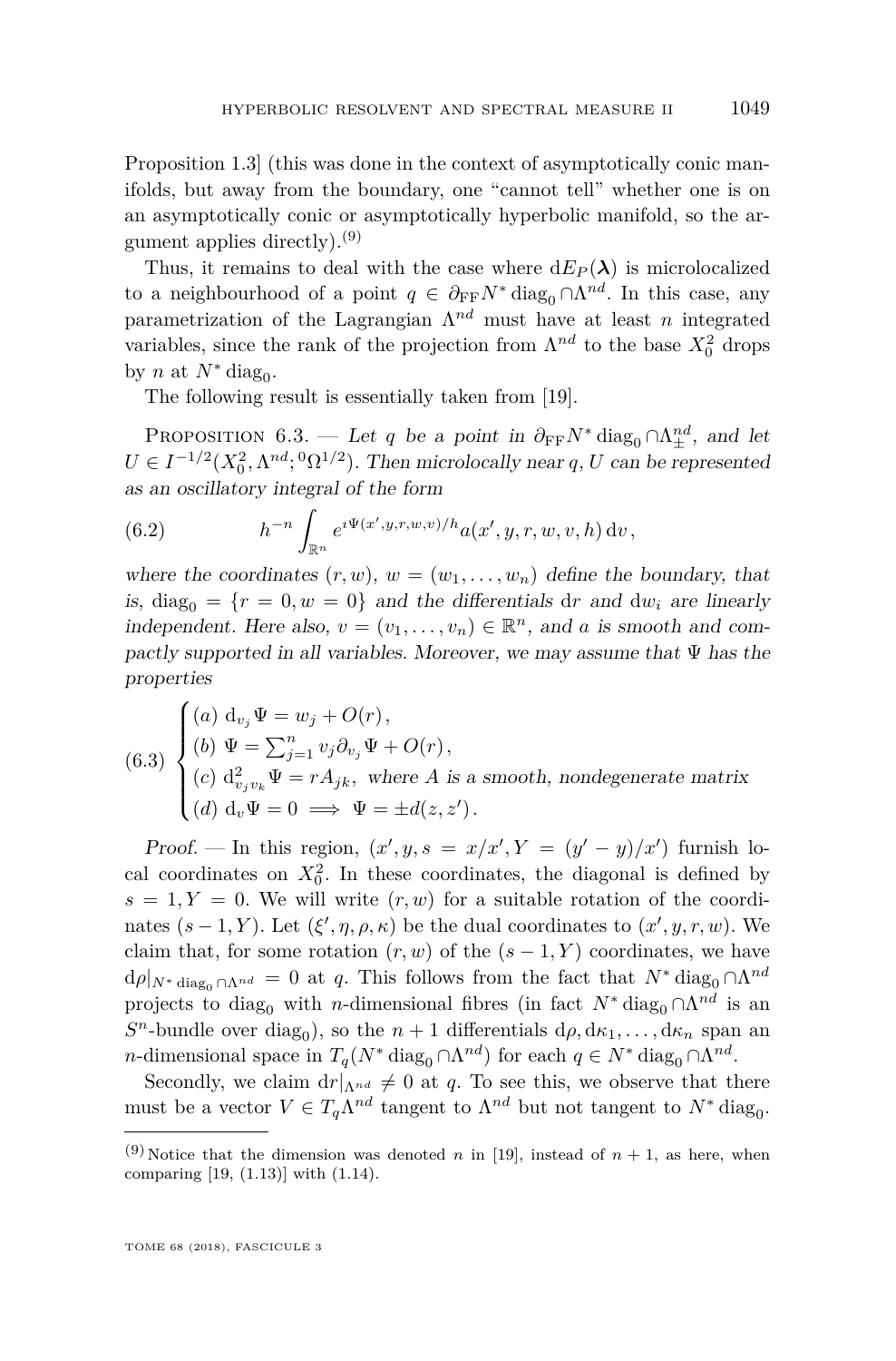Therefore, *V* must have a non-zero  $\partial_{w_j}$  or  $\partial_r$  component. Also, the vectors *∂*<sub>κ*i*</sub></sub> are tangent to  $Λ^{nd}$  at *q*, since  $T_q(N^* \text{ diag}_0 ∩ Λ^{nd})$  is the codimension 1 subspace of  $T_q(N^* \text{ diag}_0)$  given by the vectors annihilated by  $d\rho$ . Thus, as  $\Lambda^{nd}$  is Lagrangian, we have

$$
\omega(V, \partial_{\kappa_i}) = \left(\mathrm{d}y \wedge \mathrm{d}\eta + \mathrm{d}r \wedge \mathrm{d}\rho + \mathrm{d}w \wedge \mathrm{d}\kappa + \mathrm{d}x' \wedge \mathrm{d}\xi'\right)(V, \partial_{\kappa_i}) = 0.
$$

This implies that  $dw_i(V) = 0$  for each *j*, which implies *V* has a non-zero *∂<sup>r</sup>* component, as claimed.

This shows that  $(x', y, r, \kappa)$  furnish coordinates on  $\Lambda^{nd}$  locally near *q*. Thus, we can express the remaining coordinates, restricted to  $\Lambda^{nd}$ , as smooth functions of these:

(6.4) 
$$
w = W(x', y, r, \kappa), \quad \rho = R(x', y, r, \kappa), \n\xi' = \Xi'(x', y, r, \kappa), \quad \eta = H(x', y, r, \kappa).
$$

Also, using the fact that  $\Lambda^{nd}$  is Lagrangian, the form

(6.5) 
$$
d\left(\xi'dx' + \eta \cdot dy + \rho dr + \sum_j \kappa_j dw_j\right) = 0 \text{ on } \Lambda^{nd}.
$$

It follows that there is a function  $f(x', y, r, \kappa)$  on  $\Lambda^{nd}$ , defined near q, such that

(6.6) 
$$
\Xi' dx' + H \cdot dy + R dr + \sum_j \kappa_j dW_j = df.
$$

Notice that  $\Lambda^{nd} \cap \{r = 0\} = \Lambda^{nd} \cap N^*$  diag<sub>0</sub>, and at  $N^*$  diag<sub>0</sub> we have  $\xi' = 0, \eta = 0, w = 0$ . Therefore, at  $r = 0$ , we have

<span id="page-40-0"></span>
$$
\frac{\partial f}{\partial x'} = 0, \quad \frac{\partial f}{\partial y} = 0, \quad \frac{\partial f}{\partial \kappa} = 0.
$$

It follows that *f* is constant when  $r = 0$ . Since *f* is undetermined up to a constant, we may assume that  $f = 0$  when  $r = 0$ ; that is,  $f(x', y, r, \kappa) =$  $r\tilde{f}(x', y, r, \kappa)$ .

We claim that the function

$$
\Psi = \sum_{j=1}^{n} (w_i - W_i(x', y, r, v)) v_i + f(x', y, r, v)
$$

locally parametrizes the Lagrangian  $\Lambda^{nd}$  near q, and satisfies properties [\(a\)–](#page-39-0) [\(d\)](#page-39-1) above.

<span id="page-40-1"></span>To check that  $\Psi$  parametrizes  $\Lambda^{nd}$ , we set  $d_v\Psi = 0$ . This implies that

*.*

(6.7) 
$$
w_i - W_i(x', y, r, v) = \sum_i v_j \frac{\partial W_j}{\partial v_i} - \frac{\partial f}{\partial v_i}
$$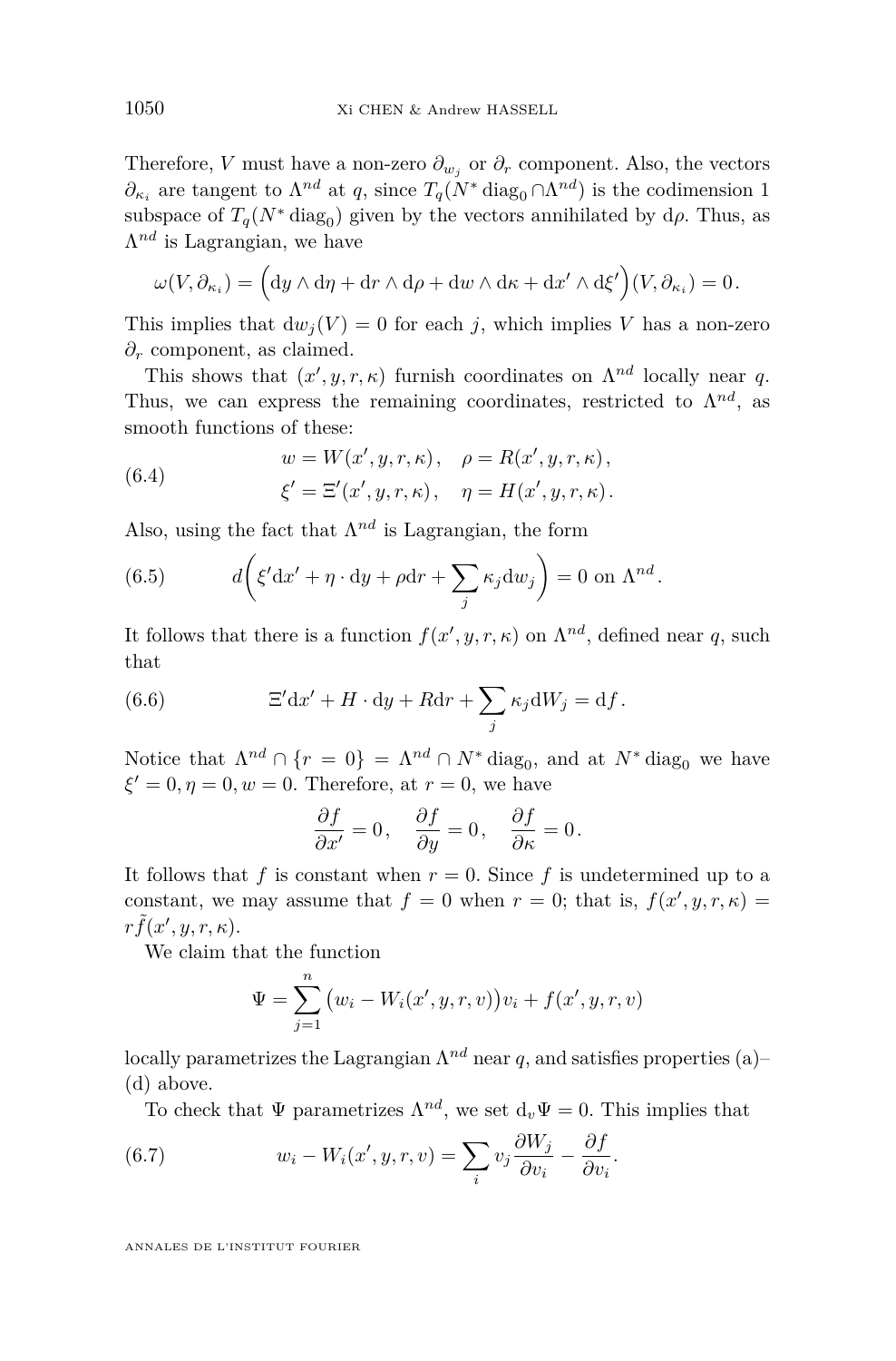On the other hand, the 1-form identity  $(6.6)$  shows that the functions  $W, R, \Xi', H$  and  $f$  satisfy the identities

$$
\Xi'(x', y, r, v) = -\sum_{j} v_{j} \frac{\partial W_{j}}{\partial x'}(x', y, r, v) + \frac{\partial f}{\partial x'}(x', y, r, v) = \frac{\partial \Psi}{\partial x'},
$$
  
\n
$$
H_{k} = -\sum_{j} v_{j} \frac{\partial W_{j}}{\partial y_{k}} + \frac{\partial f}{\partial y_{k}} = \frac{\partial \Psi}{\partial y_{k}},
$$
  
\n(6.8)  
\n
$$
R = -\sum_{j} v_{j} \frac{\partial W_{j}}{\partial r} + \frac{\partial f}{\partial r} = \frac{\partial \Psi}{\partial r},
$$
  
\n
$$
\sum_{j} v_{j} \frac{\partial W_{j}}{\partial v_{i}} = \frac{\partial f}{\partial v_{i}}.
$$

The last of these identities shows that the RHS of [\(6.7\)](#page-40-1) vanishes. We therefore find that the Lagrangian parametrized by  $\Psi$  is

(6.9) 
$$
\left\{ (x', y, r, w; \xi', \eta, \rho, \kappa) \middle| \xi' = d_{x'} \Psi, \eta = d_y \Psi, \rho = d_r \Psi, \kappa = d_w \Psi \right\}
$$

$$
= \left\{ (x', y, r, w; \xi', \eta, \rho, \kappa) \middle| \xi' = \Xi', \eta = H', \rho = R, w = W \right\}
$$

$$
= \Lambda^{nd}.
$$

It follows that, microlocally near  $q$ , the spectral measure may be written as an oscillatory integral with phase function  $\Psi$ , as in [\(6.2\)](#page-39-2), where the power of *h* is given by  $-m - N/4 - k/2 = -n$  where  $m = -1/2$  is the order of the Lagrangian distribution,  $N = 2(n + 1)$  is the spatial dimension and  $k = n$  is the number of integrated variables.

Conditions [\(a\)](#page-39-0) and [\(b\)](#page-39-3) are easily verified, using the fact that *W* and *f* are  $O(r)$ . To check condition [\(c\),](#page-39-4) we write

$$
d_{vv}^2 \Psi = rA + O(r^2),
$$

where *A* is an  $n \times n$  matrix function of  $(r, x', y, v)$ . We claim that *A* is invertible at *q*. It suffices to check det  $d_{vv}^2 \Psi \geqslant cr^n$  for some  $c > 0$  near *q*. On one hand, since  $\Psi$  is a phase function parametrizing  $\Lambda^{nd}$  nondegenerately in a neighbourhood of *q*, then we have a local diffeomorphism

<span id="page-41-0"></span>
$$
\{(r,x',y,v)\} \longrightarrow \{(r,x',y,\Psi_r',\Psi_{x'}',\Psi_y',\Psi_v')\}.
$$

The determinant of the differential of the map

$$
(6.10) \qquad \qquad \{(r,x',y,\Psi_{r}',\Psi_{x'}',\Psi_{y}',\Psi_{v}')\} \longrightarrow \{(r,x',y,\Psi_{v}')\}
$$

is thus equal to the determinant of the differential of the map

$$
\{(r,x',y,v)\}\longrightarrow\{(r,x',y,\Psi'_v)\}\,,
$$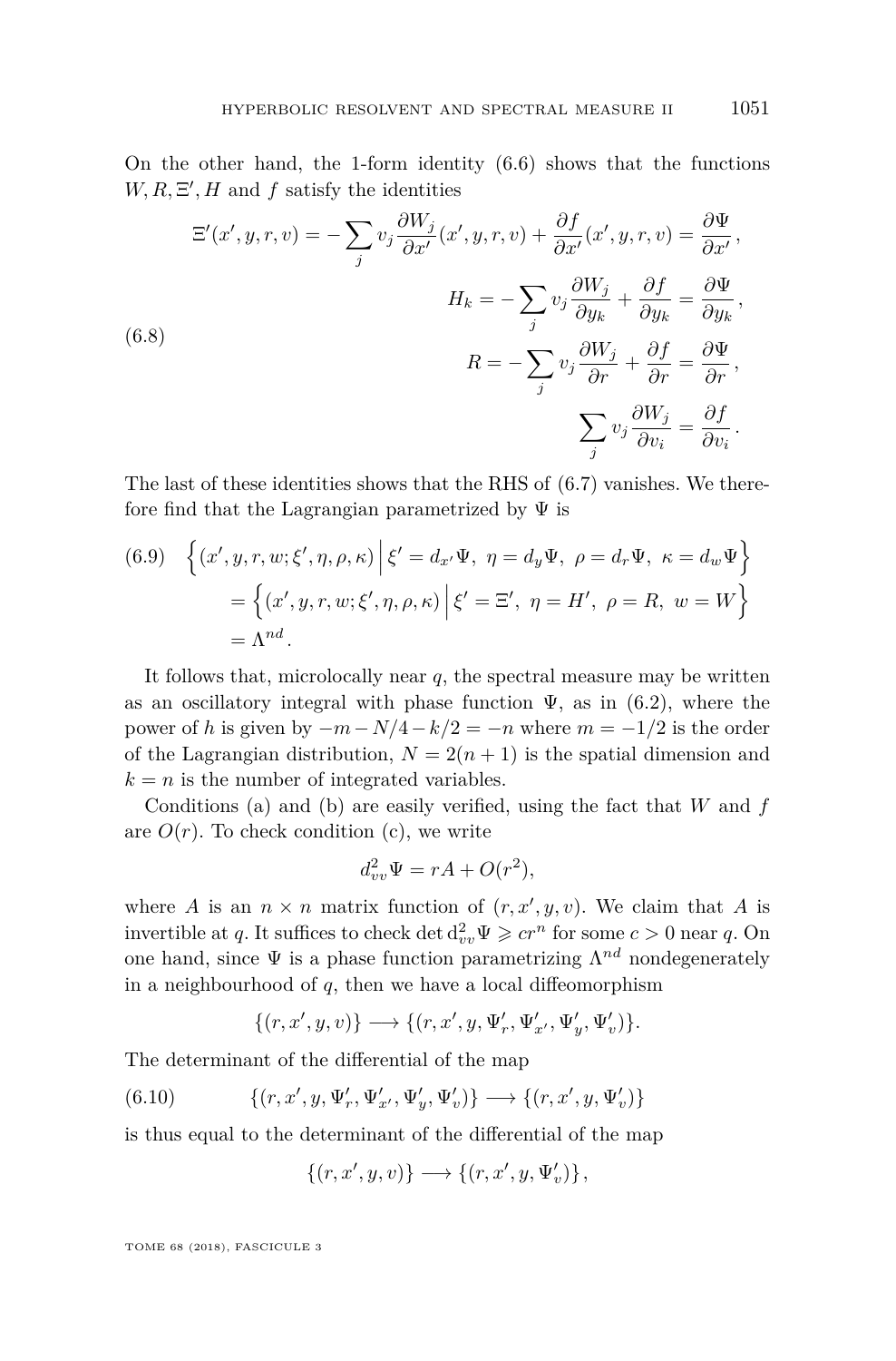which is simply  $\det d_{vv}^2 \Psi$ . On the other hand, it is obvious that the determinant of the differential of map [\(6.10\)](#page-41-0) equals the determinant of the projection map

$$
\pi: \{(r, x', y, \Psi'_r, \Psi'_{x'}, \Psi'_y) : \Psi'_v = 0\} \longrightarrow \{(r, x', y)\}
$$

from  $\Lambda^{nd}$  to  $X_0^2$ . Since det  $d\pi \geqslant cr^n$  near *q* [\[10,](#page-63-0) Proposition 19], we get

 $\det d_{vv}^2 \Psi \geqslant cr^n$  near *q*,

which implies *A* is invertible.

To check [\(d\),](#page-39-1) we notice that if  $r = 0$  and  $d_v\Psi = 0$ , then  $\Psi = 0$ . Also,  $\Lambda^{nd} \cap \{r=0\} = \Lambda^{nd} \cap N^*$  diag<sub>0</sub>, so this is at the diagonal, i.e.  $d(z, z') = 0$ , so this agrees with [\(d\).](#page-39-1) On the other hand, if  $r \neq 0$ , then condition [\(c\)](#page-39-4) says that  $d_{vv}^2 \Psi$  is nondegenerate. In this case we can eliminate the extra *v* variables, and reduce to a function of  $(x', y, r, w)$  that parametrizes the Lagrangian  $\Lambda^{nd}$  locally. (This is an analytic reflection of the geometric fact that the projection  $\pi$ :  ${}^{\Phi}T^*X_0^2 \to X_0^2$  has full rank restricted to  $\Lambda^{nd}$ , for  $r \neq 0$ .) But then [\[10,](#page-63-0) Proposition 16] implies that the value of  $\Psi$ , when  $d_v\Psi = 0$ , is equal to  $d(z, z') + c$  on the forward half of  $\Lambda^{nd}$  (with respect to geodesic flow), and  $-d(z, z') + c'$  on the backward half of  $\Lambda^{nd}$ . Condition [\(b\)](#page-39-3) implies that  $c = c' = 0$ . This completes the proof of Proposition [6.3.](#page-39-5)  $\Box$ 

Using this we now show

<span id="page-42-0"></span>PROPOSITION 6.4. — Suppose  $U \in I^{-1/2}(X_0^2, \Lambda^{nd}; {}^0\Omega^{1/2})$ . Then, *U* can be written in the form [\(1.14\)](#page-10-2) with the amplitude functions  $b_{\pm}$  satisfy-ing [\(1.15\)](#page-11-1) in the region  $d(z, z') \leq 1$ .

Proof. — We estimate the integral  $(6.2)$  by dividing into three cases, depending on the relative size of  $r$ ,  $|w|$  and  $h$ .

Case 1.  $|r| \le h$ . — Since  $r = 0$  at  $\Lambda^{nd} \cap N^*$  diag<sub>0</sub>, and  $dr \ne 0$  there,  $|r|$ is comparable to  $d(z, z')$ . So in this case, we have  $d(z, z') = O(h)$ . Thus, we need to show (comparing to [\(6.2\)](#page-39-2))

$$
\left(h\frac{\mathrm{d}}{\mathrm{d}h}\right)^j \left(e^{\mp id(z,z')/h} \int_{\mathbb{R}^n} e^{i\Psi(x',y,r,w,v)/h} a(x',y,r,w,v,h) \,\mathrm{d}v\right) = O(1).
$$

For  $j = 0$  this is trivial. Consider  $j = 1$ . We claim that this is also  $O(1)$ . This differential operator is certainly harmless when applied to the amplitude, *a*. When applied to the exponential, it brings down a factor  $\imath(\pm d(z, z') + \Psi)/h$ , which using [\(b\)](#page-39-3) and  $r, d(z, z') = O(h)$ , we write  $ih^{-1}v_i\Psi_{v_i} + O(1)$ . The term  $ih^{-1}v_i\Psi_{v_i}$  times the exponential  $e^{i\Psi/h}$  is equal to  $v_id_{v_i}e^{i\Psi/h}$ . We integrate by parts, shifting the  $v_i$  derivative to the amplitude  $a$ . In this way we see that the result of applying  $h\partial_h$  to the expression is still  $O(1)$ . A similar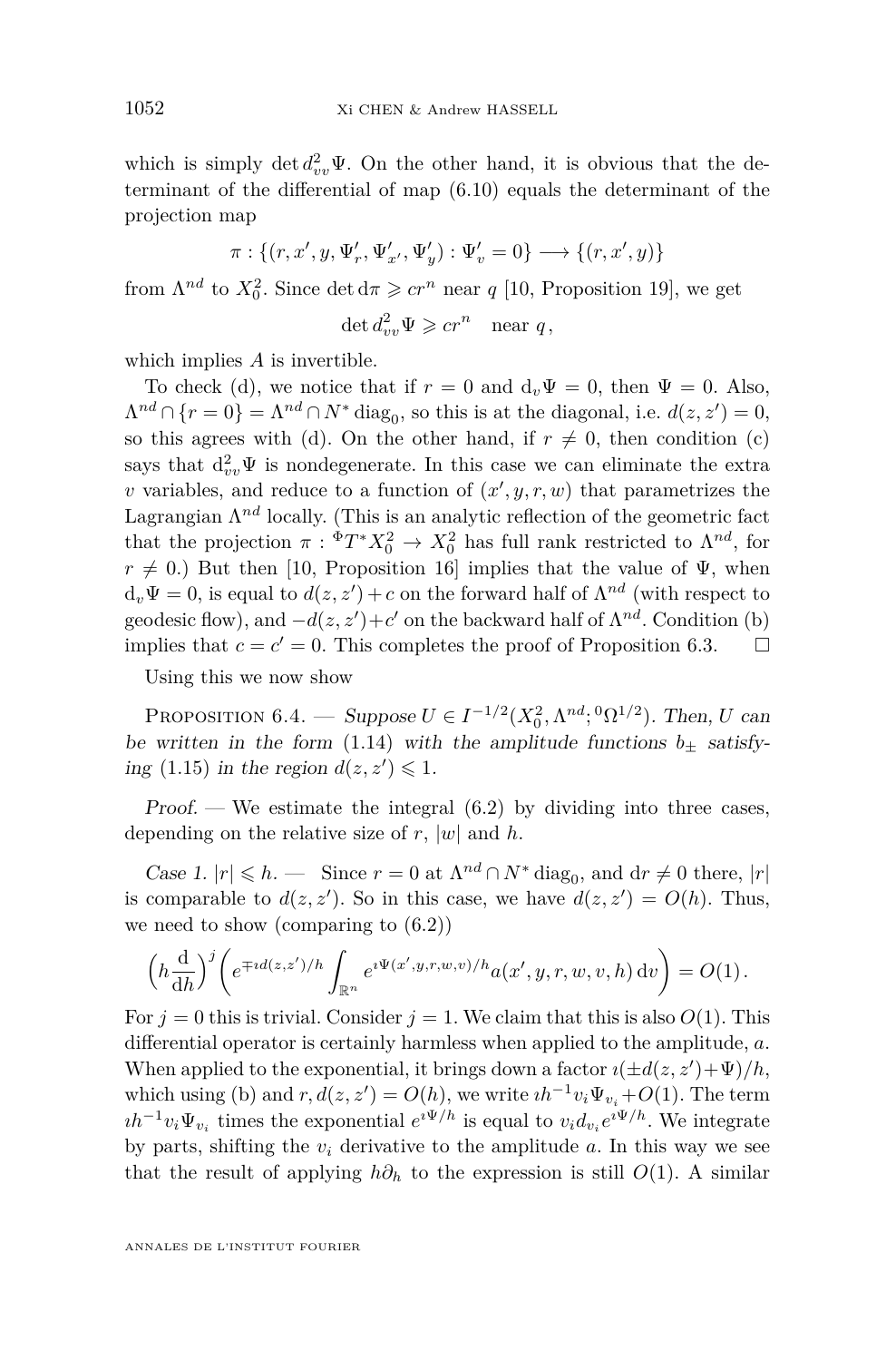argument applies to repeated applications of *h∂h*. Thus this term takes the form [\(1.14\)](#page-10-2).

Case 2.  $|r| \leq c|w|$  for some small constant  $c$ . — In this case, there must be some  $w_i$  such that  $|r| \leq c |w_i|$ . Then  $d_{v_i} \phi = w_i + O(r) \neq 0$  in a neighbourhood of  $q$ , provided  $c$  is sufficiently small. We can then integrate by parts arbitrarily many times in  $v_j$ , obtaining infinite order vanishing in *h*. The same is true for any number of  $h\partial_h$  derivatives applied to [\(6.2\)](#page-39-2). Thus this term satisfies [\(1.14\)](#page-10-2).

Case 3.  $|r| \ge h$  and  $|r| \ge c|w|$ , with c as in Case 2. — The idea for this region is to use a stationary phase estimate, as in [\[19,](#page-63-13) Section 4]. We follow this proof almost verbatim; the changes required here are mostly notational. In this case, we show a representation of the form  $(1.14)$ ,  $(1.15)$ . Notice that if  $d_v\Psi = 0$  and  $|r| \geq h$  then locally there are two sheets  $\Lambda^{nd}_{\pm}$  of  $\Lambda^{nd}$  above  $X_0^2$  (see Proposition [3.1\)](#page-22-1). On  $\Lambda^{nd}_{\pm}$  we divide by  $e^{\pm id(z, z')/h}$  and show an estimate of the form [\(1.15\)](#page-11-1). The argument for each is the same, so we only describe the argument for  $\Lambda^{nd}_{+}$ . Thus, we define, with  $d = d(z, z')$ ,

<span id="page-43-2"></span>(6.11) 
$$
b(x', y, r, w, h) = e^{-id/h}h^{-n} \int e^{i\Psi(x', y, r, w, v)/h} a(x', y, r, w, v, h) dv,
$$

and seek to prove the estimate

<span id="page-43-0"></span>(6.12) 
$$
\left| (h\partial_h)^\alpha b \right| \leqslant C \left( 1 + \frac{|r|}{h} \right)^{-n/2},
$$

since in Case 3, we have  $|r| \sim |(r, w)| \sim d$ .

Define

(6.13) 
$$
\widetilde{\Psi}(x', y, r, w, v) = r^{-1} (\Psi(x', y, r, w, v) - d(z, z'))
$$

and let  $\tilde{\lambda} = r/h$ . Notice that this function  $\tilde{\Psi}$  is  $C^{\infty}$  in *v*, and [\(6.3\)](#page-39-6) implies that all *v*-derivatives (of all orders) are uniformly bounded in the region  $|r| \ge h$  and  $|r| \ge c|w|$ . Then the LHS of [\(6.12\)](#page-43-0) is

$$
h^{\alpha}\partial_{h}^{\alpha}b(x',y,r,w,v,h)
$$
  
= 
$$
\sum_{\beta+\gamma=\alpha}\frac{\alpha!}{\beta!\gamma!}\tilde{\lambda}^{\beta}\int e^{i\tilde{\lambda}\tilde{\Psi}(x',y,r,w,v)}\tilde{\Psi}^{\beta}\big(h^{\gamma}\partial_{h}^{\gamma}a\big)(x',y,r,w,v,h)\,dv.
$$

Therefore, we need to show that, for any *β*, we have

<span id="page-43-1"></span>(6.14) 
$$
\left| \int e^{i\widetilde{\mathbf{\lambda}}\widetilde{\Psi}(x',y,r,w,v)} (\widetilde{\mathbf{\lambda}}\widetilde{\Psi})^{\beta} a(x',y,r,w,v,h) dv \right| \leq C \widetilde{\mathbf{\lambda}}^{-\frac{n}{2}}.
$$

We now fix  $(x', y, r, w)$  with  $r \geq h$ . We use a cutoff function  $\Upsilon$  to divide the *v* integral into two parts: one on the support of  $\Upsilon$ , in which  $|d_v \widetilde{\Psi}| \geq \tilde{\epsilon}/2$ ,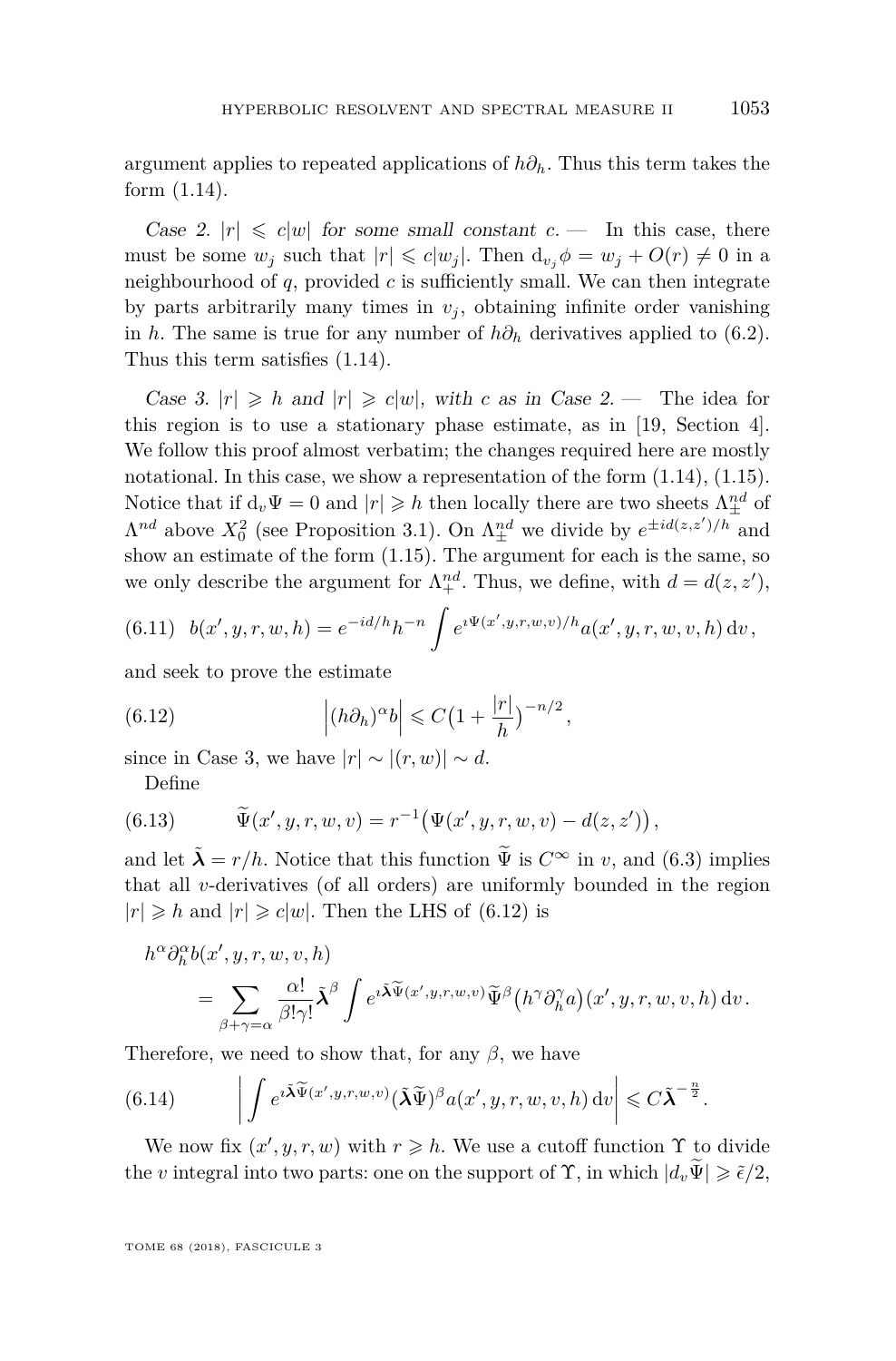and the other on the support of  $1 - \Upsilon$ , in which  $|d_v \widetilde{\Psi}| \leq \tilde{\epsilon}$ . On the support of  $\Upsilon$ , we integrate by parts in *v* and gain any power of  $\tilde{\lambda}^{-1}$ , proving [\(6.14\)](#page-43-1). On the support of  $1 - \Upsilon$ , we make a change of variable to  $\theta$  coordinates:

<span id="page-44-0"></span>(6.15) 
$$
(v_1,\ldots,v_n)\to(\theta_1,\ldots,\theta_n), \quad \theta_i=d_{v_i}\Psi, \ i=1,\ldots,n.
$$

By property [\(c\)](#page-39-4) of Proposition [6.3,](#page-39-5)

$$
\frac{\partial \theta_j}{\partial v_k} = d_{v_j v_k}^2 \widetilde{\Psi} = \pm A_{jk},
$$

where  $A_{jk}$  is nondegenerate. This shows that this change of variables is locally nonsingular, provided  $\tilde{\epsilon}$  is sufficiently small. Thus, for each point *v* in the support of  $1-\Upsilon$ , there is a neighbourhood in which we can make this change of variables. Using the compactness of the support of *a* in [\(6.11\)](#page-43-2), there are a finite number of neighbourhoods covering supp Υ and the *v*support of *a*.

On each such neighbourhood U, we define  $\mathcal{B}_{\delta} := \{ \theta : |\theta| \leq \delta \}$ . Choose a  $C^{\infty}$  function  $\chi_{\mathcal{B}_{\delta}}(\theta)$  which is equal to 1 when on the set  $\mathcal{B}_{\delta}$  and 0 outside  $\mathcal{B}_{2\delta}$ , and with derivatives bounded by

$$
\left|\nabla_{\theta}^{(j)}\chi_{\mathcal{B}_{\delta}}(\theta)\right| \leqslant C\delta^{-j}.
$$

Here  $\delta$  is a parameter which we will eventually choose to be  $\tilde{\lambda}^{-1/2}$ ; however, for now we leave its value free. Consider the integral [\(6.14\)](#page-43-1) after changing variables and with the cutoff function  $\chi_{\mathcal{B}_{\delta}}(\theta)$  inserted (where we stipulate  $\delta \leq \tilde{\epsilon}/2$ , which means that  $1 - \Upsilon = 1$  on supp  $\chi_{\mathcal{B}_{\delta}}(\theta)$ :

$$
\left| \int e^{i\widetilde{\mathbf{A}}\widetilde{\Psi}(x',y,r,w,\theta)} \left( \widetilde{\mathbf{A}}\widetilde{\Psi} \right)^{\beta} a(x',y,r,w,\theta,h) \chi_{\mathcal{B}_{\delta}}(\theta) \frac{\mathrm{d}\theta}{|A^{-1}(x',y,r,w,\theta)|} \right|.
$$

Using property [\(d\)](#page-39-1) of Proposition [6.3,](#page-39-5) we see that  $\widetilde{\Psi} = 0$  when  $\theta = 0$ . Also, from [\(6.15\)](#page-44-0), we have  $d_{\theta} \Psi = 0$  when  $\theta = 0$ . Hence  $\Psi = O(|\theta|^2)$ . Hence

<span id="page-44-1"></span>
$$
(6.16)\quad \left|\tilde{\lambda}^{\beta}\int e^{i\tilde{\lambda}\widetilde{\Psi}(x',y,r,w,\theta)}\widetilde{\Psi}^{\beta}a(x',y,r,w,\theta,h)\chi_{\mathcal{B}_{\delta}}(\theta)\frac{d\theta}{|A^{-1}(x',y,w,\theta)|}\right| \leq C(\tilde{\lambda}\delta^{2})^{\beta}\delta^{n}.
$$

It remains to treat the integral with the cutoff  $(1 - \chi_{\mathcal{B}_{\delta}}(\theta))$ . Notice that  $|d_{\theta}\tilde{\Psi}|$  is comparable to  $|\theta|$  since  $d_{\theta}\tilde{\Psi}=0$  when  $\theta=0$ , and

$$
\mathrm{d}^2_{\theta_i\theta_j}\widetilde{\Psi}=\sum_{k,l}(A^{-1})_{il}(A^{-1})_{jk}\mathrm{d}^2_{v_kv_l}\widetilde{\Psi}
$$

is nondegenerate when  $\theta = 0$ . We define the differential operator *L* by

$$
L = \frac{-id_{\theta}\tilde{\Psi} \cdot \partial_{\theta}}{\tilde{\lambda} \left| d_{\theta}\tilde{\Psi} \right|^2}.
$$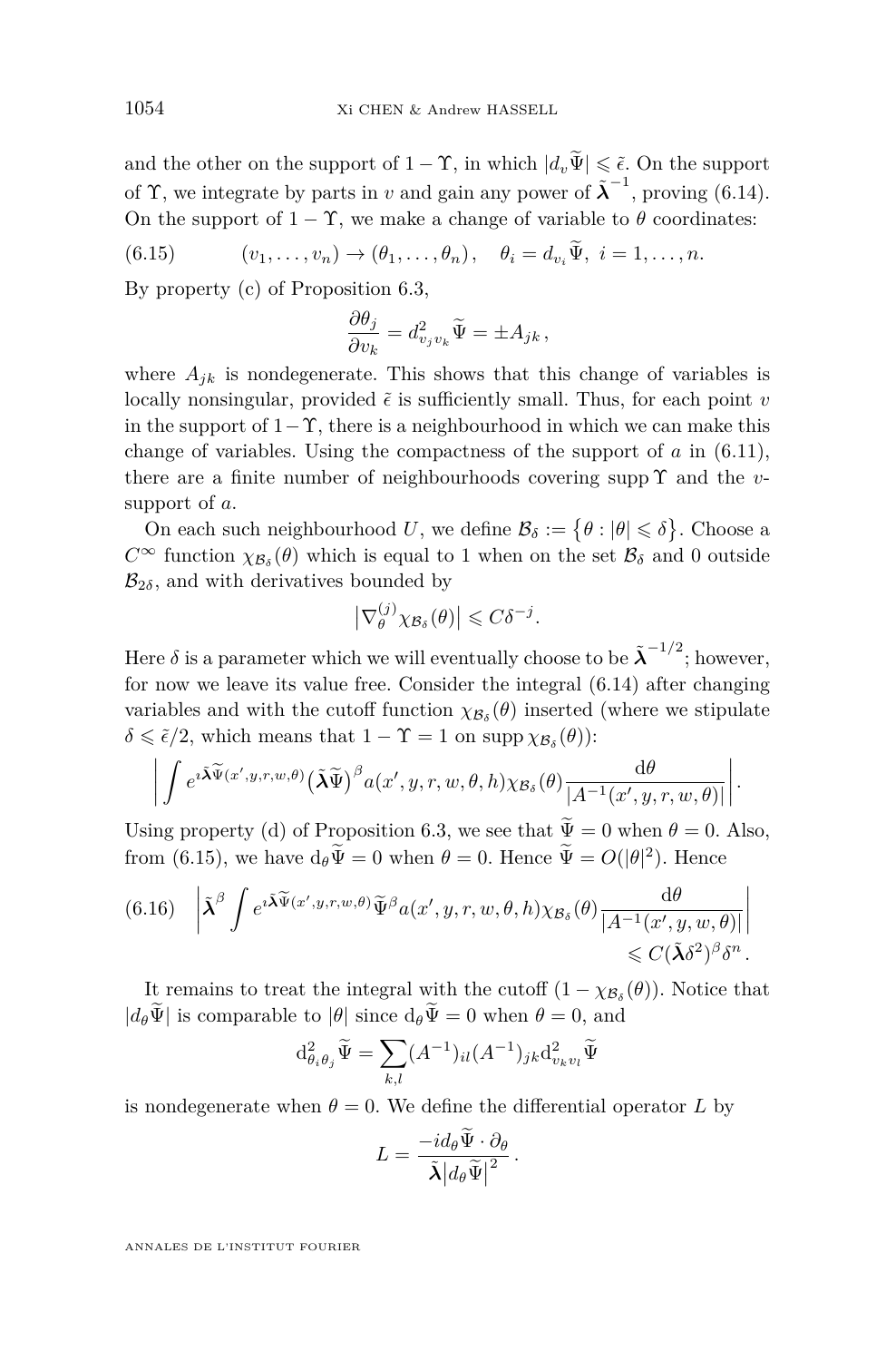Then the adjoint operator  ${}^tL$  is given by

$$
{}^{t}L = -L + \frac{i}{\tilde{\lambda}} \left( \frac{\Delta_{\theta} \tilde{\Psi}}{|d_{\theta} \tilde{\Psi}|^{2}} - 2 \frac{\mathrm{d}^{2}_{\theta_{j} \theta_{k}} \tilde{\Psi} \mathrm{d}_{\theta_{j}} \tilde{\Psi} \mathrm{d}_{\theta_{k}} \tilde{\Psi}}{|d_{\theta} \tilde{\Psi}|^{4}} \right).
$$

We have chosen *L* such that  $Le^{i\tilde{\lambda}\Psi} = e^{i\tilde{\lambda}\Psi}$ . So we introduce *N* factors of *L* applied to the exponential  $e^{i\tilde{\lambda}\Psi}$  and integrate by parts *N* times to obtain

$$
\left| \int e^{i\tilde{\mathbf{\Lambda}}\widetilde{\Psi}(x',y,r,w,\theta)} (\tilde{\mathbf{\Lambda}}\widetilde{\Psi})^{\beta} a(x',y,r,w,\theta,h) (1-\chi_{\mathcal{B}_{\delta}}(\theta)) (1-\Upsilon) d\theta \right| \leq C \int \left| ({}^{t}L)^{N} \left( (\tilde{\mathbf{\Lambda}}\widetilde{\Psi})^{\beta} a(x',y,r,w,\theta,h) (1-\chi_{\mathcal{B}_{\delta}}(\theta)) (1-\Upsilon) \right) \right| d\theta.
$$

Inductively we find, using  $|d_{\theta}\Psi| \sim |\theta|$ , that

$$
\left|({}^{t}L\right)^{N}\left((\tilde{\boldsymbol{\lambda}}\tilde{\boldsymbol{\Psi}})^{\beta}a(1-\chi_{\mathcal{B}_{\delta}})(1-\Upsilon)\right)\right| \leqslant C\tilde{\boldsymbol{\lambda}}^{-N+\beta}\max\{|\theta|^{2\beta-2N},|\theta|^{2\beta-N}\delta^{-N}\}.
$$
 Choosing  $N$  large enough, we get

<span id="page-45-0"></span>
$$
(6.17) \quad \left| \int e^{i\tilde{\mathbf{\Lambda}}\tilde{\Psi}(x',y,r,w,\theta)} (\tilde{\mathbf{\Lambda}}\tilde{\Psi})^{\beta} a(x',y,r,w,\theta,h) (1-\chi_{\mathcal{B}_{\delta}}) (1-\Upsilon) d\theta \right| \leq \tilde{\mathbf{\Lambda}}^{-N+\beta} \int_{|\theta| \geq \delta} (|\theta|^{2\beta-2N} + |\theta|^{2\beta-N} \delta^{-N}) d\theta \leq C \tilde{\mathbf{\Lambda}}^{-N+\beta} \delta^{2\beta-2N} \delta^{n}.
$$

We choose  $\delta = \tilde{\lambda}^{-1/2}$  to balance the two estimates [\(6.16\)](#page-44-1) and [\(6.17\)](#page-45-0). We finally obtain

$$
\left| \int e^{i\widetilde{\mathbf{\Lambda}}\widetilde{\Psi}(x',y,r,w,\theta)} (\widetilde{\mathbf{\Lambda}}\widetilde{\Psi})^{\beta} a(x',y,r,w,\theta,h) (1-\Upsilon) d\theta \right| \leqslant C \widetilde{\mathbf{\Lambda}}^{-n/2},
$$

which proves  $(6.14)$  as desired.

Proof of Theorem [1.3](#page-10-1) for high energies,  $\lambda \geq 1$ . — We express the spectral measure as a sum of 4 types of terms,  $(1)$ – $(4)$ , as in Theorem [3.3.](#page-23-2) Then, using Proposition [6.1,](#page-37-0) we see that the microlocalized spectral measure  $Q_i(\lambda) dE_P(\lambda) Q_i(\lambda)^*$  has microsupport contained in  $\Lambda^{nd}$ , so the terms of type  $(3)$  can be disregarded. Clearly, terms of type  $(2)$  and  $(4)$  satisfy the conclusion of Theorem [1.3,](#page-10-1) so it is only necessary to consider the terms of type [\(1\)](#page-23-0).

For terms of type [\(1\)](#page-23-0), Proposition [6.4](#page-42-0) shows that Theorem [1.3](#page-10-1) is satisfied. On the other hand, for large distance, we know from Proposition [3.1](#page-22-1) that  $\Lambda^{nd}_+$  and  $\Lambda^{nd}_-$  both project diffeomorphically to an open set  $V \subset X_0^2 \setminus diag_0$ under  $\Phi_{\pi}$ , and therefore, according to [\[10,](#page-63-0) Proposition 20], the Lagrangian submanifolds  $\Lambda^{nd}_{\pm}$  are parametrized by the distance function,  $\pm d(z, z')$ . The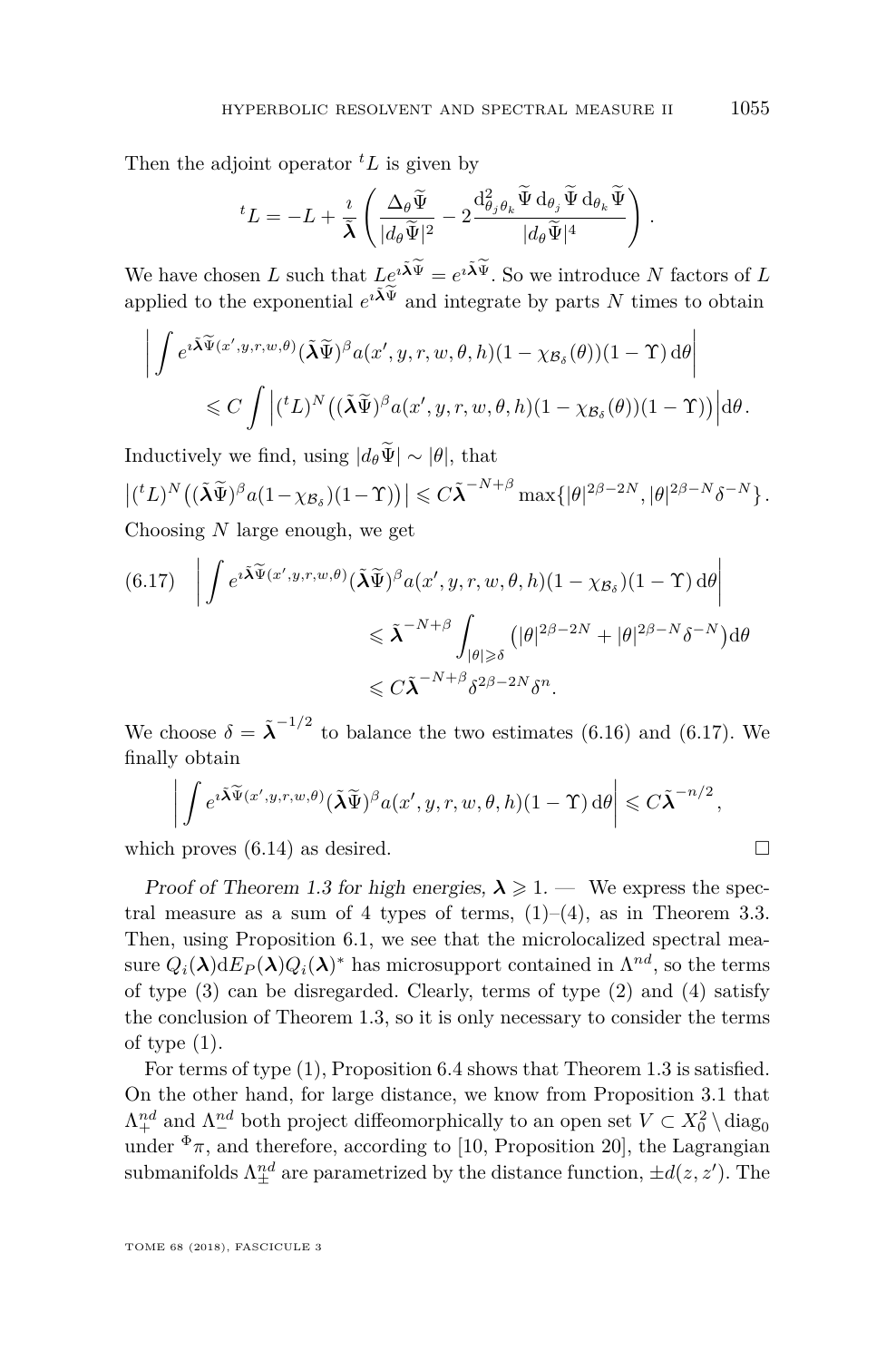amplitude has a classical expansion in powers of  $h = \lambda^{-1}$ , as shown by the construction of [\[10,](#page-63-0) Section 4], and the leading power of *h* is  $h^{1/2-(n+1)/2}$  =  $h^{-n/2}$ , as claimed.

<span id="page-46-1"></span>COROLLARY  $6.5.$  — Let  $\delta$  be a small positive number. For high energies,  $\lambda \geqslant 1$ , one has

$$
\left| Q_k(\boldsymbol{\lambda}) \bigg( \bigg( \frac{\mathrm{d}}{\mathrm{d}\sigma} \bigg)^j \mathrm{d} E_P(\sigma) \bigg) Q_k^*(\boldsymbol{\lambda}) (z, z') \right|
$$
  
\$\leqslant \begin{cases} C \boldsymbol{\lambda}^{n-j} (1 + d(z, z') \boldsymbol{\lambda})^{-n/2+j}, & \text{for } d(z, z') \leqslant 1 \\ C \boldsymbol{\lambda}^{n/2} d(z, z')^j e^{-nd(z, z')/2}, & \text{for } d(z, z') \geqslant 1 \end{cases}\$

provided  $\sigma$  is in  $[(1 - \delta)\lambda, (1 + \delta)\lambda]$ .

## **7. Factorization of Spectral Measure**

<span id="page-46-0"></span>We shall prove high energy restriction theorem by our microlocalized spectral measure estimates obtained above. To do so we need a factorization of spectral measure in terms of Poisson operator.

First of all, we review the Poisson operator. Melrose [\[28,](#page-64-15) p. 103], following [\[26,](#page-64-0) [27\]](#page-64-1), determined the structure of the generalized eigenfunctions of Laplacian with respect to 0-metric: for any  $\lambda \in \mathbb{R} \setminus \{0\}$  and each  $f \in C^{\infty}(\partial M)$  there is a unique solution of  $(\Delta - n^2/4 - \lambda^2)u = 0$  of the form

$$
u = x^{i\lambda} x^{n/2} f + x^{-i\lambda} x^{n/2} f_- + u',
$$

where  $f_-\in C^\infty(\partial M)$  and  $u'\in L^2(M)$ . The Poisson operators, investigated by Melrose and Zworski [\[30\]](#page-64-16), Hassell and Vasy [\[18\]](#page-63-17) in the case of scattering metrics, and Joshi and Sá Barreto [\[24\]](#page-64-17), Graham and Zworski [\[13\]](#page-63-18), Guillarmou [\[14\]](#page-63-10) in the case of 0-metrics, are maps from boundary data to generalized eigenfunctions. More precisely, Graham and Zworski showed that, given a choice of boundary defining function  $x$  on  $X$ , there is a unique family of operators  $P(\zeta)$  satisfying

- For  ${Re \zeta \ge n/2} \setminus {\zeta = n/2}$ , the Poisson operator is meromorphic for Re  $\zeta > n/2$  and continues up to  $\{Re \zeta = n/2\} \setminus \{\zeta = n/2\};$
- $\bullet \mathcal{P}(\zeta): C^{\infty}(\partial M) \longrightarrow C^{\infty}(M \setminus \partial M),$
- $(\Delta \zeta(n-\zeta))\mathcal{P}(\zeta) \equiv 0,$
- $P(\zeta)f = x^{n-\zeta}f + o(x^{n-\zeta}), \text{ if } \text{Re}\,\zeta > \frac{n}{2},$
- $P(\zeta)f = x^{n-\zeta}f + x^{\zeta}f O(x^{n/2+1})$  if Re  $\zeta = n/2, s \neq n/2$ , where *f*− ∈  $C^{\infty}(\partial M)$ .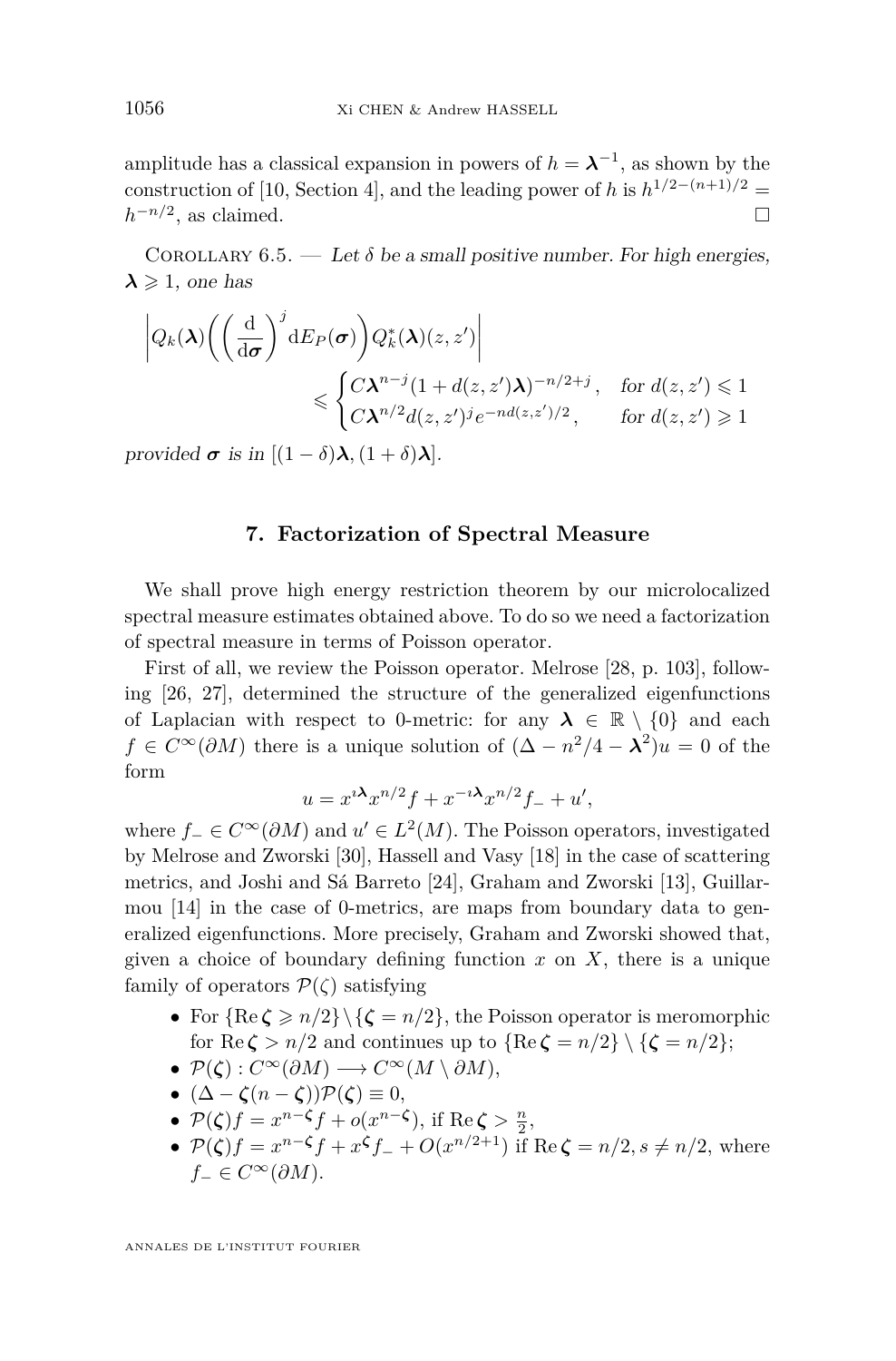Like the scattering counterpart in [\[18,](#page-63-17) Lemma 5.2], we show

PROPOSITION 7.1. — For any  $\lambda \in [n^2/4,\infty)$ , the spectral measure  $dE_P(\lambda)$  on an asymptotically hyperbolic manifold *X* of dimension  $n+1$ can be factorized in terms of the Poisson operator as

<span id="page-47-0"></span>(7.1) 
$$
dE_P(\lambda) = -\frac{1}{2\pi} \mathcal{P}\Big(n/2 - \lambda i\Big) \mathcal{P}^*\Big(n/2 - \lambda i\Big).
$$

Proof. — It suffices to show that the operators on the LHS and RHS of [\(7.1\)](#page-47-0) agree acting on an arbitrary  $f \in C_c^{\infty}(X^{\circ})$ .

Stone's formula gives

(7.2) 
$$
dE_P(\lambda)f = \frac{\lambda}{\pi i} \Big( R(n/2 + i\lambda) - R(n/2 - i\lambda) \Big) f.
$$

The resolvent expression [\(3.2\)](#page-21-0) yields

$$
R(n/2 \pm i\lambda) f = x^{n/2 \pm i\lambda} f_{\pm},
$$

where  $f_{\pm} \in C^{\infty}(X)$ . Let  $v_{\pm} = f_{\pm}|_{\partial X}$  be the restriction to the boundary of  $f_{\pm}$ . Then, from the properties of the Poisson operator listed above, we see that

<span id="page-47-1"></span>
$$
dE_P(\lambda)f = \frac{\lambda}{\pi i} \mathcal{P}(n/2 - i\lambda)(v_+).
$$

Thus, to finish the proof, we must show that  $v_{+} = (2i\lambda)^{-1} \mathcal{P}(n/2 - i\lambda)^{*} f$ . This is equivalent to showing that

(7.3) 
$$
2i\lambda \langle v_+, w \rangle_{L^2(\partial X)} = \langle f, \mathcal{P}(n/2 - i\lambda)w \rangle_{L^2(X)}
$$

for all  $w \in C^{\infty}(\partial X)$ . To do this, we use the pairing formula from [\[13\]](#page-63-18):

PROPOSITION 7.2 (Pairing formula). — For  $\text{Re}\,\zeta = n/2$  and  $u_1, u_2$  in the form of

$$
u_j = x^{n-\zeta}v_j + x^{\zeta}v_{j,-} + O(x^{n/2+1}), \quad \text{with } v_j, v_{j,-} \in C^{\infty}(\partial M)
$$

such that

$$
(\Delta - \zeta(n - \zeta))u_j = r_j \in C_c^{\infty}(M),
$$

we have

$$
(2\zeta - n) \int_{\partial M} (v_1 \bar{v}_2 - v_{1,-} \bar{v}_{2,-}) \, dh = \int_M (u_1 \bar{r}_2 - r_1 \bar{u}_2) \, dg.
$$

We apply the pairing formula to

$$
u_1 = R\left(\frac{n}{2} + i\lambda\right)f
$$
 and  $u_2 = P\left(\frac{n}{2} - i\lambda\right)w$ ,  $\zeta = \frac{n}{2} + i\lambda$ 

with  $r_1 = f$  and  $r_2 = 0$  and obtain [\(7.3\)](#page-47-1), as required.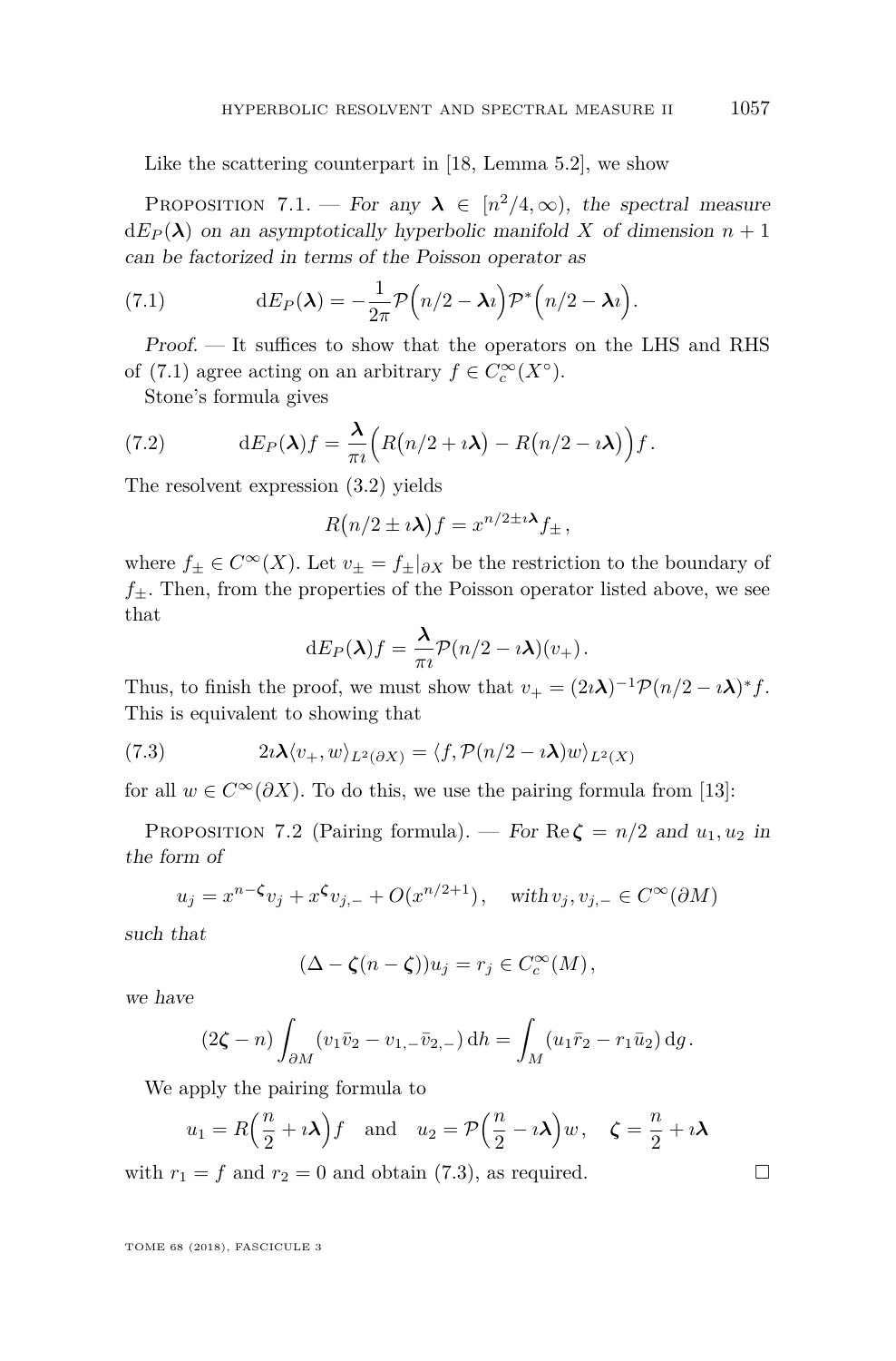## **8. Restriction theorem at high energy**

<span id="page-48-0"></span>We now prove the restriction theorem, Theorem [1.6,](#page-12-0) at high energies,  $\lambda \geqslant 1$ .

The first step, following [\[17,](#page-63-1) Section 3], is to reduce the restriction theorem [\(1.20\)](#page-12-2) to

<span id="page-48-1"></span>
$$
(8.1) \quad ||Q_i(\lambda) \, dF_P(\lambda) Q_i^*(\lambda) ||_{L^p \to L^{p'}}\n \leq \begin{cases} C \lambda^{(n+1)(1/p-1/p')-1}, & 1 \leq p \leq \frac{2(n+2)}{n+4}, \\ C \lambda^{n(1/p-1/2)}, & \frac{2(n+2)}{n+4} \leq p < 2. \end{cases}
$$

In fact, given  $(8.1)$ , the factorization  $(7.1)$  and the  $TT^*$  trick yields

$$
\|Q_i(\boldsymbol{\lambda})\mathcal{P}(n/2 - \imath\boldsymbol{\lambda})\|_{L^2 \to L^{p'}} \leqslant \begin{cases} C\boldsymbol{\lambda}^{(n+1)(1/2-1/p')-1/2}, & 1 \leqslant p \leqslant \frac{2(n+2)}{n+4}, \\ C\boldsymbol{\lambda}^{n(1/p-1/2)/2}, & \frac{2(n+2)}{n+4} \leqslant p < 2, \end{cases}
$$

for all  $\lambda$ . We sum them up over *i* and deduce the global estimates

$$
\|\mathcal{P}(n/2 - i\boldsymbol{\lambda})\|_{L^2 \to L^{p'}} \leqslant \begin{cases} C \boldsymbol{\lambda}^{(n+1)(1/2 - 1/p') - 1/2}, & 1 \leqslant p \leqslant \frac{2(n+2)}{n+4}, \\ C \boldsymbol{\lambda}^{n(1/p - 1/2)/2}, & \frac{2(n+2)}{n+4} \leqslant p < 2, \end{cases}
$$

for all  $\lambda$ . Then, using the  $TT^*$  trick again but in reverse, we find that

$$
\begin{aligned} \|\mathcal{P}(n/2-i\pmb{\lambda})\mathcal{P}^*(n/2-i\pmb{\lambda})\|_{L^p\to L^{p'}}\\ \leqslant & \begin{cases} C\pmb{\lambda}^{(n+1)(1/p-1/p')-1}, & 1\leqslant p\leqslant \frac{2(n+2)}{n+4}\\ C\pmb{\lambda}^{n(1/p-1/2)}, & \frac{2(n+2)}{n+4}\leqslant p<2, \end{cases} \end{aligned}
$$

which, by  $(7.1)$ , is precisely Theorem [1.6.](#page-12-0)

To prove [\(8.1\)](#page-48-1), we follow the argument in [\[17\]](#page-63-1) and [\[9\]](#page-63-3), and apply complex interpolation to the analytic (in the parameter  $a \in \mathbb{C}$ ) family of operators

$$
\phi(P/\lambda)\chi^a_+(\lambda-P).
$$

Here  $\phi$  is a smooth function supported on  $(1 - \delta, 1 + \delta)$  and equal to 1 on  $(1 - \delta/2, 1 + \delta/2)$  for some positive  $\delta$ , and  $\chi^a_+$  is an entire family of distributions, defined for  $\text{Re } a > -1$  by

$$
\chi_{+}^{a} = \frac{x_{+}^{a}}{\Gamma(a+1)} \quad \text{with} \quad x_{+}^{a} = \begin{cases} x^{a} & \text{if } x \geq 0, \\ 0 & \text{if } x < 0, \end{cases} \quad \text{Re}\,a > -1.
$$

When  $\text{Re } a > 0$ , we have

$$
\frac{\mathrm{d}}{\mathrm{d}x} \chi_+^a = \chi_+^{a-1},
$$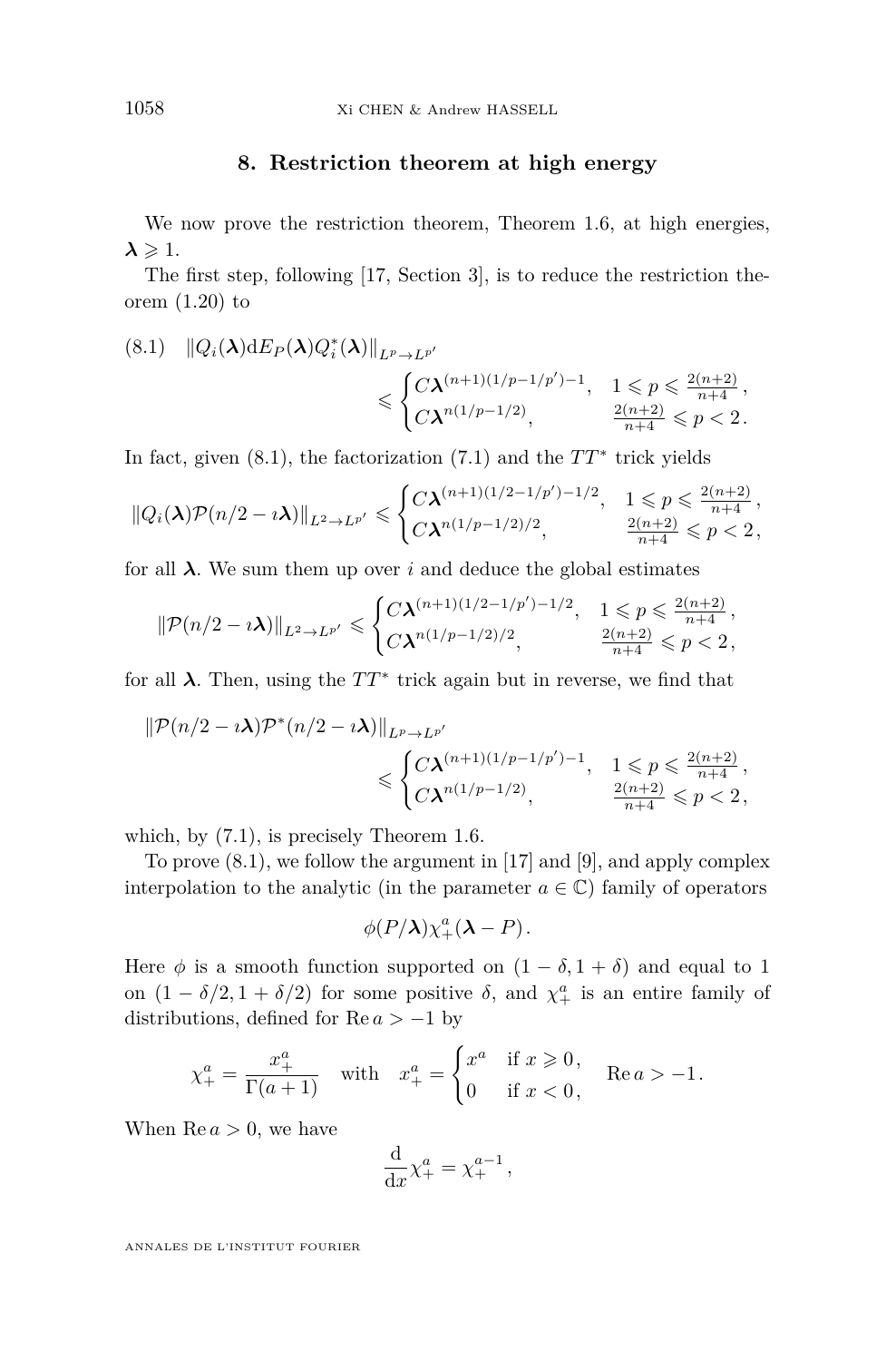and using this identity, we extend  $\chi^a_+$  to the entire complex *a*-plane. Since  $\chi^0_+ = H(x)$ , we have  $\chi^{-1}_+ = \delta_0$ , and more generally  $\chi^{-k}_+ = \delta_0^{(k-1)}$ . Therefore,

(8.2) 
$$
\chi^0_+(\lambda - P) = E_P((0, \lambda])
$$
 and  $\chi^{-k}_+(\lambda - P) = \left(\frac{\mathrm{d}}{\mathrm{d}\lambda}\right)^{k-1} \mathrm{d}E_P(\lambda)$ .

Moreover, for any  $\mu, \nu \in \mathbb{C}$ , it is shown in [\[20,](#page-64-18) p. 86] that

$$
\chi_+^{\mu} * \chi_+^{\nu} = \chi_+^{\mu+\nu+1}.
$$

Using this identity, and the fact that the  $\lambda$ -derivatives of the spectral measure are well-defined and obey kernel estimates as in Theorem [1.5,](#page-11-0) we de-fine, following [\[17\]](#page-63-1), operators  $\chi^a_+(\lambda - P)$ . For  $k \in \mathbb{N}$  and  $-(k+1) < \text{Re } a < 0$ , we define

$$
\chi^a_+(\lambda - P) = \chi^{k+a}_+ * \chi^{-(k+1)}_+(\lambda - P)
$$
  
= 
$$
\int_0^\lambda \frac{\sigma^{k+a}}{\Gamma(k+a+1)} \left(\frac{\mathrm{d}}{\mathrm{d}\lambda}\right)^k \mathrm{d}E_P(\lambda - \sigma) \,\mathrm{d}\sigma.
$$

A standard application of Stein's complex interpolation theorem [\[33\]](#page-64-19) yields

PROPOSITION 8.1. — Suppose that, for  $s \in \mathbb{R}$ , we have

$$
\|Q_i(\boldsymbol{\lambda})\phi(P/\boldsymbol{\lambda})\chi_+^{is}(\boldsymbol{\lambda}-P)Q_i^*(\boldsymbol{\lambda})\|_{L^2(X)\to L^2(X)}\leq C_1e^{C(1+|s|)},
$$

and for some  $\beta > 0$ ,

$$
\left\|Q_i(\boldsymbol{\lambda})\phi(P/\boldsymbol{\lambda})\chi_+^{-\beta+is}(\boldsymbol{\lambda}-P)Q_i^*(\boldsymbol{\lambda})\right\|_{L^1(X)\to L^\infty(X)}\leqslant C_2e^{C(1+|s|)}.
$$

Then, the spectral measure  $dE_P(\lambda) = \chi_+^{-1}(\lambda - P)$  is bounded from

$$
L^p(X) \to L^{p'}(X), \text{ for } p = 2\beta/(\beta + 1),
$$

with an operator norm bound

$$
(8.3) \t\t ||dE_P(\lambda)||_{L^p(X)\to L^{p'}(X)} \leq C'(C) C_1^{(\beta-1)/\beta} C_2^{1/\beta}.
$$

<span id="page-49-0"></span>Therefore, to prove [\(8.1\)](#page-48-1), for  $\lambda \geq 1$ , we need to establish the estimates

$$
(8.4) \qquad \left\|Q_i(\boldsymbol{\lambda})\phi(P/\boldsymbol{\lambda})\chi_+^{ss}(\boldsymbol{\lambda}-P)Q_i^*(\boldsymbol{\lambda})\right\|_{L^2\to L^2}\leqslant C_1e^{C(1+|s|)},
$$

<span id="page-49-2"></span><span id="page-49-1"></span>and for 
$$
p \in [1, 2(n+2)/(n+4)]
$$
, we require  
\n $(8.5) ||Q_i(\lambda)\phi(P/\lambda)\chi_+^{-n/2-1+is}(\lambda - P)Q_i^*(\lambda)||_{L^1 \to L^\infty} \le C_2\lambda^{n/2}e^{C(1+|s|)},$   
\nwhile for  $p \in [2(n+2)/(n+4), 2)$ , we require  
\n $(8.6) ||Q_i(\lambda)\phi(P/\lambda)\chi_+^{-j-1+is}(\lambda - P)Q_i^*(\lambda)||_{L^1 \to L^\infty} \le C_2\lambda^{n/2}e^{C(1+|s|)},$   
\nfor all  $j \in \mathbb{Z}$ ,  $j \ge \frac{n}{2}$ .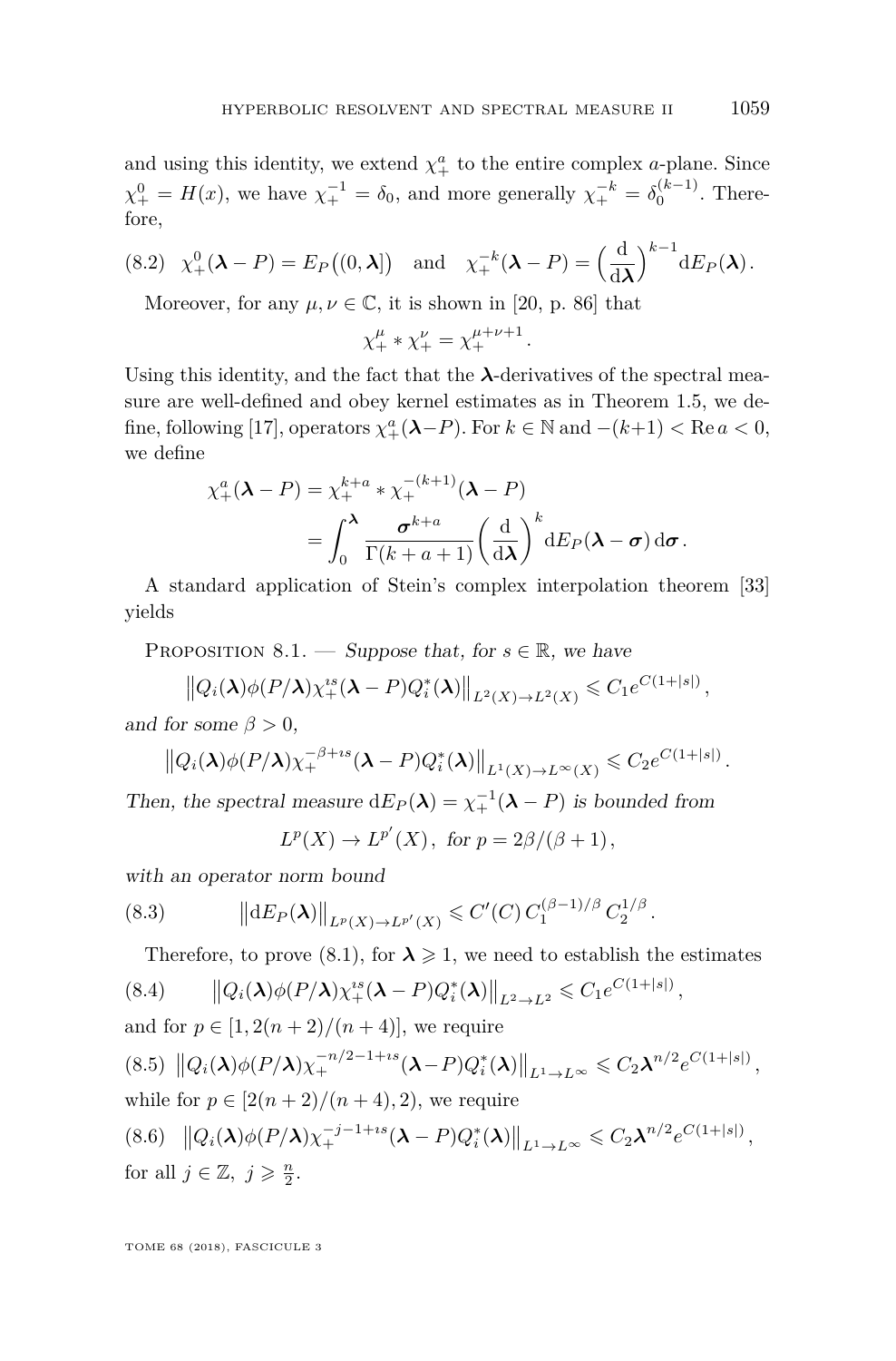Estimate [\(8.4\)](#page-49-0) follows immediately from the sup bound on the multiplier  $\chi^{is}_{+}$ :

$$
|\chi_{+}^{is}(t)| \leqslant \big|\frac{1}{\Gamma(is)}\big| \leqslant e^{\pi|s|/2}\,.
$$

For the remaining two estimates, we invoke [\[17,](#page-63-1) Lemma 3.3], which we repeat here:

<span id="page-50-0"></span>LEMMA 8.2. — Suppose that  $k \in \mathbb{N}$ , that  $-k < a < b < c$  and that  $b = \theta a + (1 - \theta)c$ . Then there exists a constant *C* such that for any  $C^{k-1}$ function  $f: \mathbb{R} \to \mathbb{C}$  with compact support, one has

$$
\|\chi_+^{b+is} * f\|_{\infty} \leq C(1+|s|)e^{\pi|s|/2}\|\chi_+^a * f\|_{\infty}^{\theta}\|\chi_+^c * f\|_{\infty}^{1-\theta}
$$

for all  $s \in \mathbb{R}$ .

Before proving [\(8.5\)](#page-49-1) and [\(8.6\)](#page-49-2), we first rewrite  $\phi(P/\lambda)\chi_+^{\beta+is}(\lambda - P)$  as a convolution.

$$
\phi(P/\lambda)\chi_{+}^{\beta+is}(\lambda-P)
$$
\n
$$
= \int \phi(\sigma/\lambda)\chi_{+}^{\beta+is+k-1} * \chi_{+}^{-k}(\lambda-\sigma) dE_{P}(\sigma) d\sigma
$$
\n
$$
= \iint \phi(\sigma/\lambda)\chi_{+}^{\beta+is+k-1}(\alpha)\chi_{+}^{-k}(\lambda-\sigma-\alpha) dE_{P}(\sigma) d\sigma d\alpha
$$
\n
$$
= \lambda^{\beta+is+1} \iint \phi(\sigma)\chi_{+}^{\beta+is+k-1}(\alpha)\chi_{+}^{-k}(1-\sigma-\alpha) dE_{P}(\lambda\sigma) d\sigma d\alpha
$$
\n
$$
= \lambda^{\beta+is+1} \int \chi_{+}^{\beta+is+k-1}(\alpha) \frac{d^{k-1}}{d\sigma^{k-1}} (\phi(\sigma) dE_{P}(\lambda\sigma)) \Big|_{\sigma=1-\alpha} d\sigma d\alpha
$$
\n
$$
= \lambda^{\beta+is+1} (\chi_{+}^{\beta+is+k-1} * (\phi(\cdot) dE_{P}(\lambda \cdot))^{(k-1)})(1).
$$

We now break the proof up into two cases, *n* even and *n* odd (and remind the reader that the dimension of *X* is  $n+1$ ). We write  $n=2k$  in the former case, and  $n = 2k + 1$  in the second, with  $k \in \mathbb{N}$  in both cases.

First we take the case  $n = 2k$  is even. In this case, we take  $\beta = -n/2 - 1 =$  $-k-1$  above, and apply microlocalizing operators on the left and the right. In the following calculations, the operators (that is, their Schwartz kernels) are evaluated at the point  $(z, z')$ , which we do not always indicate in notation; also we write  $Q(\lambda)$  for  $Q_i(\lambda)$ , where *i* is arbitrary. We obtain

<span id="page-50-1"></span>
$$
(8.7) \quad Q(\boldsymbol{\lambda})\phi(P/\boldsymbol{\lambda})\chi_{+}^{-n/2-1+is}(\boldsymbol{\lambda}-P)Q^{*}(\boldsymbol{\lambda})
$$
  
=  $\boldsymbol{\lambda}^{-k+is}\bigg(\chi_{+}^{-2+is}(\cdot)*Q(\boldsymbol{\lambda})\frac{d^{k-1}}{d\boldsymbol{\sigma}^{k-1}}\Big(\phi(\cdot)dE_{P}(\boldsymbol{\lambda}\cdot)\Big)Q^{*}(\boldsymbol{\lambda})\bigg)(1).$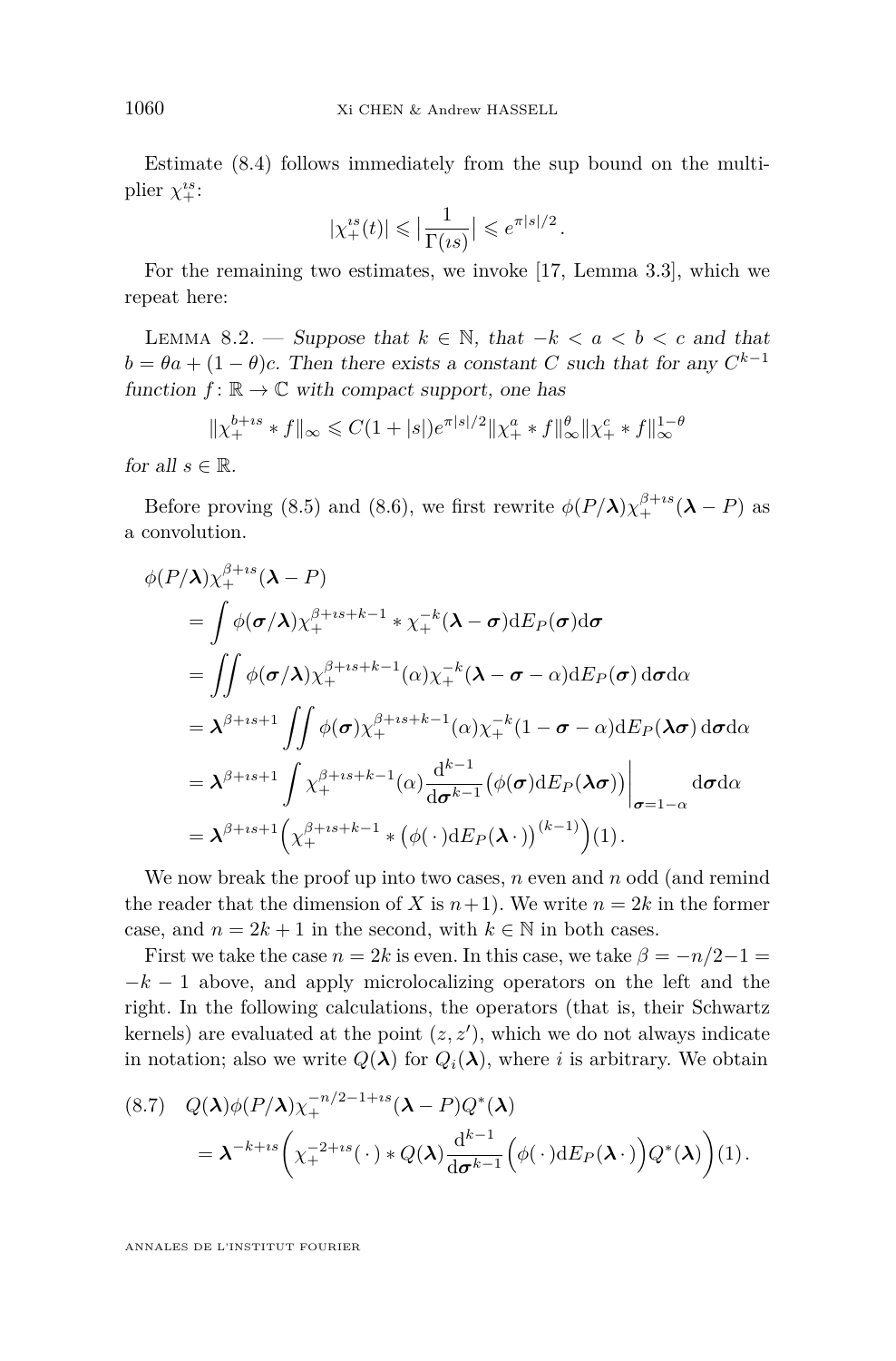We now apply Lemma [8.2](#page-50-0) with  $b = -2$ ,  $a = -3$ ,  $c = -1$  and obtain

$$
\left| Q(\boldsymbol{\lambda}) \phi(P/\boldsymbol{\lambda}) \chi_{+}^{-n/2-1+is} (\boldsymbol{\lambda} - P) Q^*(\boldsymbol{\lambda}) \right|
$$
  
\n
$$
\lesssim \boldsymbol{\lambda}^{-k} \sup_{\Lambda} \left| \int \chi_{+}^{-1}(\alpha) Q(\boldsymbol{\lambda}) \frac{d^{k-1}}{d \sigma^{k-1}} \left( \phi(\sigma) dE_P(\boldsymbol{\lambda} \sigma) \right) \right|_{\sigma = \Lambda - \alpha} Q^*(\boldsymbol{\lambda}) d\alpha \right|^{1/2}
$$
  
\n
$$
\times \sup_{\Lambda} \left| \int \chi_{+}^{-3}(\alpha) Q(\boldsymbol{\lambda}) \frac{d^{k-1}}{d \sigma^{k-1}} \left( \phi(\sigma) dE_P(\boldsymbol{\lambda} \sigma) \right) \right|_{\sigma = \Lambda - \alpha} Q^*(\boldsymbol{\lambda}) d\alpha \right|^{1/2}
$$
  
\n
$$
\lesssim \boldsymbol{\lambda}^{-k} \sup_{\Lambda} \left| Q(\boldsymbol{\lambda}) \frac{d^{k-1}}{d \sigma^{k-1}} \left( \phi(\sigma) dE_P(\boldsymbol{\lambda} \sigma) \right) \right|_{\sigma = \Lambda} Q^*(\boldsymbol{\lambda}) \right|^{1/2}
$$
  
\n
$$
\times \sup_{\Lambda} \left| Q(\boldsymbol{\lambda}) \frac{d^{k+1}}{d \sigma^{k+1}} \left( \phi(\sigma) dE_P(\boldsymbol{\lambda} \sigma) \right) \right|_{\sigma = \Lambda} Q^*(\boldsymbol{\lambda}) \right|^{1/2}.
$$

We now plug in Corollary [6.5](#page-46-1) and get

$$
\left| \left( Q(\boldsymbol{\lambda}) \phi(P/\boldsymbol{\lambda}) \chi_+^{-n/2 - 1 + is} (\boldsymbol{\lambda} - P) Q^*(\boldsymbol{\lambda}) \right) (z, z') \right|
$$
  
\$\lesssim \boldsymbol{\lambda}^{-n/2} \sup\_{\Lambda \in \boldsymbol{\lambda} \sup p \phi} \left( \sum\_{l=0}^{k-1} \Lambda^{n-l} (1 + \lambda \Lambda d(z, z'))^{-n/2 + l} \right)^{1/2}\$  
\$\times \sup\_{\Lambda \in \boldsymbol{\lambda} \sup p \phi} \left( \sum\_{l=0}^{k+1} \Lambda^{n-l} (1 + \lambda \Lambda d(z, z'))^{-n/2 + l} \right)^{1/2} \lesssim \boldsymbol{\lambda}^{n/2},

provided  $d(z, z')$  is small. On the other hand, if  $d(z, z')$  is large, Corollary [6.5](#page-46-1) gives

$$
\left| \left( Q(\boldsymbol{\lambda}) \phi(P/\boldsymbol{\lambda}) \chi_{+}^{-n/2 - 1 + is} (\boldsymbol{\lambda} - P) Q^*(\boldsymbol{\lambda}) \right) (z, z') \right|
$$
  

$$
\lesssim \boldsymbol{\lambda}^{-n/2} \sup_{\Lambda \in \boldsymbol{\lambda} \text{ supp } \phi} \left| \sum_{l=0}^{k-1} \Lambda^{n/2} d(z, z')^l e^{-n d(z, z')} \right|^{1/2}
$$
  

$$
\times \sup_{\Lambda \in \boldsymbol{\lambda} \text{ supp } \phi} \left| \sum_{l=0}^{k+1} \Lambda^{n/2} d(z, z')^l e^{-n d(z, z')} \right|^{1/2} \lesssim 1.
$$

In all these estimates, the dependence of the implicit constant on *s* is as in Lemma [8.2,](#page-50-0) consistent with the dependence claimed in [\(8.5\)](#page-49-1).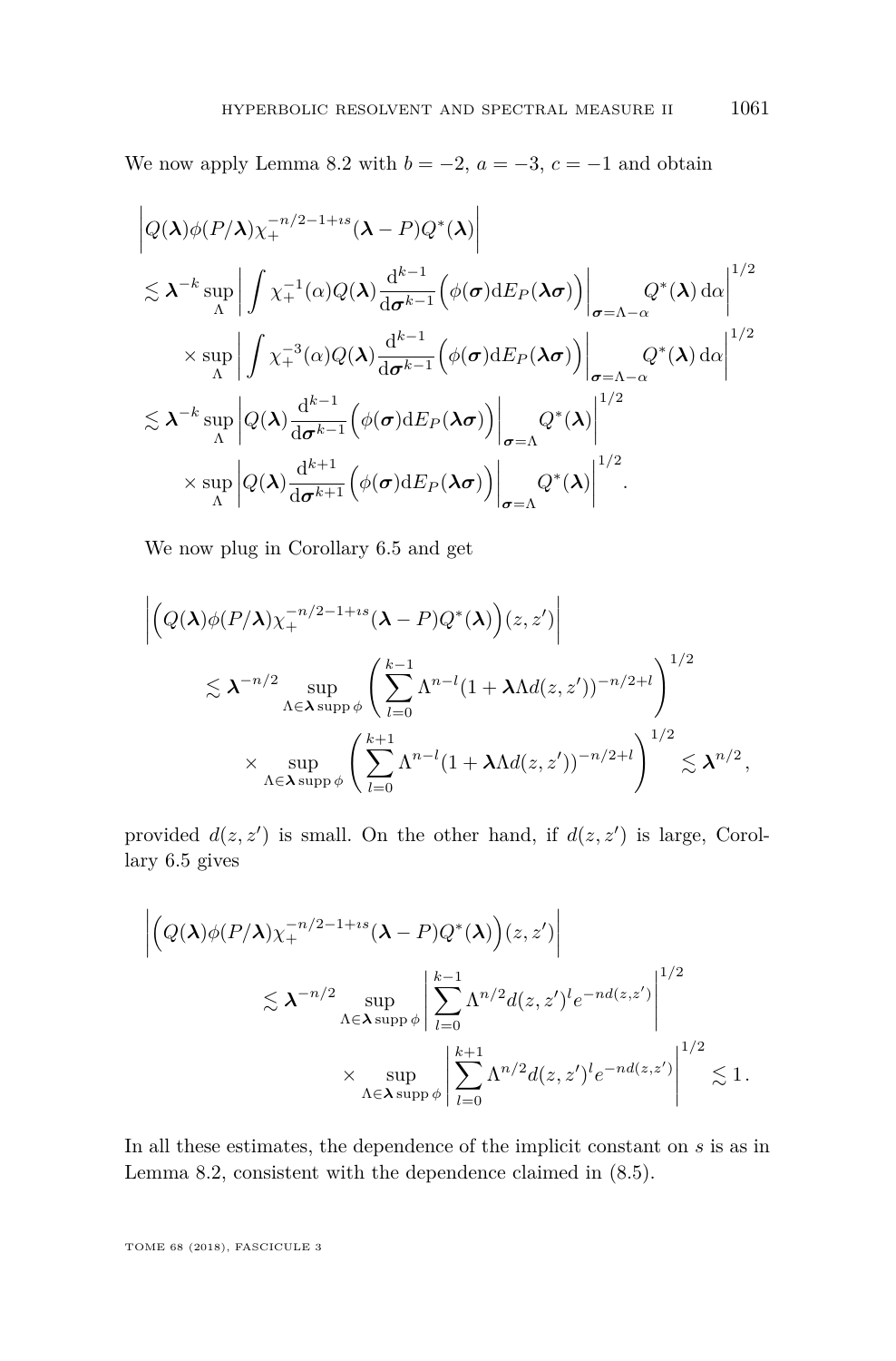When  $n = 2k + 1$ , the proof is almost identical. Instead of  $(8.7)$  we use the identity

$$
Q(\boldsymbol{\lambda})\phi(P/\boldsymbol{\lambda})\chi_+^{-n/2-1+is}(\boldsymbol{\lambda}-P)Q^*(\boldsymbol{\lambda})
$$
  
=  $\boldsymbol{\lambda}^{-k+is}\left(\chi_+^{-3/2+is}(\cdot)*Q(\boldsymbol{\lambda})\frac{d^{k-1}}{d\boldsymbol{\sigma}^{k-1}}\left(\phi(\cdot)dE_P(\boldsymbol{\lambda}\cdot)\right)Q^*(\boldsymbol{\lambda})\right)(1).$ 

We then apply Lemma [8.2](#page-50-0) with  $b = -3/2$ ,  $a = -2$ ,  $c = -1$  and obtain

$$
\left| Q(\boldsymbol{\lambda}) \phi(P/\boldsymbol{\lambda}) \chi_{+}^{-n/2-1+is} (\boldsymbol{\lambda} - P) Q^{*}(\boldsymbol{\lambda}) \right|
$$
\n
$$
= \left| \boldsymbol{\lambda}^{-n/2+is} \int \chi_{+}^{-3/2+is} (\alpha)
$$
\n
$$
Q(\boldsymbol{\lambda}) \frac{d^{k-1}}{d \sigma^{k-1}} \left( \phi(\sigma) dE_{P}(\boldsymbol{\lambda}\sigma) \right) \right|_{\sigma=1-\alpha} Q^{*}(\boldsymbol{\lambda}) d\alpha \right|
$$
\n
$$
\lesssim \boldsymbol{\lambda}^{-n/2} \sup_{\Lambda} \left| Q(\boldsymbol{\lambda}) \frac{d^{k-1}}{d \sigma^{k-1}} \left( \phi(\sigma) dE_{P}(\boldsymbol{\lambda}\sigma) \right) \right|_{\sigma=\Lambda} Q^{*}(\boldsymbol{\lambda}) \right|^{1/2}
$$
\n
$$
\times \sup_{\Lambda} \left| Q(\boldsymbol{\lambda}) \frac{d^{k}}{d \sigma^{k}} \left( \phi(\sigma) dE_{P}(\boldsymbol{\lambda}\sigma) \right) \right|_{\sigma=\Lambda} Q^{*}(\boldsymbol{\lambda}) \right|^{1/2}.
$$

We then follow the same argument as before to show that

$$
\left| \left( Q(\boldsymbol{\lambda}) \phi(P/\boldsymbol{\lambda}) \chi_+^{-n/2-1+is} (\boldsymbol{\lambda} - P) Q^*(\boldsymbol{\lambda}) \right) (z, z') \right| \lesssim \boldsymbol{\lambda}^{n/2}.
$$

To prove [\(8.6\)](#page-49-2), we use the identity

$$
Q(\boldsymbol{\lambda})\phi(P/\boldsymbol{\lambda})\chi_{+}^{-j-1+is}(\boldsymbol{\lambda}-P)Q^{*}(\boldsymbol{\lambda})
$$
  
=  $\boldsymbol{\lambda}^{-j+is}\bigg(\chi_{+}^{-2+is}(\cdot)*Q(\boldsymbol{\lambda})\frac{\mathrm{d}^{j-1}}{\mathrm{d}\boldsymbol{\sigma}^{j-1}}\bigg(\phi(\cdot)\mathrm{d}E_{P}(\boldsymbol{\lambda}\cdot)\bigg)Q^{*}(\boldsymbol{\lambda})\bigg)(1).$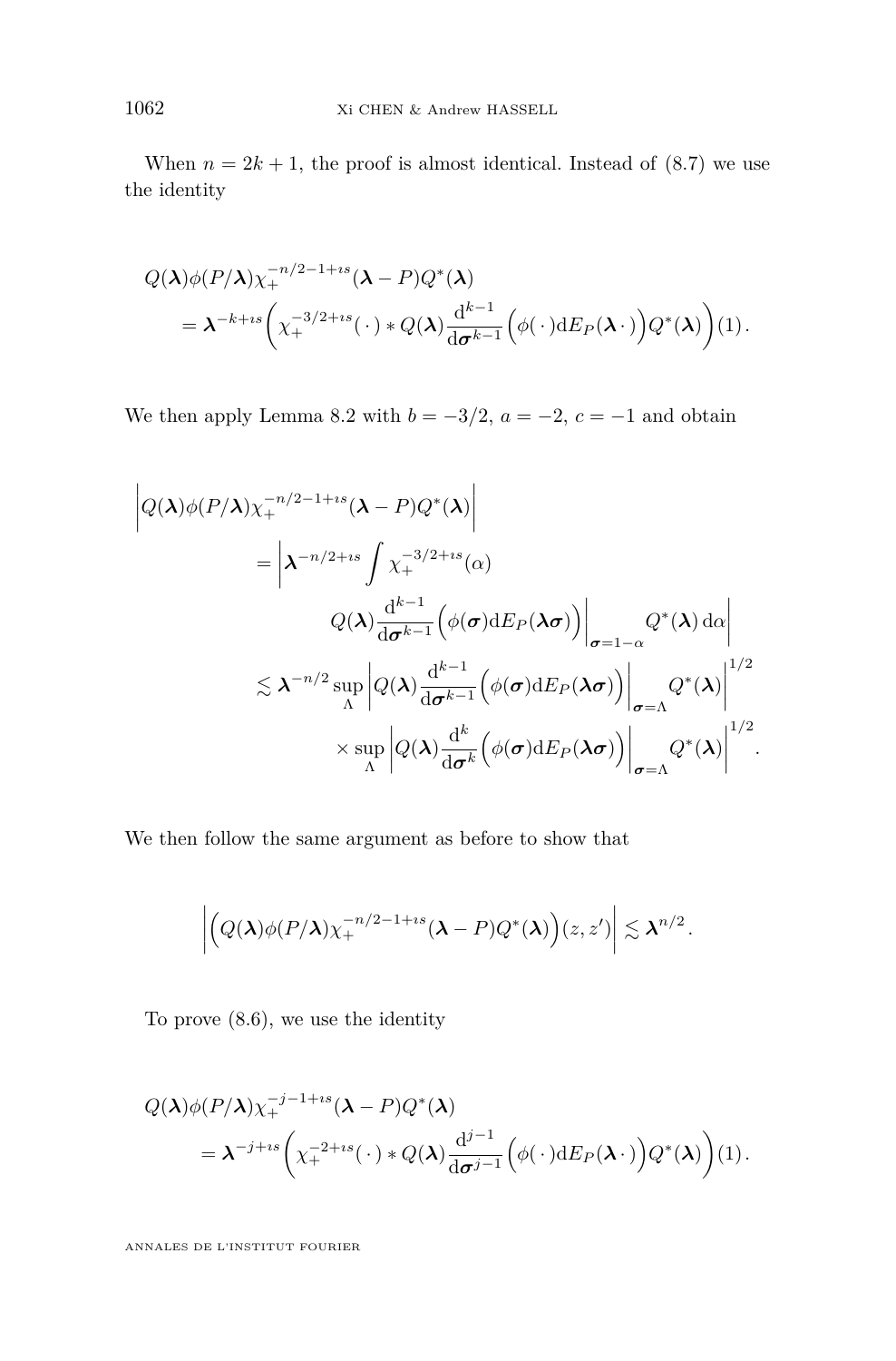We then apply Lemma [8.2](#page-50-0) with  $b = -2$ ,  $a = -3$ ,  $c = -1$  and obtain, as before,

$$
\lambda^{j} \left| Q(\lambda) \phi(P/\lambda) \chi_{+}^{-j-1+is} (\lambda - P) Q^{*}(\lambda) \right|
$$
\n
$$
\lesssim \sup_{\Lambda} \left| \int \chi_{+}^{-1}(\alpha) Q(\lambda) \frac{d^{j-1}}{d\sigma^{j-1}} \left( \phi(\sigma) dE_{P}(\lambda \sigma) \right) \right|_{\sigma = \Lambda - \alpha} Q^{*}(\lambda) d\alpha \right|^{1/2}
$$
\n
$$
\sup_{\Lambda} \left| \int \chi_{+}^{-3}(\alpha) Q(\lambda) \frac{d^{j-1}}{d\sigma^{j-1}} \left( \phi(\sigma) dE_{P}(\lambda \sigma) \right) \right|_{\sigma = \Lambda - \alpha} Q^{*}(\lambda) d\alpha \right|^{1/2}
$$
\n
$$
\lesssim \sup_{\Lambda} \left| Q(\lambda) \frac{d^{j-1}}{d\sigma^{j-1}} \left( \phi(\sigma) dE_{P}(\lambda \sigma) \right) \right|_{\sigma = \Lambda} Q^{*}(\lambda) \right|^{1/2}
$$
\n
$$
\times \sup_{\Lambda} \left| Q(\lambda) \frac{d^{j+1}}{d\sigma^{j+1}} \left( \phi(\sigma) dE_{P}(\lambda \sigma) \right) \right|_{\sigma = \Lambda} Q^{*}(\lambda) \right|^{1/2}.
$$

As in the first case, the spectral measure estimates give

$$
\left| \left( Q(\boldsymbol{\lambda}) \phi(P/\boldsymbol{\lambda}) \chi_{+}^{-j-1+is} (\boldsymbol{\lambda} - P) Q^{*}(\boldsymbol{\lambda}) \right) (z, z') \right|
$$
  
\$\lesssim \boldsymbol{\lambda}^{-j} \sup\_{\Lambda \in \boldsymbol{\lambda} \text{ supp } \phi} \left| \sum\_{l=0}^{j-1} \Lambda^{n-l} (1 + \boldsymbol{\lambda} \Lambda d(z, z'))^{-n/2 + l} \right|^{1/2}\$  
\$\times \sup\_{\Lambda \in \lambda \text{ supp } \phi} \left| \sum\_{l=0}^{j+1} \Lambda^{n-l} (1 + \boldsymbol{\lambda} \Lambda d(z, z'))^{-n/2 + l} \right|^{1/2} \lesssim \boldsymbol{\lambda}^{n-j}, \end{cases}

provided  $d(z, z')$  is small. On the other hand, if  $d(z, z')$  is large,

$$
\left| \left( Q(\boldsymbol{\lambda}) \phi(P/\boldsymbol{\lambda}) \chi_{+}^{-j-1+is} (\boldsymbol{\lambda} - P) Q^{*}(\boldsymbol{\lambda}) \right) (z, z') \right|
$$
  

$$
\lesssim \boldsymbol{\lambda}^{-j} \sup_{\Lambda \in \boldsymbol{\lambda} \supp \phi} \left| \sum_{l=0}^{j-1} \Lambda^{n/2} d(z, z')^{l} e^{-nd(z, z')} \right|^{1/2}
$$
  

$$
\left| \sup_{\Lambda \in \boldsymbol{\lambda} \supp \phi} \sum_{l=0}^{j+1} \Lambda^{n/2} d(z, z')^{l} e^{-nd(z, z')} \right|^{1/2} \lesssim \boldsymbol{\lambda}^{n/2 - j}.
$$

Remark 8.3. — Notice that it is here that we gain an advantage by working on an asymptotically hyperbolic rather than conic space: the exponential decay  $e^{-nd/2}$  in the large distance estimate kills the polynomial growth  $d^j$  caused by *j* differentiations of the phase function  $e^{\pm i \lambda d}$ , so there is no limit to the number of differentiations that we can consider. This is what allows us to obtain a result for *p* in the range  $2(n+2)/(n+4) < p < 2$ .

 $\mathbf{r}$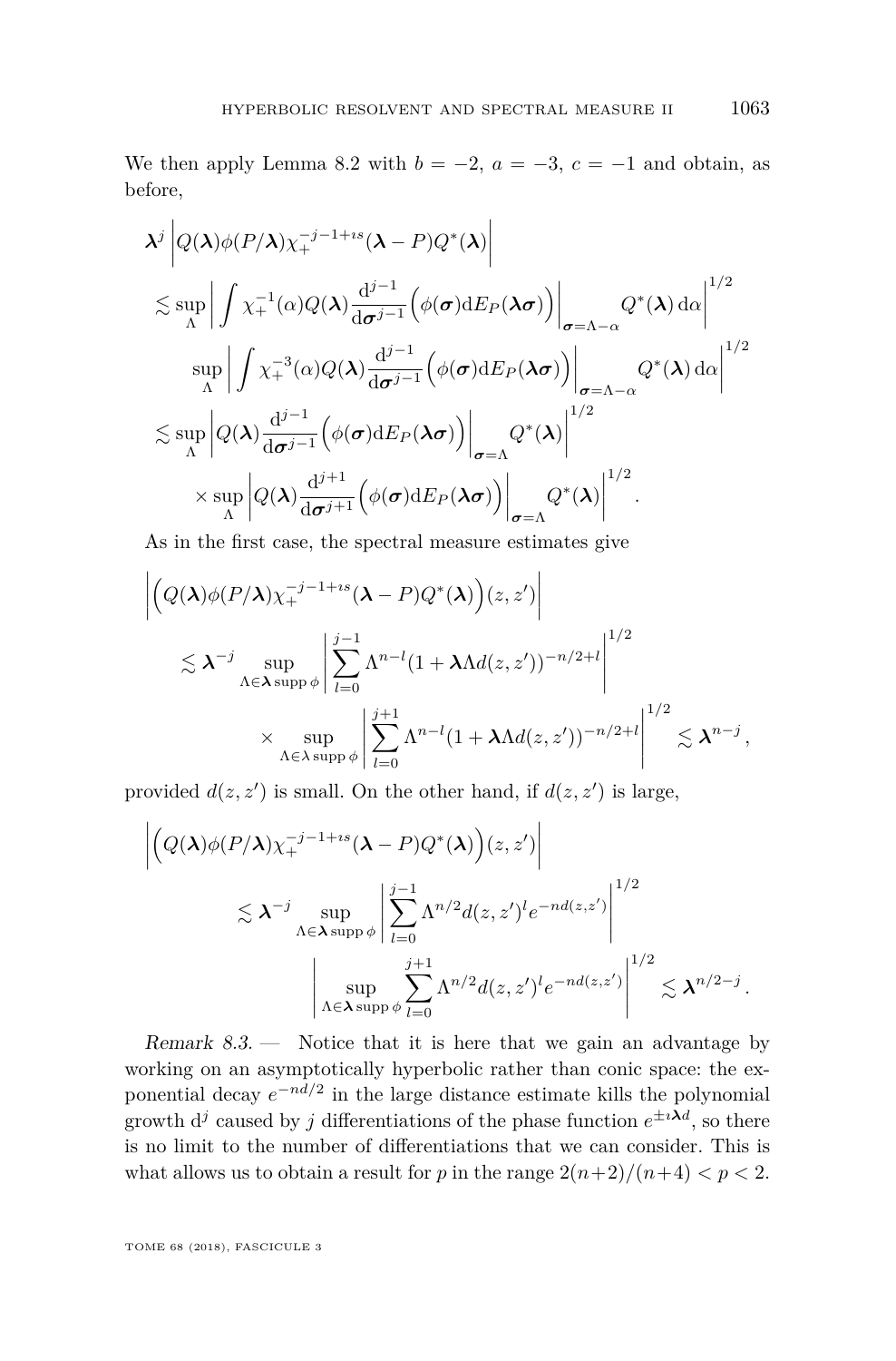On an asymptotically conic manifold, by contrast, if we differentiate more than  $(\dim X - 1)/2$  times, we get a growing kernel as  $d(z, z') \to \infty$ , and no  $L^1 \to L^\infty$  estimate is possible.

## **9. Spectral multipliers**

<span id="page-54-0"></span>In this section we prove Theorem [1.8,](#page-13-0) assuming that  $(X^{\circ}, g)$  is a Cartan– Hadamard manifold, as well as being asymptotically hyperbolic and nontrapping, with no resonance at the bottom of the continuous spectrum.

#### **9.1. A geometric lemma**

<span id="page-54-1"></span>In order to adapt the proof from Section [2,](#page-14-0) we need to establish comparability between the Riemannian measure on hyperbolic space, and the Riemannian measure on  $(X^{\circ}, g)$ , as expressed in polar coordinates. Recall that on a Cartan–Hadamard manifold, the exponential map from  $T_pX$ ,  $p \in X$  to *X* is a diffeomorphism from  $T_p X$  to *X*. Thus, the metric on *X* can be expressed globally in polar normal coordinates based at *p*. Let *r* be the distance, and  $\omega \in S^n$ , be polar normal coordinates based at p.

<span id="page-54-2"></span>LEMMA  $9.1.$  — Suppose X is an asymptotically hyperbolic Cartan– Hadamard manifold, and let  $p \in X$  be any point. The Riemannian measure on *X* can be expressed in the form

$$
m_p(r,\omega)(\sinh r)^n dr d\omega,
$$

where  $m_p(r,\omega)$  is uniformly bounded on  $X \times X$  (that is, uniform in p as well as in  $(r, \omega)$ ).

Proof. — This result can be extracted from the resolvent construction in [\[10\]](#page-63-0). Recall that in that paper, the outgoing resolvent  $(h^2\Delta - h^2n^2/4 (1 - i0)^{-1}$  was shown to be a sum of terms, the principal one of which is a semiclassical intersecting Lagrangian distribution

$$
I^{1/2}(X_0^2, (N^* \text{diag}_0, \Lambda_+); {}^0\Omega^{1/2}).
$$

Here  $\Lambda_+ = \Lambda^{nd}_+ \cup \Lambda^*_+$  is the closure of the forward bicharacteristic relation, in a certain sense. In the case of a Cartan–Hadamard manifold, the projection  $\Phi_{\pi}: \Phi_{T^*X_0^2} \to X_0^2$  restricts to a diffeomorphism from  $\Lambda_+ \setminus N^*$  diag<sub>0</sub> to  $X_0^2 \setminus \text{diag}_0$ ; that is, except over the diagonal,  $\Lambda_+$  projects diffeomorphically to the base  $X_0^2$ . We also point out that there is no need to decompose  $\Lambda_+$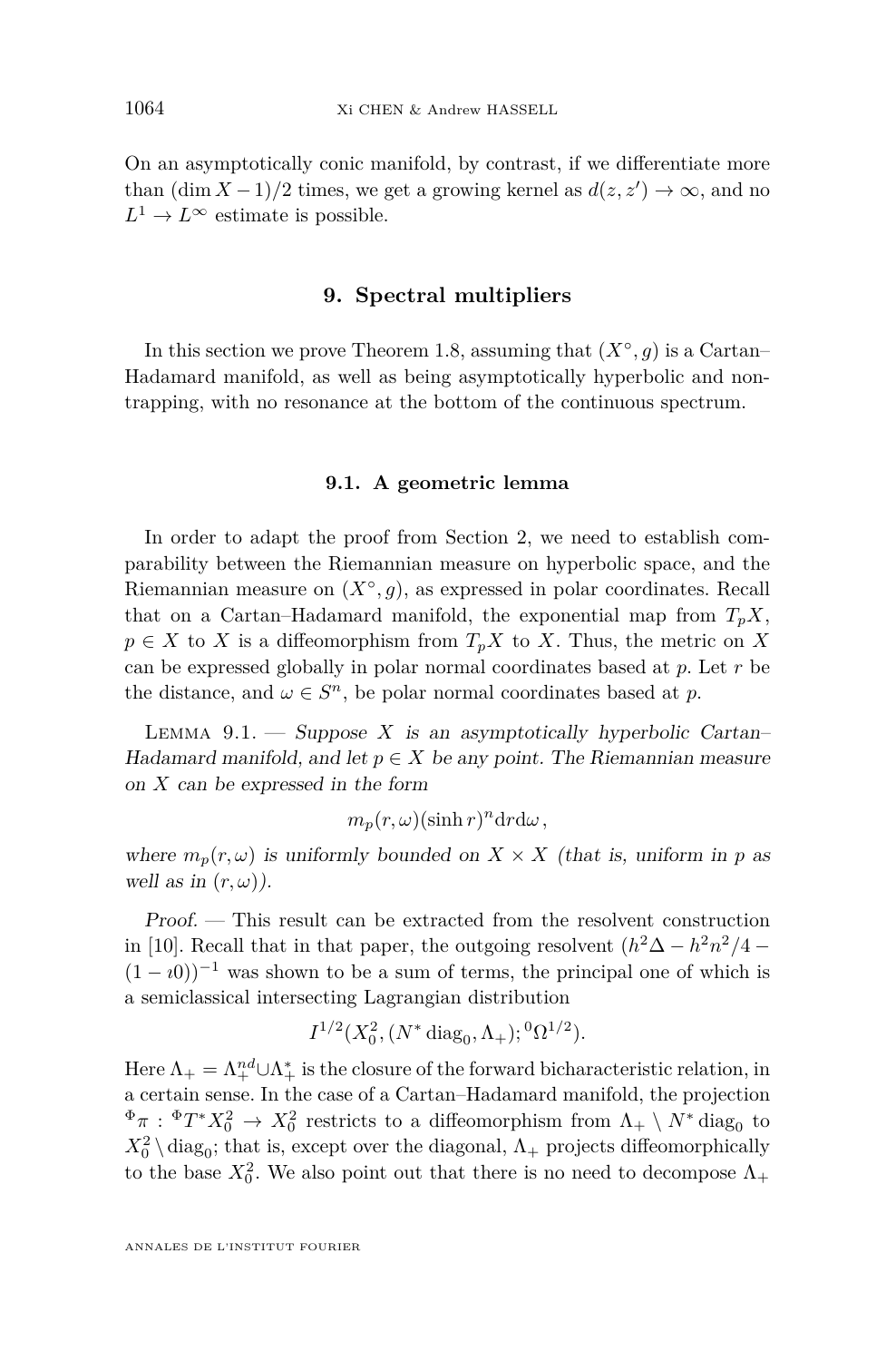into pieces  $\Lambda^{nd}_+ \cup \Lambda^*_+$  as was done in [\[10\]](#page-63-0) to deal with geodesics that might "return" to the front face FF; this is not possible for Cartan–Hadamard manifolds.

The Lagrangian  $\Lambda_{+}$  can be given coordinates as follows: first, we use coordinates  $(z', \omega)$  for  $\Lambda_+ \cap N^*$  diag<sub>0</sub>, where  $z'$  is a coordinate in  $X^{\circ}$  (corresponding to the right variable in  $X_0^2$  and  $\omega \in S^n$  is a coordinate on the unit tangent bundle in  $T_{z}$ ,  $X^{\circ}$ , with respect to the metric g. Then by definition  $\Lambda_+$  is the flowout from  $\Lambda_+ \cap N^*$  diag<sub>0</sub> by bicharacteristic flow, which coincides with geodesic flow in this case. Let  $r$  denote the function on  $\Lambda_+$  equal to the time taken to flow to that point from  $\Lambda_+ \cap N^*$  diag<sub>0</sub> by the left geodesic flow. This gives us  $(z', r, \omega)$  as coordinates on  $\Lambda_+$ . Then, using the projection  $\Phi_{\pi}$  to the base,  $(r,\omega)$  may be identified with polar normal coordinates based at z'.

Now consider the principal symbol at  $\Lambda_{+}$ . By [\[10\]](#page-63-0), if we use coordinates  $(z, z^\prime)$  arising from  $X \times X$  on  $\Lambda_+$  (away from  $N^* \operatorname{diag}_0$ ), then the principal symbol is  $\sim (\rho_L \rho_R)^{n/2}$  times  $|dg(z)dg'(z')|^{1/2}$ , where dg  $(dg')$  indicate the Riemannian measure in the left (right) variables, and we use the notation *a* ∼ *b* to mean that  $C^{-1}b \le a \le Cb$  for some uniform *C*. Next we recall from Proposition [3.4](#page-25-0) that the distance *r* on  $X_0^2$  is such that  $e^{-nr/2} \sim (\rho_L \rho_R)^{n/2}$ for  $r \geq 1$ . It follows that the principal symbol is comparable to

(9.1) 
$$
e^{-nr/2} |dg dg'|^{1/2}
$$

on  $\Lambda_+$ , for  $r \geqslant 1$ .

On the other hand, the principal symbol *a* satisfies the transport equation

<span id="page-55-0"></span> $\mathcal{L}_{\partial}$  *a* = 0,

in the coordinates  $(z', r, \omega)$ . Since *a* is a half-density, it must take the form

$$
\left|b(z',\omega)dz'drd\omega\right|^{1/2}.
$$

We can compute  $b(z', \omega)$  by comparing with the symbol of the resolvent at  $N^*$  diag. Using coordinates  $(z', \omega, \tau)$ , where  $\tau$  is the norm on  $T^*_{z'}X$  with respect to the metric *g* (that is,  $(\omega, \tau)$  are polar coordinates in  $T^*_{z'}X$ ), this symbol is  $(\tau^2 - 1)^{-1} |dg'\tau^n d\tau d\omega|^{1/2}$ . A simple calculation shows that  ${\tau, r} = 1$ . Using [\[10,](#page-63-0) (B.2)], we find that

(9.2) 
$$
a = c \left| \frac{dg'}{dr} \right|^{1/2}, \quad c > 0 \text{ constant.}
$$

Comparing [\(9.1\)](#page-55-0) and [\(9.2\)](#page-55-1), we find that

<span id="page-55-1"></span>
$$
dg \sim e^{nr} dr d\omega \quad \text{for } r \geq 1,
$$

which completes the proof.  $\Box$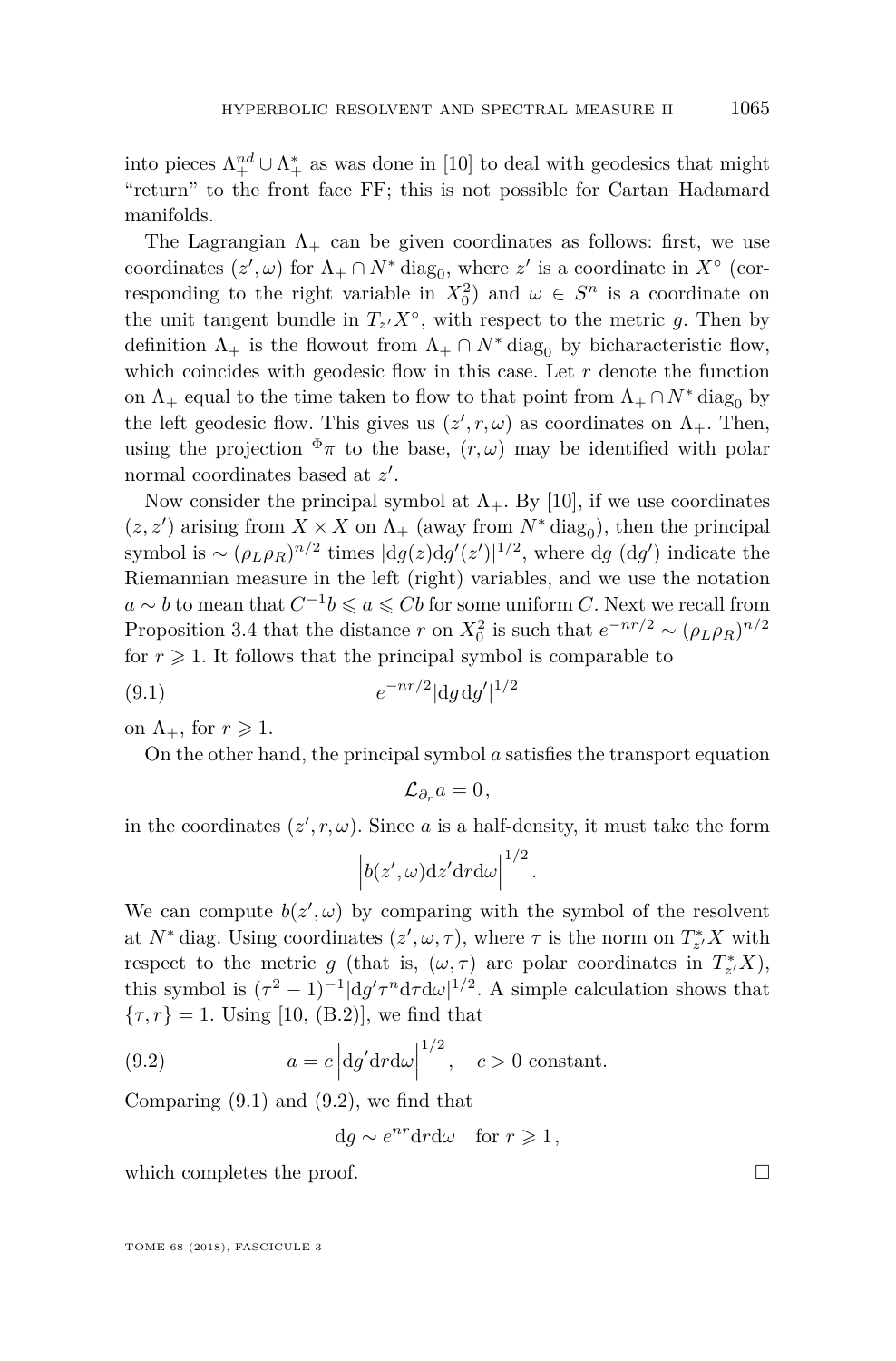So, let  $F \in H^s([-1,1])$ ,  $s > (n+1)/2$ , be an even function. We consider the operator  $F(\alpha P)$ , where  $\alpha \in (0,1]$ . To analyze this operator, we break the Schwartz kernel into two pieces using the characteristic function  $\chi_{d(z,z')\leq 1}$ . The near-diagonal piece  $F(\alpha P)\chi_{d(z,z')\leq 1}$  can be treated using the methods from [\[17\]](#page-63-1); this operator essentially satisfies Theorem [1.2.](#page-7-1) The far-from-diagonal piece,  $F(\alpha P)(1 - \chi_{d(z,z') \leq 1})$ , can be treated rather like the case of hyperbolic space studied in Section [2.](#page-14-0)

## **9.2.** Near diagonal part of  $F(\alpha P)$

<span id="page-56-3"></span>Theorem [1.2](#page-7-1) does not apply directly in the current setting, since the volume of balls of radius  $\rho$  are not comparable to  $\rho^{n+1}$  for large  $\rho$  on asymptotically hyperbolic manifolds; instead, the volume grows as *e nρ* as  $\rho \rightarrow \infty$ . However, it is certainly the case that the volume of balls of radius  $\rho \leq 1$  is comparable to  $\rho^{n+1}$ . This follows from the Bishop–Gromov inequality: if the sectional curvatures are between 0 and  $-\kappa$ , say, then the volume of any ball of radius  $\rho$  is bounded by the volume in Euclidean space, and the volume on a simply connected space of constant curvature  $-\kappa$ .

The place where this volume comparability was used in [\[17\]](#page-63-1) was in the proof of the following Lemma, which we modify so as to apply to our neardiagonal operator.

<span id="page-56-0"></span>LEMMA 9.2 ([\[17,](#page-63-1) Lemma 2.7]). — Suppose that  $(X, d, \mu)$  is a metric measure space, with metric  $d$  and measure  $\mu$ , such that the balls of radius  $\rho \leq 1$  have measure comparable to  $\rho^{n+1}$ . Assume that *S* is an integral operator, bounded from  $L^p(X)$  to  $L^q(X)$  for some  $1 \leqslant p \leqslant q \leqslant \infty$ . Let  $S\chi_{d(z,z')\leq s}$ , be the integral operator given by the integral kernel of *S* times the characteristic function of  $\{(z, z') | d(z, z') \leq s\}$ , for some  $s \leq 1$ . Then

$$
||S\chi_{d(z,z')\leq s}||_{L^p\to L^p}\leqslant Cs^{(n+1)(1/p-1/q)}||S||_{L^p\to L^q}.
$$

Proof. — We omit the proof, which is a trivial modification of the proof of [\[17,](#page-63-1) Lemma 2.7].

Using this lemma we prove a modified version of Theorem [1.2](#page-7-1) in an abstract setting.

<span id="page-56-1"></span>PROPOSITION 9.3. — Let  $(X, d, \mu)$  be as in Lemma [9.2.](#page-56-0) Suppose L is a positive self-adjoint operator with finite propagation speed on  $L^2(X)$ . If the restriction estimate

<span id="page-56-2"></span>
$$
(9.3) \qquad \|\mathrm{d}E_{\sqrt{L}}(\boldsymbol{\lambda})\|_{L^p \to L^{p'}} \leqslant \begin{cases} C & \text{when } \boldsymbol{\lambda} \text{ is small,} \\ C\boldsymbol{\lambda}^{(n+1)(1/p-1/p')-1} & \text{when } \boldsymbol{\lambda} \text{ is large} \end{cases}
$$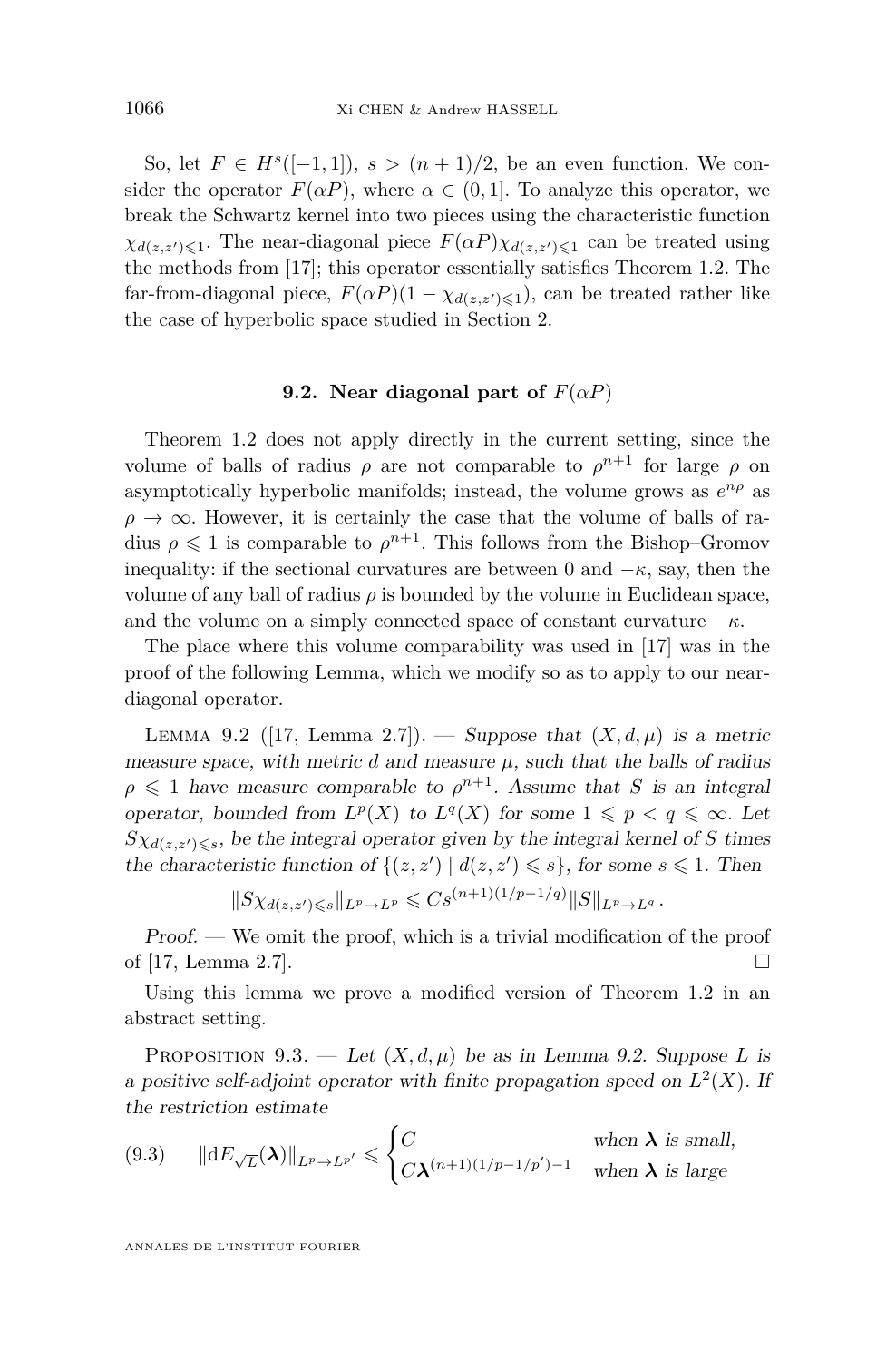holds for  $1 \leq p \leq 2(n+2)/(n+4)$ , then spectral multipliers localized near the diagonal are uniformly bounded in  $0 < \alpha < 1$ , in the sense

$$
\sup_{0<\alpha<1}||F(\alpha\sqrt{L})\chi_{d(z,z')\leq 1}||_{L^p\to L^p}\leq C||F||_{H^s},
$$

where  $F \in H^s(\mathbb{R})$  is an even function with  $s > (n+1)(1/p-1/2)$  supported in [−1*,* 1].

Remark  $9.4.$  — Note that asymptotically hyperbolic spaces satisfy the measure property in Lemma [9.2.](#page-56-0) This enables Proposition [9.3](#page-56-1) to be applied to the Laplacian on such spaces.

Proof. — We follow the proof of [\[17,](#page-63-1) Section 2]. Suppose  $\eta$  is an even smooth function compactly supported on (−4*,* 4), satisfying

$$
\sum_{l \in \mathbb{Z}} \eta(2^{-l}t) = 1 \quad \text{for all } t \neq 0.
$$

Thus we take a partition of unity for  $F(\lambda)$ , say  $F(\lambda) = F_0 + \sum_{l>0} F_l(\lambda)$ , where

$$
F_0(\lambda) = \frac{1}{2\pi} \int_{-\infty}^{\infty} \sum_{l \leq 0} \eta(2^{-l}t) \hat{F}(t) \cos(t\lambda) dt
$$
  

$$
F_l(\lambda) = \frac{1}{2\pi} \int_{-\infty}^{\infty} \eta(2^{-l}t) \hat{F}(t) \cos(t\lambda) dt \qquad \text{for } l > 0.
$$

By virtue of finite speed of propagation of  $cos(tP)$  [\[7\]](#page-63-9), i.e.

$$
\text{supp } \cos(tP) \subset \{d(z,z')\leqslant |t|\},
$$

the kernel of  $F_l(\alpha P)\chi_{d(z,z')\leq 1}$  is supported on

$$
\{d(z,z')\leqslant 2^{l+2}\alpha\}
$$

as  $\eta(2^{-l}t)$  is supported on  $(-2^{l+2}, 2^{l+2})$ . By Lemma [9.2,](#page-56-0)

<span id="page-57-0"></span>
$$
(9.4) \quad ||F(\alpha P)\chi_{d(z,z')\leq 1}||_{L^p \to L^p} \leq \sum_{l\geq 0} ||F_l(\alpha P)\chi_{d(z,z')\leq 1}||_{L^p \to L^p}
$$
  

$$
\leq C \sum (2^l \alpha)^{(n+1)(1/p-1/2)} ||F_l(\alpha P)||_{L^p \to L^2}.
$$

We take a further decomposition

$$
F_l(\alpha P) = \psi F_l(\alpha P) + (1 - \psi) F_l(\alpha P)
$$

*l*>0

by a cutoff function  $\psi$  supported on (−4*,* 4) such that  $\psi(\lambda) = 1$  for  $\lambda \in$  $(-2, 2)$ .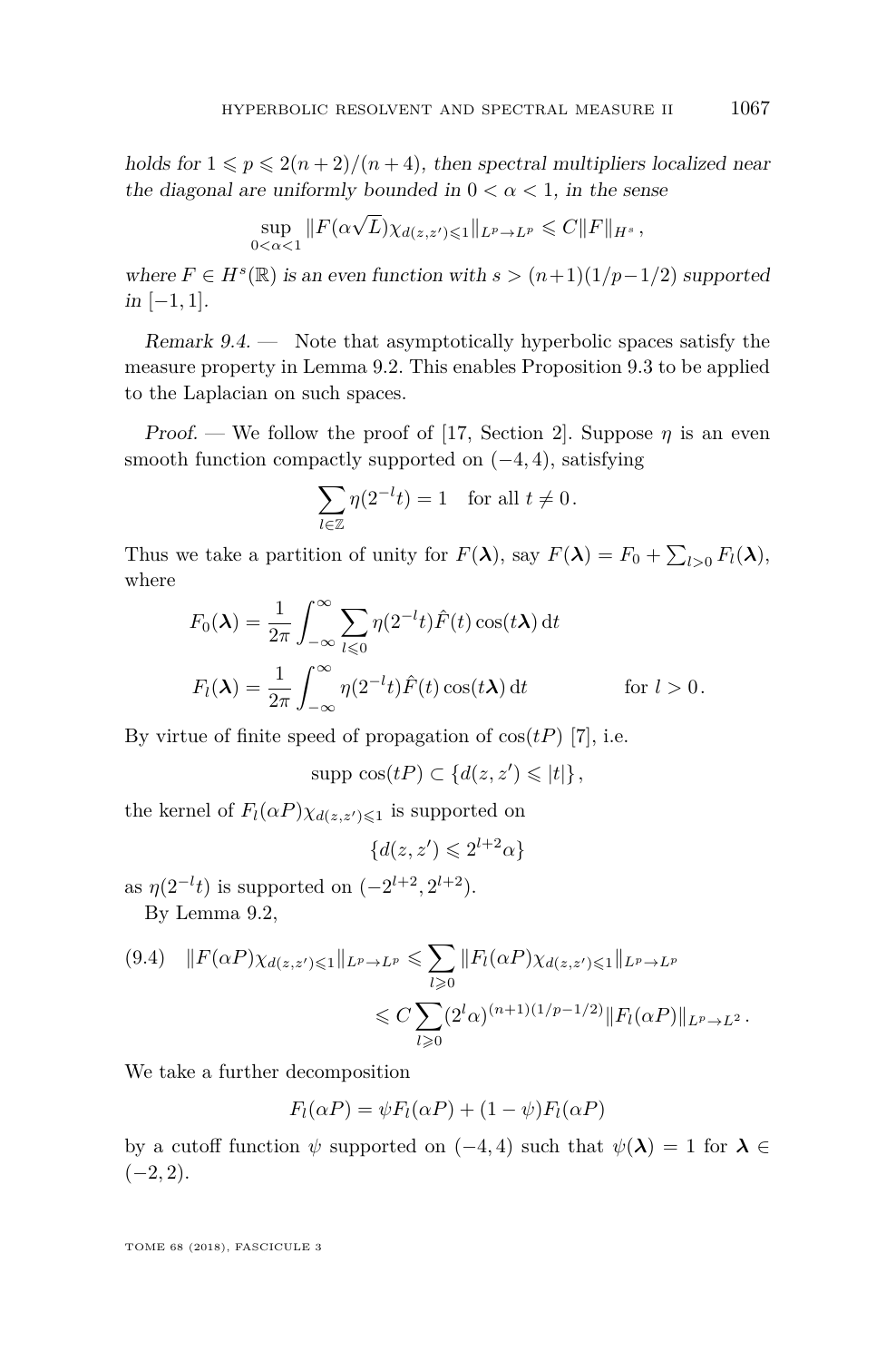Then a  $T^*T$  argument reduces  $\|\psi F_l(\alpha P)\|_{L^p \to L^2}$  to the restriction estimates.

$$
\|\psi F_l(\alpha P)\|_{L^p \to L^2}^2
$$
\n
$$
= \|\psi F_l|^2 (\alpha P)\|_{L^p \to L^{p'}}
$$
\n
$$
\leq \int_0^{4/\alpha} |\psi F_l(\alpha \lambda)|^2 \|dE_P(\lambda)\|_{L^p \to L^{p'}} d\lambda
$$
\n
$$
\leq \frac{C}{\alpha} \int_0^4 |\psi F_l(\lambda)|^2 \|dE_P(\lambda/\alpha)\|_{L^p \to L^{p'}} d\lambda
$$
\n
$$
\leq \frac{C}{\alpha} \int_0^{\alpha} |\psi F_l(\lambda)|^2 d\lambda + \frac{C}{\alpha} \int_\alpha^4 |\psi F_l(\lambda)|^2 (\frac{\lambda}{\alpha})^{(n+1)(1/p-1/p')-1} d\lambda,
$$

where we used [\(9.3\)](#page-56-2) in the last line. So

$$
\|\psi F_l(\alpha P)\|_{L^p \to L^2} \leq C\alpha^{-((n+1)/2)(1/p - 1/p')} \|\psi F_l\|_2
$$
  
=  $C\alpha^{-(n+1)(1/p - 1/2)} \|\psi F_l\|_2$ .

We obtain

<span id="page-58-1"></span>
$$
(9.5) \quad \sum_{l\geq 0} (2^l \alpha)^{(n+1)(1/p-1/2)} \|\psi F_l(\alpha P)\|_{L^p \to L^2}
$$
  
\$\leqslant \sum\_{l\geqslant 0} 2^{l(n+1)(1/p-1/2)} \|\psi F\_l\|\_2 \leqslant C \|F\|\_{B\_{1,2}^{(n+1)(1/p-1/2)}} \leqslant C \|F\|\_{H^s}\$

for  $s > (n+1)(1/p-1/2)$ .

We next treat the terms involving  $(1-\psi)F_l$ . This works exactly as in [\[17,](#page-63-1) Section 2].

Using restriction estimates as above, we have

$$
\begin{aligned} \left\| (1 - \psi) F_l(\alpha P) \right\|_{L^p \to L^2}^2 \\ &= \left\| |(1 - \psi) F_l|^2(\alpha P) \right\|_{L^p \to L^{p'}} \\ &\leq \frac{C}{\alpha} \int_2^\infty \left| (1 - \psi)(\lambda) F_l(\lambda) \right|^2 \left( \frac{\lambda}{\alpha} \right)^{(n+1)(1/p - 1/p') - 1} d\lambda \end{aligned}
$$

where we used the fact that  $\lambda \geq 2$  on the support of  $1 - \psi$ . Note that

<span id="page-58-0"></span>
$$
(9.6) \qquad (1 - \psi(\boldsymbol{\lambda})) F_l(\boldsymbol{\lambda}) = \frac{1 - \psi(\boldsymbol{\lambda})}{2\pi} \int_{\mathbb{R}} \int_0^1 e^{it(\boldsymbol{\lambda} - \boldsymbol{\lambda}')}\eta(2^{-l}t)F(\boldsymbol{\lambda}') \,d\boldsymbol{\lambda}' dt
$$

and

$$
e^{it(\lambda - \lambda')} = \frac{1}{i^N (\lambda - \lambda')^N} \frac{\mathrm{d}^N}{\mathrm{d}t^N} e^{it(\lambda - \lambda')},
$$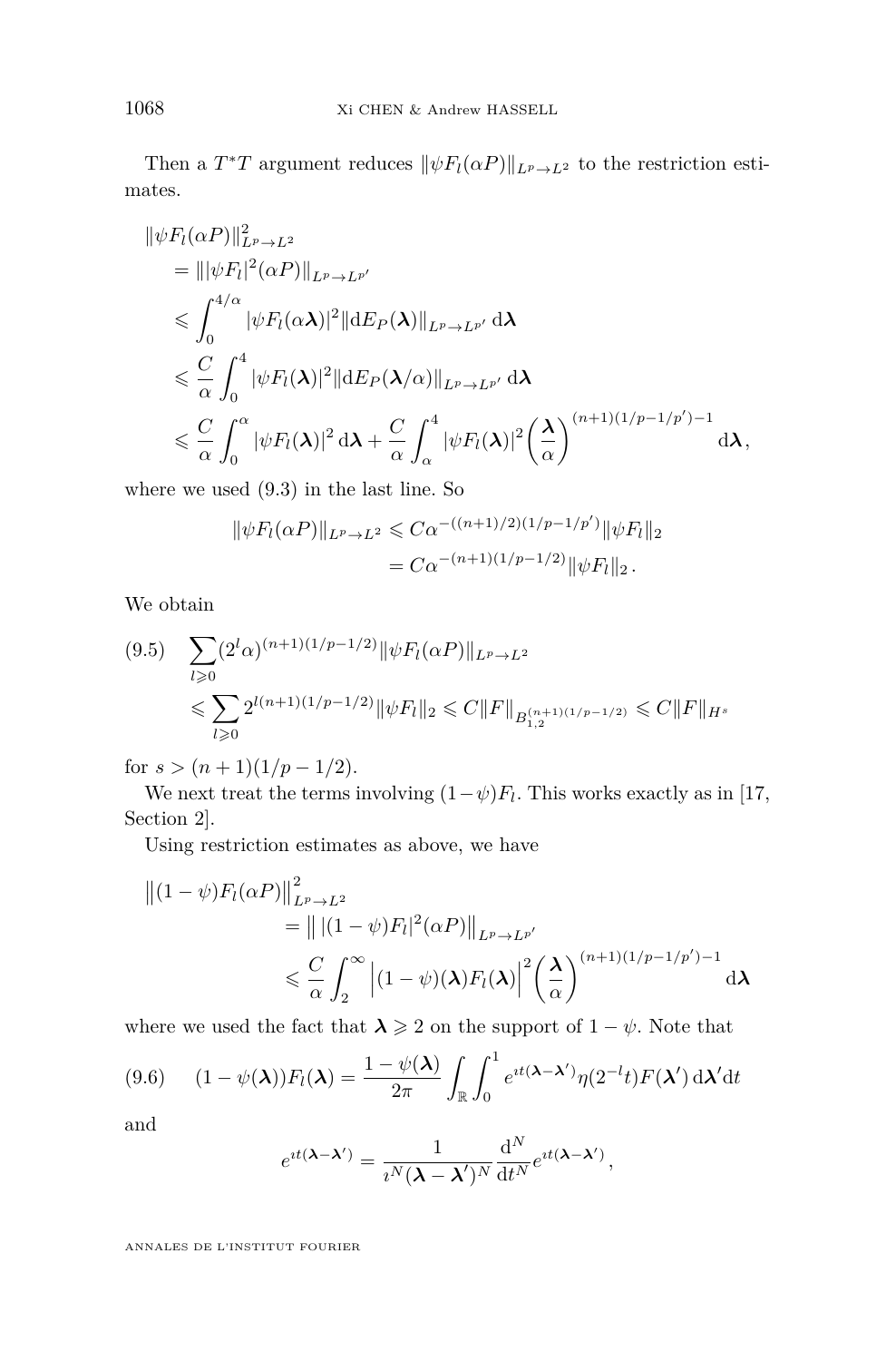where  $\lambda - \lambda' \geqslant \lambda/2$  for  $\lambda \in \text{supp } 1 - \psi$  and  $\lambda' \in \text{supp } F$ . Using this identity in [\(9.6\)](#page-58-0) and integrating by parts in *t* yields

$$
\left| \left( (1 - \psi) F_l \right) (\boldsymbol{\lambda}) \right| \leqslant C \boldsymbol{\lambda}^{-N} 2^{-N(l-1)} \| F \|_2
$$

for any  $N \in \mathbb{Z}_+$ . Taking N sufficiently large, we obtain

<span id="page-59-0"></span>
$$
(9.7) \quad \sum_{l} (2^l \alpha)^{(n+1)(1/p-1/2)} \left\| \left( (1-\psi) F_l \right) (\alpha P) \right\|_{L^p \to L^2} \leq C \|F\|_{L^2} \leq C \|F\|_{H^s}.
$$

Combining [\(9.5\)](#page-58-1) and [\(9.7\)](#page-59-0) yields

$$
\sum_{l} (2^l \alpha)^{(n+1)(1/p-1/2)} ||F_l(\alpha P)||_{L^p \to L^2} \leq C ||F||_{H^s},
$$

and together with  $(9.4)$  this proves the Proposition.

## **9.3. Away from the diagonal on asymptotically hyperbolic manifolds**

It remains to treat the kernel  $F(\alpha P)\chi_{d(z,z')\geq 1}$ . We will show that

$$
F(\alpha P)\chi_{d(z,z')\geq 1}
$$
 maps  $L^p + L^2$  to  $L^2$ ,

with an operator norm uniform in  $\alpha \in (0,1]$ . It suffices to show that  $F(\alpha P)\chi_{d(z,z')\geqslant1}$  maps  $L^2 \to L^2$ , and  $L^1 \to L^2$ , with operator norms uniform in  $\alpha$ . The first statement follows from the fact that  $F \in H^{(n+1)/2} \implies$  $F \in L^{\infty}$ , together with the result of Section [9.2.](#page-56-3) In fact, we have proved

$$
\sup_{0 < \alpha < 1} \|F(\alpha \sqrt{L}) \chi_{d(z, z') \leq 1} \|_{L^p \to L^p} \leq C \|F\|_{H^{(n+1)/2}}
$$

provided  $1 \leqslant p \leqslant 2(n+2)/(n+4)$ . Noting the spectral multiplier is symmetric, we conclude that this operator is  $L^p$  bounded for  $1 < p < \infty$ . Consequently,  $F(\alpha \sqrt{L}) \chi_{d(z,z')}$  is  $L^2$  bounded. So in the remainder of this subsection, we show boundedness from  $L^1$  to  $L^2$ , with an operator norm uniform in *α*.

Let  $K_{\alpha}(z, z')$  be the Schwartz kernel of  $F(\alpha P)\chi_{d(z, z')\geq 1}$ . By Minkowski's inequality, the  $L^1 \to L^2$  operator norm is bounded by

$$
\sup_{z'} \bigg( \int \big| K_{\alpha}(z, z') \big|^2 \, \mathrm{d}\mu_z \bigg)^{1/2}.
$$

Using the spectral theorem we have

$$
K(z,z')=\int_0^\infty F(\lambda)\mathrm{d}E_P(\lambda)(z,z')\,\cdot\chi_{\{d(z,z')>1\}}(z,z').
$$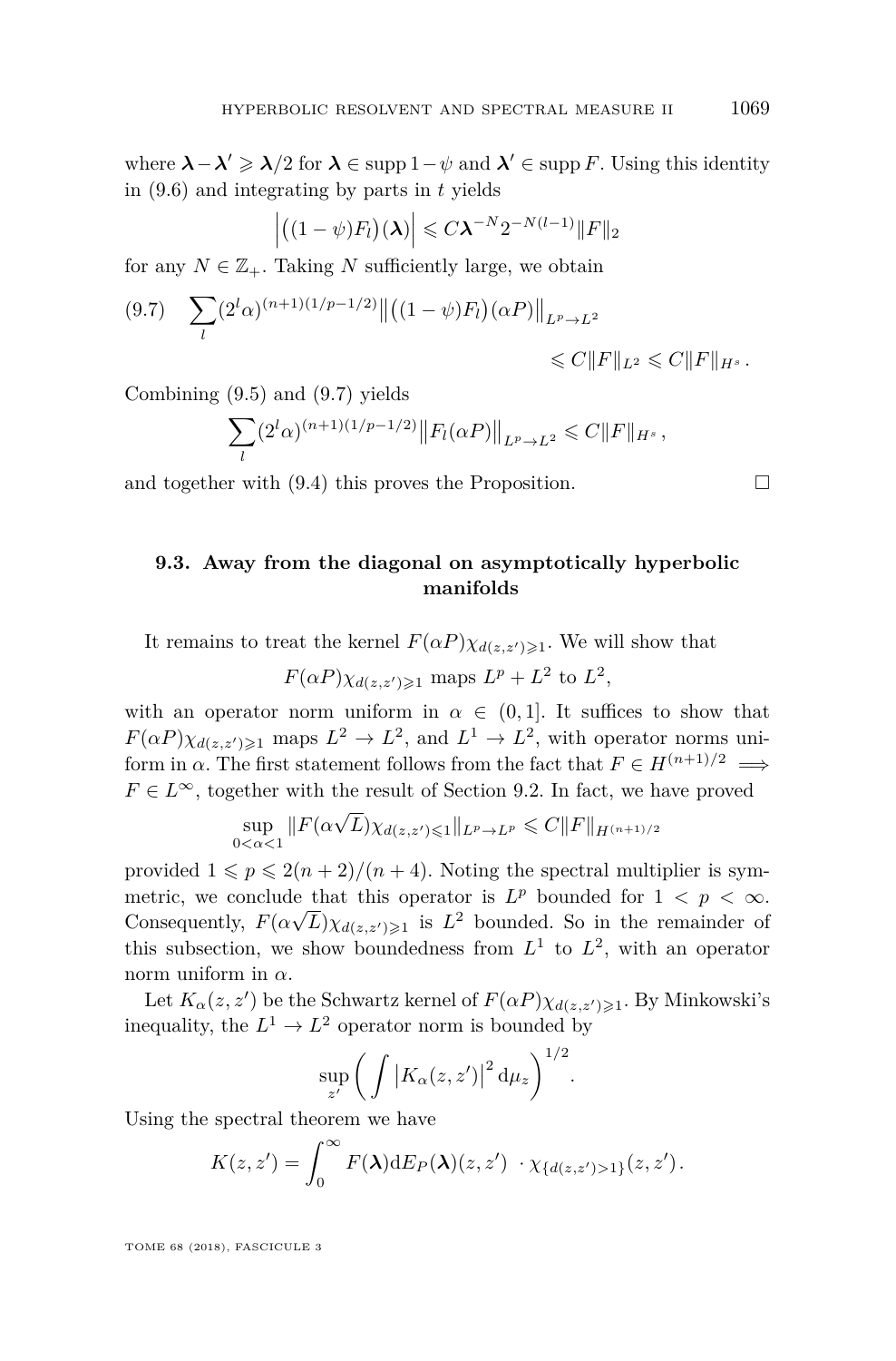We use coordinates  $(z', r, \omega)$  as in Section [9.1.](#page-54-1) Using Lemma [9.1,](#page-54-2) we may estimate the Riemannian measure by  $Ce^{nr} dr d\omega$ . Therefore, it suffices to bound

$$
\int_{\{r>1\}} \bigg| \int_0^\infty F(\alpha \lambda) dE_P(\lambda)(r,\omega,z') d\lambda \bigg|^2 e^{nr} dr d\omega.
$$

<span id="page-60-0"></span>Using [\(1.14\)](#page-10-2), we expand the kernel of the spectral measure as follows:  $\sum_{P}$  (9.8) d $E_P(\lambda)(z, z')$ 

$$
= \sum_{\pm} e^{\pm i \lambda r} \left( \sum_{j=0}^{[n/2]} \lambda^{n/2-j} b_{\pm,j}(z',r,\omega) e^{-nr/2} + c(\lambda, z',r,\omega) e^{-nr/2} \right) + (\rho_L \rho_R)^{n/2 + i \lambda} a_+ + (\rho_L \rho_R)^{n/2 - i \lambda} a_- + (xx')^{n/2 + i \lambda} \tilde{a}_+ + (xx')^{n/2 - i \lambda} \tilde{a}_-
$$

where  $b_{\pm,j}$  and *c* are bounded, and where  $a_{\pm}$ ,  $\tilde{a}_{\pm}$  are as in Theorem [1.3.](#page-10-1) Here, *c* is smooth in  $\lambda$  at  $\lambda = 0$  (due to our assumption that the resolvent kernel is holomorphic at the bottom of the spectrum), and decays as  $O(\lambda^{-1/2})$  as  $\lambda \to \infty$  for *n* odd, or  $O(\lambda^{-1})$  as  $\lambda \to \infty$  for *n* even. Moreover, *c* obeys symbolic estimates as  $\lambda \to \infty$ , so  $|d_{\lambda}c| = O(\lambda^{-3/2})$  as  $\lambda \to \infty$ when *n* is odd, or  $O(\lambda^{-2})$  when *n* is even.

We now consider a single term  $b_{\pm,j}$  in [\(9.8\)](#page-60-0). Thus, we need to estimate

$$
(9.9) \quad \int_{\{r>1\}} \left| \int_0^\infty F(\alpha \lambda) e^{\pm i \lambda r} \lambda^{n/2-j} b_{\pm,j}(r,\omega,z') e^{-nr/2} d\lambda \right|^2 e^{nr} dr d\omega
$$

uniformly in  $\alpha$  and  $z'$ . Arbitrarily choosing the sign  $+$ , using the uniform boundedness of  $b_{i,\pm}$ , and simplifying, it is enough to uniformly bound

(9.10) 
$$
\int_{\{r>1\}} \left| \int_0^\infty F(\alpha \lambda) e^{i \lambda r} \lambda^{n/2-j} d\lambda \right|^2 dr.
$$

<span id="page-60-1"></span>To estimate this, we prove the following lemma.

<span id="page-60-2"></span>LEMMA 9.5. — Suppose that  $F \in H^{(n+1)/2}(\mathbb{R})$  and

$$
G(\lambda) = \theta(\lambda) \lambda^m \phi(\lambda),
$$

where  $\phi \in C_c^{\infty}(\mathbb{R})$ ,  $\theta$  is the Heaviside function, and where  $0 < m \leq n/2$ . Then  $\hat{F} * \hat{G}$  satisfies

(9.11) 
$$
\int_{r \ge R} |(\hat{F} * \hat{G})(r)|^2 dr = O(R^{-(2m+1)}).
$$

*Proof.* — We first observe that  $|\hat{G}(r)| \leq \langle r \rangle^{-m-1}$ . Indeed, since the function  $\theta(\lambda)\lambda^m$  is homogeneous of degree *m*, the Fourier transform is homogeneous of degree  $-1-m$ , and hence is  $O(\langle r \rangle^{-1-m})$  as  $r \to \infty$ . The Fourier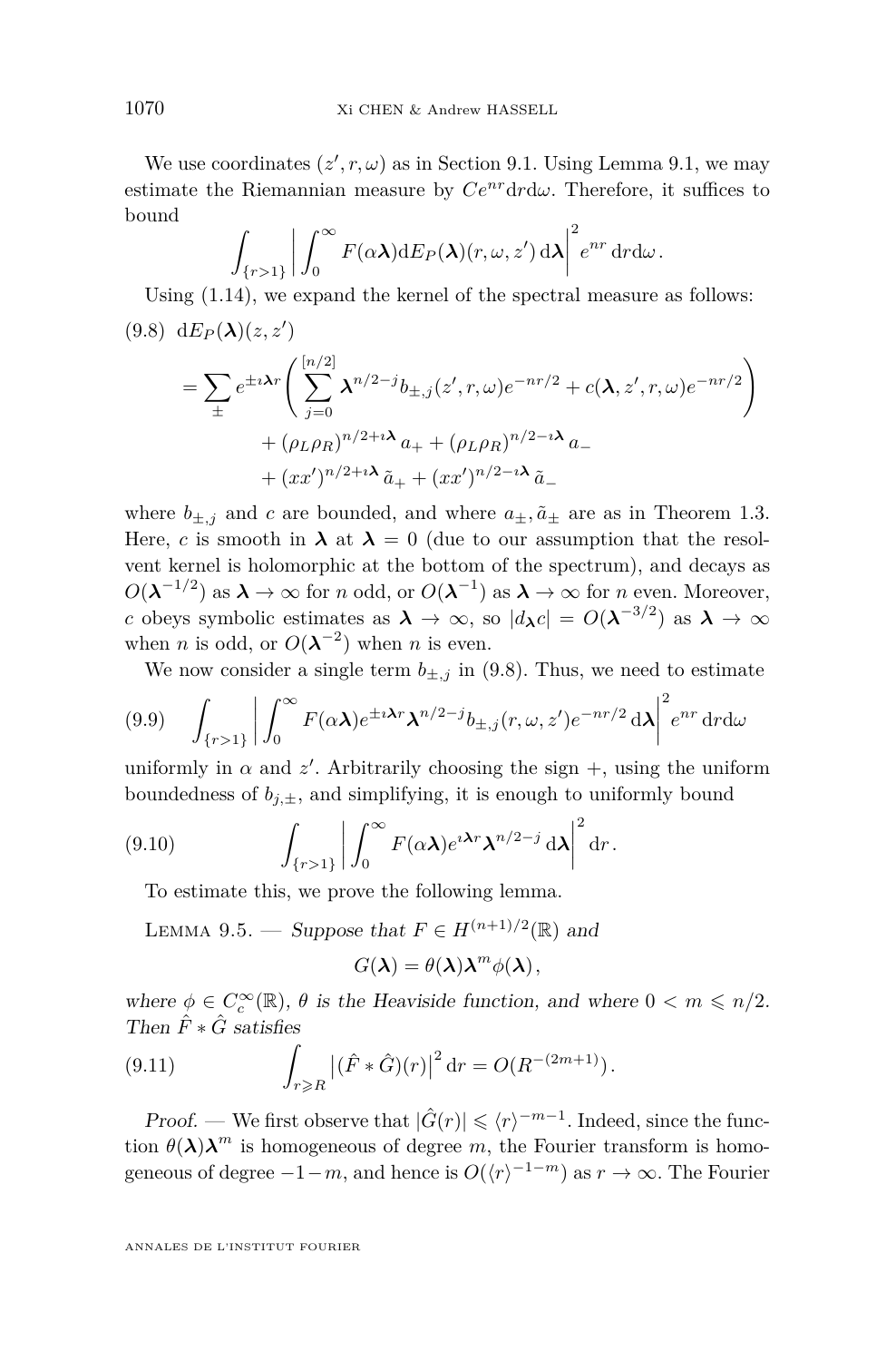transform  $\hat{G}$  is therefore this homogeneous function convolved with  $\hat{\phi}$ . As  $\hat{\phi} \in \mathcal{S}(\mathbb{R})$ ,  $\hat{G}$  is  $L^{\infty}$ , and still decays as  $O(\langle r \rangle^{-1-m})$  as  $r \to \infty$ .

It therefore suffices to show that

$$
\int_{r \ge R} \left| \int |\hat{F}(r-s)| \langle s \rangle^{-m-1} ds \right|^2 dr = O(R^{-(2m+1)}).
$$

We break the RHS into

$$
(9.12) \quad \int_{r \ge R} \left| \int_{|s| \le r/2} |\hat{F}(r-s)| \langle s \rangle^{-m-1} ds \right| + \int_{|s| \ge r/2} |\hat{F}(r-s)| \langle s \rangle^{-m-1} ds \right|^2 dr.
$$

Using the inequality  $(a + b)^2 \leq 2(a^2 + b^2)$ , we estimate this by

<span id="page-61-0"></span>
$$
(9.13) \quad 2 \int_{r \ge R} \left| \int_{|s| \le r/2} |\hat{F}(r-s)| \langle s \rangle^{-m-1} ds \right|^2 dr
$$

$$
+ 2 \int_{r \ge R} \left| \int_{|s| \ge r/2} |\hat{F}(r-s)| \langle s \rangle^{-m-1} ds \right|^2 dr.
$$

The first of these terms we treat as follows. We apply Cauchy–Schwarz to the inner integral, obtaining

$$
(9.14) \quad 2 \int_{r \ge R} \left( \int_{|s| \le r/2} \langle s \rangle^{-m-1} ds \right)
$$

$$
\left( \int_{|s'| \le r/2} |\hat{F}(r-s')|^2 \langle s' \rangle^{-m-1} ds' \right) dr.
$$

The *s* integral just gives a constant. In the second integral, we change variable to  $r' = r - s'$ , and note that  $r' \geq r - r/2 \geq R/2$ . The *s'* integral again gives a constant, and we get an upper bound of the form

(9.15) 
$$
2C \int_{r' \ge R/2} |\hat{F}(r')|^2 dr'.
$$

We can insert a factor  $(2R)^{-(2m+1)}\langle r'\rangle^{n+1}$ , since  $r' \geq 2R$  and  $n+1 \geq$ 2*m* + 1. This finally gives an estimate of the form  $CR^{-(2m+1)}||F||^2_{H^{(n+1)/2}}$ for the first term of [\(9.13\)](#page-61-0).

For the second term of [\(9.13\)](#page-61-0), we estimate  $\langle s \rangle^{-m-1} \leq C \langle r \rangle^{-m-1}$ . This allows us to estimate this term by

$$
(9.16) \quad 2\|\hat{F}\|_{L^1}^2 \int_{r \ge R} \langle r \rangle^{-2m-2} \, dr \le C\|F\|_{H^{1/2+\epsilon}}^2 R^{-(2m+1)} \text{ for any } \epsilon > 0.
$$

This completes the proof.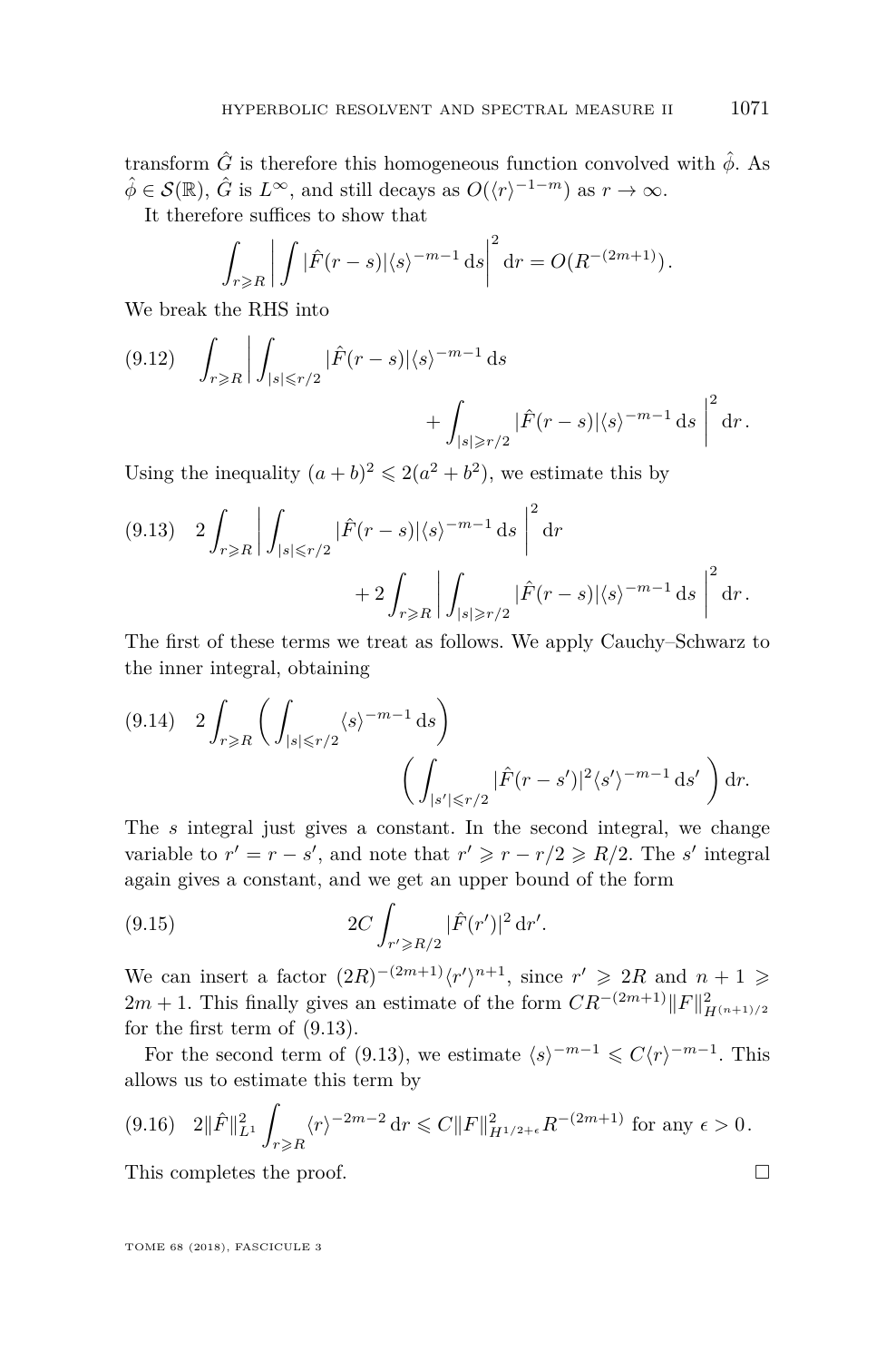We return to [\(9.10\)](#page-60-1), which we write in the form

$$
(9.17) \qquad \alpha^{-n+2j} \int_{\{r>1\}} \left| \int_0^\infty F(\alpha \lambda) e^{i \lambda r} (\alpha \lambda)^{n/2-j} d\lambda \right|^2 dr.
$$

We change variables to  $\lambda' = \alpha \lambda$  and  $r' = r/\alpha$ . We also choose  $\phi \in C_c^{\infty}(\mathbb{R})$ to be identically 1 on the support of *F*, and write

<span id="page-62-0"></span>
$$
G(\lambda') = \theta(\lambda'){\lambda'}^{n/2-j}\phi(\lambda').
$$

The integral becomes

(9.18) 
$$
\alpha^{-n-1+2j} \int_{\{r'>1/\alpha\}} \left| \int_{-\infty}^{\infty} F(\mathbf{\lambda}') G(\mathbf{\lambda}') e^{i\mathbf{\lambda}' r'} d\mathbf{\lambda}' \right|^2 dr'.
$$

The  $\lambda'$  integral gives us  $(\hat{F} * \hat{G})(r')$ . Applying Lemma [9.5](#page-60-2) with  $m = n/2 - j$ and  $R = \alpha^{-1}$ , we see that [\(9.18\)](#page-62-0) is bounded uniformly in  $\alpha$ , as required.

We next consider the terms involving  $c, a_{+}$ , and  $\tilde{a}_{+}$ . The argument for all these terms is similar, so just consider *c*. In this case, we need a uniform bound on

(9.19) 
$$
\int_{r>1} \left| \int_0^\infty F(\alpha \lambda) e^{\pm i \lambda r} c(\lambda, z', r, \omega) d\lambda \right|^2 dr.
$$

We use the identity

<span id="page-62-2"></span>
$$
e^{\pm i\lambda r} = \pm \frac{1}{ir} \frac{\mathrm{d}}{\mathrm{d}\lambda} e^{\pm i\lambda r}.
$$

We integrate by parts. This gives us

<span id="page-62-1"></span>(9.20) 
$$
\int_{r>1} \left| \int_0^\infty e^{\pm i \lambda r} \frac{d}{d\lambda} \Big( F(\alpha \lambda) c(\lambda, z', r, \omega) \Big) d\lambda \right|^2 \frac{1}{r^2} dr.
$$

When the derivative falls on *F*, we get  $\alpha F'(\alpha \lambda)$ . Since  $F \in H^1(\mathbb{R})$ , with compact support, the function  $\alpha F'(\alpha \lambda)$  is  $L^1$ , with  $L^1$  norm uniformly bounded in  $\lambda$ . Since *c* is uniformly bounded, this gives us a uniform bound on the  $\lambda$  integral in [\(9.20\)](#page-62-1). When the derivative falls on *c*, using the symbol estimates, we find that  $d_{\lambda}c$  is integrable in  $\lambda$ , and then we can use the fact that  $F \in L^{\infty}(\mathbb{R})$  to see that in this case also, the  $\lambda$  integral in [\(9.20\)](#page-62-1) is uniformly bounded. Finally, the *r* integral is convergent, so that establishes the uniform bound on [\(9.19\)](#page-62-2).

Using the inequalities

(9.21) 
$$
xx' \leqslant C\rho_L\rho_R \leqslant C'e^{-r},
$$

(where the second inequality follows from Proposition [3.4\)](#page-25-0), the same argument works for the  $a_\pm$  and  $\tilde{a}_\pm$  terms.

This completes the proof of Theorem [1.8.](#page-13-0)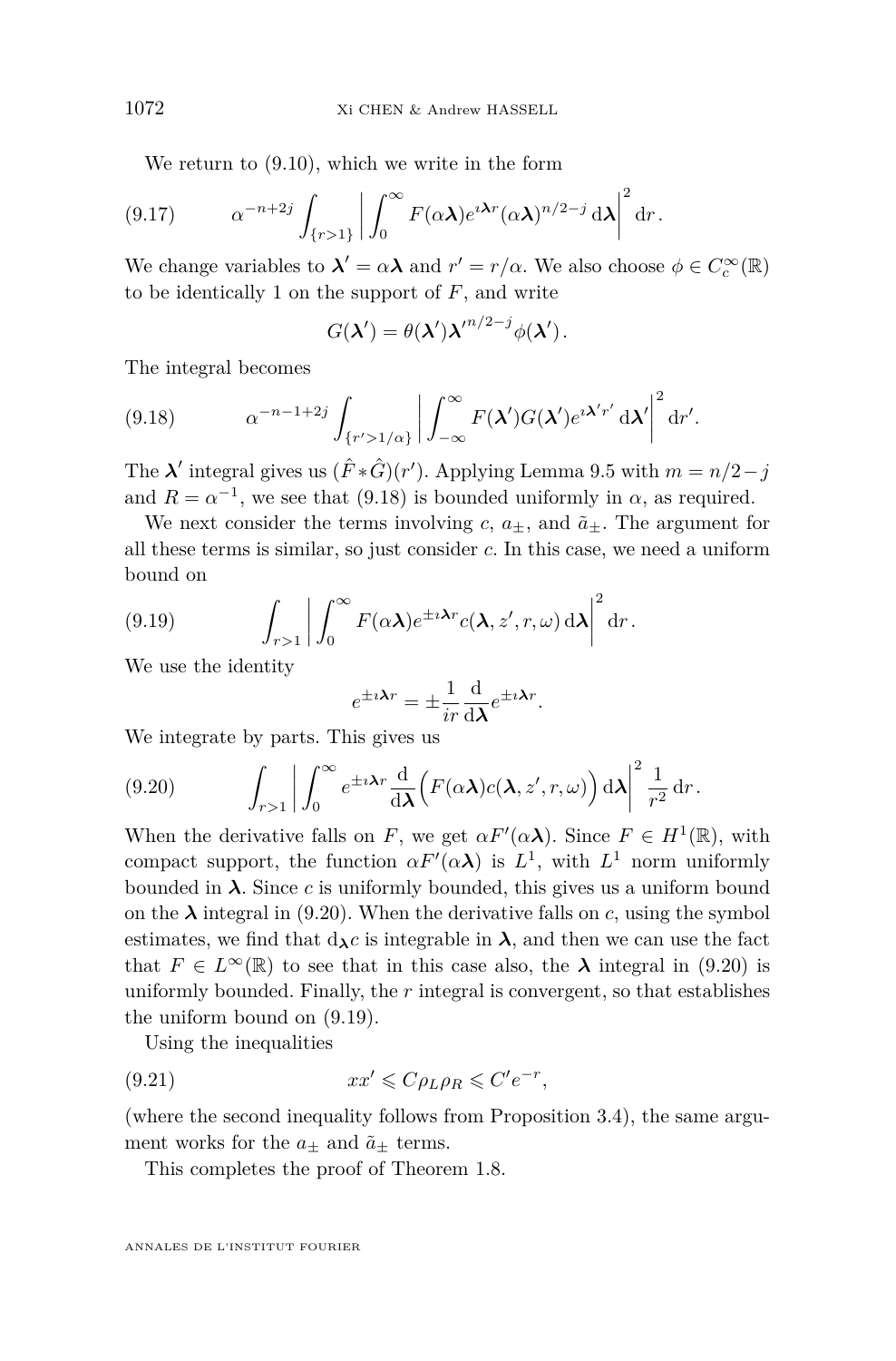## BIBLIOGRAPHY

- <span id="page-63-5"></span>[1] J.-P. Anker & V. Pierfelice, "Nonlinear Schrödinger equation on real hyperbolic spaces", Ann. Inst. Henri Poincaré, Anal. Non Linéaire **26** (2009), no. 5, p. 1853- 1869.
- <span id="page-63-14"></span>[2] ——— , "Wave and Klein-Gordon equations on hyperbolic spaces", Anal. PDE **7** (2014), no. 4, p. 953-995.
- <span id="page-63-16"></span>[3] J.-M. BOUCLET, "Semi-classical functional calculus on manifolds with ends and weighted *L<sup>p</sup>* estimates", Ann. Inst. Fourier **61** (2011), no. 3, p. 1181-1223.
- <span id="page-63-11"></span>[4] ——— , "Absence of eigenvalue at the bottom of the continuous spectrum on asymptotically hyperbolic manifolds", Ann. Global Anal. Geom. **44** (2013), no. 2, p. 115- 136.
- <span id="page-63-6"></span>[5] U. BUNKE & M. OLBRICH, "The wave kernel for the Laplacian on the classical locally symmetric spaces of rank one, theta functions, trace formulas and the Selberg zeta function, with an appendix by Andreas Juhl", Ann. Global Anal. Geom. 4 (1994), p. 357-405.
- <span id="page-63-7"></span>[6] N. Burq, C. Guillarmou & A. Hassell, "Strichartz estimates without loss on manifolds with hyperbolic trapped geodesics", Geom. Funct. Anal. **20** (2010), p. 627-656.
- <span id="page-63-9"></span>[7] J. Cheeger, M. Gromov & M. E. Taylor, "Finite propagation speed, kernel estimates for functions of the Laplace operator, and the geometry of complete Riemannian manifolds", J. Diff. Geom. **17** (1982), p. 15-53.
- <span id="page-63-15"></span>[8] X. Chen, "Resolvent and spectral measure on non-trapping asymptotically hyperbolic manifolds III: Global-in-Time Strichartz estimates without loss", Ann. Inst. Henri Poincaré, Anal. Non Linéaire (2017), [https://doi.org/10.1016/j.anihpc.](https://doi.org/10.1016/j.anihpc.2017.08.003) [2017.08.003](https://doi.org/10.1016/j.anihpc.2017.08.003).
- <span id="page-63-3"></span>[9] ——— , "Stein-Tomas restriction theorem via spectral measure on metric measure spaces", Math. Z. (2017), <https://doi.org/10.1007/s00209-017-1976-y>.
- <span id="page-63-0"></span>[10] X. CHEN & A. HASSELL, "Resolvent and spectral measure on non-trapping asymptotically hyperbolic manifolds I: Resolvent construction at high energy", Commun. Partial Differ. Equations **41** (2016), no. 3, p. 515-578.
- <span id="page-63-2"></span>[11] J. Clerc & E. M. Stein, "*Lp*-multipliers for noncompact symmetric spaces", Proc. Nat. Acad. Sci. USA **10** (1974), p. 3911-3912.
- <span id="page-63-8"></span>[12] E. B. Davies & N. Mandouvalos, "Heat kernel bounds on hyperbolic space and Kleinian groups", Proc. Lond. Math. Soc. **57** (1988), no. 1, p. 182-208.
- <span id="page-63-18"></span>[13] C. GRAHAM & M. ZWORSKI, "Scattering matrix in conformal geometry", Invent. Math. **152** (2003), p. 89-118.
- <span id="page-63-10"></span>[14] C. GUILLARMOU, "Meromorphic properties of the resolvent on asymptotically hyperbolic manifolds", Duke Math. J. **129** (2005), no. 1, p. 1-37.
- <span id="page-63-12"></span>[15] C. Guillarmou & A. Hassell, "Resolvent at low energy and Riesz transform for Schrödinger operators on asymptotically conic manifolds II", Annales de l'Institut Fourier **59** (2009), no. 4, p. 1553-1610.
- <span id="page-63-4"></span>[16] ——— , "Uniform Sobolev estimates for non-trapping metrics", J. Inst. Math. Jussieu **13** (2014), no. 3, p. 599-632.
- <span id="page-63-1"></span>[17] C. Guillarmou, A. Hassell & A. Sikora, "Restriction and spectral multiplier theorems on asymptotically conic manifolds", Anal. PDE **6** (2013), no. 4, p. 893- 950.
- <span id="page-63-17"></span>[18] A. Hassell & A. Vasy, "The spectral projections and the resolvent for scattering metrics", J. Anal. Math. **79** (1999), p. 241-298.
- <span id="page-63-13"></span>[19] A. Hassell & J. Zhang, "Global-in-time Strichartz estimates on non-trapping asymptotically conic manifolds", Anal. PDE **9** (2016), no. 1, p. 151-192.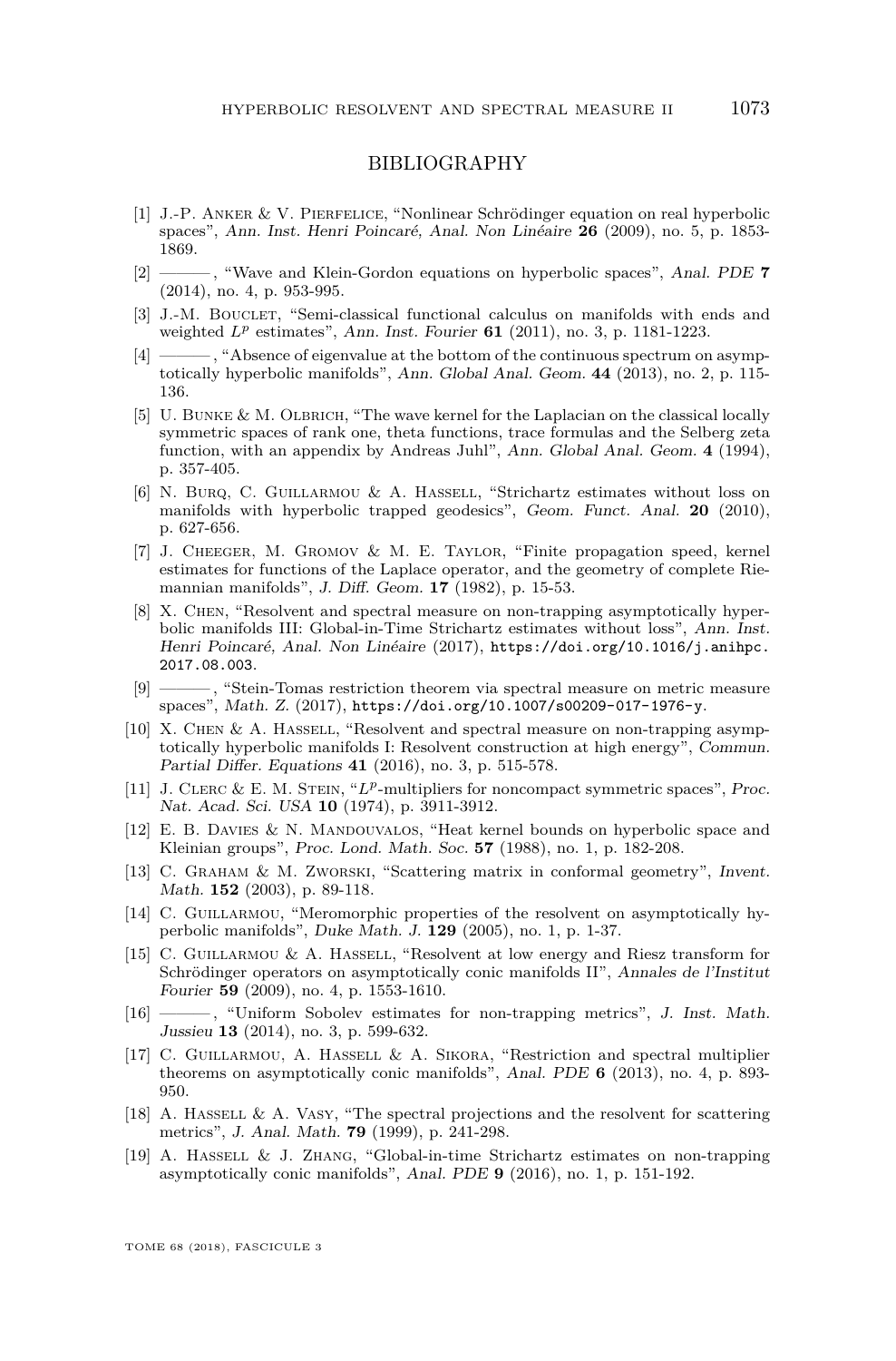- <span id="page-64-18"></span>[20] L. Hörmander, The Analysis of Linear Partial Differential Operators I: Distribution Theory and Fourier Analysis, 2nd ed., Grundlehren der Mathematischen Wissenschaften, vol. 256, Springer, 1990.
- <span id="page-64-9"></span>[21] S. Huang & C. D. Sogge, "Concerning *L<sup>p</sup>* resolvent estimates for simply connected manifolds of constant curvature", J. Funct. Anal. **267** (2014), no. 12, p. 4635-4666.
- <span id="page-64-12"></span>[22] A. D. Ionescu & G. Staffilani, "Semilinear Schrödinger flows on hyperbolic spaces: scattering in *H*1", Math. Ann. **345** (2009), p. 133-158.
- <span id="page-64-10"></span>[23] A. Jensen & T. Kato, "Spectral properties of Schrödinger operators and timedecay of the wave functions", Duke Math. J. **46** (1979), no. 3, p. 583-611.
- <span id="page-64-17"></span>[24] M. S. Joshi & A. Sá Barreto, "Inverse scattering on asymptotically hyperbolic manifolds", Acta Math. **184** (2000), p. 41-86.
- <span id="page-64-11"></span>[25] R. A. KUNZE & E. M. STEIN, "Uniformly bounded representations and harmonic analysis of the  $2 \times 2$  unimodular group", Am. J. Math. **82** (1960), p. 1-62.
- <span id="page-64-0"></span>[26] R. R. Mazzeo, "Unique continuation at infinity and embedded eigenvalues for asymptotically hyperbolic manifolds", Am. J. Math. **113** (1991), no. 1, p. 25-45.
- <span id="page-64-1"></span>[27] R. R. Mazzeo & R. B. Melrose, "Meromorphic extention of the resolvent on complete spaces with asymptotically constant negative curvature", J. Funct. Anal. **75** (1987), p. 260-310.
- <span id="page-64-15"></span>[28] R. B. Melrose, Geometric Scattering Theory, Stanford Lectures, Cambridge University Press, 1995.
- <span id="page-64-2"></span>[29] R. B. Melrose, A. Sá Barreto & A. Vasy, "Analytic continuation and semiclassical resolvent estimates on asymptotically hyperbolic spaces", Commun. Partial Differ. Equations **39** (2014), no. 3, p. 452-511.
- <span id="page-64-16"></span>[30] R. B. MELROSE & M. ZWORSKI, "Scattering metrics and geodesic flow at infinity", Invent. Math. **124** (1996), p. 389-436.
- <span id="page-64-5"></span>[31] M. REED & B. SIMON, Methods of Modern Mathematical Physics: I Functional Analysis., Academic Press, New York, 1980.
- <span id="page-64-8"></span>[32] C. D. Sogge, Fourier Integrals in Classical Analysis, Cambridge Tracts in Mathematics, vol. 105, Cambridge University Press, 1993.
- <span id="page-64-19"></span>[33] E. M. Stein, "Interpolation of linear operators", Trans. Am. Math. Soc. **83** (1956), p. 482-492.
- <span id="page-64-6"></span>[34] ——— , "Oscillatory integrals in Fourier analysis", Ann. Math. Stud. **112** (1986), p. 307-355.
- <span id="page-64-4"></span>[35] M. E. Taylor, "*Lp*-estimates on functions of the Laplace operator", Duke Math. J. **58** (1989), no. 3, p. 773-793.
- <span id="page-64-13"></span>[36] ——— , Partial Differential Equations II: Qualitative Studies of Linear Equations, Applied Mathematical Sciences, vol. 116, Springer, 1996.
- <span id="page-64-7"></span>[37] P. A. Tomas, "A restriction theorem for the Fourier transform", Bull. Am. Math. Soc. **81** (1975), p. 477-478.
- <span id="page-64-3"></span>[38] Y. Wang, "Resolvent and Radiation Fields on Non-trapping Asymptotically Hyperbolic Manifolds", <https://arxiv.org/abs/1410.6936>, 2014.
- <span id="page-64-14"></span>[39] M. Zworski, Semiclassical Analysis, Graduate Studies in Mathematics, vol. 138, American Mathematical Society, 2012.

Manuscrit reçu le 17 juin 2015, révisé le 22 décembre 2015, accepté le 24 mars 2016.